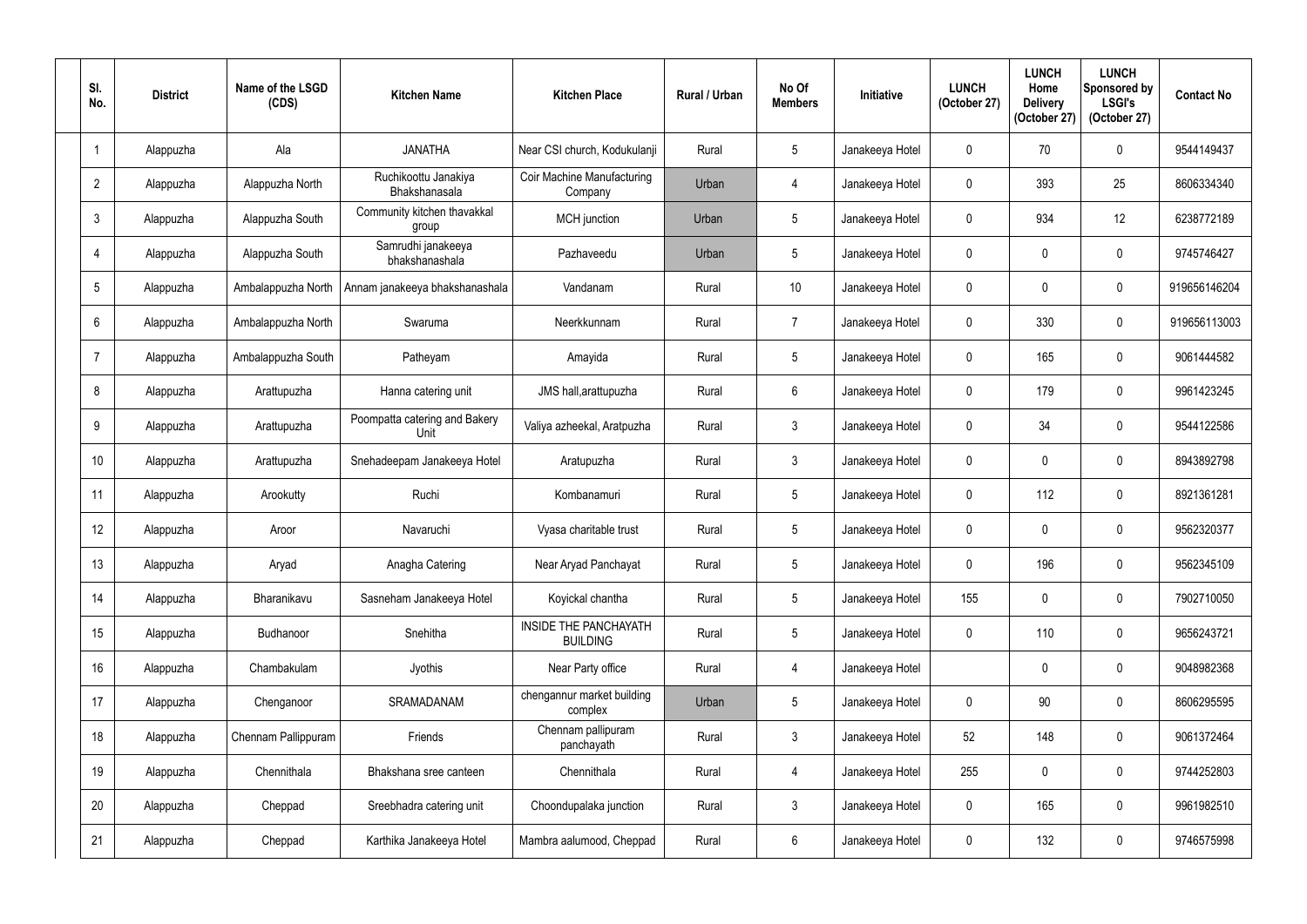| SI.<br>No.      | <b>District</b> | Name of the LSGD<br>(CDS) | <b>Kitchen Name</b>                     | <b>Kitchen Place</b>                    | <b>Rural / Urban</b> | No Of<br><b>Members</b> | Initiative      | <b>LUNCH</b><br>(October 27) | <b>LUNCH</b><br>Home<br><b>Delivery</b><br>(October 27) | <b>LUNCH</b><br>Sponsored by<br><b>LSGI's</b><br>(October 27) | <b>Contact No</b> |
|-----------------|-----------------|---------------------------|-----------------------------------------|-----------------------------------------|----------------------|-------------------------|-----------------|------------------------------|---------------------------------------------------------|---------------------------------------------------------------|-------------------|
| 22              | Alappuzha       | Cheriyanad                | <b>DARSANA</b>                          | Near GOLDEN PALACE<br><b>AUDITORIUM</b> | Rural                | $5\overline{)}$         | Janakeeya Hotel | $\mathbf 0$                  | 129                                                     | $\mathbf 0$                                                   | 9747958424        |
| 23              | Alappuzha       | Cherthala Municipality    | Santwanam                               | Ward 10                                 | Urban                | $5\phantom{.0}$         | Janakeeya Hotel | 369                          |                                                         | $\mathbf 0$                                                   | 8848178001        |
| 24              | Alappuzha       | Cherthala Municipality    | <b>NULM</b> canteen                     | Cherthala Municipality                  | Urban                | $5\overline{)}$         | Janakeeya Hotel | 126                          |                                                         | $\mathbf 0$                                                   | 6282870356        |
| 25              | Alappuzha       | Cherthala South           | Kashinandana                            | Cherthala S                             | Rural                | 10 <sup>°</sup>         | Janakeeya Hotel | 122                          |                                                         | $\mathbf 0$                                                   | 9745940057        |
| 26              | Alappuzha       | Cheruthana                | Sreedurga janakeeya hotel               | Near govt HSS aayaparambu               | Rural                | 4                       | Janakeeya Hotel | 150                          | $\Omega$                                                | $\mathbf 0$                                                   | 9961178936        |
| 27              | Alappuzha       | Chettikulangara           | SREE VINAYAKA JANAKEEYA<br><b>HOTEL</b> | <b>KARIPUZHA</b>                        | Rural                | $\mathfrak{Z}$          | Janakeeya Hotel | 225                          |                                                         | $\mathbf 0$                                                   | 9656810109        |
| 28              | Alappuzha       | Chettikulangara           | ANNAPOORNESWARI                         | <b>EREZHA SOUTH</b>                     | Rural                | $\overline{7}$          | Janakeeya Hotel | $\mathbf 0$                  | $\mathbf{0}$                                            | $\boldsymbol{0}$                                              | 9744381090        |
| 29              | Alappuzha       | Chingoli                  | souhridam unit                          | karthikappally I p school               | Rural                | $\mathfrak{Z}$          | Janakeeya Hotel | $\mathbf 0$                  | 184                                                     | $\mathbf 0$                                                   | 7559808470        |
| 30              | Alappuzha       | Chunakkara                | Vanitha Canteen                         | Chunakkara                              | Rural                | $\mathbf{3}$            | Janakeeya Hotel | 145                          | $\Omega$                                                | $\mathbf 0$                                                   | 9400509985        |
| 31              | Alappuzha       | Devikulangara             | Thripthi                                | Buds school, devikulangara              | Rural                | $\overline{4}$          | Janakeeya Hotel | $\mathbf 0$                  | 80                                                      | $\boldsymbol{0}$                                              | 9746712528        |
| 32              | Alappuzha       | Edathua                   | Theertham                               | Edathua market                          | Rural                | $\mathbf{3}$            | Janakeeya Hotel | $\boldsymbol{0}$             | $\Omega$                                                | $\mathbf 0$                                                   | 9544351169        |
| 33              | Alappuzha       | Ezhupunna                 | Neethipeedam                            | Eramalloor                              | Rural                | $8\phantom{1}$          | Janakeeya Hotel | $\pmb{0}$                    | 0                                                       | $\mathbf 0$                                                   | 9946790986        |
| 34              | Alappuzha       | Harippad                  | Swad                                    | A private Hotel's Kitchen               | Urban                | $\overline{4}$          | Janakeeya Hotel | 454                          | $\mathbf 0$                                             | $\boldsymbol{0}$                                              | 9562373933        |
| 35 <sub>5</sub> | Alappuzha       | Kadakkarappally           | Soorya                                  | Kandamangalam temple<br>auditorium      | Rural                | $5\phantom{.0}$         | Janakeeya Hotel | $\mathbf 0$                  | 0                                                       | $\boldsymbol{0}$                                              | 9895266763        |
| 36              | Alappuzha       | Kainakary                 | Sivakashi                               | Near Panchayath                         | Rural                | $5\phantom{.0}$         | Janakeeya Hotel | $\pmb{0}$                    | 0                                                       | $\boldsymbol{0}$                                              | 8111821552        |
| 37              | Alappuzha       | Kandalloor                | Annapoorna Hotel                        | Near Velanchira junction                | Rural                | 4                       | Janakeeya Hotel | $\pmb{0}$                    | 90                                                      | $\pmb{0}$                                                     | -9747600181       |
| 38              | Alappuzha       | Kanjikuzhy                | Santhwanam                              | Opposite NSS college                    | Rural                | $5\phantom{.0}$         | Janakeeya Hotel | 354                          | 0                                                       | $\pmb{0}$                                                     | 9605307328        |
| 39              | Alappuzha       | Karthikappally            | Ruchi                                   | Community hall                          | Rural                | $6\phantom{.}6$         | Janakeeya Hotel | 317                          | 0                                                       | $\mathbf 0$                                                   | 9747607478        |
| 40              | Alappuzha       | Karuvatta                 | Karunya janakeeya hotel                 | Near Aashramam junction                 | Rural                | $6\overline{6}$         | Janakeeya Hotel | 666                          | $\mathbf 0$                                             | $\pmb{0}$                                                     | 916282508791      |
| 41              | Alappuzha       | Kavalam                   | Koottukari Janakeeya Hotel              | <b>Near Permanent Outlet</b>            | Rural                | $5\phantom{.0}$         | Janakeeya Hotel | 136                          | 0                                                       | $\pmb{0}$                                                     | 9744173219        |
| 42              | Alappuzha       | Kayamkulam West           | palazhy catering unit                   | Kallummood junction                     | Urban                | $5\phantom{.0}$         | Janakeeya Hotel | $\mathbf 0$                  | 159                                                     | $\pmb{0}$                                                     | 9388819110        |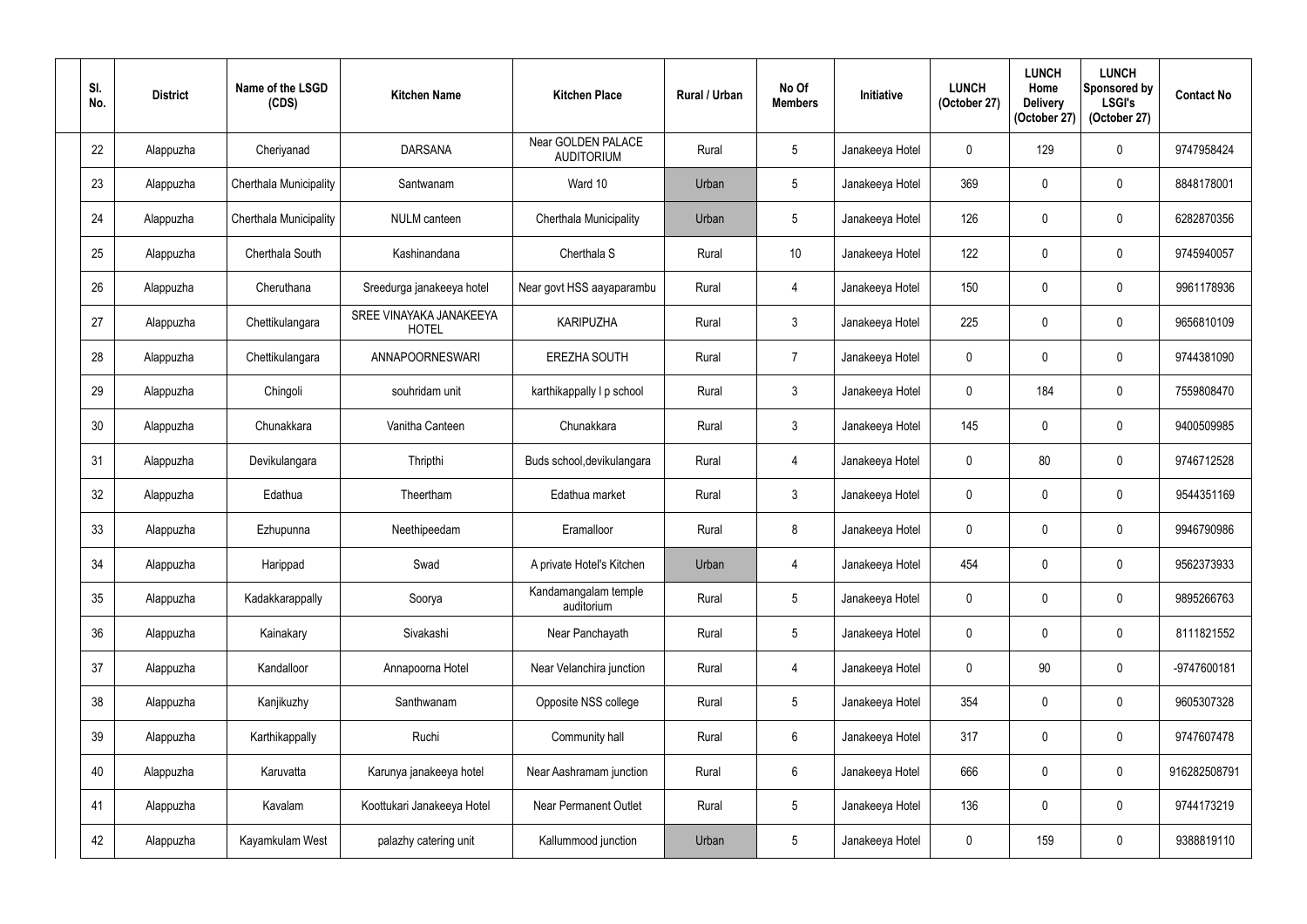|    | SI.<br>No. | <b>District</b> | Name of the LSGD<br>(CDS)   | <b>Kitchen Name</b>                    | <b>Kitchen Place</b>                   | Rural / Urban | No Of<br><b>Members</b> | Initiative      | <b>LUNCH</b><br>(October 27) | <b>LUNCH</b><br>Home<br><b>Delivery</b><br>(October 27) | <b>LUNCH</b><br>Sponsored by<br><b>LSGI's</b><br>(October 27) | <b>Contact No</b> |
|----|------------|-----------------|-----------------------------|----------------------------------------|----------------------------------------|---------------|-------------------------|-----------------|------------------------------|---------------------------------------------------------|---------------------------------------------------------------|-------------------|
|    | 43         | Alappuzha       | Kodamthurath                | <b>MATRUSAKTHI</b>                     | <b>KUTHIYATHODE</b>                    | Rural         | $5\phantom{.0}$         | Janakeeya Hotel | $\mathbf{0}$                 |                                                         | $\mathbf 0$                                                   | 8281687439        |
| 87 | 44         | Alappuzha       | Krishnapuram                | Kanivu catering unit                   | Near SCB, kappil                       | Rural         | 4                       | Janakeeya Hotel | $\mathbf 0$                  | 0                                                       | $\mathbf 0$                                                   | 9544047480        |
|    | 45         | Alappuzha       | Kumarapuram                 | Mahadeva jankeeya hotel                | Near kavarattu temple                  | Rural         | $\mathfrak{Z}$          | Janakeeya Hotel | 554                          |                                                         | $\mathbf 0$                                                   | 918606736168      |
|    | 46         | Alappuzha       | Kumarapuram                 | Navodhaya janakeeya hotel              | Kumarapuram                            | Rural         | $\mathfrak{Z}$          | Janakeeya Hotel | 354                          | 0                                                       | $\pmb{0}$                                                     | 9037499871        |
|    | 47         | Alappuzha       | Kuthiyathode                | Ruchi Janakeeya Hotel                  | Near kuthiyathode panchayath<br>office | Rural         | $5\phantom{.0}$         | Janakeeya Hotel | 0                            |                                                         | $\mathbf 0$                                                   | 9249269374        |
|    | 48         | Alappuzha       | Mannanchery                 | Snehitha                               | Panchayat building                     | Rural         | 4                       | Janakeeya Hotel | 47                           | 50                                                      | $\mathbf 0$                                                   | 9544461740        |
|    | 49         | Alappuzha       | Mannar                      | Snehadhara                             | Kunnathur devasom                      | Rural         | $5\phantom{.0}$         | Janakeeya Hotel | $\mathbf{0}$                 |                                                         | $\mathbf 0$                                                   | 9567853570        |
|    | 50         | Alappuzha       | Mararikulam South           | Snehasparsham                          | Kattoor                                | Rural         | $\overline{4}$          | Janakeeya Hotel | $\mathbf{0}$                 | 10 <sup>°</sup>                                         | $\mathbf 0$                                                   | 9747881642        |
|    | 51         | Alappuzha       | Mavelikara<br>Municipality  | Ruchi janakeeya hotel                  | Municipality building                  | Urban         | 10 <sup>°</sup>         | Janakeeya Hotel | 60                           |                                                         | $\mathbf 0$                                                   | 8289996136        |
|    | 52         | Alappuzha       | Mavelikkara<br>Thamarakulam | Thripthi Catering                      | Thamarakulam                           | Rural         | $\sqrt{5}$              | Janakeeya Hotel | 150                          | 0                                                       | $\pmb{0}$                                                     | 8281558036        |
|    | 53         | Alappuzha       | Mavelikkara<br>Thekkekara   | Bhai catering                          | Pallarimangalam                        | Rural         | $5\overline{)}$         | Janakeeya Hotel | 198                          |                                                         | $\mathbf 0$                                                   | 9539851155        |
|    | 54         | Alappuzha       | Mavelikkara<br>Thekkekara   | SNEHATHEERAM JANAKEEYA<br><b>HOTEL</b> | <b>KURATHIKAD</b>                      | Rural         | $\overline{4}$          | Janakeeya Hotel | $\mathbf 0$                  |                                                         | $\pmb{0}$                                                     |                   |
|    | 55         | Alappuzha       | Muhamma                     | <b>SNV Catering</b>                    | Near Community Health<br>Centre        | Rural         | $5\phantom{.0}$         | Janakeeya Hotel | $\mathbf 0$                  | 135                                                     | $\pmb{0}$                                                     | 9605388763        |
|    | 56         | Alappuzha       | Mulakkuzha                  | Snehathanal                            | Mulakkuzha                             | Rural         | $5\overline{)}$         | Janakeeya Hotel | $\mathbf 0$                  | 20                                                      | $\pmb{0}$                                                     | 9037085079        |
|    | 57         | Alappuzha       | Muttar                      | Ruchi Catering Unit                    | Panchayat Building                     | Rural         |                         | Janakeeya Hotel | $\pmb{0}$                    | 0                                                       | $\boldsymbol{0}$                                              | 9072276826        |
|    | 58         | Alappuzha       | Nedumudy                    | Oruma                                  | Champakulam                            | Rural         | $5\phantom{.0}$         | Janakeeya Hotel | $\pmb{0}$                    | 0                                                       | $\pmb{0}$                                                     | 9188536147        |
|    | 59         | Alappuzha       | Neelamperoor                | Amrutha Janakeeya<br>Bhakshanasala     | Panchayat Building                     | Rural         | $\mathfrak{Z}$          | Janakeeya Hotel | 28                           | 0                                                       | $\pmb{0}$                                                     | 9656167060        |
|    | 60         | Alappuzha       | Nooranad                    | Amma Canteen                           | Inside market place, Noornad           | Rural         | $5\phantom{.0}$         | Janakeeya Hotel | 204                          | $\mathbf 0$                                             | $\boldsymbol{0}$                                              | 7034377340        |
|    | 61         | Alappuzha       | Palamel                     | Arogya Canteen                         | Panchayat office compound              | Rural         | $\overline{4}$          | Janakeeya Hotel | 298                          | 0                                                       | $\pmb{0}$                                                     | 9497107651        |
|    | 62         | Alappuzha       | Pallippad                   | Annapoorneswari catering unit          | Irattakulangara junction               | Rural         | $5\phantom{.0}$         | Janakeeya Hotel | 179                          | 0                                                       | $\pmb{0}$                                                     | 9562318624        |
|    | 63         | Alappuzha       | Panavally                   | Harikrishnan                           | near nalpatheneswaram<br>temple        | Rural         | $\overline{1}$          | Janakeeya Hotel | $\pmb{0}$                    | 118                                                     | $\pmb{0}$                                                     | 9961774363        |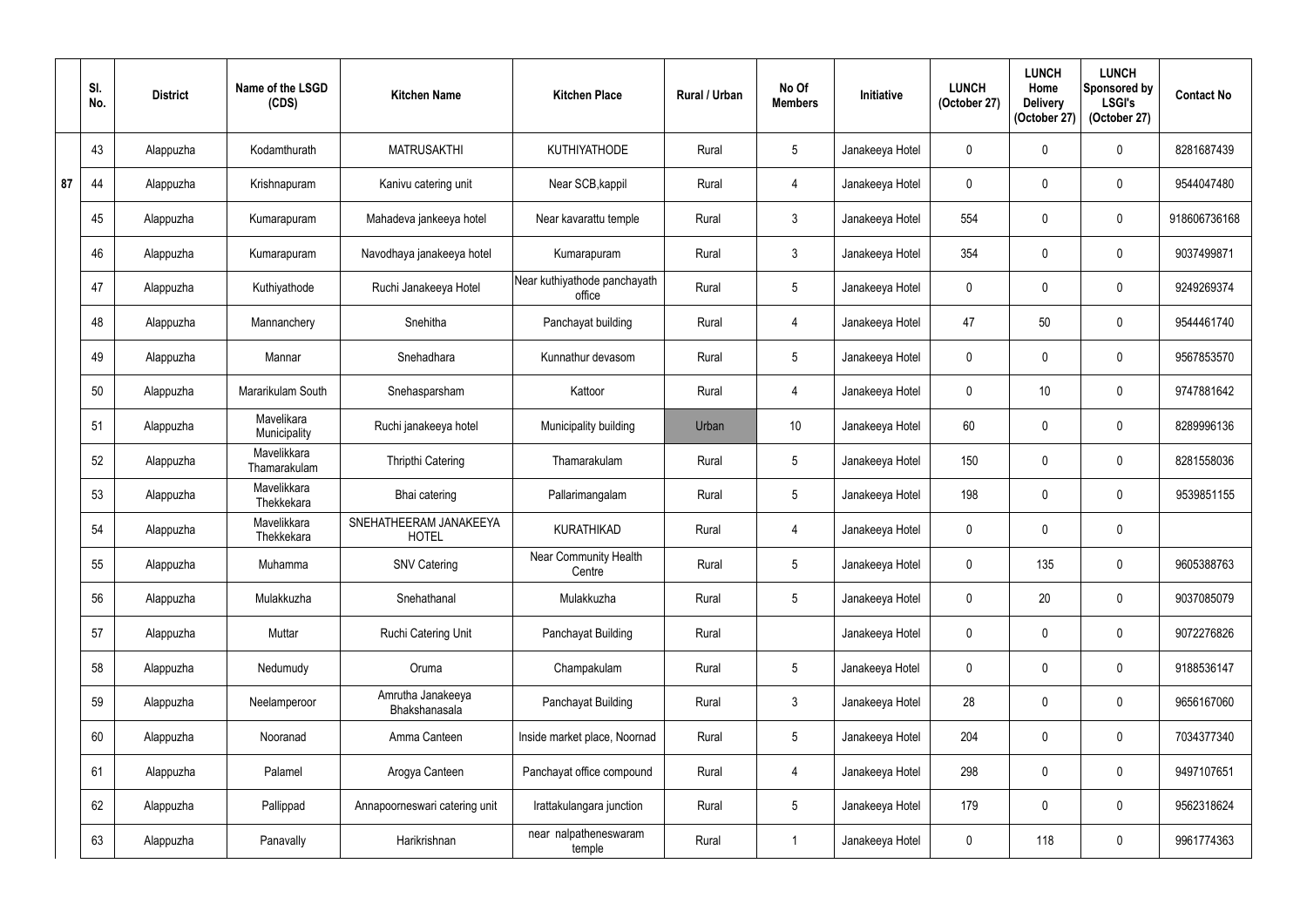| SI.<br>No. | <b>District</b> | Name of the LSGD<br>(CDS) | <b>Kitchen Name</b>         | <b>Kitchen Place</b>                                        | <b>Rural / Urban</b> | No Of<br><b>Members</b> | Initiative      | <b>LUNCH</b><br>(October 27) | <b>LUNCH</b><br>Home<br><b>Delivery</b><br>(October 27) | <b>LUNCH</b><br>Sponsored by<br><b>LSGI's</b><br>(October 27) | <b>Contact No</b> |
|------------|-----------------|---------------------------|-----------------------------|-------------------------------------------------------------|----------------------|-------------------------|-----------------|------------------------------|---------------------------------------------------------|---------------------------------------------------------------|-------------------|
| 64         | Alappuzha       | Pandanad                  | Sreebhadra                  | Muthavazhi                                                  | Rural                | $5\overline{)}$         | Janakeeya Hotel | $\mathbf{0}$                 | 23                                                      | $\mathbf 0$                                                   | 9947120239        |
| 65         | Alappuzha       | Pathiyoor                 | Dakshina catering unit      | Mahalekshmi auditorium,<br>kareelakulangara                 | Rural                | $5\phantom{.0}$         | Janakeeya Hotel | $\mathbf{0}$                 | 146                                                     | $\mathbf 0$                                                   | 9048200655        |
| 66         | Alappuzha       | Pattanakkad               | Aparna                      | Opposite of pattanakkad<br>gramapanchayath                  | Rural                | $5\phantom{.0}$         | Janakeeya Hotel | $\theta$                     |                                                         | $\mathbf 0$                                                   | 9037450634        |
| 67         | Alappuzha       | Perumbalam                | Amritham                    | Near by govt hospital                                       | Rural                | $\overline{4}$          | Janakeeya Hotel | $\overline{0}$               |                                                         | $\pmb{0}$                                                     | 8592809257        |
| 68         | Alappuzha       | Pulincunnu                | Nanma Janakeeya Hotel       | Near Krishi Bhavan                                          | Rural                | $5\phantom{.0}$         | Janakeeya Hotel | $\mathbf{0}$                 |                                                         | $\mathbf 0$                                                   | 9544752465        |
| 69         | Alappuzha       | Puliyoor                  | <b>UPPUM MULAKUM</b>        | <b>INSIDE PANCHAYATH</b><br><b>COMPOUND</b>                 | Rural                | $5\phantom{.0}$         | Janakeeya Hotel | $\theta$                     | 97                                                      | $\mathbf 0$                                                   | 6238836314        |
| 70         | Alappuzha       | Punnapra North            | Annapoorneshwary            | Janajagrithi                                                | Rural                | $\overline{4}$          | Janakeeya Hotel | $\mathbf 0$                  | 117                                                     | $\mathbf 0$                                                   | 8129450136        |
| 71         | Alappuzha       | Punnapra South            | Thripthy janakeeya hotel    | Punnapra south                                              | Rural                | 9                       | Janakeeya Hotel | $\mathbf{0}$                 |                                                         | $\mathbf 0$                                                   | 9846179646        |
| 72         | Alappuzha       | Purakad                   | Pulari                      | Purakkad gp                                                 | Rural                | $5\overline{)}$         | Janakeeya Hotel | $\mathbf 0$                  | 80                                                      | $\mathbf 0$                                                   | 7034494313        |
| 73         | Alappuzha       | Purakad                   | Thiruvonam catering service | Thottappally                                                | Rural                | $\overline{4}$          | Janakeeya Hotel | $\mathbf 0$                  | 122                                                     | $\pmb{0}$                                                     |                   |
| 74         | Alappuzha       | Ramankary                 | Kudumbashree Vanitha Hotel  | Ramankary Town, Opposite<br>Judicial First Class Magistrate | Rural                | 4                       | Janakeeya Hotel | 138                          | 0                                                       | $\boldsymbol{0}$                                              | 8281314746        |
| 75         | Alappuzha       | Thaicattussery            | Unarv                       | Thyakattusheri junction                                     | Rural                | 4                       | Janakeeya Hotel | $\mathbf 0$                  | 68                                                      | $\mathbf 0$                                                   | 9605897567        |
| 76         | Alappuzha       | Thakazhy                  | Thripthi Thakazhy           | <b>GBHSS Thakazhy</b>                                       | Rural                | $6\phantom{.}6$         | Janakeeya Hotel | $\pmb{0}$                    | $\mathbf 0$                                             | $\mathbf 0$                                                   | 9747405368        |
| 77         | Alappuzha       | Thalavady                 | Sakthi                      | Panayanbnoorkavu Temple<br>Auditorium                       | Rural                | $5\phantom{.0}$         | Janakeeya Hotel | $\mathbf 0$                  | $\mathbf 0$                                             | $\pmb{0}$                                                     |                   |
| 78         | Alappuzha       | Thannermukkom             | Patheyam                    | Panchayath office                                           | Rural                | $\overline{4}$          | Janakeeya Hotel | $\mathbf 0$                  | 0                                                       | $\pmb{0}$                                                     | 9633933288        |
| 79         | Alappuzha       | Thazhakkara               | Akshaya catering            | Building at glassfactory<br>junction                        | Rural                | $5\phantom{.0}$         | Janakeeya Hotel | 100                          | 0                                                       | $\pmb{0}$                                                     | 9847177930        |
| 80         | Alappuzha       | Thiruvanvandoor           | <b>SREE KRISHNA</b>         | Near pravinkoodu junction,                                  | Rural                | $5\phantom{.0}$         | Janakeeya Hotel | $\mathbf 0$                  | 106                                                     | $\pmb{0}$                                                     | 9446627175        |
| 81         | Alappuzha       | Thrikkunnappuzha          | Akshara janakeeya hotel     | KV jetty road                                               | Rural                | $\sqrt{5}$              | Janakeeya Hotel | 240                          | $\mathbf 0$                                             | $\boldsymbol{0}$                                              | 918891921223      |
| 82         | Alappuzha       | Thuravoor                 | RUCHI JANAKEEYA HOTEL       | Near alakkaparambu                                          | Rural                | $5\phantom{.0}$         | Janakeeya Hotel | $\mathbf 0$                  | 0                                                       | $\pmb{0}$                                                     | 8157934346        |
| 83         | Alappuzha       | Vallikunnam               | Samthripthi                 | Padayanivattom temple<br>Auditorium                         | Rural                | 4                       | Janakeeya Hotel | 64                           | 0                                                       | $\pmb{0}$                                                     | 8078962129        |
| 84         | Alappuzha       | Vayalar                   | Five star                   | Near Nagamkulangara Market                                  | Rural                | $5\phantom{.0}$         | Janakeeya Hotel | $\pmb{0}$                    | 0                                                       | $\pmb{0}$                                                     | 8606081847        |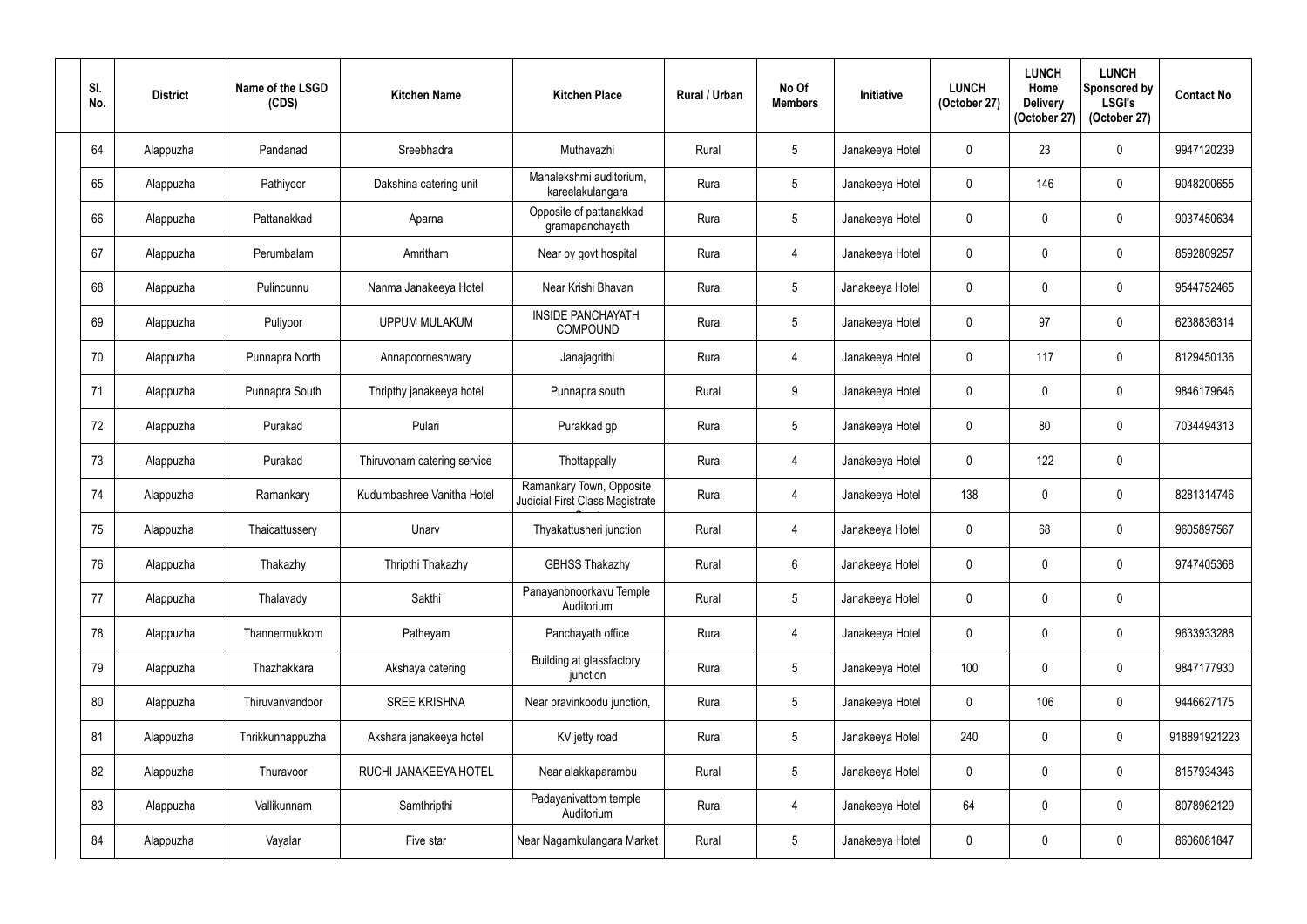|    | SI.<br>No.      | <b>District</b> | Name of the LSGD<br>(CDS) | <b>Kitchen Name</b>              | <b>Kitchen Place</b>                            | Rural / Urban | No Of<br><b>Members</b> | Initiative      | <b>LUNCH</b><br>(October 27) | <b>LUNCH</b><br>Home<br><b>Delivery</b><br>(October 27) | <b>LUNCH</b><br>Sponsored by<br><b>LSGI's</b><br>(October 27) | <b>Contact No</b> |
|----|-----------------|-----------------|---------------------------|----------------------------------|-------------------------------------------------|---------------|-------------------------|-----------------|------------------------------|---------------------------------------------------------|---------------------------------------------------------------|-------------------|
|    | 85              | Alappuzha       | Veeyapuram                | Karuthal                         | Payippad LPS                                    | Rural         | $5\overline{)}$         | Janakeeya Hotel | 198                          |                                                         | $\mathbf 0$                                                   | 8606846513        |
|    | 86              | Alappuzha       | Veliyanad                 | Manus Janakeeya Hotel            | Kurishmoodu, Near Veliyanadu<br>Grama Panchayat | Rural         | $\mathbf{3}$            | Janakeeya Hotel | 48                           | $\Omega$                                                | $\mathbf 0$                                                   | 8086782924        |
|    | 87              | Alappuzha       | Venmoney                  | Annapoorna                       | Poyka                                           | Rural         | $5\overline{)}$         | Janakeeya Hotel | $\mathbf{0}$                 | 134                                                     | $\mathbf 0$                                                   |                   |
| 87 |                 |                 |                           |                                  |                                                 |               | 414                     |                 | 6386                         | 4926                                                    | 37                                                            |                   |
|    | -1              | Ernakulam       | Aikkaranad                | Subiksha Janakeeya Hotel         | Kolancherry                                     | Rural         | 4                       | Janakeeya Hotel | 393                          |                                                         | $\mathbf 0$                                                   | 9496215730        |
|    | $\overline{2}$  | Ernakulam       | Alengade                  | Thanima foods                    | Koduvazhanga                                    | Rural         | $\mathbf{3}$            | Janakeeya Hotel | 74                           |                                                         | $\mathbf 0$                                                   | 9349013322        |
|    | $\mathbf{3}$    | Ernakulam       | Alengade                  | Mr.Bakers                        | Malikam peedika                                 | Rural         | $\mathbf{3}$            | Janakeeya Hotel | 39                           |                                                         | $\mathbf 0$                                                   | 9633887779        |
|    | $\overline{4}$  | Ernakulam       | Alengade                  | Kasthurba kitchen                | Neerikkode                                      | Rural         | $\mathfrak{Z}$          | Janakeeya Hotel | 106                          |                                                         | $\mathbf 0$                                                   | 9526260253        |
|    | $5\overline{)}$ | Ernakulam       | Amballoor                 | Dhanshree catering               | St.ignatius schools Amballur                    | Rural         | $5\phantom{.0}$         | Janakeeya Hotel | 21                           |                                                         | $\mathbf 0$                                                   | 8330081552        |
|    | 6               | Ernakulam       | Angamaly                  | Cafe Shree Canteen               | <b>Municipality Canteen</b>                     | Urban         | $5\phantom{.0}$         | Janakeeya Hotel | 256                          | $\mathbf{0}$                                            | $\mathbf 0$                                                   | 9656927253        |
|    | $\overline{7}$  | Ernakulam       | Arakuzha                  | Ruchi Janakeeya hotel, Arakkuzha | Pandappilly                                     | Rural         | $5\overline{)}$         | Janakeeya Hotel | 147                          |                                                         | $\mathbf 0$                                                   | 9744864225        |
|    | 8               | Ernakulam       | Assamannoor               | New Life kudumbasree Hotel       | Cherukunnam                                     | Rural         | $\mathbf{3}$            | Janakeeya Hotel | 151                          | $\mathbf 0$                                             | $\mathbf 0$                                                   | 9656729450        |
|    | 9               | Ernakulam       | Avoly                     | Janakeeya Hotel, Avoli           | Hostel Junction, Avoli                          | Rural         | $\mathbf{3}$            | Janakeeya Hotel | 211                          | $\mathbf 0$                                             | $\boldsymbol{0}$                                              | 9847983621        |
|    | 10              | Ernakulam       | Ayyampuzha                | Five Star Hotel and Catering     | Panchayat Junction                              | Rural         | $\overline{4}$          | Janakeeya Hotel | $90\,$                       | $\mathbf 0$                                             | $\boldsymbol{0}$                                              | 9744836324        |
|    | 11              | Ernakulam       | Chendamangalam            | Anugraha Kudumbashree hotel      | Vadakkumpuram                                   | Rural         | $5\phantom{.0}$         | Janakeeya Hotel | 148                          | 0                                                       | $\boldsymbol{0}$                                              | 9061419729        |
|    | 12              | Ernakulam       | Chengamanade              | Mythri janakeeya hotel           | Purayar                                         | Rural         | $\sqrt{5}$              | Janakeeya Hotel | $\mathbf 0$                  | 112                                                     | $\pmb{0}$                                                     | 9496172362        |
|    | 13              | Ernakulam       | Cheranalloor              | Chaithanya                       | <b>Community Hall</b>                           | Rural         | $6\phantom{.}6$         | Janakeeya Hotel | 28                           | 0                                                       | $\pmb{0}$                                                     | 9995156639        |
|    | 14              | Ernakulam       | Cheranalloor              | Adukkala                         | Chittoor                                        | Rural         | $5\phantom{.0}$         | Janakeeya Hotel | 53                           | $\mathbf{0}$                                            | $\boldsymbol{0}$                                              | 808922128         |
|    | 15              | Ernakulam       | Chittattukara             | krishna cafe                     | chittattukara jn.                               | Rural         | $3\phantom{.0}$         | Janakeeya Hotel | 246                          | $\mathbf 0$                                             | $\pmb{0}$                                                     |                   |
|    | 16              | Ernakulam       | Choornikkara              | Metro hotel                      | Ambattukavu                                     | Rural         | $3\phantom{a}$          | Janakeeya Hotel | 312                          | 0                                                       | $\pmb{0}$                                                     | 9605319455        |
|    | 17              | Ernakulam       | Chottanikkara             | Ahalya Cafe                      | Kottayatthupara                                 | Rural         | $6\overline{6}$         | Janakeeya Hotel | 73                           | 0                                                       | $\pmb{0}$                                                     | 9567512337        |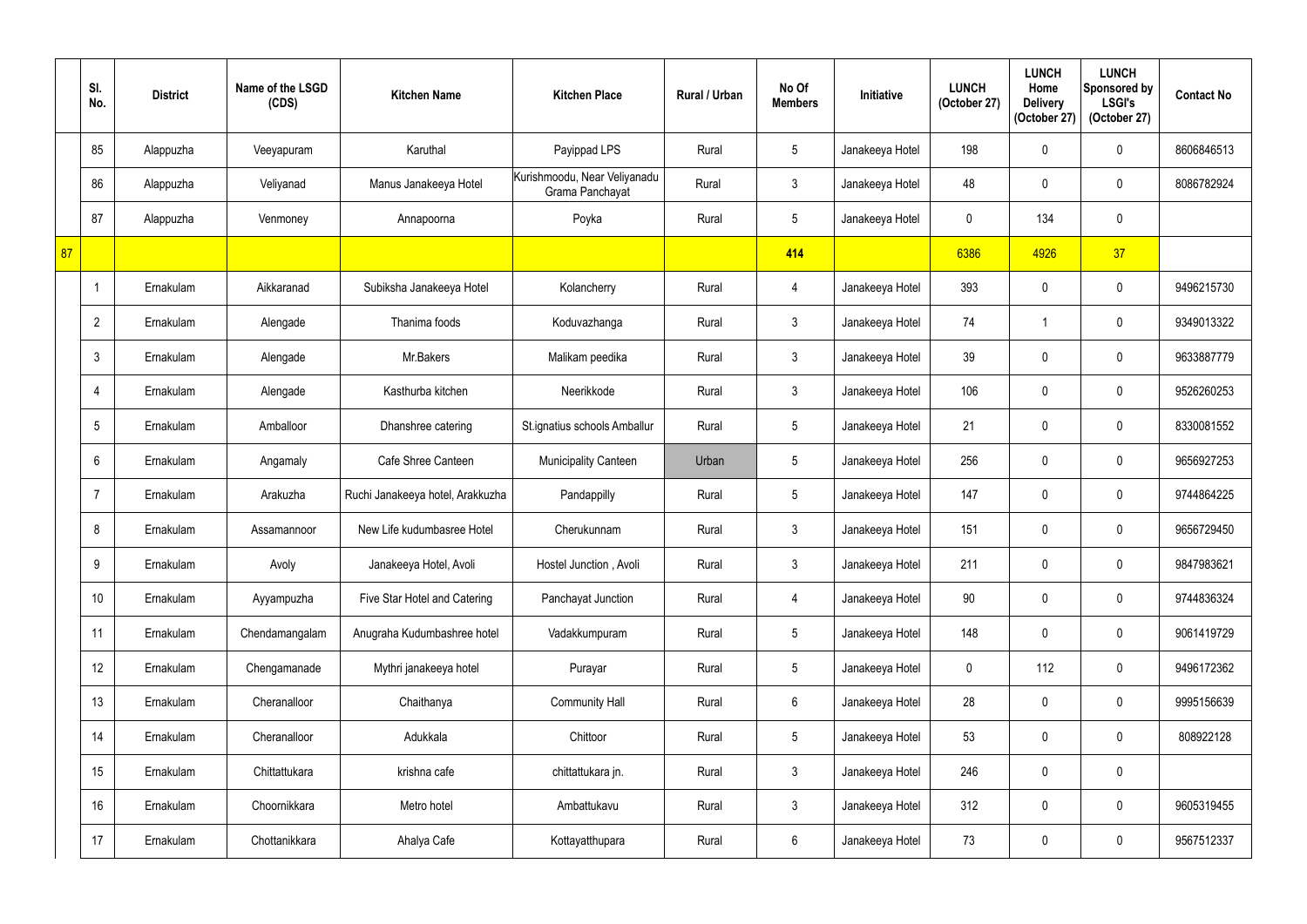| SI.<br>No.      | <b>District</b> | Name of the LSGD<br>(CDS) | <b>Kitchen Name</b>                   | <b>Kitchen Place</b>                      | <b>Rural / Urban</b> | No Of<br><b>Members</b> | Initiative      | <b>LUNCH</b><br>(October 27) | <b>LUNCH</b><br>Home<br><b>Delivery</b><br>(October 27) | <b>LUNCH</b><br>Sponsored by<br><b>LSGI's</b><br>(October 27) | <b>Contact No</b> |
|-----------------|-----------------|---------------------------|---------------------------------------|-------------------------------------------|----------------------|-------------------------|-----------------|------------------------------|---------------------------------------------------------|---------------------------------------------------------------|-------------------|
| 18              | Ernakulam       | Maneed                    | Coral Island                          | Maneed                                    | Rural                | 4                       | Janakeeya Hotel | 155                          | $\mathbf{0}$                                            | $\mathbf 0$                                                   | 7012652495        |
| 19              | Ernakulam       | Edathala                  | Souhridam Kudumbashree canteen        | Edathala                                  | Rural                | $\mathbf{3}$            | Janakeeya Hotel | 289                          | $\mathbf{0}$                                            | $\mathbf 0$                                                   | 9745769363        |
| 20              | Ernakulam       | Edathala                  | Veetiloru oonne                       | Manalimukke                               | Rural                | $\mathbf{3}$            | Janakeeya Hotel | 221                          | 0                                                       | $\boldsymbol{0}$                                              | 9745769363        |
| 21              | Ernakulam       | Edavanakkad               | Royal Hotel                           | Edavanakad                                | Rural                | $\mathfrak{Z}$          | Janakeeya Hotel | 83                           |                                                         | $\pmb{0}$                                                     | 7902933414        |
| 22              | Ernakulam       | Elanji                    | janakiya hotel elanji                 | elanji punjayathu junction                | Rural                | $5\phantom{.0}$         | Janakeeya Hotel | 41                           | $\mathbf 0$                                             | $\mathbf 0$                                                   | 9947990787        |
| 23              | Ernakulam       | Eloor                     | Nalanandhana janakeeya hotel          | Eloor                                     | Urban                | $\overline{4}$          | Janakeeya Hotel | 124                          |                                                         | $\mathbf 0$                                                   | 9562885391        |
| 24              | Ernakulam       | Ezhikkara                 | Sree Rajarajeswari Janakeeya<br>Hotel | Ezhikkara                                 | Rural                | $5\overline{)}$         | Janakeeya Hotel | $\mathbf 0$                  | 0                                                       | $\mathbf 0$                                                   | 8921579011        |
| 25              | Ernakulam       | Kadungalloor              | Snehitha janakeeya hotel              | Kadungalloor                              | Rural                | $\mathfrak{Z}$          | Janakeeya Hotel | 149                          |                                                         | $\mathbf 0$                                                   | 9567418674        |
| 26              | Ernakulam       | Kalady                    | Jyothi Vanitha Canteen                | Kalady                                    | Rural                | $5\phantom{.0}$         | Janakeeya Hotel | 299                          | $\Omega$                                                | $\mathbf 0$                                                   | 9544624439        |
| 27              | Ernakulam       | Kalamassery East          | Nanma janakeeya hotel                 | HMT, kalammassery                         | Urban                | $\mathbf{3}$            | Janakeeya Hotel | 330                          | 0                                                       | $\pmb{0}$                                                     | 9895535089        |
| 28              | Ernakulam       | Kalamassery West          | Pulari janakeeya hotel                | Kunamthai                                 | Urban                | $\mathbf{3}$            | Janakeeya Hotel | 429                          | 0                                                       | $\mathbf 0$                                                   | 7736594305        |
| 29              | Ernakulam       | <b>Kalamassery West</b>   | Kismath janakeeya hotel               | Vattekkunnam                              | Urban                | $\mathbf{3}$            | Janakeeya Hotel | 235                          | 0                                                       | $\mathbf 0$                                                   | 8075879290        |
| 30 <sup>°</sup> | Ernakulam       | Kalloorkkad               | Puthuma Janakeeya Hotel               | Kallorkkad                                | Rural                | $\mathbf{3}$            | Janakeeya Hotel | 137                          | 0                                                       | $\pmb{0}$                                                     | 7558091353        |
| 31              | Ernakulam       | Kanjoor                   | Ammachiyude Adukkala                  | Parappuram                                | Rural                | $\mathbf{3}$            | Janakeeya Hotel | 125                          | 0                                                       | $\pmb{0}$                                                     | 6238583699        |
| 32              | Ernakulam       | Karumalloor               | Koottayma janakeeya hotel             | Kariyachira                               | Rural                | $\overline{4}$          | Janakeeya Hotel | 34                           | 0                                                       | $\pmb{0}$                                                     | 9746484979        |
| 33              | Ernakulam       | Kavalangad                | Five star Janakeeya Hotel             | Nellimattom                               | Rural                | $5\overline{)}$         | Janakeeya Hotel | $\pmb{0}$                    | 0                                                       | $\pmb{0}$                                                     | 9744705648        |
| 34              | Ernakulam       | Keezhmad                  | Sadyalayam janakeeya hotel            | Keezhmad                                  | Rural                | $5\overline{)}$         | Janakeeya Hotel | 126                          | $\mathbf 0$                                             | $\pmb{0}$                                                     | 9846027221        |
| 35              | Ernakulam       | Kochi East                | ANNAPOORNA JANAKEEYA<br><b>HOTEL</b>  | ALINCHUVADU                               | Urban                | $5\phantom{.0}$         | Janakeeya Hotel | 289                          | 0                                                       | $\boldsymbol{0}$                                              | 9567529849        |
| 36              | Ernakulam       | Kochi East                | YUMMEES KITCHEN                       | VADUTHALA                                 | Urban                | $5\phantom{.0}$         | Janakeeya Hotel | 85                           | 36                                                      | $\pmb{0}$                                                     |                   |
| 37              | Ernakulam       | Kochi East                | ORUMA KITCHEN                         | <b>PACHALAM</b>                           | Urban                | $\mathbf{3}$            | Janakeeya Hotel | 297                          | 87                                                      | $\pmb{0}$                                                     | 9744763589        |
| 38              | Ernakulam       | Kochi East                | <b>PONPULARI</b>                      | <b>KEERHI NAGAR,</b><br><b>ELAMAKKARA</b> | Urban                | $\mathbf{3}$            | Janakeeya Hotel | 268                          | 85                                                      | $\pmb{0}$                                                     | 8289818357        |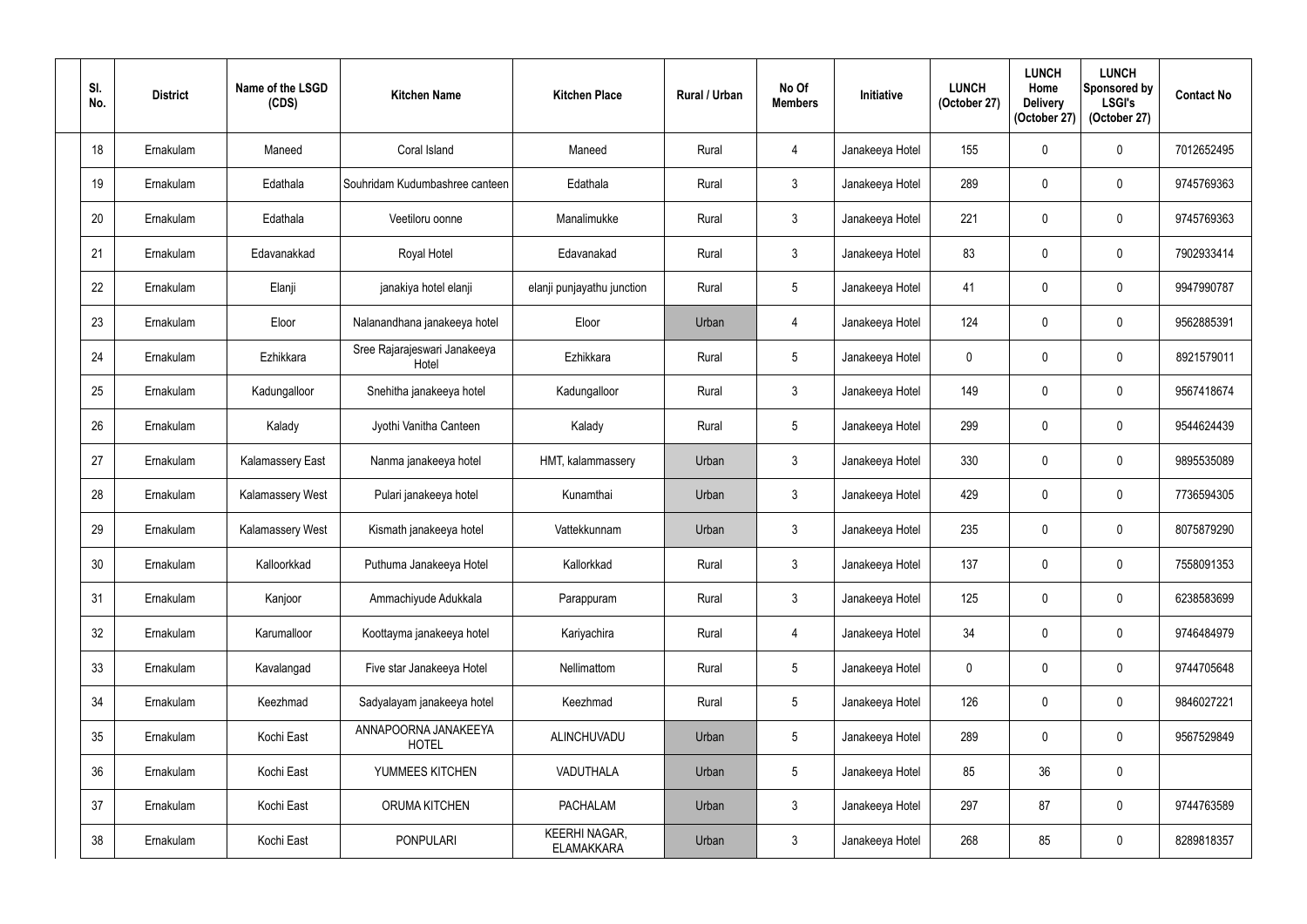|     | SI.<br>No. | <b>District</b> | Name of the LSGD<br>(CDS) | <b>Kitchen Name</b>                  | <b>Kitchen Place</b>      | Rural / Urban | No Of<br><b>Members</b> | Initiative      | <b>LUNCH</b><br>(October 27) | <b>LUNCH</b><br>Home<br><b>Delivery</b><br>(October 27) | <b>LUNCH</b><br>Sponsored by<br><b>LSGI's</b><br>(October 27) | <b>Contact No</b> |
|-----|------------|-----------------|---------------------------|--------------------------------------|---------------------------|---------------|-------------------------|-----------------|------------------------------|---------------------------------------------------------|---------------------------------------------------------------|-------------------|
|     | 39         | Ernakulam       | Kochi East                | <b>RUCHI CATERING</b>                | PUNNACKAL                 | Urban         | $5\overline{)}$         | Janakeeya Hotel | 319                          | 67                                                      | $\mathbf 0$                                                   | 9947080022        |
|     | 40         | Ernakulam       | Kochi South               | <b>AMMAS KITCHEN</b>                 | <b>THEVARA</b>            | Urban         | $\overline{4}$          | Janakeeya Hotel | 854                          | $\Omega$                                                | $\mathbf 0$                                                   | 7994618127        |
|     | 41         | Ernakulam       | Kochi South               | <b>NEW AKSHAYA HOTEL</b>             | <b>PONNURUNNI</b>         | Urban         | $5\phantom{.0}$         | Janakeeya Hotel | 679                          |                                                         | $\mathbf 0$                                                   | 9895292721        |
|     | 42         | Ernakulam       | Kochi South               | <b>FRIENDS</b>                       | <b>MINI PARK</b>          | Urban         | $5\overline{)}$         | Janakeeya Hotel | 186                          | $\Omega$                                                | $\boldsymbol{0}$                                              | 9048207287        |
|     | 43         | Ernakulam       | Kochi West                | PUTHUMA KUDUMBASHREE<br><b>HOTEL</b> | PALLURUTHY NADA           | Urban         | $5\overline{)}$         | Janakeeya Hotel | 245                          |                                                         | $\mathbf 0$                                                   | 9947611626        |
|     | 44         | Ernakulam       | Kochi West                | NAMMUDE ADUKKALA                     | <b>ERAVELI COLONY</b>     | Urban         | $5\phantom{.0}$         | Janakeeya Hotel | 683                          |                                                         | $\mathbf 0$                                                   | 9746033279        |
|     | 45         | Ernakulam       | Koovappady                | Kaipunyam Janakeeya hotel            | Koovappady                | Rural         | 5 <sup>5</sup>          | Janakeeya Hotel | 125                          | $\mathbf{0}$                                            | $\mathbf 0$                                                   |                   |
|     | 46         | Ernakulam       | Kothamangalam             | Thanima catering unit                | Kothamangalam             | Urban         | $\mathbf{3}$            | Janakeeya Hotel | 95                           |                                                         | $\mathbf 0$                                                   | 9846664377        |
|     | 47         | Ernakulam       | Kottapady                 | Janakeeya Hotel                      | Kottappady junction       | Rural         | $\mathbf{3}$            | Janakeeya Hotel | 158                          |                                                         | $\mathbf 0$                                                   | 9497406993        |
|     | 48         | Ernakulam       | Kottuvally                | subhiksha vanitha canteen            | kottuvally                | Rural         | $5\phantom{.0}$         | Janakeeya Hotel | 96                           | $\theta$                                                | $\mathbf 0$                                                   | 8590034196        |
|     | 49         | Ernakulam       | kumbalangi                | st.antoneys kudumbashree             | old post office           | Rural         | $\mathbf{3}$            | Janakeeya Hotel | 159                          |                                                         | $\mathbf 0$                                                   | 8138860764        |
|     | 50         | Ernakulam       | kunnathunadu              | thripthy janakeeya hotel             | pallikkara                | Rural         | $6\overline{6}$         | Janakeeya Hotel | 74                           |                                                         | $\mathbf 0$                                                   | 9744561425        |
|     | 51         | Ernakulam       | Kunnukara                 | Greenchilly cafe                     | Kunnukara                 | Rural         | $\mathbf{3}$            | Janakeeya Hotel | $\mathbf 0$                  | 47                                                      | $\mathbf 0$                                                   | 9496852989        |
| 114 | 52         | Ernakulam       | Kunnukara                 | Thanima canteen                      | North aduvassery          | Rural         | $5\phantom{.0}$         | Janakeeya Hotel | $\mathbf 0$                  | 31                                                      | $\pmb{0}$                                                     | 9744200583        |
|     | 53         | Ernakulam       | Kuttampuzha               | Nila kudumbashree janakiya hotel     | Mini stadium, vadattupara | Rural         | 6                       | Janakeeya Hotel | 75                           | 0                                                       | $\mathbf 0$                                                   | 9496754018        |
|     | 54         | Ernakulam       | Kuzhippilly               | Janakeeya hotel                      | Kuzhupilli                | Rural         | $\overline{0}$          | Janakeeya Hotel | 87                           | 0                                                       | $\pmb{0}$                                                     | 9847371780        |
|     | 55         | Ernakulam       | Malayattoor               | Whats app Janakeeya Hotel            | Thottuva                  | Rural         | $\mathbf{3}$            | Janakeeya Hotel | 281                          | 0                                                       | $\pmb{0}$                                                     | 9497796828        |
|     | 56         | Ernakulam       | Malayattoor               | Natturuchi Janakeeya Hotel           | Ettakkadavu               | Rural         | $\mathfrak{Z}$          | Janakeeya Hotel | 267                          | $\mathbf{0}$                                            | $\boldsymbol{0}$                                              | 9745470234        |
|     | 57         | Ernakulam       | Manjalloor                | Thanima Kudumbashree hotel           | Vazhakkulam               | Rural         | $5\phantom{.0}$         | Janakeeya Hotel | 198                          | 0                                                       | $\pmb{0}$                                                     | 9526215854        |
|     | 58         | Ernakulam       | Manjapra                  | Sara's Kitchen                       | Puthenpalli               | Rural         | $\mathfrak{Z}$          | Janakeeya Hotel | 243                          | 0                                                       | $\pmb{0}$                                                     | 8547392730        |
|     | 59         | Ernakulam       | Maradu                    | <b>VANITHA HOTEL</b>                 | <b>KUNDANNOR JN</b>       | Urban         | $\overline{4}$          | Janakeeya Hotel | 67                           | 0                                                       | $\pmb{0}$                                                     |                   |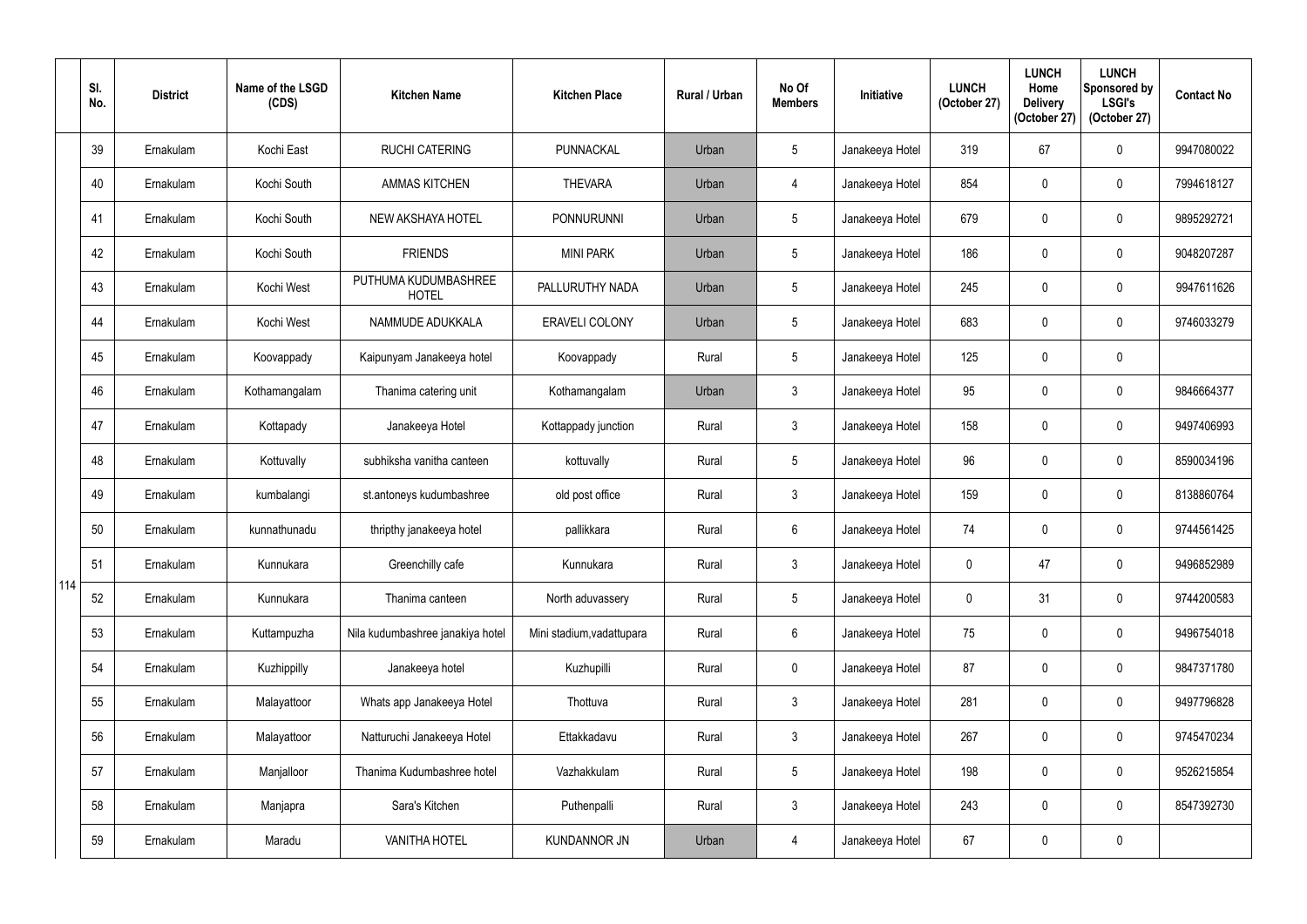| SI.<br>No. | <b>District</b> | Name of the LSGD<br>(CDS) | <b>Kitchen Name</b>            | <b>Kitchen Place</b>                        | Rural / Urban | No Of<br><b>Members</b> | Initiative      | <b>LUNCH</b><br>(October 27) | <b>LUNCH</b><br>Home<br><b>Delivery</b><br>(October 27) | <b>LUNCH</b><br>Sponsored by<br><b>LSGI's</b><br>(October 27) | <b>Contact No</b> |
|------------|-----------------|---------------------------|--------------------------------|---------------------------------------------|---------------|-------------------------|-----------------|------------------------------|---------------------------------------------------------|---------------------------------------------------------------|-------------------|
| 60         | Ernakulam       | Marady                    | Janakeeya Hotel Marady         | Unnakkuppa                                  | Rural         | $\overline{4}$          | Janakeeya Hotel | 31                           | $\mathbf{0}$                                            | $\pmb{0}$                                                     | 9947943177        |
| 61         | Ernakulam       | Mazhuvannoor              | Sruthi Janakeeya Hotel         | Valayanchirangara                           | Rural         | $\mathfrak{Z}$          | Janakeeya Hotel | 170                          | $\mathbf 0$                                             | $\pmb{0}$                                                     | 9747924485        |
| 62         | Ernakulam       | Mulavukad                 | Kudumbashree Veetile bakshanam | Mulavukad                                   | Rural         | $5\phantom{.0}$         | Janakeeya Hotel | $\mathbf 0$                  | 0                                                       | $\mathbf 0$                                                   | 9061339557        |
| 63         | Ernakulam       | Muvattupuzha              | Oottupura                      | Muvattupuzha                                | Urban         | $\mathfrak{Z}$          | Janakeeya Hotel | 253                          | $\mathbf 0$                                             | $\pmb{0}$                                                     | 7736573412        |
| 64         | Ernakulam       | Nayarambalam              | Four star cafe                 | Nayarambalam                                | Rural         | $\mathbf{3}$            | Janakeeya Hotel | 71                           | $\Omega$                                                | $\mathbf 0$                                                   | 8075349161        |
| 65         | Ernakulam       | Nellikuzhy                | Janakeeya Hotel                | Nellikkuzhi                                 | Rural         | $\mathfrak{Z}$          | Janakeeya Hotel | 314                          | $\mathbf{0}$                                            | $\pmb{0}$                                                     | 9744641099        |
| 66         | Ernakulam       | Njarakkal                 | Kripa Catering Unit            | Njarakkal                                   | Rural         | $\mathfrak{Z}$          | Janakeeya Hotel | 58                           | $\mathbf 0$                                             | $\pmb{0}$                                                     | 9567534006        |
| 67         | Ernakulam       | Okkal                     | Manna Janakeeya Hotel          | Edavoor                                     | Rural         | 4                       | Janakeeya Hotel | 82                           | $\Omega$                                                | $\mathbf 0$                                                   | 8086822888        |
| 68         | Ernakulam       | Paingottoor               | Janakeeya hotel                | Paingottoor                                 | Rural         | $\overline{7}$          | Janakeeya Hotel | $\mathbf 0$                  | $\Omega$                                                | $\mathbf 0$                                                   | 9656855730        |
| 69         | Ernakulam       | Pallarimangalam           | Janakeeya Hotel                | Janakeeya Hotel, Koovalloor                 | Rural         | $\overline{4}$          | Janakeeya Hotel | 147                          | $\mathbf 0$                                             | $\pmb{0}$                                                     | 7025992310        |
| 70         | Ernakulam       | Pallipuram                | Kadumanga Food court           | Pothen valav                                | Rural         | $5\overline{)}$         | Janakeeya Hotel | 238                          | 0                                                       | $\mathbf 0$                                                   | 9747525176        |
| 71         | Ernakulam       | Pambakkuda                | viswastha catering unit        | pambakkuda block punjayathu<br>building     | Rural         | $\overline{4}$          | Janakeeya Hotel | 38                           | $\mathbf 0$                                             | $\mathbf 0$                                                   | 7510382367        |
| 72         | Ernakulam       | Parakkadave               | Thejus catering unit           | Moozhikkulam                                | Rural         | 10 <sup>°</sup>         | Janakeeya Hotel | $\mathbf 0$                  | 96                                                      | $\pmb{0}$                                                     | 9847936303        |
| 73         | Ernakulam       | Paravoor                  | sreevikneswara                 | Govt.boys' HSS, N.Paravur                   | Urban         | $\overline{4}$          | Janakeeya Hotel | 100                          | $\mathbf 0$                                             | $\pmb{0}$                                                     | 9567581698        |
| 74         | Ernakulam       | Perumbavoor               | Swath kudumbashree canteen     | Perumbavoor                                 | Urban         | $\mathbf{3}$            | Janakeeya Hotel | 315                          | $\mathbf 0$                                             | $\boldsymbol{0}$                                              | 8156881057        |
| 75         | Ernakulam       | Pindimana                 | Janakeeya hotel                | Muthamkuzhi                                 | Rural         | $\overline{4}$          | Janakeeya Hotel | $\pmb{0}$                    | $\mathbf 0$                                             | $\pmb{0}$                                                     | 9656297799        |
| 76         | Ernakulam       | Piravam                   | sneha canteen                  | municipality building base floor<br>piravom | Urban         | 4                       | Janakeeya Hotel | 250                          | 0                                                       | $\pmb{0}$                                                     | 9605594018        |
| 77         | Ernakulam       | Pothanikkad               | Taj hotel                      | Pothanikkad                                 | Rural         | $\mathbf{3}$            | Janakeeya Hotel | 112                          | $\mathbf 0$                                             | $\pmb{0}$                                                     | 8943961843        |
| 78         | Ernakulam       | Puthanvelikkara           | Panjami cafe kudumbashree      | Near panjayath office                       | Rural         | $5\phantom{.0}$         | Janakeeya Hotel | $\mathbf 0$                  | 155                                                     | $\pmb{0}$                                                     | 9645530669        |
| 79         | Ernakulam       | Ramamangalam              | cafe kudumbashree              | ramamngalam                                 | Rural         | $\overline{4}$          | Janakeeya Hotel | 220                          | 0                                                       | $\pmb{0}$                                                     | 9961344346        |
| 80         | Ernakulam       | Rayamangalam              | Arya canteen                   | Kuruppampady                                | Rural         | $\mathfrak{Z}$          | Janakeeya Hotel | 112                          | 0                                                       | $\pmb{0}$                                                     | 9072147163        |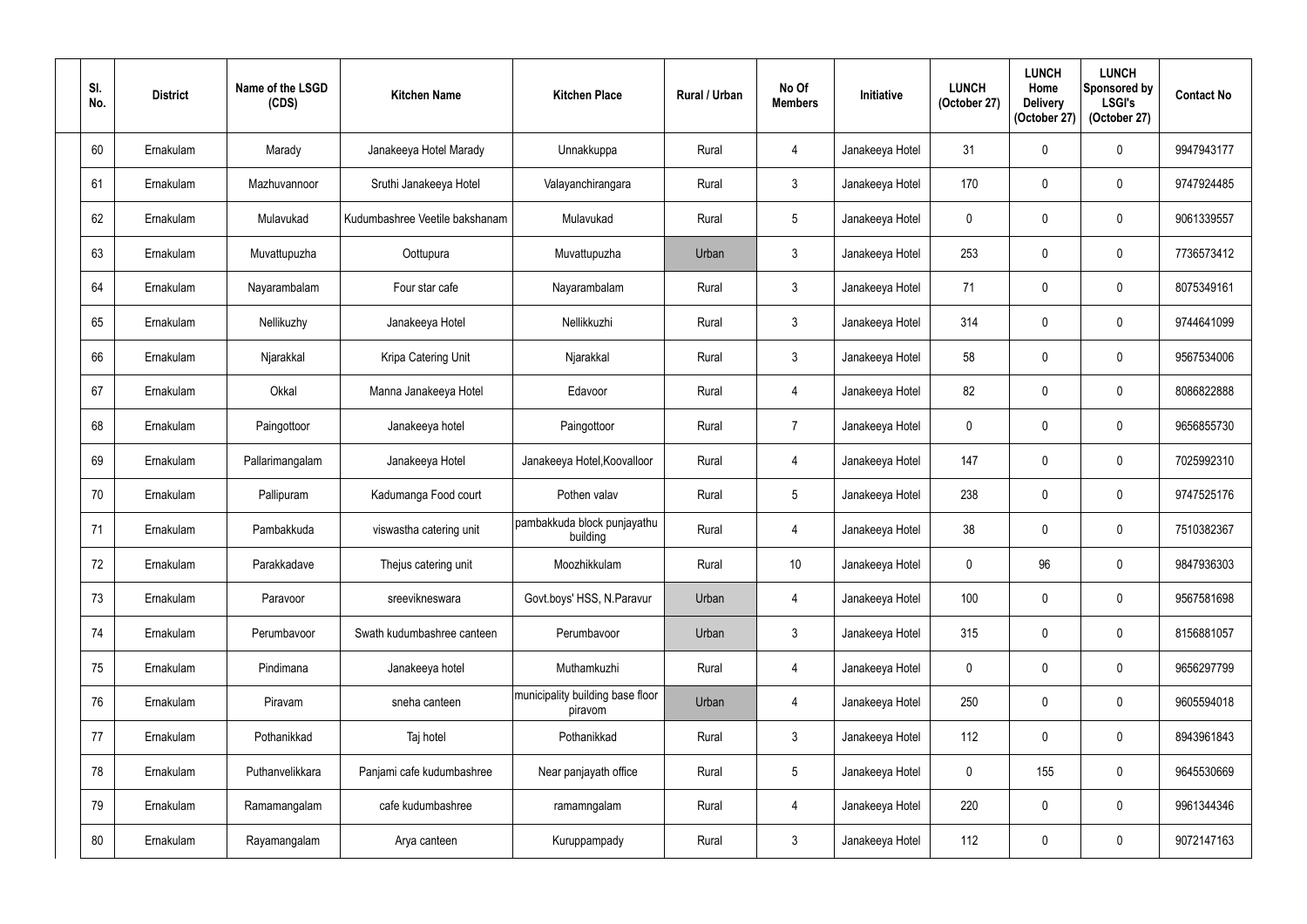| SI.<br>No. | <b>District</b> | Name of the LSGD<br>(CDS) | <b>Kitchen Name</b>                               | <b>Kitchen Place</b> | <b>Rural / Urban</b> | No Of<br><b>Members</b> | Initiative      | <b>LUNCH</b><br>(October 27) | <b>LUNCH</b><br>Home<br><b>Delivery</b><br>(October 27) | <b>LUNCH</b><br>Sponsored by<br><b>LSGI's</b><br>(October 27) | <b>Contact No</b> |
|------------|-----------------|---------------------------|---------------------------------------------------|----------------------|----------------------|-------------------------|-----------------|------------------------------|---------------------------------------------------------|---------------------------------------------------------------|-------------------|
| 81         | Ernakulam       | Thirumarady               | janakiya hotel thirumarady                        | edappara jn.         | Rural                | $\mathfrak{Z}$          | Janakeeya Hotel | 43                           | $\mathbf{0}$                                            | $\pmb{0}$                                                     | 7594811868        |
| 82         | Ernakulam       | Thiruvaniyoor             | Thanima                                           | Thiruvaniyoor        | Rural                | $5\phantom{.0}$         | Janakeeya Hotel | 225                          | $\mathbf 0$                                             | $\pmb{0}$                                                     | 9061239698        |
| 83         | Ernakulam       | Thrikkakkara East         | Thanima Janakeeya Hotel                           | Kakkanad             | Urban                | $8\phantom{1}$          | Janakeeya Hotel | 122                          | 0                                                       | $\mathbf 0$                                                   | 9207134763        |
| 84         | Ernakulam       | Thrikkakkara west         | Janakeeya Hotel                                   | Chembumukku          | Urban                | $5\phantom{.0}$         | Janakeeya Hotel | 83                           | $\mathbf{0}$                                            | $\mathbf 0$                                                   | 9496530576        |
| 85         | Ernakulam       | Thuravoor                 | E Grill                                           | Yudapuram            | Rural                | 4                       | Janakeeya Hotel | 247                          | 0                                                       | $\mathbf 0$                                                   | 9526845935        |
| 86         | Ernakulam       | Tripunithura              | Janakeeya Hotel Tripunithura                      | Eroor                | Urban                | $\mathfrak{Z}$          | Janakeeya Hotel | 116                          | $\Omega$                                                | $\pmb{0}$                                                     | 8089117821        |
| 87         | Ernakulam       | Vadakkekkara              | vadakkekkara kudumbasree<br>janakeeya hotel       | Madaplathuruth       | Rural                | 4                       | Janakeeya Hotel | 152                          | $\mathbf 0$                                             | $\pmb{0}$                                                     | 8301806778        |
| 88         | Ernakulam       | Vadavukode<br>Puthancruz  | Janakeeya Hotel                                   | Vadavukod            | Rural                | $\overline{4}$          | Janakeeya Hotel | 134                          | 0                                                       | $\pmb{0}$                                                     |                   |
| 89         | Ernakulam       | Valakom                   | Ruchi kudumbashree catering                       | Valakom              | Rural                | $5\phantom{.0}$         | Janakeeya Hotel | 169                          | $\Omega$                                                | $\mathbf 0$                                                   |                   |
| 90         | Ernakulam       | Varapuzha                 | <b>DURGA ACTIVITY</b>                             | CHETTIBHAGAM         | Rural                | 8                       | Janakeeya Hotel | 108                          | $\mathbf 0$                                             | 3                                                             | 9496160074        |
| 91         | Ernakulam       | Vazhakulam                | Three Star Hotel                                  | Marampally           | Rural                | $\mathbf{3}$            | Janakeeya Hotel | 248                          | 0                                                       | $\mathbf 0$                                                   | 8547309874        |
| 92         | Ernakulam       | Vengola                   | Janakeeya Hotel                                   | Pathipalam           | Rural                | $5\overline{)}$         | Janakeeya Hotel | 92                           | 0                                                       | $\mathbf 0$                                                   | 8113030921        |
| 93         | Ernakulam       | Vengoor                   | <b>JANAKEEYA HOTEL</b>                            | Choorathod           | Rural                | $\overline{4}$          | Janakeeya Hotel | 120                          | $\mathbf 0$                                             | $\pmb{0}$                                                     | 6238320991        |
| 94         | Ernakulam       | Angamaly                  | <b>JANAKEEYA HOTEL</b>                            | <b>TB Junction</b>   | Urban                | $\mathbf{3}$            | Janakeeya Hotel | 48                           | $\mathbf 0$                                             | $\pmb{0}$                                                     | 9447924974        |
| 95         | Ernakulam       | kothamangalam             | P.K janakeeya hotel                               | kothamangalam        | Urban                | $6\overline{6}$         | Janakeeya Hotel | 265                          | $\mathbf 0$                                             | $\pmb{0}$                                                     | 8156869114        |
| 96         | Ernakulam       | Nedumbassery              | thani nadan                                       | athani               | rural                | $5\phantom{.0}$         | Janakeeya Hotel | $\mathbf 0$                  | 231                                                     | $\pmb{0}$                                                     | 9961277604        |
| 97         | Ernakulam       | Perumbavoor               | JANAKEEYA HOTEL MINI CIVIL<br>STATION PERUMBAVOOR | Perumbavoor          | Urban                | $\mathbf{3}$            | Janakeeya Hotel | 389                          | 0                                                       | $\pmb{0}$                                                     | 9847008734        |
| 98         | Ernakulam       | Kumblam                   | JANAKEEYA HOTEL, KUMBALAM                         | <b>KUMBALAM</b>      | rural                | $5\phantom{.0}$         | Janakeeya Hotel | 373                          | 0                                                       | $\pmb{0}$                                                     | 9746652714        |
| 99         | Ernakulam       | Ayavana                   | Keralasree Janakeeya Hotel                        | Ayavana              | Rural                | $5\,$                   | Janakeeya Hotel | 56                           | 0                                                       | $\pmb{0}$                                                     | 9744607799        |
| 100        | Ernakulam       | Aluva                     | Ruchi Janakeeya hotel                             | Aluva                | Urban                | 4                       | Janakeeya Hotel | $\pmb{0}$                    | 88                                                      | $\pmb{0}$                                                     |                   |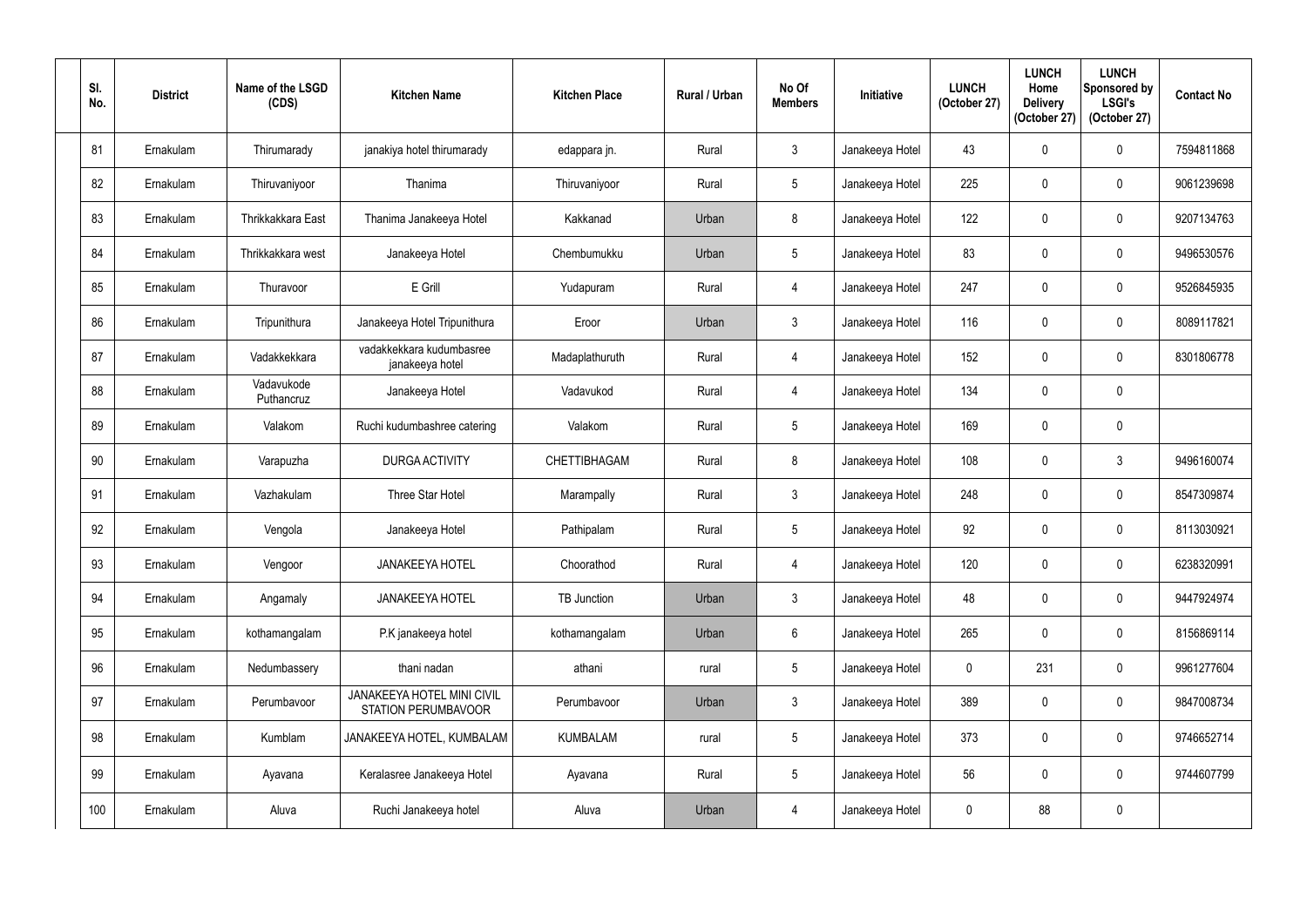|     | SI.<br>No.     | <b>District</b> | Name of the LSGD<br>(CDS) | <b>Kitchen Name</b>          | <b>Kitchen Place</b>                             | Rural / Urban | No Of<br><b>Members</b> | Initiative      | <b>LUNCH</b><br>(October 27) | <b>LUNCH</b><br>Home<br><b>Delivery</b><br>(October 27) | <b>LUNCH</b><br>Sponsored by<br><b>LSGI's</b><br>(October 27) | <b>Contact No</b> |
|-----|----------------|-----------------|---------------------------|------------------------------|--------------------------------------------------|---------------|-------------------------|-----------------|------------------------------|---------------------------------------------------------|---------------------------------------------------------------|-------------------|
|     | 101            | Ernakulam       | Payipra                   | Nanma janakeeya hotel        | Pezhakkappilly                                   | Rural         | $\mathfrak{Z}$          | Janakeeya Hotel | 152                          | $\theta$                                                | $\mathbf 0$                                                   | 9567747725        |
|     | 102            | Ernakulam       | Kochi West                | Ushas Kudumbashree Hotel     | <b>FORT KOCHI</b>                                | Urban         | 4                       | Janakeeya Hotel | 268                          | $\mathbf{0}$                                            | $\boldsymbol{0}$                                              | 7510713668        |
|     | 103            | Ernakulam       | Mookkannoor               | Mamma's Kitchen              | Mookkannoor                                      | Rural         | $\mathfrak{Z}$          | Janakeeya Hotel | 243                          | $\mathbf{0}$                                            | $\mathbf 0$                                                   | 8593835285        |
|     | 104            | Ernakulam       | Edakkattuvayal            | Santhwanam                   | Arakunnam                                        | Rural         | $\mathfrak{Z}$          | Janakeeya Hotel | 38                           | 0                                                       | $\boldsymbol{0}$                                              | 9447047980        |
|     | 105            | Ernakulam       | Karukutti                 | Anugraha Janakeeya Hotel     | Pallissery                                       | Rural         | $5\phantom{.0}$         | Janakeeya Hotel | 95                           | $\theta$                                                | $\boldsymbol{0}$                                              | 9846161486        |
|     | 106            | Ernakulam       | poothrukka                | Grandma Janakeeya hotel      | choondi                                          | Rural         | $\mathfrak{Z}$          | Janakeeya hotel | 80                           | $\mathbf{0}$                                            | $\boldsymbol{0}$                                              | 9400550287        |
|     | 107            | Ernakulam       | kalamasshery east         | thanima Janakeeya hotel      | kangarappadi                                     | urban         | $\mathfrak{Z}$          | Janakeeya hotel | 344                          | $\mathbf{0}$                                            | $\mathbf 0$                                                   | 9745481742        |
|     | 108            | Ernakulam       | Ayyampuzha                | Sneha janakeeya hotel        | ayyampuzha junction                              | Rural         | 4                       | Janakeeya hotel | 187                          | 0                                                       | $\mathbf 0$                                                   | 8590753551        |
|     | 109            | Ernakulam       | Keerampara                | Abhaya Janakeeya Hotel       | Punnekkad                                        | Rural         | $\overline{4}$          | Janakeeya hotel | 97                           | $\mathbf{0}$                                            | $\mathbf 0$                                                   | 8301059431        |
|     | 110            | Ernakulam       | Mudakkuzha                | janakeeya hotel              | mudakkuzha                                       | Rural         | $\mathfrak{Z}$          | Janakeeya hotel | 82                           | 0                                                       | $\mathbf 0$                                                   | 9496431218        |
| 109 |                |                 |                           |                              |                                                  |               | 449                     |                 | 17960                        | 1036                                                    | $\overline{3}$                                                | 19002             |
|     |                | Idukki          | Adimaly                   | Friends Janakeeya Hotel      | Adimaly                                          | Rural         | $\overline{4}$          | Janakeeya Hotel | 182                          | 0                                                       | 6                                                             | 9961635779        |
|     | $\overline{2}$ | Idukki          | Alackode                  | Five Star Canteen            | Elamdesham Block<br>Panchayath Building, Alakode | Rural         | $5\phantom{.0}$         | Janakeeya Hotel | 30                           | 0                                                       | $\pmb{0}$                                                     | 9961482164        |
|     | $\mathfrak{Z}$ | Idukki          | Arakkulam                 | Sabhalyam                    | Moolamattom                                      | Rural         | $\overline{4}$          | Janakeeya Hotel | 325                          | $\mathbf 0$                                             | $\boldsymbol{0}$                                              | 8848124921        |
|     | $\overline{4}$ | Idukki          | Ayyappancovil             | Maria Janakeeya Hotel        | Parappu                                          | Rural         | $\mathbf{3}$            | Janakeeya Hotel | 106                          | 0                                                       | $\pmb{0}$                                                     | 9544622096        |
|     | $\overline{5}$ | Idukki          | Bysonvalley               | Famous Janakiya Hotel        | Pottankad                                        | Rural         | $\overline{4}$          | Janakeeya Hotel | 92                           | $\mathbf 0$                                             | $\pmb{0}$                                                     | 9744566398        |
|     | $6\phantom{1}$ | Idukki          | Chakkupallam              | Vanithasree Janakeeya Hotel  | Anakkara                                         | Rural         | $\mathbf{3}$            | Janakeeya Hotel | 234                          | 0                                                       | $\pmb{0}$                                                     | 8075143547        |
|     | $\overline{7}$ | Idukki          | Devikulam                 | Kudumbashree Janakeeya Hotel | Echo point                                       | Rural         | $\mathfrak{Z}$          | Janakeeya Hotel | 102                          | $\mathbf 0$                                             | $\pmb{0}$                                                     | 8281640208        |
|     | 8              | Idukki          | Edavetty                  | Kudumbashree Janakeeya Hotel | Edavetty                                         | Rural         | $\mathfrak{Z}$          | Janakeeya Hotel | 120                          | 0                                                       | $\pmb{0}$                                                     | 6238694173        |
|     | 9              | Idukki          | Erattayar                 | Vanitha Janakeeya Hotel      | Erattayar                                        | Rural         | $\overline{4}$          | Janakeeya Hotel | 115                          | 0                                                       | $\pmb{0}$                                                     | 9188166929        |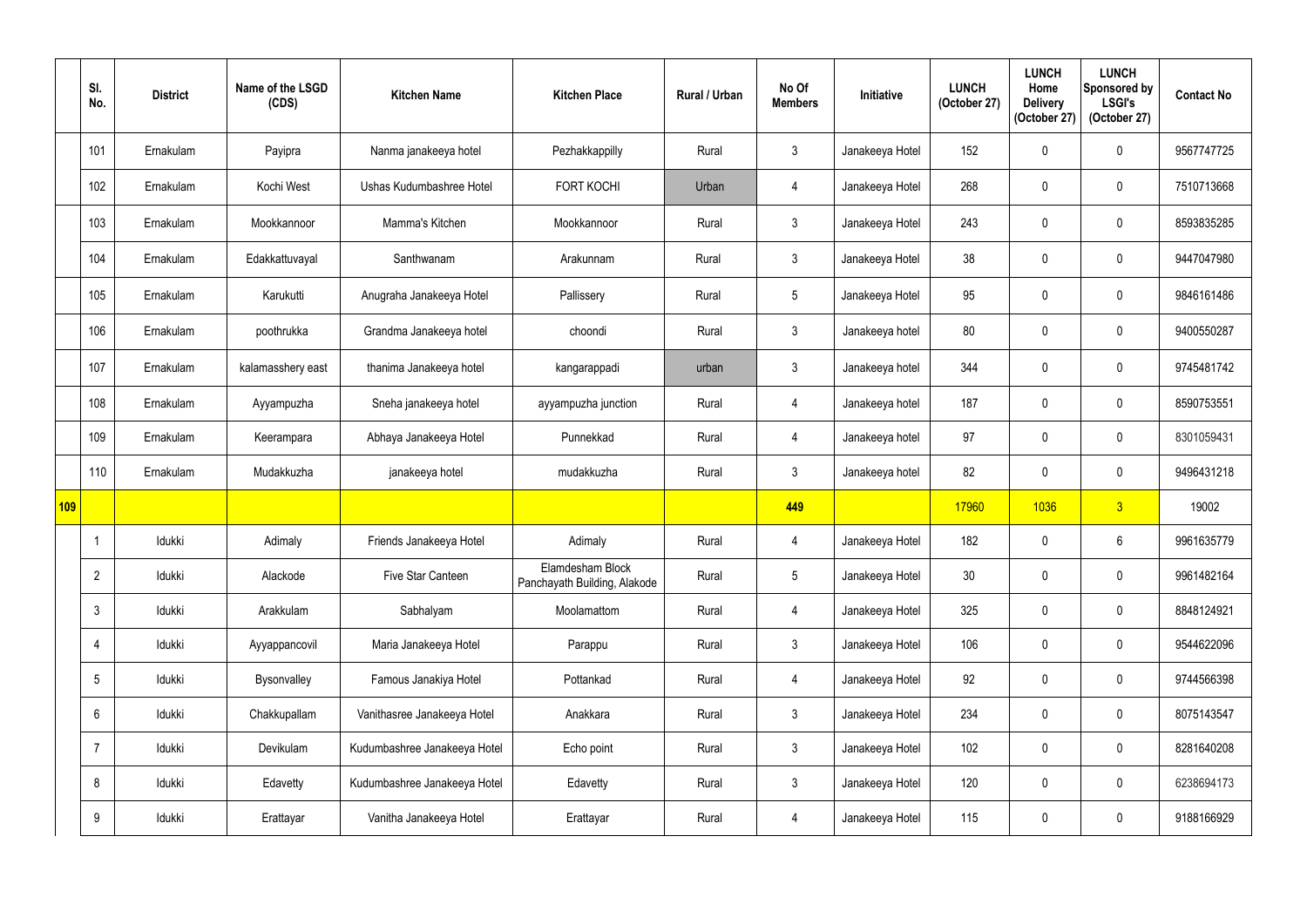|    | SI.<br>No. | <b>District</b> | Name of the LSGD<br>(CDS) | <b>Kitchen Name</b>                   | <b>Kitchen Place</b>                              | Rural / Urban | No Of<br><b>Members</b> | Initiative      | <b>LUNCH</b><br>(October 27) | <b>LUNCH</b><br>Home<br><b>Delivery</b><br>(October 27) | <b>LUNCH</b><br>Sponsored by<br><b>LSGI's</b><br>(October 27) | <b>Contact No</b> |
|----|------------|-----------------|---------------------------|---------------------------------------|---------------------------------------------------|---------------|-------------------------|-----------------|------------------------------|---------------------------------------------------------|---------------------------------------------------------------|-------------------|
|    | 10         | Idukki          | Kamakshi                  | Kripa Catering                        | Thankamani                                        | Rural         | $5\phantom{.0}$         | Janakeeya Hotel | 228                          | 0                                                       | $\mathbf 0$                                                   | 9544021398        |
|    | 11         | Idukki          | Kanchiyar                 | Swadh Janakeeya Hotel                 | Kanchiyar                                         | Rural         | $5\overline{)}$         | Janakeeya Hotel | 96                           | $\mathbf 0$                                             | $\mathbf 0$                                                   | 8606856496        |
|    | 12         | Idukki          | Kanjikkuzhi               | Samarppanam                           | Kanjikkuzhi                                       | Rural         | 4                       | Janakeeya Hotel | 102                          |                                                         | $\mathbf 0$                                                   | 9447169262        |
|    | 13         | Idukki          | Kanthaloor                | Morningstar Janakeeya Hotel           | Sahayagiri complex, near<br>Kanthalloor Bus stand | Rural         | $\overline{4}$          | Janakeeya Hotel | 132                          | $\mathbf 0$                                             | $\pmb{0}$                                                     | 9447941632        |
|    | 14         | Idukki          | Karimannoor               | Rujiya Catering Unit                  | Karimannoor                                       | Rural         | $5\phantom{.0}$         | Janakeeya Hotel | 72                           |                                                         | $\mathbf 0$                                                   | 9497454952        |
|    | 15         | Idukki          | Karunapuram               | Karuna Hotel                          | Panchayathu complex                               | Rural         | 4                       | Janakeeya Hotel | 222                          | $\Omega$                                                | $\mathbf 0$                                                   | 9961152820        |
|    | 16         | Idukki          | Kattappana                | Karunya Janakeeya Hotel               | Kattappana                                        | Urban         | $\overline{5}$          | Janakeeya Hotel | 310                          | $\mathbf 0$                                             | $\mathbf 0$                                                   | 9497684477        |
|    | 17         | Idukki          | Kodikkulam                | Kulirma Janakiya Hotel                | Kodikkulam                                        | Rural         | $6\overline{6}$         | Janakeeya Hotel | 34                           | 0                                                       | $\boldsymbol{0}$                                              | 9605111852        |
|    | 18         | Idukki          | Kokkayar                  | Sevana Janakeeya hotel                | 35th Mile                                         | Rural         | $\mathfrak{Z}$          | Janakeeya Hotel | 20                           |                                                         | $\pmb{0}$                                                     | 9562067674        |
|    | 19         | Idukki          | Konnathadi                | Friends Janakeeya Hotel               | Panickankudi                                      | Rural         | $6\overline{6}$         | Janakeeya Hotel | 49                           | 0                                                       | $\pmb{0}$                                                     | 9544048878        |
|    | 20         | Idukki          | Kumili                    | Ruchi Hotel                           | Kumili                                            | Rural         | $\overline{4}$          | Janakeeya Hotel | 143                          | 0                                                       | $\mathbf 0$                                                   | 9447980637        |
|    | 21         | Idukki          | Manakkadu                 | Vanitha Hotel                         | Chittoor                                          | Rural         | $\mathbf{3}$            | Janakeeya Hotel | 48                           | 0                                                       | $\pmb{0}$                                                     | 8330097933        |
|    | 22         | Idukki          | Mankulam                  | Jeevanam Catering Janakeeya<br>Hotel  | Panchayathu Building                              | Rural         | $\overline{4}$          | Janakeeya Hotel | 91                           | $\boldsymbol{0}$                                        | $\pmb{0}$                                                     | 9495060505        |
| 46 | 23         | Idukki          | Marayoor                  | Malabar food court Janakeeya<br>Hotel | Marayoor Near IDCB bank                           | Rural         | $\overline{4}$          | Janakeeya Hotel | 126                          | 0                                                       | $\boldsymbol{0}$                                              | 9446925610        |
|    | 24         | Idukki          | Mariyapuram               | Anaswara Hotel & Catering             | Idukki                                            | Rural         | $\overline{4}$          | Janakeeya Hotel | 385                          | 0                                                       | $\mathbf{3}$                                                  | 9526329438        |
|    | 25         | Idukki          | Munnar                    | Annapoorna catering                   | Lorry stand, old munnar                           | Rural         | $5\overline{)}$         | Janakeeya Hotel | 190                          | $\boldsymbol{0}$                                        | $\pmb{0}$                                                     | 8281009478        |
|    | 26         | Idukki          | Muttom                    | Nila Janakeeya Hotel                  | Muttom                                            | Rural         | $\mathfrak{Z}$          | Janakeeya hotel | 245                          | 0                                                       | $\boldsymbol{0}$                                              | 9961104818        |
|    | 27         | Idukki          | Nedumkandam               | Annus catering                        | Nedumkandam<br>Kizhakkekavala                     | Rural         | $\overline{4}$          | Janakeeya Hotel | 197                          | $\mathbf 0$                                             | $\pmb{0}$                                                     | 9747458576        |
|    | 28         | Idukki          | Pallivasal                | Blessing Janakeeya Hotel              | Pallivasal                                        | Rural         | $\overline{4}$          | Janakeeya Hotel | 99                           | $\boldsymbol{0}$                                        | $\boldsymbol{0}$                                              | 9947981574        |
|    | 29         | Idukki          | Pampadumpara              | Thripthy Janakeeya Hotel              | Pampadumpara                                      | Rural         | $\mathfrak{Z}$          | Janakeeya Hotel | 209                          | 0                                                       | $\boldsymbol{0}$                                              | 9207150558        |
|    | 30         | Idukki          | Peermedu                  | Thripthy Janakeeya Hotel              | Peermedu                                          | Rural         | $\mathfrak{Z}$          | Janakeeya Hotel | 112                          | 0                                                       | $\pmb{0}$                                                     | 9633311267        |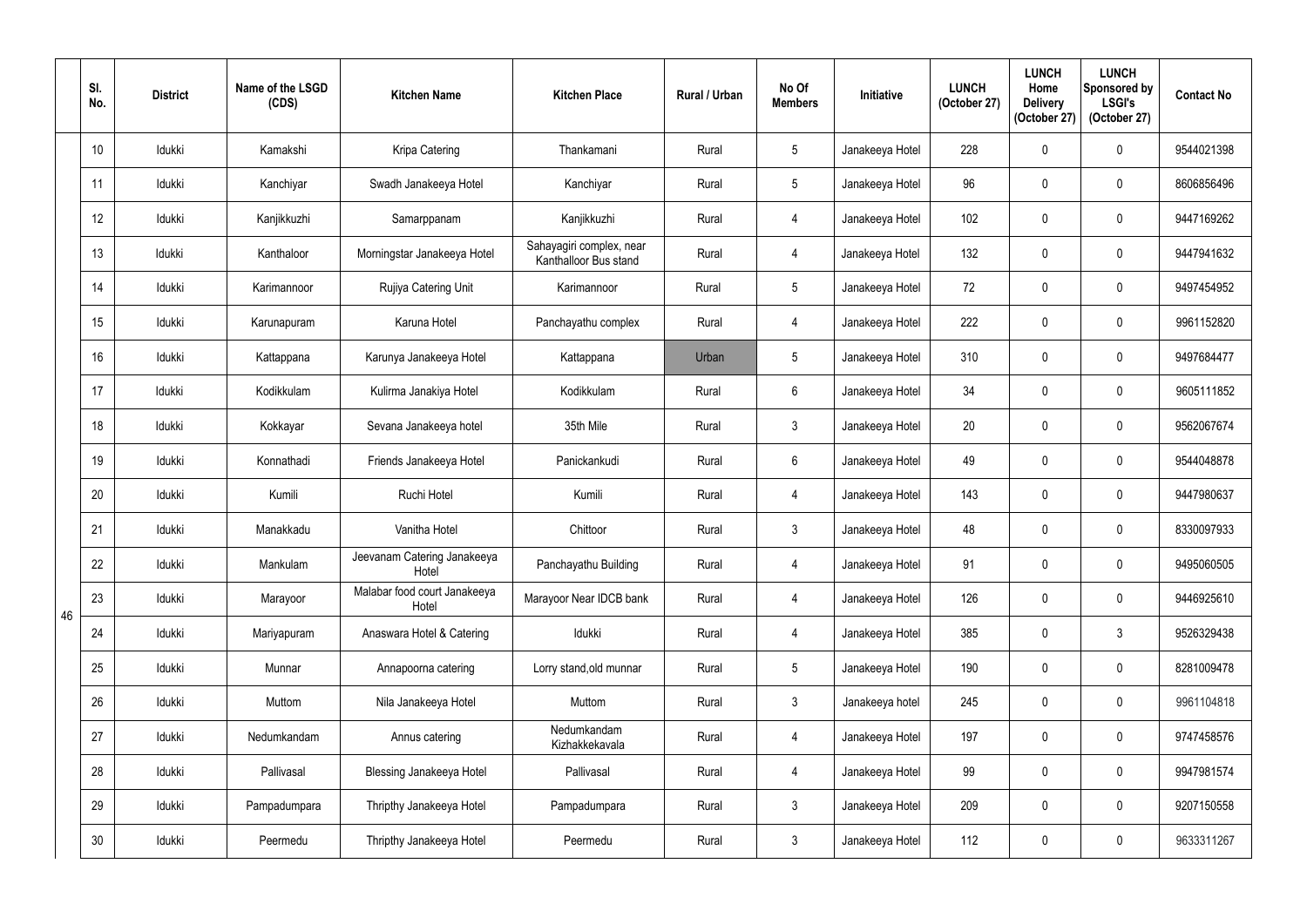|    | SI.<br>No.     | <b>District</b> | Name of the LSGD<br>(CDS) | <b>Kitchen Name</b>                       | <b>Kitchen Place</b>                      | Rural / Urban | No Of<br><b>Members</b> | Initiative      | <b>LUNCH</b><br>(October 27) | <b>LUNCH</b><br>Home<br><b>Delivery</b><br>(October 27) | <b>LUNCH</b><br>Sponsored by<br><b>LSGI's</b><br>(October 27) | <b>Contact No</b> |
|----|----------------|-----------------|---------------------------|-------------------------------------------|-------------------------------------------|---------------|-------------------------|-----------------|------------------------------|---------------------------------------------------------|---------------------------------------------------------------|-------------------|
|    | 31             | Idukki          | Peruvanthanam             | Janakeeya Hotel                           | Peruvanthanam                             | Rural         | $5\phantom{.0}$         | Janakeeya Hotel | 58                           | $\Omega$                                                | $\mathbf 0$                                                   | 9562274720        |
|    | 32             | Idukki          | Purappuzha                | Ammas Janakeeya Hotel                     | Purappuzha                                | Rural         | $\mathfrak{Z}$          | Janakeeya Hotel | 33                           | $\mathbf 0$                                             | $\mathbf 0$                                                   | 9744954032        |
|    | 33             | Idukki          | Rajakkadu                 | Janakeeya Hotel                           | Rajakkadu Town                            | Rural         | $\mathfrak{Z}$          | Janakeeya Hotel | 407                          |                                                         | $\mathbf 0$                                                   | 9446766999        |
|    | 34             | Idukki          | Rajakumari                | Aiswarya Vanitha Restaurent               | Rajakumari South                          | Rural         | 4                       | Janakeeya Hotel | 300                          | $\mathbf{0}$                                            | $\mathbf 0$                                                   | 9526570410        |
|    | 35             | Idukki          | Santhanpara               | Janakeeya Hotel                           | Santhanpara                               | Rural         | 4                       | Janakeeya Hotel | 125                          | 0                                                       | $\mathbf 0$                                                   | 9526174553        |
|    | 36             | Idukki          | Senapathy                 | Ammoose Hotel                             | Mangathotty                               | Rural         | $\mathfrak{Z}$          | Janakeeya Hotel | 70                           | $\Omega$                                                | $\mathbf 0$                                                   | 9539396626        |
|    | 37             | Idukki          | Udumbannoor               | Kudumbashree Janakeeya Hotel              | Udumbannor                                | Rural         | $\mathfrak{Z}$          | Janakeeya Hotel | 230                          | $\mathbf 0$                                             | $\mathbf 0$                                                   | 9633678438        |
|    | 38             | Idukki          | Upputhara                 | Samarppitha Janakeeya hotel               | Upputhara                                 | Rural         | $5\phantom{.0}$         | Janakeeya Hotel | 112                          | 0                                                       | $\mathbf 0$                                                   | 9526590710        |
|    | 39             | Idukki          | Vandanmedu                | Dharshana Janakeeya Hotel                 | Vandanmedu                                | Rural         | 4                       | Janakeeya Hotel | 115                          | $\Omega$                                                | $\mathbf 0$                                                   | 9744038737        |
|    | 40             | Idukki          | Vandiperiyar              | Vandiperiyar Janakeeya Hotel              | Vandiperiyar                              | Rural         | $5\phantom{.0}$         | Janakeeya Hotel | 263                          | $\mathbf 0$                                             | $\mathbf 0$                                                   | 8086863254        |
|    | 41             | Idukki          | Vannappuram               | Souhrudham Janakeeya Hotel                | Vannappuram                               | Rural         | $5\phantom{.0}$         | Janakeeya Hotel | 60                           | 0                                                       | $\mathbf 0$                                                   | 8113054492        |
|    | 42             | Idukki          | Vathikudy                 | Karthika                                  | Thopramkudi                               | Rural         | 4                       | Janakeeya Hotel | 382                          | $\mathbf 0$                                             | $\mathbf 0$                                                   | 9947636989        |
|    | 43             | Idukki          | Vattavada                 | Vattavada Kudumbashree<br>Janakeeya Hotel | Keekkara, Kovilur                         | Rural         | 4                       | Janakeeya Hotel | $\mathbf 0$                  | $\pmb{0}$                                               | $\mathbf 0$                                                   | 9497790469        |
|    | 44             | Idukki          | Vazhathoppu               | Grahalakshmi Hotel & Catering             | Cheruthoni                                | Rural         | 4                       | Janakeeya Hotel | 235                          | $\pmb{0}$                                               | -1                                                            | 9496178884        |
|    | 45             | Idukki          | Vellathooval              | Flowers Janakeeya Hotel                   | Vellathooval                              | Rural         | 4                       | Janakeeya Hotel | 85                           | $\mathbf 0$                                             | $\mathbf 0$                                                   | 9961419892        |
|    | 46             | Idukki          | Velliyamattam             | Padhayam Kudumbashree<br>Janakeeya Hotel  | Velliyamattam                             | Rural         | 4                       | Janakeeya Hotel | 58                           | $\pmb{0}$                                               | $\pmb{0}$                                                     | 7902854627        |
| 46 |                |                 |                           |                                           |                                           |               | <b>185</b>              |                 | 6949                         | 0                                                       | 10                                                            |                   |
|    |                | Kannur          | Maloor                    | Maloor Janakeeya Hotel                    | Thrikandaripoyil, PO-<br>Thrikandaripoyil | Rural         | $\mathfrak{Z}$          | Janakeeya Hotel | 110                          | $\mathbf 0$                                             | $\boldsymbol{0}$                                              | 9656132294        |
|    | $\overline{2}$ | Kannur          | Kolachery                 | Janakeeya Hotel                           | Kolachery Paramba, PO-<br>Kolacheri       | Rural         | $5\phantom{.0}$         | Janakeeya Hotel | 190                          | $\mathbf 0$                                             | $\overline{2}$                                                | 9895324699        |
|    | $\mathbf{3}$   | Kannur          | Pinarayi                  | Janakeeya hotel, Pinarayi                 | Pinarayi                                  | Rural         | $6\phantom{.0}$         | Janakeeya Hotel | 172                          | $\mathbf 0$                                             | $\pmb{0}$                                                     | 9447215211        |
|    | $\overline{4}$ | Kannur          | Muzhakunnu                | Thripthy Janakeeya Hotel                  | Kakkayangad, Muzhakkunnu                  | Rural         | $5\phantom{.0}$         | Janakeeya Hotel | 258                          | $\mathbf 0$                                             | $\overline{2}$                                                | 9526047538        |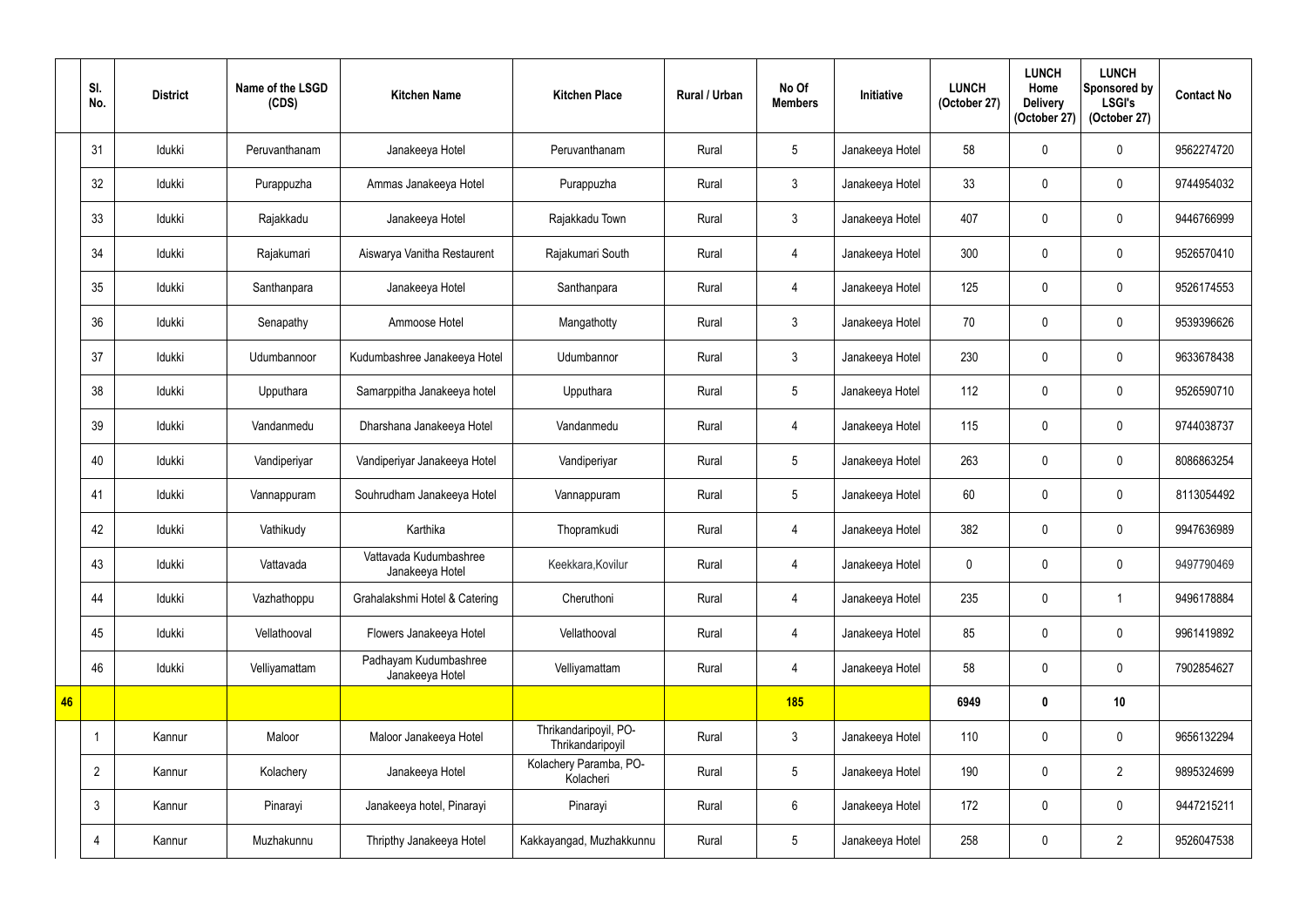| SI.<br>No.      | <b>District</b> | Name of the LSGD<br>(CDS)   | <b>Kitchen Name</b>                                | <b>Kitchen Place</b>                           | Rural / Urban | No Of<br><b>Members</b> | <b>Initiative</b> | <b>LUNCH</b><br>(October 27) | <b>LUNCH</b><br>Home<br><b>Delivery</b><br>(October 27) | <b>LUNCH</b><br>Sponsored by<br><b>LSGI's</b><br>(October 27) | <b>Contact No</b> |
|-----------------|-----------------|-----------------------------|----------------------------------------------------|------------------------------------------------|---------------|-------------------------|-------------------|------------------------------|---------------------------------------------------------|---------------------------------------------------------------|-------------------|
| $5\overline{)}$ | Kannur          | Chapparappadavu             | Kudumbasree janakeeya hotel                        | Near village office,<br>Chapparappadav         | Rural         | $\mathbf{3}$            | Janakeeya Hotel   | 175                          |                                                         | $\mathbf 0$                                                   | 9605413324        |
| 6               | Kannur          | Iritty                      | Roopasree Kudumbashree hotel                       | Koolichembra                                   | Urban         | 8                       | Janakeeya Hotel   | 427                          | $\Omega$                                                | $\mathbf 0$                                                   | 8589921533        |
|                 | Kannur          | Dharmadam                   | Dharmadam Janakeeya hotel                          | Near Andalloor kav.<br>Dharmadam               | Rural         | $\mathfrak{Z}$          | Janakeeya Hotel   | 114                          |                                                         | $\mathbf 0$                                                   | 9526975778        |
| 8               | Kannur          | Peralassery                 | Janakeeya Hotel                                    | Peralassery Town, PO -<br>Mundallur            | Rural         | 9                       | Janakeeya Hotel   | 431                          | 0                                                       | $\pmb{0}$                                                     | 70256213909       |
| 9               | Kannur          | Kadannappalli<br>Panappuzha | Kudumbasree janakeeya hotel                        | Chanthappura                                   | Rural         | 4                       | Janakeeya Hotel   | 125                          |                                                         | $\mathbf 0$                                                   | 9961089935        |
| 10              | Kannur          | Anthur                      | Janakeeya hotel                                    | Dharmasala                                     | Urban         | $\overline{5}$          | Janakeeya Hotel   | 199                          |                                                         | $\mathbf 0$                                                   | 9544138650        |
| 11              | Kannur          | Cheruthazham                | Janakeeya Hotel (Thripthi<br>Kudumbashree Canteen) | Pilathara                                      | Rural         | $\mathbf{3}$            | Janakeeya Hotel   | 242                          | 0                                                       | $\mathbf 0$                                                   | 9947540361        |
| 12              | Kannur          | Peravoor                    | Kudumbashree Janakeeya Hotel                       | Peravoor Bus stand, Peravoor<br>P <sub>O</sub> | Rural         | $\mathbf{3}$            | Janakeeya Hotel   | 163                          |                                                         | $\mathbf 0$                                                   | 9947567857        |
| 13              | Kannur          | Kalliassery                 | Janakeeya Hotel                                    | Irinav Road, Payyattam, PO-<br>Irinav          | Rural         | 4                       | Janakeeya Hotel   | 213                          |                                                         | $\mathbf 0$                                                   | 8848330570        |
| 14              | Kannur          | Panniyannur                 | Janakeeya Hotel                                    | Panoor Block office compound                   | Rural         | $6\phantom{.0}$         | Janakeeya Hotel   | 274                          | $\Omega$                                                | $\mathbf 0$                                                   | 9447449875        |
| 15              | Kannur          | Kannapuram                  | Janakeeya Hotel                                    | Chynaclay road, Kannapuram                     | Rural         | $5\overline{)}$         | Janakeeya Hotel   | 201                          |                                                         | $\overline{2}$                                                | 8089127045        |
| 16              | Kannur          | Sreekandapuram              | Janakeeya Hotel                                    | Sreekandapuram, near bus<br>stand              | Urban         | $5\phantom{.0}$         | Janakeeya Hotel   | 245                          | $\mathbf 0$                                             | $\mathbf 1$                                                   | 7591948757        |
| 17              | Kannur          | Thalasseri                  | Janakeeya Hotel                                    | New bus stand, Thalasseri                      | Urban         | $6\phantom{.0}$         | Janakeeya Hotel   | 661                          | $\boldsymbol{0}$                                        | $\pmb{0}$                                                     | 9446263864        |
| 18              | Kannur          | Chokli                      | Janakeeya Hotel                                    | Olavilam, Chokli                               | Rural         | $5\phantom{.0}$         | Janakeeya Hotel   | 107                          | 0                                                       | $\boldsymbol{0}$                                              | 9846892821        |
| 19              | Kannur          | Udayagiri                   | Janakeeya Hotel                                    | Karthikapuram                                  | Rural         | $\overline{4}$          | Janakeeya Hotel   | $\pmb{0}$                    | 0                                                       | $\boldsymbol{0}$                                              | 9562375342        |
| 20              | Kannur          | Karivellur Peralam          | Janakeeya Hotel                                    | Panchayah building,<br>Onakkunnu               | Rural         | $\overline{4}$          | Janakeeya Hotel   | 123                          | 0                                                       | $\pmb{0}$                                                     | 7025519714        |
| 21              | Kannur          | Muzhappilangad              | Janakeeya Hotel                                    | Near FCI godown,<br>Muzhappilangad             | Rural         | $5\overline{)}$         | Janakeeya Hotel   | 173                          | 0                                                       | $\pmb{0}$                                                     | 7306005267        |
| 22              | Kannur          | Narath                      | Janakeeya Hotel                                    | Janakeeya Hotel, Kambil,<br>Narath             | Rural         | $\overline{7}$          | Janakeeya Hotel   | 203                          | $\mathbf 0$                                             | $\mathbf 1$                                                   | 9747441162        |
| 23              | Kannur          | Payyannur                   | Janakeeya Hotel                                    | Municipality compoud,<br>Payyannur             | Urban         | $\mathfrak{Z}$          | Janakeeya Hotel   | 315                          | $\boldsymbol{0}$                                        | $\pmb{0}$                                                     | 9526620805        |
| 24              | Kannur          | Kangol Alappadamba          | Janakeeya Hotel                                    | Mathil, Near Kangol<br>Alappadamba Panchayath  | Rural         | $\overline{4}$          | Janakeeya Hotel   | $\mathbf 0$                  | 0                                                       | $\pmb{0}$                                                     | 9495296142        |
| 25              | Kannur          | Naduvil                     | Janakeeya Hotel                                    | Panchayath compound,<br>Naduvil town           | Rural         | $\overline{4}$          | Janakeeya Hotel   | 127                          | $\pmb{0}$                                               | $\pmb{0}$                                                     | 7902902490        |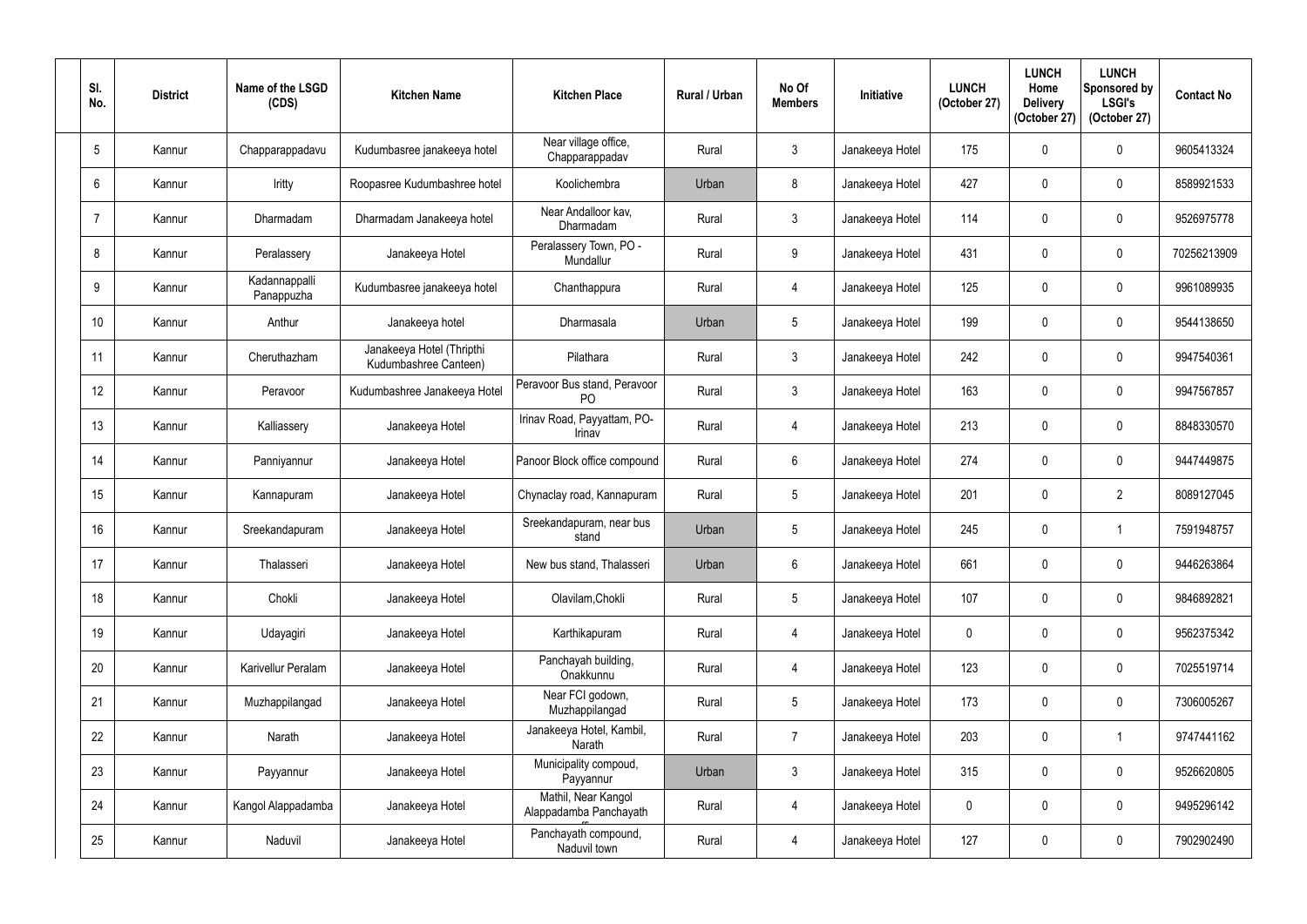|    | SI.<br>No. | <b>District</b> | Name of the LSGD<br>(CDS) | <b>Kitchen Name</b> | <b>Kitchen Place</b>                                           | Rural / Urban | No Of<br><b>Members</b> | Initiative      | <b>LUNCH</b><br>(October 27) | <b>LUNCH</b><br>Home<br><b>Delivery</b><br>(October 27) | <b>LUNCH</b><br>Sponsored by<br><b>LSGI's</b><br>(October 27) | <b>Contact No</b> |
|----|------------|-----------------|---------------------------|---------------------|----------------------------------------------------------------|---------------|-------------------------|-----------------|------------------------------|---------------------------------------------------------|---------------------------------------------------------------|-------------------|
|    | 26         | Kannur          | Koothuparamba             | Janakeeya Hotel     | Manghad Vayal, Near HSS<br>Koothuparamba, PO-                  | Urban         | 8                       | Janakeeya Hotel | 352                          |                                                         | $\mathbf 0$                                                   | 9645608253        |
|    | 27         | Kannur          | Kuttiatoor                | Janakeeya Hotel     | Near Panchayath office,<br>Chattukappara                       | Rural         | $5\phantom{.0}$         | Janakeeya Hotel | 50                           | $\Omega$                                                | $\mathbf 0$                                                   | 9544644195        |
|    | 28         | Kannur          | Kathirur                  | Janakeeya Hotel     | Panchayath office building,<br>Kathirur                        | Rural         | $5\phantom{.0}$         | Janakeeya Hotel | 159                          |                                                         | $\overline{1}$                                                | 8129404833        |
|    | 29         | Kannur          | Panoor                    | Janakeeya Hotel     | Elangode, Panoor                                               | Urban         | $5\phantom{.0}$         | Janakeeya Hotel | 148                          | $\mathbf{0}$                                            | $\mathbf 0$                                                   | 9605852157        |
|    | 30         | Kannur          | Chirakkal                 | Janakeeya Hotel     | Chirakkal weavers,<br>Puthiyatheru                             | Rural         | $5\overline{)}$         | Janakeeya Hotel | 308                          |                                                         | $\mathbf 0$                                                   | 9895854873        |
|    | 31         | Kannur          | Eranjoli                  | Janakeeya Hotel     | Near Thalassery RTO office,<br>Chungam                         | Rural         | $5\overline{)}$         | Janakeeya Hotel | 220                          | $\Omega$                                                | $\mathbf 0$                                                   | 9656368808        |
|    | 32         | Kannur          | Payam                     | Janakeeya Hotel     | Near Panchayath office,<br>Madathil                            | Rural         | 4                       | Janakeeya Hotel | 192                          | $\mathbf{0}$                                            | $\mathbf 0$                                                   | 9496554678        |
|    | 33         | Kannur          | Eramam Kuttoor            | Janakeeya Hotel     | Mathamangalam, Near CDS<br>office                              | Rural         | 4                       | Janakeeya Hotel | 190                          |                                                         | $\mathbf 0$                                                   | 9562473576        |
|    | 34         | Kannur          | Ramanthally               | Janakeeya hotel     | Ramanthally                                                    | Rural         | $\overline{4}$          | Janakeeya Hotel | 173                          |                                                         | $\mathbf 0$                                                   | 9496705429        |
|    | 35         | Kannur          | Thripangottur             | Janakeeya Hotel     | Kallikkandy, Thripangottur                                     | Rural         | $\mathbf{3}$            | Janakeeya Hotel | 243                          | $\mathbf{0}$                                            | $\mathbf 0$                                                   | 9495191659        |
|    | 36         | Kannur          | Madayi                    | Janakeeya Hotel     | Eripuram, Near Vrindhavan<br>Residency, PO Pazhayangadi        | Rural         | $\mathbf{3}$            | Janakeeya Hotel | 187                          |                                                         | $\mathbf 0$                                                   | 7561006271        |
|    | 37         | Kannur          | Kelakam                   | Janakeeya Hotel     | Kelakam PO                                                     | Rural         | $\mathfrak{Z}$          | Janakeeya Hotel | 123                          |                                                         | $\boldsymbol{0}$                                              | 8113866296        |
|    | 38         | Kannur          | Kurumathoor               | Janakeeya Hotel     | Near GVHSS, Kurumathoor                                        | Rural         | $\mathfrak{Z}$          | Janakeeya Hotel | 100                          | $\mathbf{0}$                                            | $\mathbf 0$                                                   | 9633816470        |
|    | 39         | Kannur          | Peringome Vayakkara       | Janakeeya Hotel     | Peringome, Near Police station                                 | Rural         | $5\phantom{.0}$         | Janakeeya Hotel | 96                           |                                                         | $\boldsymbol{0}$                                              | 9961413726        |
|    | 40         | Kannur          | Munderi                   | Janakeeya Hotel     | Kanjirode Karakkadu, Munderi                                   | Rural         | $\overline{4}$          | Janakeeya Hotel | 228                          | 0                                                       | $\pmb{0}$                                                     | 8547609196        |
|    | 41         | Kannur          | Anjarakandy               | Janakeeya Hotel     | Panayatham Paramba,<br>Anjarankandy                            | Rural         | 4                       | Janakeeya Hotel | 182                          |                                                         | $\mathbf 0$                                                   | 9496900755        |
| 87 | 42         | Kannur          | Ayyankkunnu               | Janakeeya Hotel     | Ayyankunnu Panchayth<br>Anghadikkadavu                         | Rural         | $\overline{4}$          | Janakeeya Hotel | 145                          | $\Omega$                                                | $\pmb{0}$                                                     | 9946734976        |
|    | 43         | Kannur          | Padiyoor                  | Janakeeya Hotel     | Padiyoor PO                                                    | Rural         | 4                       | Janakeeya Hotel | 67                           | 0                                                       | $\pmb{0}$                                                     | 9539028498        |
|    | 44         | Kannur          | Ezhome                    | Janakeeya Hotel     | Pazhayangadi bus stand,<br>Ezhom                               | Rural         | $5\phantom{.0}$         | Janakeeya Hotel | 308                          | 0                                                       | $\boldsymbol{0}$                                              | 8086910862        |
|    | 45         | Kannur          | Koodali                   | Janakeeya Hotel     | Near Koodali Panchayath<br>Office, Kololam, PO -<br>Edayannoor | Rural         | $\overline{4}$          | Janakeeya Hotel | 261                          | $\mathbf 0$                                             | $\overline{1}$                                                | 9526524230        |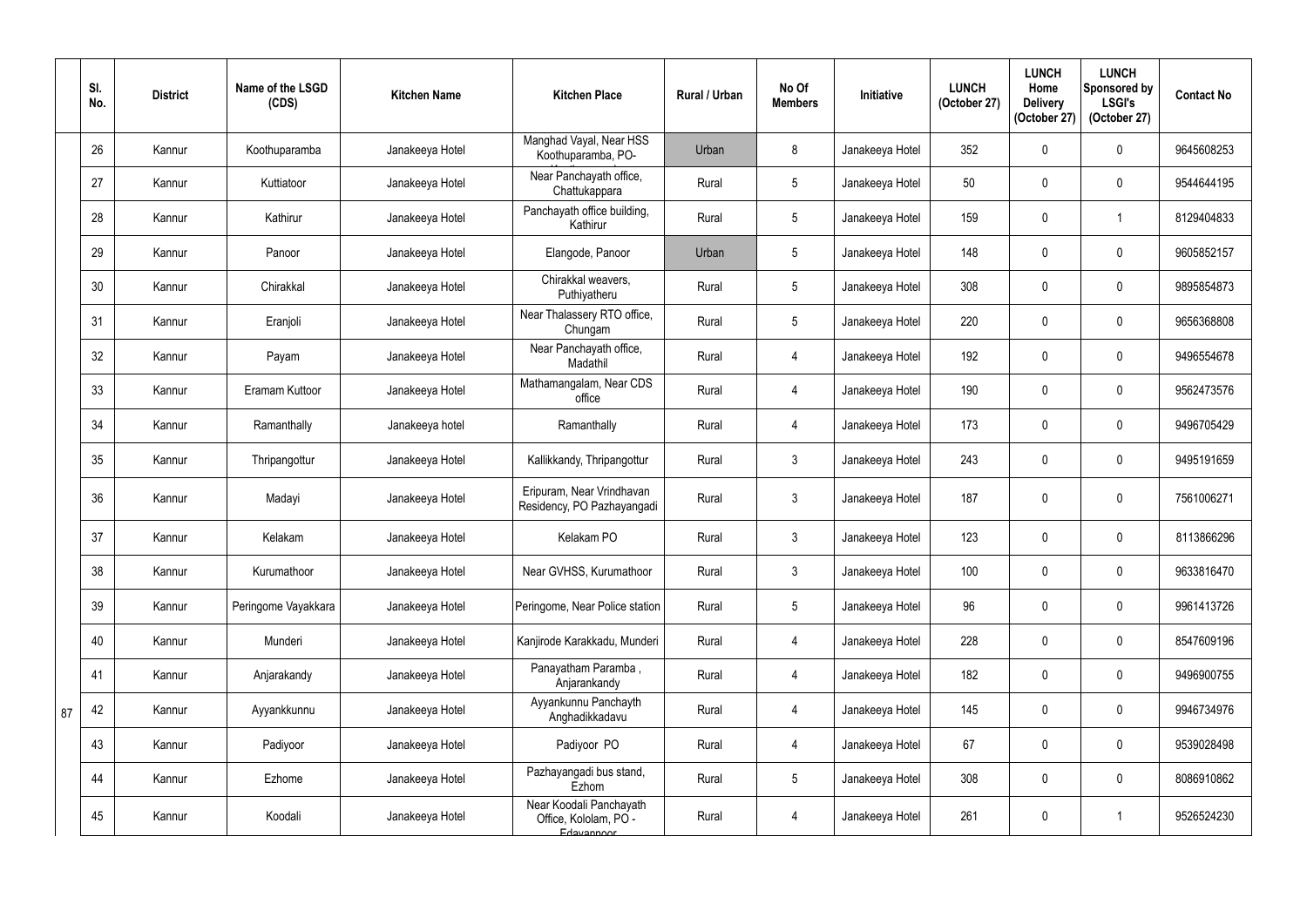| SI.<br>No. | <b>District</b> | Name of the LSGD<br>(CDS) | <b>Kitchen Name</b>                          | <b>Kitchen Place</b>                                    | Rural / Urban | No Of<br><b>Members</b> | Initiative      | <b>LUNCH</b><br>(October 27) | <b>LUNCH</b><br>Home<br><b>Delivery</b><br>(October 27) | <b>LUNCH</b><br>Sponsored by<br><b>LSGI's</b><br>(October 27) | <b>Contact No</b> |
|------------|-----------------|---------------------------|----------------------------------------------|---------------------------------------------------------|---------------|-------------------------|-----------------|------------------------------|---------------------------------------------------------|---------------------------------------------------------------|-------------------|
| 46         | Kannur          | Pappinisseri              | Janakeeya Hotel                              | Near EMS Smaraka Govt.<br>Higher secondary school,      | Rural         | $\overline{4}$          | Janakeeya Hotel | 180                          | $\Omega$                                                | $\mathbf 0$                                                   | 9605727307        |
| 47         | Kannur          | Mattannur                 | Janakeeya Hotel                              | Near Municipality office,<br>Mattannur                  | Urban         | $\overline{5}$          | Janakeeya Hotel | 233                          |                                                         | $\mathbf 0$                                                   | 7510706897        |
| 48         | Kannur          | Chenghalayi               | Janakeeya Hotel                              | Valakai, Chenghalayi                                    | Rural         | $\mathbf{3}$            | Janakeeya Hotel | 50                           |                                                         | $\boldsymbol{0}$                                              | 8547696233        |
| 49         | Kannur          | Pattiam                   | Janakeeya Hotel                              | Cheruvancheri PO,<br>Cheruvancheri                      | Rural         | 4                       | Janakeeya Hotel | 306                          |                                                         | $\overline{2}$                                                | 7025025275        |
| 50         | Kannur          | Thaliparamba              | Janakeeya Hotel                              | Municipality compoud,<br>Thaliparamba                   | Urban         | $\overline{4}$          | Janakeeya Hotel | 158                          | 0                                                       | $\mathbf 0$                                                   | 8547849019        |
| 51         | Kannur          | Payyavoor                 | Janakeeya Hotel                              | Payyavoor - PO, Payyavoor                               | Rural         | $\overline{5}$          | Janakeeya Hotel | 260                          |                                                         | $\mathbf 0$                                                   | 9495311608        |
| 52         | Kannur          | Kottiyoor                 | Janakeeya Hotel                              | Neendunokki, Kottiyoor - PO                             | Rural         | $5\phantom{.0}$         | Janakeeya Hotel | 82                           | $\mathbf 0$                                             | $\mathbf 0$                                                   | 6282565854        |
| 53         | Kannur          | Kunnothparamba            | Janakeeya Hotel                              | Kunnothparamba PO,<br>Kunnothparamba                    | Rural         | $\mathbf{3}$            | Janakeeya Hotel | 226                          |                                                         | $\mathbf 0$                                                   | 8156840487        |
| 54         | Kannur          | Pariyaram                 | Janakeeya Hotel                              | Near Panchayath Office,<br>Chithappile poyil, Pariyaram | Rural         | $\overline{4}$          | Janakeeya Hotel | 130                          |                                                         | $\mathbf 0$                                                   | 9744385083        |
| 55         | Kannur          | Kunjimangalam             | Janakeeya Hotel                              | Old Post office building,<br>Andamkovil, Kunjimangalam  | Rural         | 4                       | Janakeeya Hotel | 144                          |                                                         | $\mathbf 0$                                                   | 9526981326        |
| 56         | Kannur          | Thillenkeri               | Janakeeya Hotel                              | Thekkam poyil, Near Uliyil<br>Town                      | Rural         | $\mathbf{3}$            | Janakeeya Hotel | 239                          |                                                         | $\pmb{0}$                                                     | 9745059451        |
| 57         | Kannur          | Chittariparamba           | Janakeeya Hotel                              | Poovathinkeezhil, PO-<br>Chittariparamba                | Rural         | $6\phantom{.}6$         | Janakeeya Hotel | 160                          | $\Omega$                                                | $\mathbf 0$                                                   | 8943506825        |
| 58         | Kannur          | Mayyil                    | Janakeeya Hotel                              | Near Mayyil Panchayath office,<br>Mayyil                | Rural         | $\overline{4}$          | Janakeeya Hotel | 182                          | 0                                                       | $\pmb{0}$                                                     | 9526072638        |
| 59         | Kannur          | Cherukunnu                | Janakeeya Hotel                              | Pallichal, PO - Cherukunnu,<br>Pin -670301              | Rural         | $\overline{4}$          | Janakeeya Hotel | 175                          | $\mathbf 0$                                             | $\overline{2}$                                                | 8547361298        |
| 60         | Kannur          | Aaralam                   | Janakeeya Hotel                              | Athikkal, PO - Keezhpally                               | Rural         | $5\overline{)}$         | Janakeeya Hotel | 198                          | $\mathbf 0$                                             | $\pmb{0}$                                                     | 9961285762        |
| 61         | Kannur          | Alakkode                  | Janakeeya Hotel                              | Therthally, Therthally PO,<br>Alakkode                  | Rural         | $5\phantom{.0}$         | Janakeeya Hotel | 112                          | 0                                                       | $\pmb{0}$                                                     | 8547045070        |
| 62         | Kannur          | Malappattam               | Janakeeya Hotel                              | Near Malappattam<br>panchayath, Malappattam             | Rural         | $\mathfrak{Z}$          | Janakeeya Hotel | 161                          | 0                                                       | $\pmb{0}$                                                     | 9400571842        |
| 63         | Kannur          | Kanichar                  | Janakeeya Hotel                              | Kanichar PO, Kanichar                                   | Rural         | $\mathfrak{Z}$          | Janakeeya Hotel | 184                          | $\mathbf 0$                                             | $\pmb{0}$                                                     | 9526167667        |
| 64         | Kannur          | Mokeri                    | Kudumbashree Janakeeya Hotel,<br>Mokeri      | Vallangad, Mokeri                                       | Rural         | $5\overline{)}$         | Janakeeya Hotel | 308                          | 0                                                       | $\pmb{0}$                                                     | 9947037223        |
| 65         | Kannur          | Anjarakandy 2             | Kudumbashree Janakeeya Hotel,<br>Anjarakandy | Kavinmoola, Anjarakandy                                 | Rural         | $5\phantom{.0}$         | Janakeeya Hotel | 203                          | $\mathbf 0$                                             | $\pmb{0}$                                                     | 9446657510        |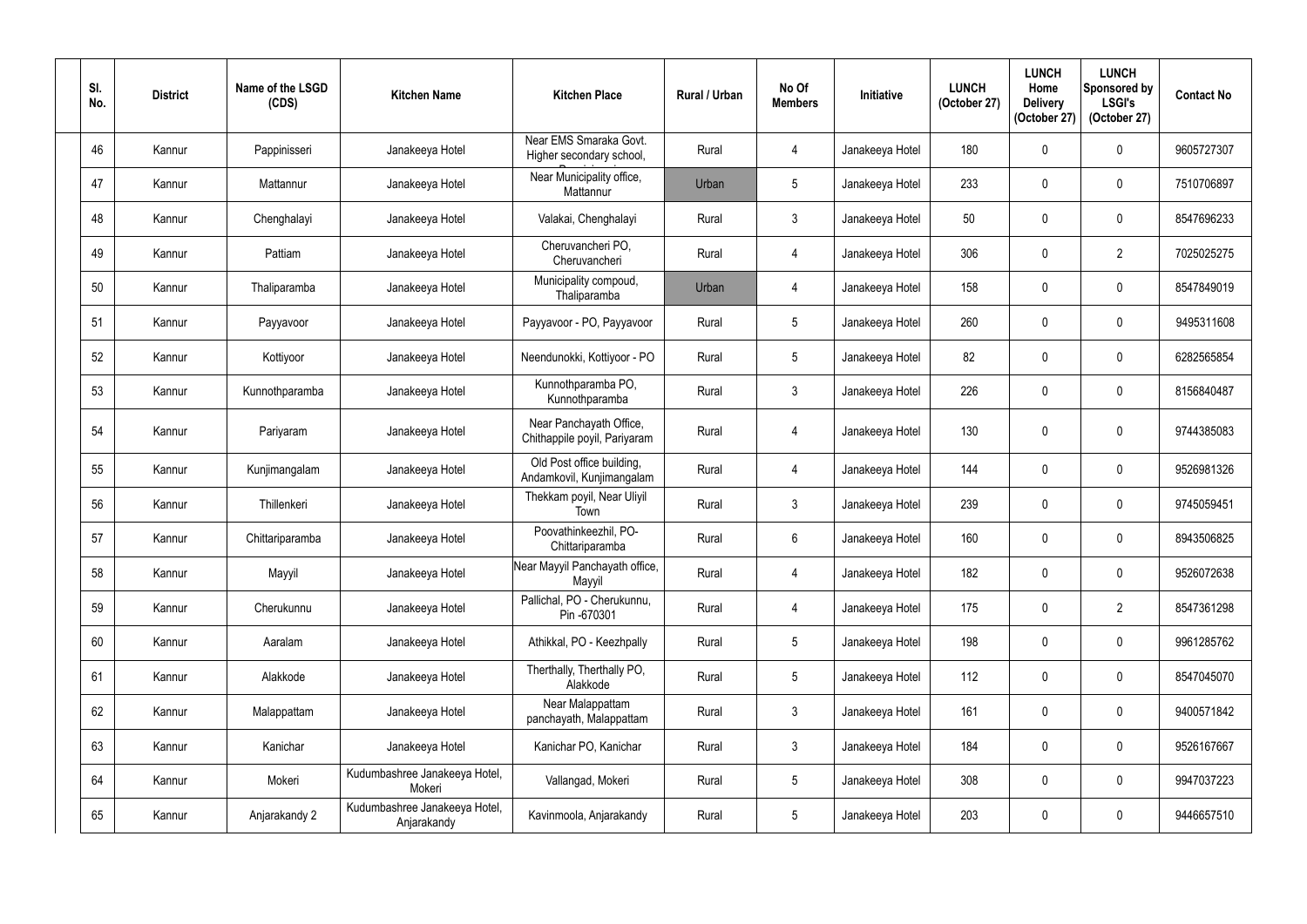| SI.<br>No. | <b>District</b> | Name of the LSGD<br>(CDS) | <b>Kitchen Name</b>          | <b>Kitchen Place</b>                                        | <b>Rural / Urban</b> | No Of<br><b>Members</b> | Initiative      | <b>LUNCH</b><br>(October 27) | <b>LUNCH</b><br>Home<br><b>Delivery</b><br>(October 27) | <b>LUNCH</b><br>Sponsored by<br><b>LSGI's</b><br>(October 27) | <b>Contact No</b> |
|------------|-----------------|---------------------------|------------------------------|-------------------------------------------------------------|----------------------|-------------------------|-----------------|------------------------------|---------------------------------------------------------|---------------------------------------------------------------|-------------------|
| 66         | Kannur          | Newmahi                   | Kudumbashree Janakeeya Hotel | Newmahi bridge, Newmahi                                     | Rural                | $\mathfrak{Z}$          | Janakeeya Hotel | 212                          | $\mathbf{0}$                                            | $\mathbf 0$                                                   | 9946056862        |
| 67         | Kannur          | Keezhallur                | Janakeeya Hotel              | Kummanam, Elambara                                          | Rural                | $\mathbf{3}$            | Janakeeya Hotel | 243                          | $\mathbf 0$                                             | $\mathbf 0$                                                   | 9947648580        |
| 68         | Kannur          | Chembilode                | Janakeeya hotel              | Chakkarakal bus stand,<br>mowanchery                        | Rural                | $5\overline{)}$         | Janakeeya Hotel | 485                          | 0                                                       | $\mathbf 0$                                                   | 9847951631        |
| 69         | Kannur          | vengad                    | Janakeeya hotel              | mambaram                                                    | Rural                | $6\overline{6}$         | Janakeeya Hotel | 158                          | $\mathbf{0}$                                            | $\mathbf 0$                                                   | 7902970902        |
| 70         | Kannur          | Azhikode                  | Janakeeya hotel              | vankulathvayayal                                            | Rural                | $\overline{4}$          | Janakeeya Hotel | 125                          | 0                                                       | $\mathbf 0$                                                   | 9895910633        |
| 71         | Kannur          | Kolayad                   | Janakeeya hotel              | kolayad                                                     | rural                | $\mathfrak{Z}$          | janakeeya hotel | 158                          | $\Omega$                                                | $\mathbf 0$                                                   | 8592065431        |
| 72         | Kannur          | valapattanam              | janakeeya hotel              | mill road, valapattanam                                     | rural                | $\mathbf{3}$            | janakeeya hotel | $\mathbf 0$                  | $\mathbf 0$                                             | $\mathbf 0$                                                   | 9061345312        |
| 73         | Kannur          | Anthur 2                  | annapoorna janakeeya hotel   | paliyath valapp, po morazha                                 | urban                | $\mathbf{3}$            | janakeeya hotel | 143                          | 0                                                       | $\mathbf 0$                                                   | 9526183004        |
| 74         | Kannur          | payyannur 2               | janakeeya hotel              | kaniyeri, po vellur                                         | urban                | $\mathbf{3}$            | janakeeya hotel | 54                           | $\Omega$                                                | $\mathbf 0$                                                   | 8301817232        |
| 75         | Kannur          | cherupuzha                | janakeeya hotel              | near panjayath office,<br>cherupuzha, 670511                | rural                | $\overline{4}$          | janakeeya hotel | 273                          | $\mathbf 0$                                             | $\mathbf 0$                                                   | 8547114024        |
| 76         | Kannur          | Eruvessy                  | Janakeeya hotel              | Panchayath office road,<br>Chemberi                         | Rural                | $\overline{4}$          | Janakeeya hotel | 268                          | 0                                                       | $\mathbf 0$                                                   | 9544893463        |
| 77         | Kannur          | Pattuvam                  | Janakeeya Hotel              | Near Pattuvam panchayath<br>office, Pattuvam                | Rural                | $5\phantom{.0}$         | Janakeeya hotel | 127                          | $\mathbf 0$                                             | $\mathbf 0$                                                   | 9539731430        |
| 78         | Kannur          | Mangattidom               | Janakeeya Hotel              | Kaitheri idam, Nirmalagiri PO,<br>Mangattidom               | Rural                | $\overline{7}$          | Janakeeya hotel | 175                          | $\mathbf 0$                                             | $\boldsymbol{0}$                                              | 9207253934        |
| 79         | Kannur          | Panoor                    | Janakeeya Hotel              | Thundayi peedika, Pukkom,<br>Panoor PO                      | Urban                | $5\phantom{.0}$         | Janakeeya hotel | 209                          | $\mathbf 0$                                             | $\pmb{0}$                                                     | 9605852157        |
| 80         | Kannur          | Kottayam                  | Janakeeya hotel              | Kottayam malabar, Kottayam<br>panchayath building, Kottayam | Rural                | $5\phantom{.0}$         | Janakeeya hotel | 134                          | $\mathbf 0$                                             | $\boldsymbol{0}$                                              | 9656672187        |
| 81         | Kannur          | Ulikkal                   | Janakeeya hotel              | Vattiyam thodu (po) Mattara,<br><b>Ulikkal, 670705</b>      | Rural                | $5\phantom{.0}$         | Janakeeya hotel | 84                           | $\mathbf 0$                                             | $\pmb{0}$                                                     | 8086777517        |
| 82         | Kannur          | Kadambur                  | Janakeeya hotel              | Kadachira, Kadambur                                         | Rural                | $5\phantom{.0}$         | Janakeeya hotel | 120                          | $\mathbf 0$                                             | $\pmb{0}$                                                     | 9847178332        |
| 83         | Kannur          | Irikkoor                  | Janakeeya hotel              | Peruvalathuparambu, PO -<br>Irikkoor                        | Rural                | $\overline{4}$          | Janakeeya hotel | 146                          | $\mathbf 0$                                             | $\boldsymbol{0}$                                              | 9746864255        |
| 84         | Kannur          | Mattool                   | Janakeeya hotel              | Mattool central, Mattool                                    | Rural                | $5\phantom{.0}$         | Janakeeya hotel | $\pmb{0}$                    | $\mathbf 0$                                             | $\pmb{0}$                                                     | 9895321842        |
| 85         | Kannur          | Thalasseri -2             | Janakeeya hotel              | Thalayi harbour, Thalasseri                                 | Urban                | $5\phantom{.0}$         | Janakeeya hotel | 303                          | $\mathbf 0$                                             | $\pmb{0}$                                                     | 9605745402        |
| 86         | Kannur          | Kannur                    | Janakeeya hotel              | Pallipoyil division, Kannur<br>corporation                  | Urban                | $\mathfrak{Z}$          | Janakeeya hotel | 296                          | $\mathbf 0$                                             | $\pmb{0}$                                                     | 9745243643        |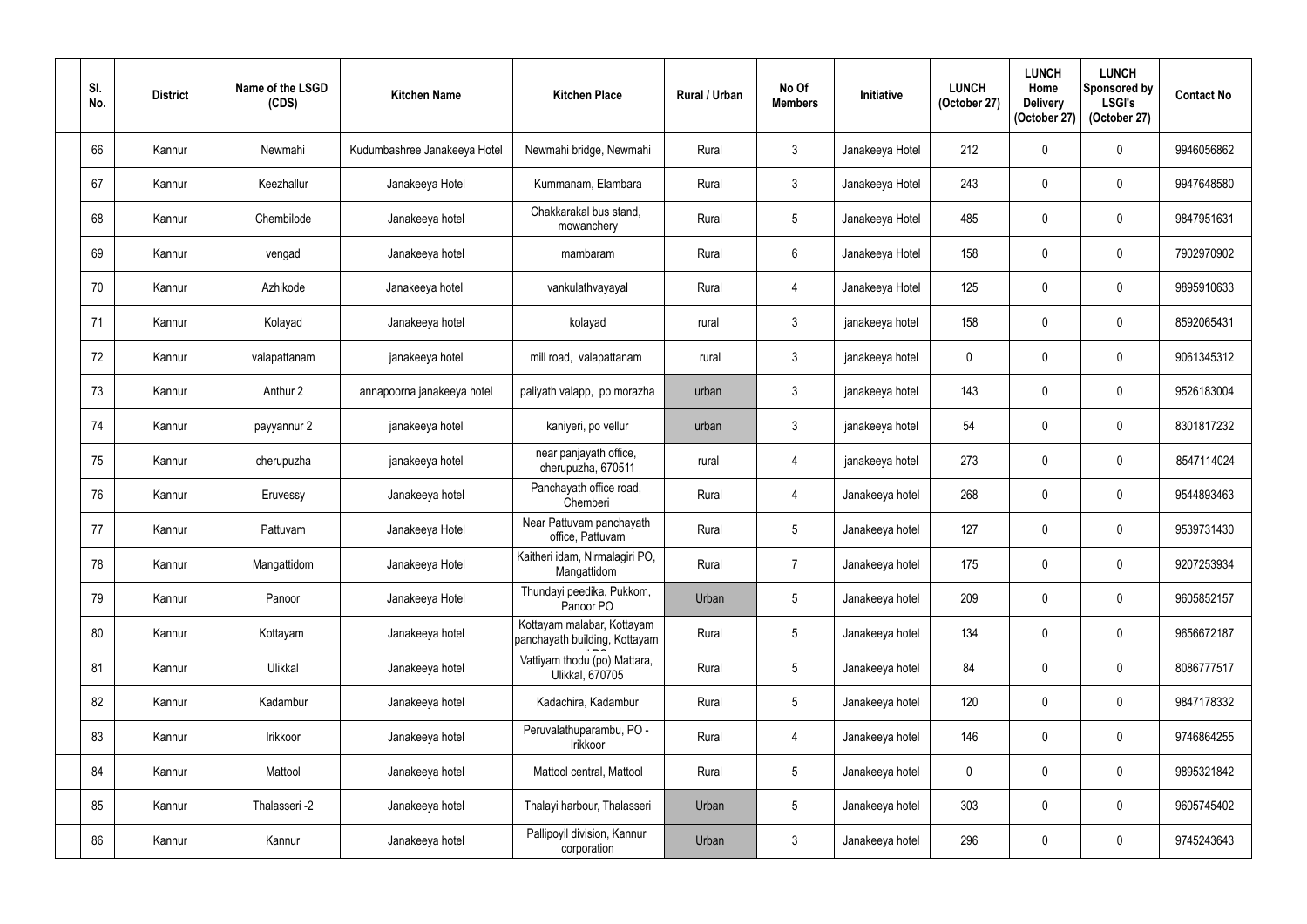|    | SI.<br>No.      | <b>District</b> | Name of the LSGD<br>(CDS) | <b>Kitchen Name</b>             | <b>Kitchen Place</b>                      | Rural / Urban | No Of<br><b>Members</b> | Initiative      | <b>LUNCH</b><br>(October 27) | <b>LUNCH</b><br>Home<br><b>Delivery</b><br>(October 27) | <b>LUNCH</b><br>Sponsored by<br><b>LSGI's</b><br>(October 27) | <b>Contact No</b> |
|----|-----------------|-----------------|---------------------------|---------------------------------|-------------------------------------------|---------------|-------------------------|-----------------|------------------------------|---------------------------------------------------------|---------------------------------------------------------------|-------------------|
|    | 87              | Kannur          | Ulikkal                   | Janakeeya hotel                 | Manikkadavu PO,<br>Manikkadadavu - 670705 | Rural         | $5\phantom{.0}$         | Janakeeya hotel | 224                          | 0                                                       | $\mathbf 0$                                                   | 8547972988        |
| 87 |                 |                 |                           |                                 |                                           |               | 385                     |                 | 16608                        | 0                                                       | 14                                                            |                   |
|    |                 | Kasaragod       | Pilicode                  | Janakeeya Hotel, Pilicode       | Kalikkadavu                               | Rural         | 4                       | Janakeeya Hotel | 168                          | 0                                                       | $\mathbf 0$                                                   | 9944087661        |
|    | $\overline{2}$  | Kasaragod       | Kodom belur               | janakeeya hotel kalichanadukkam | Kalichanadukkam                           | Rural         | $\overline{4}$          | Janakeeya Hotel | 118                          | $\mathbf 0$                                             | $\boldsymbol{0}$                                              | 9562820280        |
|    | $\mathbf{3}$    | Kasaragod       | Chemnad                   | Oruma janakeeya hotel           | Koliyadkam                                | Rural         | $5\phantom{.0}$         | Janakeeya Hotel | 240                          | 0                                                       | $\mathbf 0$                                                   | 9567660603        |
|    | $\overline{4}$  | Kasaragod       | Trikarpur                 | Janakeeya Hotel                 | Trikaripur                                | Rural         | $5\phantom{.0}$         | Janakeeya Hotel | 192                          | $\mathbf{0}$                                            | $\mathbf 0$                                                   | 8086392698        |
|    | $5\overline{)}$ | Kasaragod       | Panathady                 | janakeeya hotel panthoor        | Panathoor                                 | Rural         | 4                       | Janakeeya Hotel | 106                          | $\mathbf 0$                                             | $\mathbf 0$                                                   | 8943109804        |
|    | 6               | Kasaragod       | West eleri                | Thripthi Janakeeya hotel        | Bheemanadi                                | Rural         | 4                       | Janakeeya Hotel | 256                          | 0                                                       | $\mathbf 0$                                                   | 9497847040        |
|    | $\overline{7}$  | Kasaragod       | Madikai                   | Salkara Janakeeya hotel         | Madikai                                   | Rural         | $\mathfrak{Z}$          | Janakeeya Hotel | 103                          | 0                                                       | $\mathbf 0$                                                   | 8281850733        |
|    | 8               | Kasaragod       | Valiyaparamba             | Janakeeya hotel                 | Valiyaparamba                             | Rural         | $\mathfrak{Z}$          | Janakeeya Hotel | 70                           | $\mathbf 0$                                             | $\mathbf 0$                                                   | 9745962447        |
|    | 9               | Kasaragod       | Ajanur                    | Janakeeya hotel                 | Vellikkoth                                | Rural         | $\mathfrak{Z}$          | Janakeeya Hotel | 313                          | 0                                                       | $\mathbf 0$                                                   | 7558068272        |
|    | 10              | Kasaragod       | Badiadka                  | Janakeeya hotel                 | Badiadka                                  | Rural         | 4                       | Janakeeya Hotel | 104                          | $\mathbf 0$                                             | $\mathbf 0$                                                   | 9539359291        |
|    | 11              | Kasaragod       | Kuttikkol                 | Janakeeya hotel                 | Kuttikkol                                 | Rural         | $\overline{4}$          | Janakeeya Hotel | 104                          | $\boldsymbol{0}$                                        | $\pmb{0}$                                                     | 8547062480        |
|    | 12              | Kasaragod       | Delampadi                 | Janakeeya hotel                 | Delampadi                                 | Rural         | $\overline{4}$          | Janakeeya hotel | 87                           | $\boldsymbol{0}$                                        | $\pmb{0}$                                                     | 9496702505        |
|    | 13              | Kasaragod       | Muliyar                   | Janakeeya hotel                 | Bovikkanam                                | Rural         | 9                       | Janakeeya Hotel | 65                           | $\mathbf 0$                                             | $\boldsymbol{0}$                                              | 7034632654        |
|    | 14              | Kasaragod       | Meenja                    | Janakeeya hotel                 | Miyapadav                                 | Rural         | $\overline{4}$          | Janakeeya hotel | 45                           | $\mathbf 0$                                             | $\pmb{0}$                                                     | 9497161960        |
|    | 15              | Kasaragod       | Puthige                   | Janakeeya hotel                 | Puthige                                   | Rural         | $\mathfrak{Z}$          | Janakeeya hotel | 110                          | $\mathbf 0$                                             | $\pmb{0}$                                                     | 8592071686        |
|    | 16              | Kasaragod       | Bedaduka                  | Janakeeya Hotel                 | Kundamkuzhi                               | Rural         | $\mathfrak{Z}$          | Janakeeya Hotel | 182                          | $\mathbf 0$                                             | $\mathbf 0$                                                   | 8281092860        |
|    | 17              | Kasaragod       | Pallikara                 | Janakeeya Hotel                 | Pallikara                                 | Rural         | $\overline{4}$          | Janakeeya Hotel | 212                          | $\mathbf 0$                                             | $\pmb{0}$                                                     | 7034016505        |
|    | 18              | Kasaragod       | Kinanoor karinthalam      | Janakeeya Hotel                 | Parappa                                   | Rural         | $5\phantom{.0}$         | Janakeeya hotel | 201                          | 0                                                       | $\pmb{0}$                                                     | 9526063885        |
|    | 19              | Kasaragod       | Nileswaram                | Janakeeya Hotel                 | Nileswaram market                         | Urban         | $5\phantom{.0}$         | Janakeeya hotel | 365                          | 0                                                       | $\pmb{0}$                                                     | 6235177323        |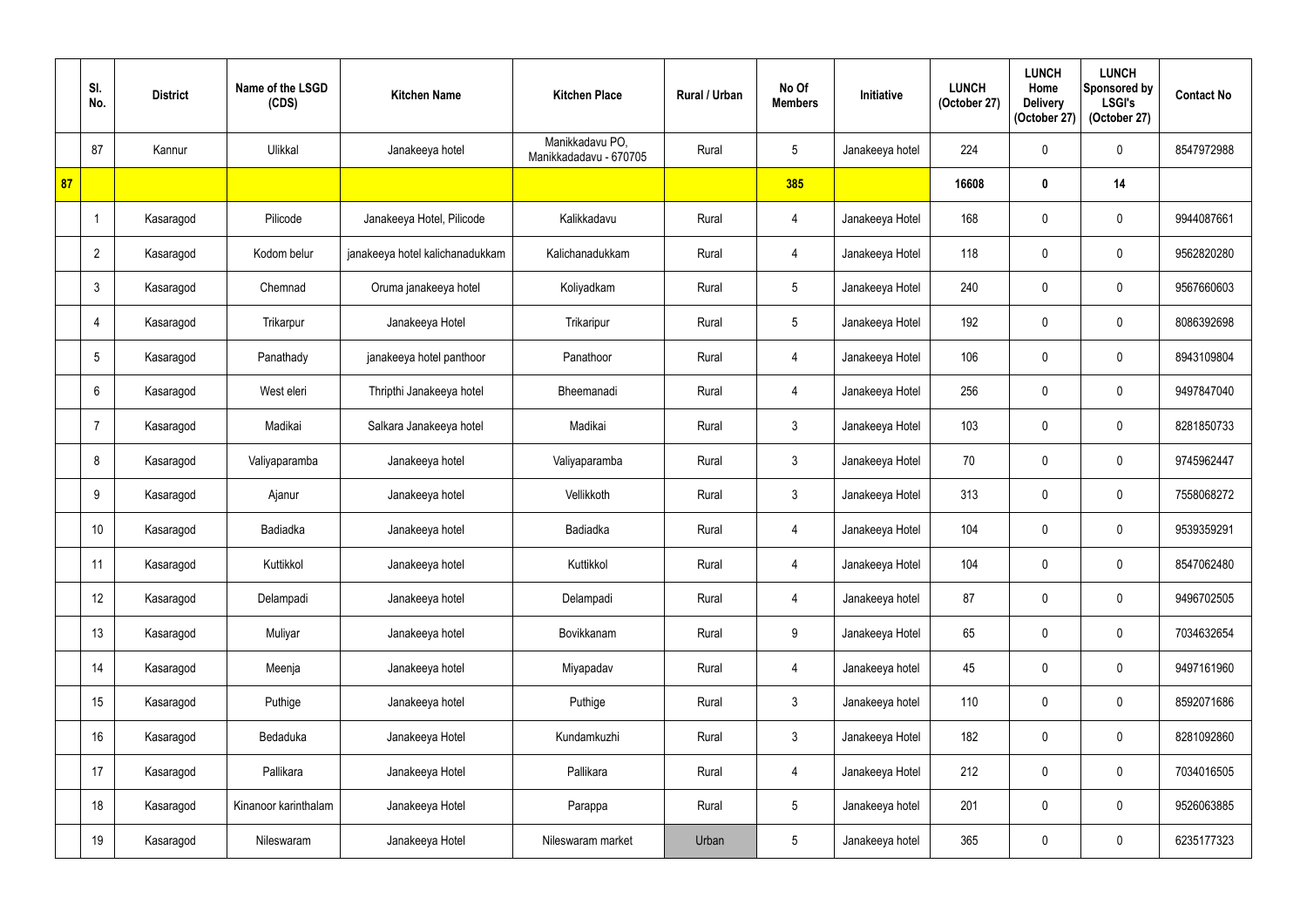| SI.<br>No. | <b>District</b> | Name of the LSGD<br>(CDS) | <b>Kitchen Name</b>     | <b>Kitchen Place</b>  | Rural / Urban | No Of<br><b>Members</b> | Initiative      | <b>LUNCH</b><br>(October 27) | <b>LUNCH</b><br>Home<br><b>Delivery</b><br>(October 27) | <b>LUNCH</b><br>Sponsored by<br><b>LSGI's</b><br>(October 27) | <b>Contact No</b> |
|------------|-----------------|---------------------------|-------------------------|-----------------------|---------------|-------------------------|-----------------|------------------------------|---------------------------------------------------------|---------------------------------------------------------------|-------------------|
| 20         | Kasaragod       | Kanhangad 1               | Janakeeya hotel         | Kanhangad town        | Urban         | $5\phantom{.0}$         | Janakeeya hotel | 379                          | $\mathbf{0}$                                            | $\mathbf 0$                                                   | 8111858204        |
| 21         | Kasaragod       | Kanhangad 1               | Janakeeya hotel         | Nr.Mini civil station | Urban         | $\mathfrak{Z}$          | Janakeeya hotel | $\mathbf 0$                  | $\mathbf 0$                                             | $\mathbf 0$                                                   | 9495561250        |
| 22         | Kasaragod       | Paivalige                 | Janakeeya hotel         | Paivalige             | Rural         | $\overline{4}$          | Janakeeya hotel | 100                          | 0                                                       | $\mathbf 0$                                                   | 7356491447        |
| 23         | Kasaragod       | Manjeswaram               | Janakeeya Hotel         | Manjeswaram           | Rural         | $\overline{4}$          | Janakeeya Hotel | 85                           | $\mathbf 0$                                             | $\pmb{0}$                                                     | 9562867549        |
| 24         | Kasaragod       | Kanhangad 2               | Janakeeya Hotel         | Kottrachal            | Urban         | $\mathbf{3}$            | Janakeeya Hotel | 164                          | 0                                                       | $\mathbf 0$                                                   | 7025961094        |
| 25         | Kasaragod       | Cheruvathur               | Janakeeya hotel         | Kavumchira            | Rural         | $5\phantom{.0}$         | Janakeeya Hotel | 230                          | 0                                                       | $\pmb{0}$                                                     | 9562358039        |
| 26         | Kasaragod       | Padne                     | Janakeeya Hotel         | Nadakkavu             | Rural         | $\mathbf{3}$            | Janakeeya Hotel | 224                          | 0                                                       | $\mathbf 0$                                                   | 9744087661        |
| 27         | Kasaragod       | Kasaragod                 | Janakeeya Hotel         | Kasaragod             | Urban         | 4                       | Janakeeya Hotel | 200                          | 0                                                       | $\mathbf 0$                                                   | 9633400269        |
| 28         | Kasarkode       | Pallikkara                | Janakeeya Hotel         | Perladukkam           | Rural         | $\overline{4}$          | Janakeeya Hotel | 247                          | $\mathbf 0$                                             | $\mathbf 0$                                                   | 9544582935        |
| 29         | Kasargode       | Kumbala                   | Janakeeya Hotel         | Kumbala               | Rural         | $\mathfrak{Z}$          | Janakeeya Hotel | 61                           | 0                                                       | $\pmb{0}$                                                     | 7012142329        |
| 30         | Kasargode       | Karadka                   | Janakeeya Hotel         | Mulleria              | Rural         | $\overline{7}$          | Janakeeya Hotel | 102                          | 0                                                       | $\mathbf 0$                                                   | 8281395910        |
| 31         | Kasaragode      | Vorkady                   | Janakeeya Hotel         | Vorkady               | Rural         | $\mathbf{3}$            | Janakeeya Hotel | $\overline{0}$               | 0                                                       | $\mathbf 0$                                                   | 8547223339        |
| 32         | Kasaragode      | Balal                     | Janakeeya hotel         | Balal                 | Rural         | $3\overline{3}$         | Janakeeya hotel | 72                           | 0                                                       | $\pmb{0}$                                                     | 7510839676        |
| 33         | Kasaragod       | Nileswaram                | mahima janakeeya hotel  | kanichira             | urban         | $\overline{4}$          | janakeeya hotel | 146                          | 0                                                       | $\pmb{0}$                                                     | 8590121681        |
| 34         | Kasaragode      | Kallar                    | janakeeya hotel         | kallar                | rural         | $\overline{4}$          | janakeeya hotel | 150                          | 0                                                       | $\pmb{0}$                                                     | 9562820280        |
| 35         | Kasaragode      | Mangalpady                | janakeeya hotel         | mangalpady            | rural         | $\overline{4}$          | janakeeya hotel | 178                          | $\mathbf 0$                                             | $\pmb{0}$                                                     | 9633488309        |
| 36         | kasaragod       | Uduma                     | granma janakeeya hotel  | palakkunnu            | Rural         | $\overline{4}$          | janakeeya hotel | 327                          | 0                                                       | $\pmb{0}$                                                     | 8129957159        |
| 37         | Kasaragod       | pullur periya             | Salkara Janakeeya hotel | periya                | Rural         | $5\phantom{.0}$         | janakeeya hotel | 411                          | 0                                                       | $\pmb{0}$                                                     | 8547309266        |
| 38         | kasaragod       | kumbadaje                 | janakeeya hotel         | kumbadaje             | Rural         | $\mathfrak{Z}$          | janakeeya hotel | $\overline{0}$               | 0                                                       | $\pmb{0}$                                                     | 8593848698        |
| 39         | Kasaragod       | Chengala                  | Janakeeya Hotel         | Cherkkala             | Rural         | $3\overline{3}$         | Janakeeya Hotel | 115                          | 0                                                       | $\pmb{0}$                                                     |                   |
| 40         | kasaragod       | East eleri                | janakeeya hotel         | east eleri            | Rural         | $\mathfrak{Z}$          | janakeeya hotel | 138                          | 0                                                       | $\pmb{0}$                                                     |                   |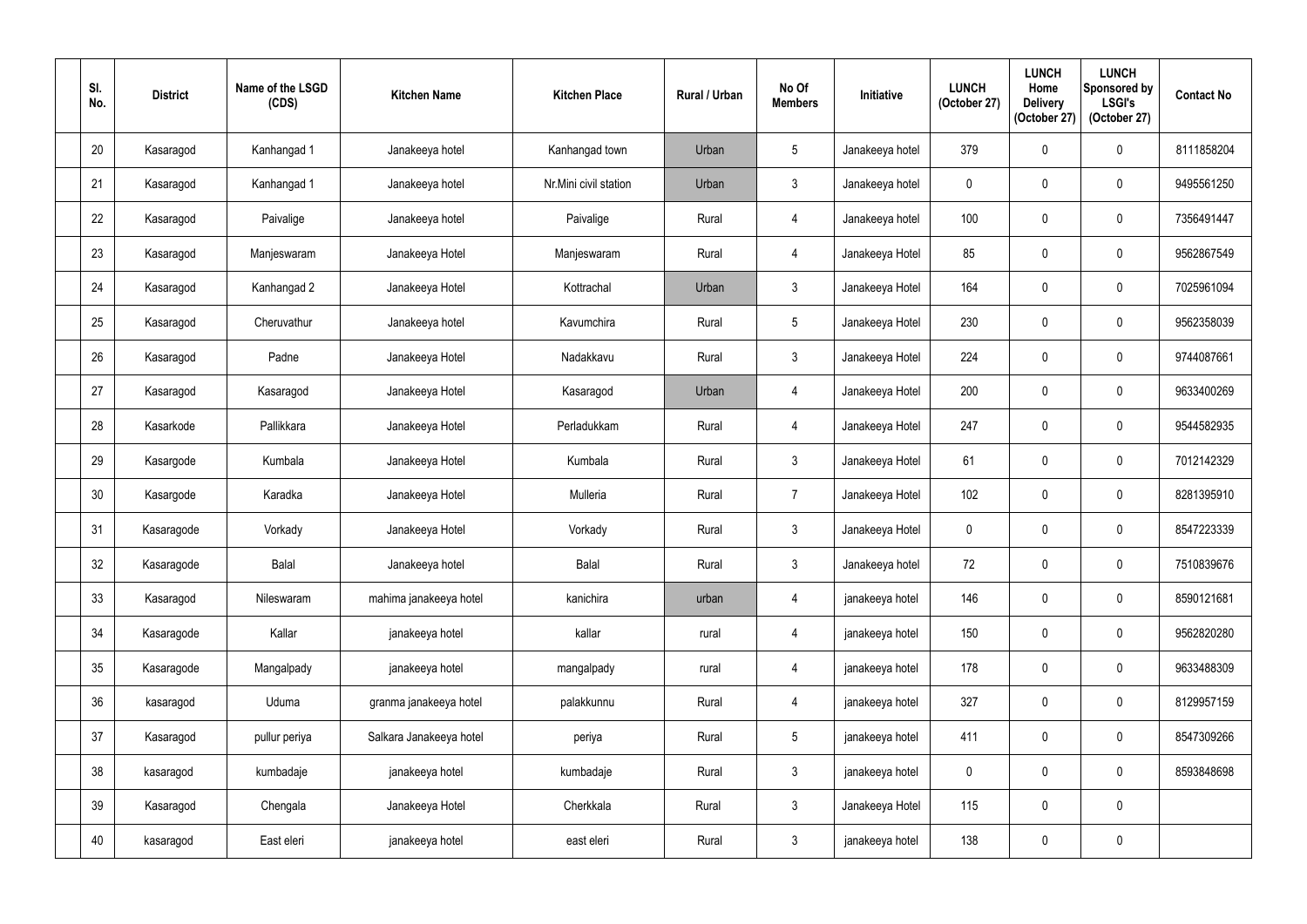|    | SI.<br>No.      | <b>District</b> | Name of the LSGD<br>(CDS) | <b>Kitchen Name</b>              | <b>Kitchen Place</b>                 | <b>Rural / Urban</b> | No Of<br><b>Members</b> | Initiative      | <b>LUNCH</b><br>(October 27) | <b>LUNCH</b><br>Home<br><b>Delivery</b><br>(October 27) | <b>LUNCH</b><br>Sponsored by<br><b>LSGI's</b><br>(October 27) | <b>Contact No</b> |
|----|-----------------|-----------------|---------------------------|----------------------------------|--------------------------------------|----------------------|-------------------------|-----------------|------------------------------|---------------------------------------------------------|---------------------------------------------------------------|-------------------|
| 40 |                 |                 |                           |                                  |                                      |                      | 161                     |                 | 6370                         | $\bf{0}$                                                | $\pmb{0}$                                                     |                   |
|    | -1              | Kollam          | Chathannur                | Memsahib                         | Sheemaaty junction                   | Rural                | $5\overline{)}$         | Janakeeya Hotel | $\mathbf 0$                  | 0                                                       | $\pmb{0}$                                                     | 9446246685        |
|    | $\overline{2}$  | Kollam          | Melila                    | <b>Atham Unit</b>                | Melila                               | Rural                | $\overline{7}$          | Janakeeya Hotel | 198                          | 0                                                       | $\mathbf 0$                                                   | 9961178040        |
|    | $\mathbf{3}$    | Kollam          | Kulakkada                 | Ruchi Snacks & Catering Unit     | Poovattoor                           | Rural                | $\overline{4}$          | Janakeeya Hotel | 188                          | $\mathbf 0$                                             | $\pmb{0}$                                                     | 7907941183        |
|    | -4              | Kollam          | Ittiva                    | Nanma Janakeeya hotel            | Kattampally                          | Rural                | $5\phantom{.0}$         | Janakeeya Hotel | $\mathbf 0$                  |                                                         | $\mathbf 0$                                                   | 9809171887        |
|    | $5\overline{)}$ | Kollam          | Sooranad North            | Nanma catering unit              | Sooranadu higher secondary<br>school | Rural                | $5\overline{)}$         | Janakeeya Hotel | $\mathbf 0$                  | $\Omega$                                                | $\boldsymbol{0}$                                              | 9846082469        |
|    | 6               | Kollam          | Clappana                  | Bismi catering                   | Palakulangara                        | Rural                | $5\phantom{.0}$         | Janakeeya Hotel | 247                          | 0                                                       | $\pmb{0}$                                                     | 9847901413        |
|    | -7              | Kollam          | Mayyanad                  | Krishnas Janakeeya hotel         | Eravipuram                           | Rural                | $\mathbf{3}$            | Janakeeya Hotel | 93                           | 0                                                       | $\mathbf 0$                                                   | 9656477455        |
|    | 8               | Kollam          | Mayyanad                  | Souhridha Janakeeya hotel        | Pattarumukku,                        | Rural                | 9                       | Janakeeya Hotel | 245                          | 0                                                       | $\mathbf 0$                                                   | 7902645448        |
|    | 9               | Kollam          | Kulasekharapuram          | adi sakthi                       | Puthentheruvu.                       | Rural                | $5\phantom{.0}$         | Janakeeya Hotel | $\mathbf 0$                  | $\mathbf{0}$                                            | $\pmb{0}$                                                     | 9656890790        |
|    | 10 <sup>°</sup> | Kollam          | Thekkumbhagam             | Krishna hotel                    | Nadakavu junction                    | Rural                | $\overline{4}$          | Janakeeya Hotel | 42                           | 0                                                       | $\mathbf 0$                                                   | 9961070031        |
|    | 11              | Kollam          | Oachira                   | Parabhramam catering             | near oachira , ITI canteen,          | Rural                | $\overline{4}$          | Janakeeya Hotel | $\mathbf 0$                  | $\mathbf 0$                                             | $\mathbf 0$                                                   | 9562283927        |
|    | 12              | Kollam          | Thodiyoor                 | Samridhi activity group          | Lpschool thodiyoor                   | Rural                | $5\phantom{.0}$         | Janakeeya Hotel | 58                           | 0                                                       | $\pmb{0}$                                                     | 9895703572        |
|    | 13              | Kollam          | Thrikkovilvattom          | Murari catering, janakeeya hotel | Mukhathala                           | Rural                | $\overline{4}$          | Janakeeya Hotel | 68                           | 0                                                       | $\pmb{0}$                                                     | 9847072544        |
|    | 14              | Kollam          | Sasthamcotta              | Sreedurgha catering              | Jemini hotel sasthamcotta            | Rural                | $\overline{7}$          | Janakeeya Hotel | 284                          | 0                                                       | $\mathbf 0$                                                   | 9744368496        |
|    | 15              | Kollam          | Kollam                    | Athulya catering                 | Thirumullavaram                      | Urban                | $\overline{4}$          | Janakeeya Hotel | 195                          | 0                                                       | $\pmb{0}$                                                     | 9048646080        |
|    | 16              | Kollam          | West Kallada              | Keerthi catering                 | Karalimukku                          | Rural                | $5\overline{)}$         | Janakeeya Hotel | 204                          | 0                                                       | $\pmb{0}$                                                     | 9605206907        |
|    | 17              | Kollam          | Thazhava                  | Pavizham                         | Karutheri junction                   | Rural                | $5\phantom{.0}$         | Janakeeya Hotel | 147                          | $\mathbf 0$                                             | $\pmb{0}$                                                     | 8086704216        |
|    | 18              | Kollam          | Kollam                    | Niravu catering                  | Chinnakkada                          | Urban                | $5\phantom{.0}$         | Janakeeya Hotel | 224                          | 0                                                       | $\pmb{0}$                                                     | 9633073613        |
|    | 19              | Kollam          | Kundara                   | Ammu Catering unit               | Mulavana LP school                   | Rural                | $\overline{4}$          | Janakeeya Hotel | 162                          | 0                                                       | $\pmb{0}$                                                     | 9633518572        |
|    | 20              | Kollam          | Neduvathur                | Pooja hotel                      | Thevalappuram                        | Rural                | $\mathbf{3}$            | Janakeeya Hotel | 42                           | 0                                                       | $\pmb{0}$                                                     | 9745376675        |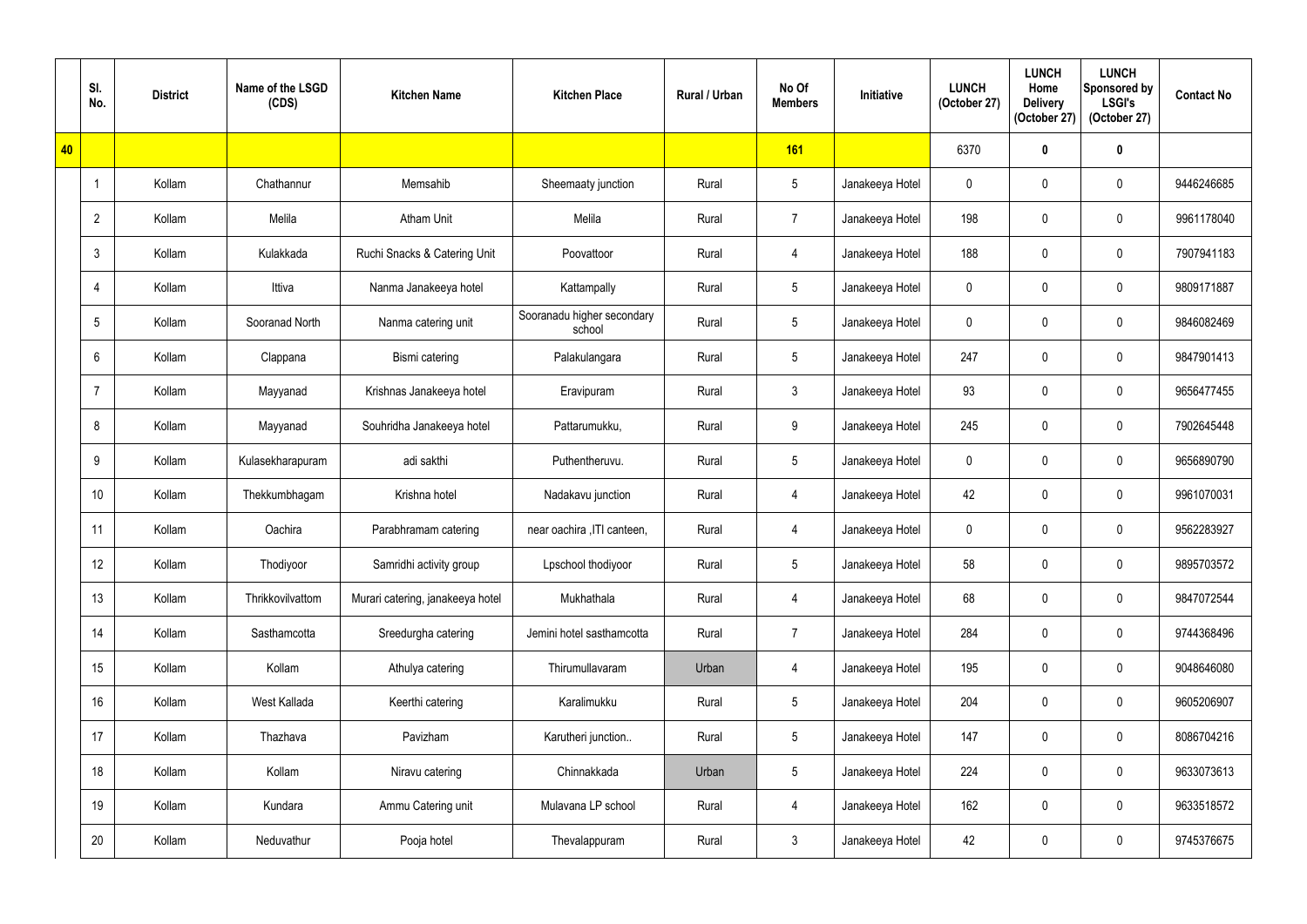|    | SI.<br>No. | <b>District</b> | Name of the LSGD<br>(CDS) | <b>Kitchen Name</b>      | <b>Kitchen Place</b>              | Rural / Urban | No Of<br><b>Members</b> | Initiative      | <b>LUNCH</b><br>(October 27) | <b>LUNCH</b><br>Home<br><b>Delivery</b><br>(October 27) | <b>LUNCH</b><br>Sponsored by<br><b>LSGI's</b><br>(October 27) | <b>Contact No</b> |
|----|------------|-----------------|---------------------------|--------------------------|-----------------------------------|---------------|-------------------------|-----------------|------------------------------|---------------------------------------------------------|---------------------------------------------------------------|-------------------|
|    | 21         | Kollam          | Punalur                   | Jyothi Catering          | Punalur                           | Urban         | $\overline{4}$          | Janakeeya Hotel | 300                          | $\mathbf{0}$                                            | $\mathbf 0$                                                   | 9961249345        |
|    | 22         | Kollam          | Punalur                   | Mahima Catering          | Punalur                           | Urban         | 5                       | Janakeeya Hotel | 225                          | $\mathbf{0}$                                            | $\mathbf 0$                                                   | 9496112957        |
|    | 23         | Kollam          | Punalur                   | Safalyam Catering        | Punalur                           | Urban         | 5                       | Janakeeya Hotel | 370                          |                                                         | $\mathbf 0$                                                   | 9495476197        |
|    | 24         | Kollam          | Thrikkaruva               | Janakeeya Bhakshanashala | Thinavila Junction Kanjaveli      | Rural         | $\overline{4}$          | Janakeeya Hotel | 123                          | $\mathbf{0}$                                            | $\mathbf 0$                                                   | 9645069880        |
|    | 25         | Kollam          | Chithara                  | AKG Janakeeya Hotel      | Kizhakkumbagom                    | Rural         | 5                       | Janakeeya Hotel | 179                          |                                                         | $\mathbf 0$                                                   | 9495701987        |
|    | 26         | Kollam          | South Paravur             | Kshree janakeeya hotel   | Busstand , paravur                | Urban         | $5\phantom{.0}$         | Janakeeya Hotel | 150                          | $\Omega$                                                | $5\phantom{.0}$                                               | 8606179380        |
|    | 27         | Kollam          | Mynagappally              | Anugraha hotel           | Kadappa                           | Rural         | $5\phantom{.0}$         | Janakeeya Hotel | 307                          | 0                                                       | $\mathbf 0$                                                   | 9995085705        |
|    | 28         | Kollam          | Mandrothuruthu            | Janakeeya Bhakshanashala | Thoombummukham                    | Rural         | $\overline{4}$          | Janakeeya Hotel | 76                           | 0                                                       | $\mathbf 0$                                                   | 9526648057        |
|    | 29         | Kollam          | Karungappally             | Bagya catering           | Muncipality                       | Urban         | $\overline{4}$          | Janakeeya Hotel | $\mathbf 0$                  |                                                         | $\mathbf 0$                                                   | 9947702130        |
|    | 30         | Kollam          | Kollam East               | Bharathlekshmi           | Vadakkevila                       | Urban         | 3                       | Janakeeya Hotel | 355                          | $\mathbf{0}$                                            | $\mathbf 0$                                                   | 9744300901        |
|    | 31         | Kollam          | Chavara                   | Harisree janakeya hotel  | Panchayath                        | Rural         | $3\overline{3}$         | Janakeeya Hotel | 47                           |                                                         | $\mathbf 0$                                                   | 9995166343        |
|    | 32         | Kollam          | Pavithreswaram            | Kairali                  | Pavithreswaram                    | Rural         | $\overline{4}$          | Janakeeya Hotel | 247                          | 0                                                       | $\mathbf 0$                                                   | 9605836414        |
|    | 33         | Kollam          | Veliyam                   | Kantharees               | Panchayathu building              | Rural         | $5\overline{)}$         | Janakeeya Hotel | 107                          | $\mathbf 0$                                             | $\mathbf 0$                                                   | 9562111715        |
|    | 34         | Kollam          | Velinalloor               | Quality Janakeeya hotel  | Alummod, Velinalloor              | Rural         | 4                       | Janakeeya Hotel | 105                          | 0                                                       | $\mathbf 0$                                                   | 9605896303        |
|    | 35         | Kollam          | Elamadu                   | Swaruma janakeeya hotel  | Near cooperative bank,<br>Elamadu | Rural         | $\mathfrak{Z}$          | Janakeeya Hotel | 181                          | 0                                                       | $\mathbf{3}$                                                  | 8129611321        |
|    | 36         | Kollam          | Kadakkal                  | Nanma janakeeya hotel    | Kadakkal                          | Rural         | $\overline{4}$          | Janakeeya Hotel | 315                          | $\mathbf 0$                                             | $\pmb{0}$                                                     | 9847936390        |
|    | 37         | Kollam          | Perayam                   | Janakeeya hotel          | Onambalam                         | Rural         | $\overline{4}$          | Janakeeya Hotel | $\mathbf 0$                  | 0                                                       | $\mathbf 0$                                                   | 9446855866        |
|    | 38         | Kollam          | Ezhukone                  | Ezhukone janakeeya hotel | Near panchayathu office           | Rural         | $5\phantom{.0}$         | Janakeeya Hotel | 235                          | 0                                                       | $\pmb{0}$                                                     | 8086757275        |
|    | 39         | Kollam          | Adichanalloor             | Ruchikkoottu             | Mylakkaadu                        | Rural         | $\overline{4}$          | Janakeeya Hotel | $\mathbf 0$                  | $\mathbf 0$                                             | $\pmb{0}$                                                     | 8136954461        |
| 80 | 40         | Kollam          | Poruvazhi                 | Amma janakeeya hotel     | Poruvaxhy                         | Rural         | $5\overline{)}$         | Janakeeya Hotel | 249                          | 0                                                       | $\mathbf 0$                                                   | 9656421272        |
|    | 41         | Kollam          | Nilamel                   | Vanitha Janakeeya Hotel  | Nilamel                           | Rural         | $\overline{4}$          | Janakeeya Hotel | $\pmb{0}$                    | $\mathbf 0$                                             | $\pmb{0}$                                                     | 9447407264        |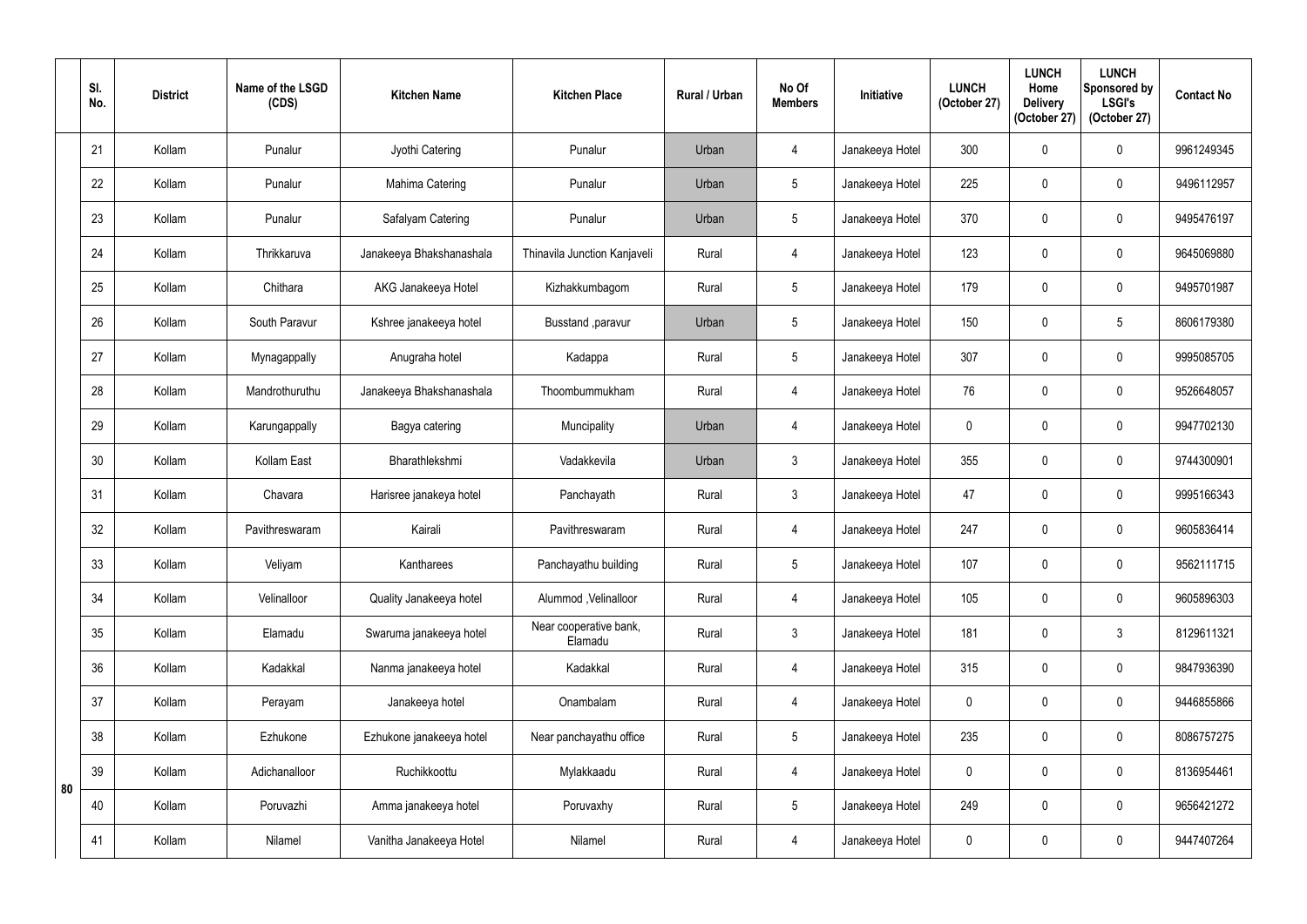| SI.<br>No. | <b>District</b> | Name of the LSGD<br>(CDS) | <b>Kitchen Name</b>          | <b>Kitchen Place</b>                                 | <b>Rural / Urban</b> | No Of<br><b>Members</b> | Initiative      | <b>LUNCH</b><br>(October 27) | <b>LUNCH</b><br>Home<br><b>Delivery</b><br>(October 27) | <b>LUNCH</b><br>Sponsored by<br><b>LSGI's</b><br>(October 27) | <b>Contact No</b> |
|------------|-----------------|---------------------------|------------------------------|------------------------------------------------------|----------------------|-------------------------|-----------------|------------------------------|---------------------------------------------------------|---------------------------------------------------------------|-------------------|
| 42         | Kollam          | Panmana                   | SV janakeeya hotel           | Kollaka CN junction                                  | Rural                | $\mathfrak{Z}$          | Janakeeya Hotel | 90                           | 0                                                       | $\mathbf 0$                                                   | 8113020216        |
| 43         | Kollam          | Ummannoor                 | Thanal                       | Nellikunnam                                          | Rural                | 4                       | Janakeeya Hotel | 165                          | $\mathbf 0$                                             | $\mathbf 0$                                                   | 9656194614        |
| 44         | Kollam          | Kulathupuzha              | Karunya Janakeeya Hotel      | Thinkal karikkam                                     | Rural                | $\overline{4}$          | Janakeeya Hotel | 175                          | 0                                                       | $\mathbf 0$                                                   | 9048034267        |
| 45         | Kollam          | Kareepra                  | Kareepra janakeeya hotel     | Panchayathu office junction                          | Rural                | $5\phantom{.0}$         | Janakeeya Hotel | 52                           | $\Omega$                                                | $\pmb{0}$                                                     | 9656783244        |
| 46         | Kollam          | Piravanthur               | Thanima catering unit        | Piravanthoor                                         | Rural                | $5\phantom{.0}$         | Janakeeya Hotel | 143                          | 0                                                       | $\mathbf 0$                                                   | 9207907284        |
| 47         | Kollam          | Karavaloor                | Sreelekshmi Janakeeya Hotel  | Karavalur                                            | Rural                | $5\phantom{.0}$         | Janakeeya Hotel | 187                          | $\Omega$                                                | $\mathbf 0$                                                   | 9745719860        |
| 48         | Kollam          | Kunnathur                 | Sneha janakeeya hotel        | Bhoothakuzhi                                         | Rural                | $\mathbf{3}$            | Janakeeya Hotel | 108                          | $\mathbf 0$                                             | $\mathbf 0$                                                   | 9061504141        |
| 49         | Kollam          | Alayaman                  | Sreelakam Janakeeya Hotel    | Karukone                                             | Rural                | 4                       | Janakeeya Hotel | 198                          | 0                                                       | $\mathbf 0$                                                   | 8592858448        |
| 50         | Kollam          | Kottarakkara              | Ruchi                        | Kottarakkara christuraj hospital<br>hospital canteen | Urban                | $5\phantom{.0}$         | Janakeeya Hotel | 206                          | 0                                                       | $\mathbf 0$                                                   | 9447997809        |
| 51         | Kollam          | Chirakkara                | Bhoomika Jh                  | Bhajanamadam mukku                                   | Rural                | $\sqrt{5}$              | Janakeeya Hotel | 157                          | $\mathbf{0}$                                            | $\pmb{0}$                                                     | 9567024263        |
| 52         | Kollam          | Kalluvathukkal            | Deepam Jh                    | Parippally                                           | Rural                | $\overline{4}$          | Janakeeya Hotel | 18                           | 0                                                       | $\mathbf 0$                                                   | 8593984144        |
| 53         | Kollam          | Chirakkara                | Niram Jh                     | Vadakkemukku ,chirakkara                             | Rural                | $\overline{4}$          | Janakeeya Hotel | 191                          | 0                                                       | $\mathbf 0$                                                   | 9847286593        |
| 54         | Kollam          | Velinalloor               | Mathrika janakeeya hotel     | Govt PHC canteen                                     | Rural                | $\overline{4}$          | Janakeeya Hotel | 132                          | 0                                                       | $\pmb{0}$                                                     | 7592859804        |
| 55         | Kollam          | East Kallada              | kudumbashree janakeeya hotel | marthandapuram                                       | Rural                | $5\phantom{.0}$         | Janakeeya Hotel | 238                          | $\mathbf 0$                                             | $\pmb{0}$                                                     | 9746964557        |
| 56         | Kollam          | Anchal                    | Malu janakeeya hotel         | Anchal, Town ward                                    | Rural                | $\mathbf{3}$            | Janakeeya Hotel | 271                          | $\mathbf 0$                                             | $\mathbf 0$                                                   | 9656920091        |
| 57         | Kollam          | Kummil                    | Sreebhadra janakeeya hotel   | Thachonam                                            | Rural                | $\mathbf{3}$            | Janakeeya Hotel | 75                           | 0                                                       | $\pmb{0}$                                                     | 9846327312        |
| 58         | Kollam          | Yeroor                    | Oottupura janakeeya hotel    | yeroor                                               | Rural                | $6\overline{6}$         | Janakeeya Hotel | 90                           | 0                                                       | $\pmb{0}$                                                     | 9526031467        |
| 59         | Kollam          | Nedumpana                 | Samthripthy janakeeya hotel  | Pallimon                                             | Rural                | $\overline{4}$          | Janakeeya Hotel | 47                           | $\mathbf 0$                                             | $\mathbf 0$                                                   | 9539780119        |
| 60         | Kollam          | Kollam                    | Ishwarya janakeeya hotel     | Near collectorate, Thevally<br>division              | Urban                | $\mathbf{3}$            | Janakeeya Hotel | 277                          | $\mathbf 0$                                             | $\pmb{0}$                                                     | 8848893882        |
| 61         | Kollam          | Edamulakkal               | Sahya janakeeya hotel        | Edamulackal                                          | Rural                | $\overline{4}$          | Janakeeya Hotel | 137                          | 0                                                       | $\pmb{0}$                                                     | 7025532998        |
| 62         | Kollam          | Mylom                     | Amrutha                      | Inchakkadu                                           | Rural                | $5\phantom{.0}$         | Janakeeya Hotel | 80                           | 0                                                       | $\pmb{0}$                                                     | 9539780965        |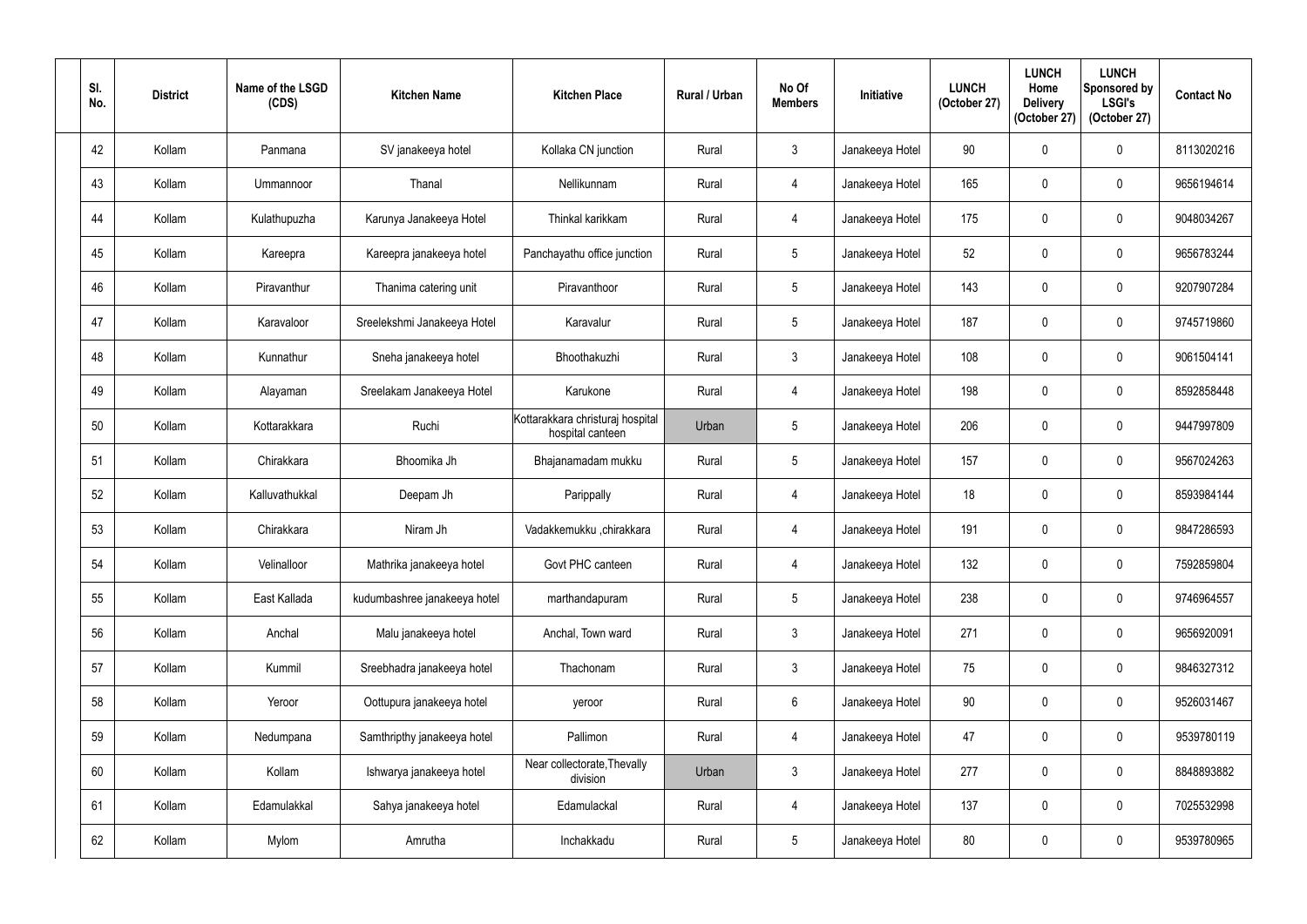|    | SI.<br>No. | <b>District</b> | Name of the LSGD<br>(CDS) | <b>Kitchen Name</b>                              | <b>Kitchen Place</b>      | Rural / Urban | No Of<br><b>Members</b> | Initiative      | <b>LUNCH</b><br>(October 27) | <b>LUNCH</b><br>Home<br><b>Delivery</b><br>(October 27) | <b>LUNCH</b><br>Sponsored by<br><b>LSGI's</b><br>(October 27) | <b>Contact No</b> |
|----|------------|-----------------|---------------------------|--------------------------------------------------|---------------------------|---------------|-------------------------|-----------------|------------------------------|---------------------------------------------------------|---------------------------------------------------------------|-------------------|
|    | 63         | Kollam          | Thevalakkara              | Kerala Janakeeya Hotel                           | Thevalakkara              | Rural         | $\mathbf{3}$            | Janakeeya Hotel | 97                           | $\Omega$                                                | $\mathbf 0$                                                   | 9847291089        |
|    | 64         | Kollam          | Thalavoor                 | Kudumbasheree Nadan<br>Bhakshanashala            | Pidavoor                  | Rural         | $\overline{4}$          | Janakeeya Hotel | 137                          | $\mathbf 0$                                             | $\mathbf 0$                                                   | 9747324839        |
|    | 65         | Kollam          | Vilakkudy                 | vadhanam                                         | <b>KUNNICODU</b>          | Rural         | $5\overline{)}$         | Janakeeya Hotel | 175                          | 0                                                       | $\mathbf 0$                                                   | 9526354689        |
|    | 66         | Kollam          | Poothakkulam              | Avani catering                                   | Poothakkulam gp           | Rural         | $\overline{4}$          | Janakeeya Hotel | 70                           | $\Omega$                                                | $\mathbf 0$                                                   | 9562782082        |
|    | 67         | Kollam          | Pathanapuram              | Pathanapuram Grama Panchayath<br>Janakeeya Hotel | Pathanapuram              | Rural         | 4                       | Janakeeya Hotel | 92                           | 0                                                       | $\mathbf 0$                                                   | 9061291033        |
|    | 68         | Kollam          | Chadayamangalam           | Real janakeeya hotel                             | Chadayamangalam           | Rural         | $\mathbf{3}$            | Janakeeya Hotel | 75                           | 0                                                       | $\mathbf 0$                                                   | 9562123039        |
|    | 69         | Kollam          | Elampalloor               | Kalavara janakeeya hotel                         | Ashupathri mukku, Kundara | Rural         | $5\phantom{.0}$         | Janakeeya Hotel | $\mathbf 0$                  | 0                                                       | $\mathbf 0$                                                   | 8943182967        |
|    | 70         | Kollam          | Kottamkara                | Ishwarya janakeeya hotel                         | Keralapuram               | Rural         | $5\overline{)}$         | Janakeeya Hotel | $\mathbf 0$                  | 0                                                       | $\mathbf 0$                                                   | 9747765979        |
|    | 71         | Kollam          | Vettikavala               | Nanma                                            | Vettikkavala              | Rural         | $\mathbf{3}$            | Janakeeya Hotel | $\mathbf 0$                  | $\Omega$                                                | $\mathbf 0$                                                   | 9645070430        |
|    | 72         | Kollam          | Pooyappally               | Anaswara janakeeya hotel                         | Maruthamanpally           | Rural         | $5\phantom{.0}$         | Janakeeya Hotel | 192                          | $\mathbf 0$                                             | $\mathbf 0$                                                   | 9947289476        |
|    | 73         | Kollam          | Thenmala                  | Nanma janakeeya hotel                            | Thennala                  | Rural         | 4                       | Janakeeya Hotel | 109                          | 0                                                       | $\mathbf 0$                                                   | 9446274943        |
|    | 74         | Kollam          | Pattazhi                  | Suprabhatham Catering Unit                       | pattazhy                  | Rural         | $\overline{4}$          | Janakeeya Hotel | 47                           | 0                                                       | $\mathbf 0$                                                   | 9495195796        |
|    | 75         | Kollam          | Neendakara                | Darshana Janakeeya Hotel                         | Puthenthura Junction      | Rural         | $\mathfrak{Z}$          | Janakeeya Hotel | 162                          | $\mathbf 0$                                             | $\boldsymbol{0}$                                              | 9633106463        |
|    | 76         | Kollam          | Panayam                   | snehadeepam activity group                       | Thanikkamukku             | Rural         | $\overline{4}$          | Janakeeya Hotel | $\pmb{0}$                    | $\mathbf 0$                                             | $\pmb{0}$                                                     | 8606117577        |
|    | 77         | Kollam          | Clappana                  | Vijayasree                                       | Near alumpeedika junction | Rural         | $5\phantom{.0}$         | Janakeeya Hotel | $\overline{0}$               | $\mathbf 0$                                             | $\boldsymbol{0}$                                              | 9567797660        |
|    | 78         | Kollam          | Sooranad South            | Akshaya janakeeya hotel                          | Patharam                  | Rural         | $\overline{4}$          | Janakeeya Hotel | 271                          | $\mathbf 0$                                             | $\pmb{0}$                                                     | 9746919825        |
|    | 79         | Kollam          | Edamulakkal               | Deepam janakeeya hotel                           | Edamulackal               | Rural         | $\mathfrak{Z}$          | Janakeeya Hotel | 291                          | $\mathbf 0$                                             | $\boldsymbol{0}$                                              | 9400684494        |
|    | 80         | Kollam          | Aryankavu                 | Sevana janakeeya hotel                           | Kazhuthurutty             | Rural         | $\mathfrak{Z}$          | Janakeeya Hotel | 105                          | 0                                                       | $\boldsymbol{0}$                                              | 8921381398        |
|    | 81         | Kollam          | Pattazhi Vadakkekara      | Annapoorna                                       | Kaduvathode               | Rural         | $\overline{4}$          | Janakeeya Hotel | 86                           | $\mathbf 0$                                             | $\pmb{0}$                                                     | 7561013776        |
| 81 |            |                 |                           |                                                  |                           |               | 350                     |                 | 10914                        | $\bullet$                                               | $\boldsymbol{8}$                                              |                   |
|    | -1         | Kottayam        | Akalakkunnam              | Navaruchi                                        | Chengalam                 | Rural         | $5\phantom{.0}$         | Janakeeya Hotel | 65                           | $\mathbf 0$                                             | $\pmb{0}$                                                     | 9188362235        |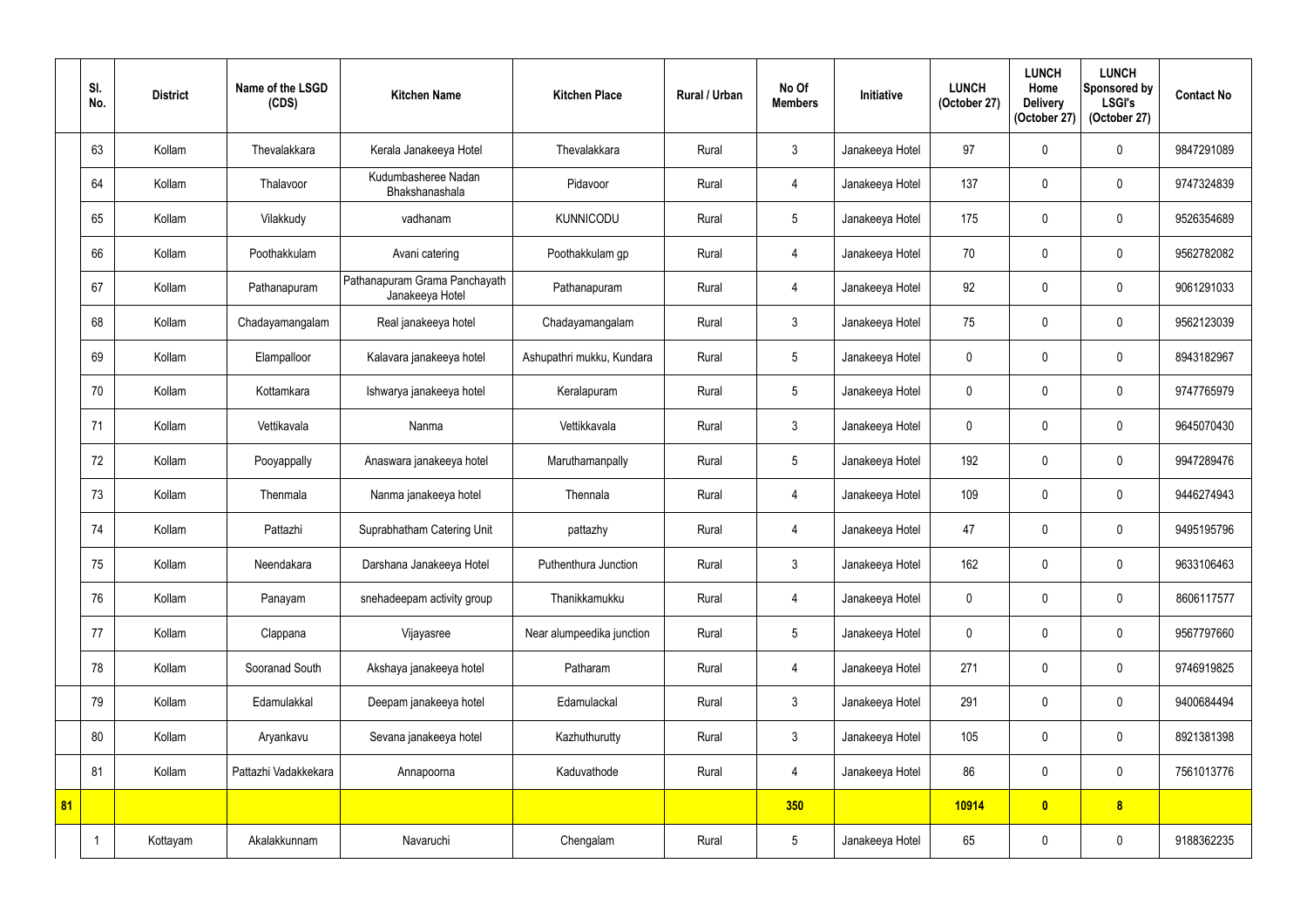| SI.<br>No.      | <b>District</b> | Name of the LSGD<br>(CDS) | <b>Kitchen Name</b>                | <b>Kitchen Place</b>                   | <b>Rural / Urban</b> | No Of<br><b>Members</b> | Initiative      | <b>LUNCH</b><br>(October 27) | <b>LUNCH</b><br>Home<br><b>Delivery</b><br>(October 27) | <b>LUNCH</b><br>Sponsored by<br><b>LSGI's</b><br>(October 27) | <b>Contact No</b> |
|-----------------|-----------------|---------------------------|------------------------------------|----------------------------------------|----------------------|-------------------------|-----------------|------------------------------|---------------------------------------------------------|---------------------------------------------------------------|-------------------|
| $\overline{2}$  | Kottayam        | Arpookkara                | Niravu                             | <b>Medical College</b>                 | Rural                | 8                       | Janakeeya Hotel | 212                          | $\mathbf 0$                                             | $\mathbf 0$                                                   | 9744719092        |
| $\mathfrak{Z}$  | Kottayam        | Arpookkara                | Ruchi Janakeeya Hotel              | Kaippuzha mutt                         | Rural                | 4                       | Janakeeya Hotel | 125                          | $\mathbf 0$                                             | $\mathbf 0$                                                   | 9847147156        |
| 4               | Kottayam        | Athirampuzha              | Hannas                             | Mannanam                               | Rural                | $\overline{4}$          | Janakeeya Hotel | 40                           |                                                         | $\mathbf 0$                                                   | 9496136682        |
| $5\phantom{.0}$ | Kottayam        | Ayarkunnam                | Panchami Unit                      | Near PHC Ayarkunnam                    | Rural                | $5\phantom{.0}$         | Janakeeya Hotel | 31                           | $\theta$                                                | $\pmb{0}$                                                     | 9744560994        |
| 6               | Kottayam        | Aymanam                   | Bisiya                             | Aymanam panchayath hall                | Rural                | $\mathbf{3}$            | Janakeeya Hotel | 66                           | 0                                                       | $\mathbf 0$                                                   | 9544560606        |
| $\overline{7}$  | Kottayam        | Bharananganam             | Kudumbshree nadan<br>bhakshanasala | Bharananganam                          | Rural                | $\mathbf{3}$            | Janakeeya Hotel | 102                          | $\Omega$                                                | $\pmb{0}$                                                     | 8113827680        |
| 8               | Kottayam        | Changanassery             | Janakeeya Hotel                    | Near Railway station                   | Urban                | $\mathfrak{Z}$          | Janakeeya Hotel | 90                           | $\mathbf 0$                                             | $\mathbf 0$                                                   | 7560866821        |
| 9               | Kottayam        | Chemp                     | Thanima                            | Chemp                                  | Rural                | $\overline{4}$          | Janakeeya Hotel | $\mathbf{0}$                 |                                                         | $\mathbf 0$                                                   | 9809940907        |
| 10 <sup>°</sup> | Kottayam        | Chirakkadav               | <b>Udaya Catering Unit</b>         | Mahatma Gandhi Town Hall,<br>Ponkunnam | Rural                | $5\overline{)}$         | Janakeeya Hotel | $\mathbf 0$                  |                                                         | $\mathbf 0$                                                   | 6282479410        |
| 11              | Kottayam        | Chirakkadav               | Sargam                             | Thekkethu Kavala                       | Rural                | $\mathbf{3}$            | Janakeeya Hotel | 34                           | $\mathbf{0}$                                            | $\mathbf 0$                                                   | 9656087110        |
| 12              | Kottayam        | Elikulam                  | Janakeeya Hotel Elikkulam          | Manchakuzhy                            | Rural                | $\mathbf{3}$            | Janakeeya Hotel | 49                           | 0                                                       | $\boldsymbol{0}$                                              | 9074768314        |
| 13              | Kottayam        | Ettumanoor                | Gramashree cafe kudumbasree        | Nandanam auditorium,<br>Ettumanoor     | Urban                | $5\phantom{.0}$         | Janakeeya Hotel | 94                           | 0                                                       | $\mathbf 0$                                                   | 9847334071        |
| 14              | Kottayam        | Kadanad                   | Thanal catering                    | Kadanad                                | Rural                | $5\overline{)}$         | Janakeeya Hotel | 108                          | $\mathbf 0$                                             | $\pmb{0}$                                                     | 9048099040        |
| 15              | Kottayam        | Kadaplamattam             | Salt &pepper                       | Near Kadaplamattom CDS                 | Rural                | $\overline{4}$          | Janakeeya Hotel | 92                           | $\mathbf 0$                                             | $\pmb{0}$                                                     | 9645400860        |
| 16              | Kottayam        | Kadaplamattam             | Kadaplamattam Janakeeya Hotel      | Vayala                                 | Rural                | $\overline{4}$          | Janakeeya Hotel | 48                           | 32                                                      | $\pmb{0}$                                                     | 9446804954        |
| 17              | Kottayam        | Kaduthuruthy              | Janakeeya Hotel                    | Panchayath premise                     | Rural                | $6\phantom{.}6$         | Janakeeya Hotel | 92                           | $\mathbf 0$                                             | $\pmb{0}$                                                     | 9847166464        |
| 18              | Kottayam        | Kallara                   | Vasuki Janakeeya hotel             | Kallara                                | Rural                | $\mathbf{3}$            | Janakeeya Hotel | 69                           | 0                                                       | $\pmb{0}$                                                     | 9846103478        |
| 19              | Kottayam        | Kanakkari                 | Jesus                              | Pattithanam                            | Rural                | $5\phantom{.0}$         | Janakeeya Hotel | 128                          | $\mathbf 0$                                             | $\boldsymbol{0}$                                              | 9447192439        |
| 20              | Kottayam        | Kangazha                  | Sulabha                            | Pathanadu                              | Rural                | $5\phantom{.0}$         | Janakeeya Hotel | 65                           | 0                                                       | $\pmb{0}$                                                     | 9847438293        |
| 21              | Kottayam        | Kanjirapally              | Vanitha canteen                    | Panchayath premise                     | Rural                | $\mathbf{3}$            | Janakeeya Hotel | 129                          | 0                                                       | $\pmb{0}$                                                     | 9605391868        |
| 22              | Kottayam        | Karoor                    | Unarvu janakeeya hotel             | Valavoor                               | Rural                | $5\overline{)}$         | Janakeeya Hotel | 65                           | 0                                                       | $\pmb{0}$                                                     | 8304903250        |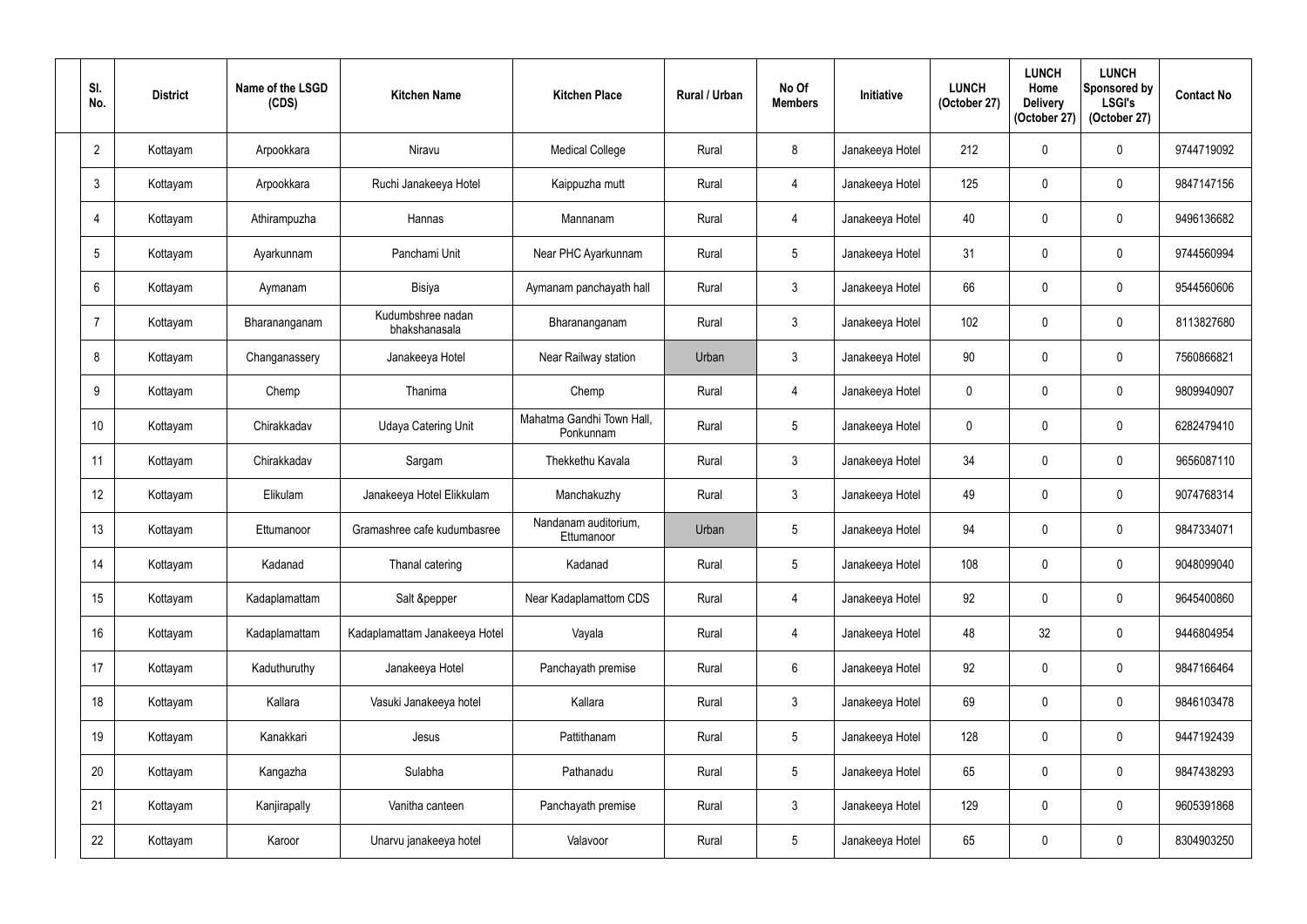|    | SI.<br>No. | <b>District</b> | Name of the LSGD<br>(CDS) | <b>Kitchen Name</b>             | <b>Kitchen Place</b>           | Rural / Urban | No Of<br><b>Members</b> | Initiative      | <b>LUNCH</b><br>(October 27) | <b>LUNCH</b><br>Home<br><b>Delivery</b><br>(October 27) | <b>LUNCH</b><br>Sponsored by<br><b>LSGI's</b><br>(October 27) | <b>Contact No</b> |
|----|------------|-----------------|---------------------------|---------------------------------|--------------------------------|---------------|-------------------------|-----------------|------------------------------|---------------------------------------------------------|---------------------------------------------------------------|-------------------|
|    | 23         | Kottayam        | Karukachal                | <b>Sukrutham Catering Unit</b>  | Karukachal                     | Rural         | $5\phantom{.0}$         | Janakeeya Hotel | 45                           |                                                         | $\mathbf 0$                                                   | 9847766843        |
|    | 24         | Kottayam        | Kidangoor                 | Janakeeya hotel                 | Kidangoor Panchayath           | Rural         | $\mathbf{3}$            | Janakeeya Hotel | 91                           | $\Omega$                                                | $\mathbf 0$                                                   | 9048080292        |
|    | 25         | Kottayam        | Kooroppada                | Achus Janakeeya Hotel           | Panchayath                     | Rural         | $\mathfrak{Z}$          | Janakeeya Hotel | 56                           |                                                         | $\mathbf 0$                                                   | 9778121989        |
|    | 26         | Kottayam        | Koottickal                | Janakeeya hotel                 | Koottickal                     | Rural         | $5\phantom{.0}$         | Janakeeya Hotel | 476                          | $\mathbf{0}$                                            | $\boldsymbol{0}$                                              | 9645219929        |
|    | 27         | Kottayam        | Koruthodu                 | Koruthodu Janakeeya Hotel       | Koruthodu                      | Rural         | 6                       | Janakeeya Hotel | 109                          |                                                         | $\mathbf 0$                                                   | 7510770418        |
|    | 28         | Kottayam        | KottayamNorth             | Alfa Canteen                    | Municipality Kottayam          | Urban         | $5\phantom{.0}$         | Janakeeya Hotel | 158                          | $\Omega$                                                | $\mathbf 0$                                                   | 9846571923        |
|    | 29         | Kottayam        | KottayamNorth             | Kerala cafe janakeeya hotel     | Choottuveli                    | Urban         | $\mathbf{3}$            | Janakeeya Hotel | 375                          |                                                         | $\boldsymbol{0}$                                              | 8129337294        |
|    | 30         | Kottayam        | KottayamNorth             | Maria Janakeeya Hotel           | Chungam                        | Urban         | $5\overline{)}$         | Janakeeya Hotel | 245                          |                                                         | $\mathbf 0$                                                   | 9744843928        |
|    | 31         | Kottayam        | KottayamNorth             | Ambady Janakeeya Hotel          | Karapuzha                      | Urban         | 4                       | Janakeeya Hotel | $\mathbf 0$                  |                                                         | $\mathbf 0$                                                   | 9496374594        |
|    | 32         | Kottayam        | Kozhuvanal                | Rohini Janakeeya Hotel          | Vakkappulam                    | Rural         | $\mathfrak{Z}$          | Janakeeya Hotel | 121                          | $\mathbf{0}$                                            | $\mathbf 0$                                                   | 9400216885        |
|    | 33         | Kottayam        | Kuravilangadu             | kudumbashree janakeeya hotel    | kuravilangady by pass junction | Rural         | $5\phantom{.0}$         | Janakeeya Hotel | 175                          |                                                         | $\mathbf 0$                                                   | 7559022364        |
|    | 34         | Kottayam        | Kurichi                   | Swad Catering                   | Cheruvelippadi                 | Rural         | 4                       | Janakeeya Hotel | 297                          | 0                                                       | $\mathbf 0$                                                   | 9847891917        |
|    | 35         | Kottayam        | Madappally                | SR catering                     | Mammoodu                       | Rural         | $\mathbf{3}$            | Janakeeya Hotel | 125                          | 0                                                       | $\pmb{0}$                                                     | 9747702203        |
|    | 36         | Kottayam        | Manimala                  | Vanitha canteen                 | Manimala                       | Rural         | $3\phantom{a}$          | Janakeeya Hotel | 126                          | 0                                                       | $\pmb{0}$                                                     | 9946318069        |
|    | 37         | Kottayam        | Manjoor                   | Oruma catering unit             | Kuruppanthara                  | Rural         | $5\phantom{.0}$         | Janakeeya Hotel | 86                           | 23                                                      | $\overline{2}$                                                | 9349189590        |
|    | 38         | Kottayam        | Manjoor                   | Deepam                          | Manjoor                        | Rural         | $5\phantom{.0}$         | Janakeeya Hotel | $\pmb{0}$                    | $\mathbf 0$                                             | $\pmb{0}$                                                     | 8547676135        |
|    | 39         | Kottayam        | Marangattupilly           | Marangattupilly Janakeeya Hotel | Marangattupilly                | Rural         | 4                       | Janakeeya Hotel | 140                          | 0                                                       | $\mathbf 0$                                                   | 9544416772        |
| 79 | 40         | Kottayam        | Maravanthuruth            | Changathi                       | Maravanthuruth                 | Rural         | $\overline{4}$          | Janakeeya Hotel | 66                           | 0                                                       | $\pmb{0}$                                                     | 9744598169        |
|    | 41         | Kottayam        | Meenachil                 | Akshaya Janakeeya hotel         | Idamattam                      | Rural         | 4                       | Janakeeya Hotel | 110                          | $\mathbf 0$                                             | $\pmb{0}$                                                     | 9747190979        |
|    | 42         | Kottayam        | Meenachil                 | Archana janakeeya Hotel         | Paika                          | Rural         | $5\phantom{.0}$         | Janakeeya Hotel | 168                          | 0                                                       | $\boldsymbol{0}$                                              | 9048759539        |
|    | 43         | Kottayam        | Meenadom                  | Nainus                          | Meenadom                       | Rural         | $\mathfrak{Z}$          | Janakeeya Hotel | 54                           | 0                                                       | $\pmb{0}$                                                     | 9539752801        |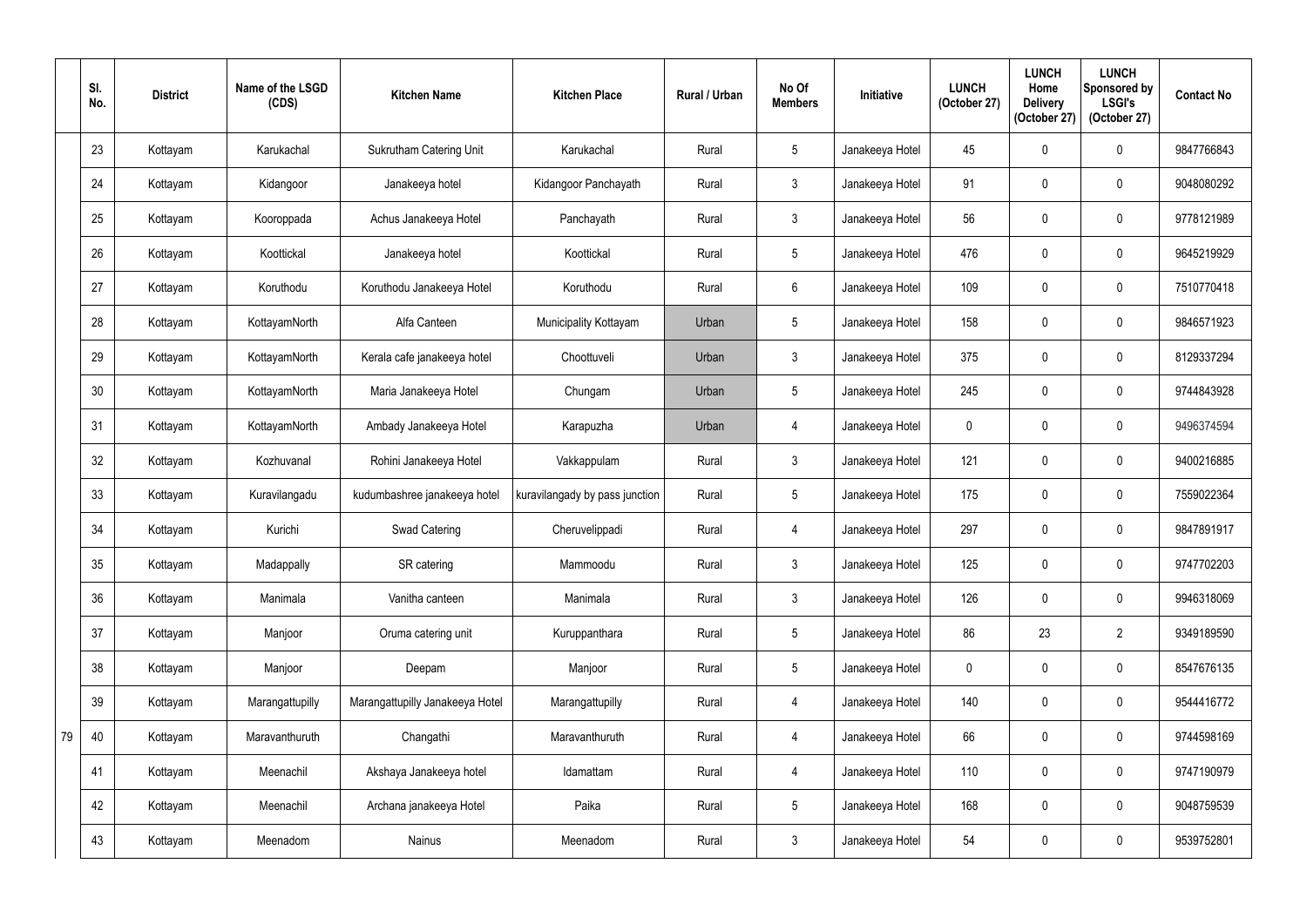| SI.<br>No. | <b>District</b> | Name of the LSGD<br>(CDS) | <b>Kitchen Name</b>          | <b>Kitchen Place</b>     | <b>Rural / Urban</b> | No Of<br><b>Members</b> | Initiative      | <b>LUNCH</b><br>(October 27) | <b>LUNCH</b><br>Home<br><b>Delivery</b><br>(October 27) | <b>LUNCH</b><br>Sponsored by<br><b>LSGI's</b><br>(October 27) | <b>Contact No</b> |
|------------|-----------------|---------------------------|------------------------------|--------------------------|----------------------|-------------------------|-----------------|------------------------------|---------------------------------------------------------|---------------------------------------------------------------|-------------------|
| 44         | Kottayam        | Melukavu                  | Seenayi Cafe centre          | Melukavumattam           | Rural                | $5\overline{)}$         | Janakeeya Hotel | $\mathbf 0$                  | $\mathbf{0}$                                            | $\mathbf 0$                                                   | 9744546703        |
| 45         | Kottayam        | Moonnilav                 | Aiswarya                     | Moonnilav                | Rural                | $\mathbf{3}$            | Janakeeya Hotel | 196                          | $\mathbf 0$                                             | $\boldsymbol{0}$                                              | 8281227689        |
| 46         | Kottayam        | Mulakkulam                | Janakeeya Hotel              | Moorkkattilpadi          | Rural                | $\overline{4}$          | Janakeeya Hotel | 49                           | 0                                                       | $\mathbf 0$                                                   | 9747856382        |
| 47         | Kottayam        | Mundakkayam               | Janakeeya Hotel Mundakkayam  | Mundakkayam              | Rural                | $6\phantom{.}6$         | Janakeeya Hotel | 169                          | $\mathbf{0}$                                            | $\pmb{0}$                                                     | 9495314979        |
| 48         | Kottayam        | Nedumkunnam               | Nanma Kudumbashree Unit      | Nedumkunnam              | Rural                | $5\overline{)}$         | Janakeeya Hotel | 77                           | $\mathbf 0$                                             | $\mathbf 0$                                                   | 7306791612        |
| 49         | Kottayam        | Neendoor                  | <b>Gruhasree ME Unit</b>     | Panchayath               | Rural                | $\mathbf{3}$            | Janakeeya Hotel | 36                           | $\Omega$                                                | $\boldsymbol{0}$                                              | 9847756958        |
| 50         | Kottayam        | Njeezhoor                 | Annapoorna Janakeeya Hotel   | Panchayath               | Rural                | $\overline{4}$          | Janakeeya Hotel | 92                           | 0                                                       | $\mathbf 0$                                                   | 9745246839        |
| 51         | Kottayam        | Pala                      | Harithasree catering         | Chethimattam             | Urban                | 5                       | Janakeeya Hotel | 219                          | 0                                                       | $\mathbf 0$                                                   | 9895154240        |
| 52         | Kottayam        | Pampady                   | Thrupthi                     | Pampady Town             | Rural                | $5\overline{)}$         | Janakeeya Hotel | 12                           | 0                                                       | $\boldsymbol{0}$                                              | 9633013622        |
| 53         | Kottayam        | Panachikkadu              | Ruchi Canteen                | Paruthumpara             | Rural                | $\overline{5}$          | Janakeeya Hotel | 115                          | $\mathbf 0$                                             | $\mathbf 0$                                                   | 9656411494        |
| 54         | Kottayam        | Parathodu                 | Janakeeya Hotel Parathodu    | Panchayath               | Rural                | $\overline{4}$          | Janakeeya Hotel | 105                          | 0                                                       | $\boldsymbol{0}$                                              | 7907455541        |
| 55         | Kottayam        | Paippadu                  | Thejus                       | Paippadu                 | Rural                | $5\phantom{.0}$         | Janakeeya Hotel | 207                          | 0                                                       | $\mathbf 0$                                                   | 7034621426        |
| 56         | Kottayam        | Poonjar                   | Haritham                     | Poonjar                  | Rural                | $5\overline{)}$         | Janakeeya Hotel | 93                           | $\mathbf 0$                                             | $6\phantom{.0}$                                               | 9495235348        |
| 57         | Kottayam        | Ramapuram                 | Ruchi                        | Ramapuram                | Rural                | $\overline{4}$          | Janakeeya Hotel | 200                          | 50                                                      | $\pmb{0}$                                                     | 9495107277        |
| 58         | Kottayam        | T.V.Puram                 | Vijaya Janakeeya Hotel       | <b>TV Puram</b>          | Rural                | $\mathbf{3}$            | Janakeeya Hotel | 27                           | 0                                                       | $\pmb{0}$                                                     | 9847614136        |
| 59         | Kottayam        | Teekkoy                   | Kairali                      | Vagamattom, Kallambhagam | Rural                | $\mathfrak{Z}$          | Janakeeya Hotel | 68                           | 0                                                       | $\pmb{0}$                                                     | 7025702768        |
| 60         | Kottayam        | Thalanad                  | Nanma                        | Muttambhagam Kavala      | Rural                | $\mathbf{3}$            | Janakeeya Hotel | 57                           | 0                                                       | $\pmb{0}$                                                     | 9961289547        |
| 61         | Kottayam        | Thalappalam               | Ameya                        | Thalappalam              | Rural                | $\overline{4}$          | Janakeeya Hotel | 94                           | 0                                                       | $\pmb{0}$                                                     | 7025932626        |
| 62         | Kottayam        | Thalayolaparambu          | kudumbashree janakeeya hotel | Thalayolaparambu         | Rural                | $\mathbf{3}$            | Janakeeya Hotel | 85                           | $\mathbf 0$                                             | $\pmb{0}$                                                     | 7994830570        |
| 63         | Kottayam        | Thidanadu                 | Janani                       | Chemmlamattam            | Rural                | $6\phantom{.}6$         | Janakeeya Hotel | 113                          | 0                                                       | 0\$                                                           | 9562695545        |
| 64         | Kottayam        | Thiruvarppu               | Sreeparvathy food products   | Illickal                 | Rural                | $\mathbf{3}$            | Janakeeya Hotel | 185                          | 0                                                       | $\pmb{0}$                                                     | 9747289846        |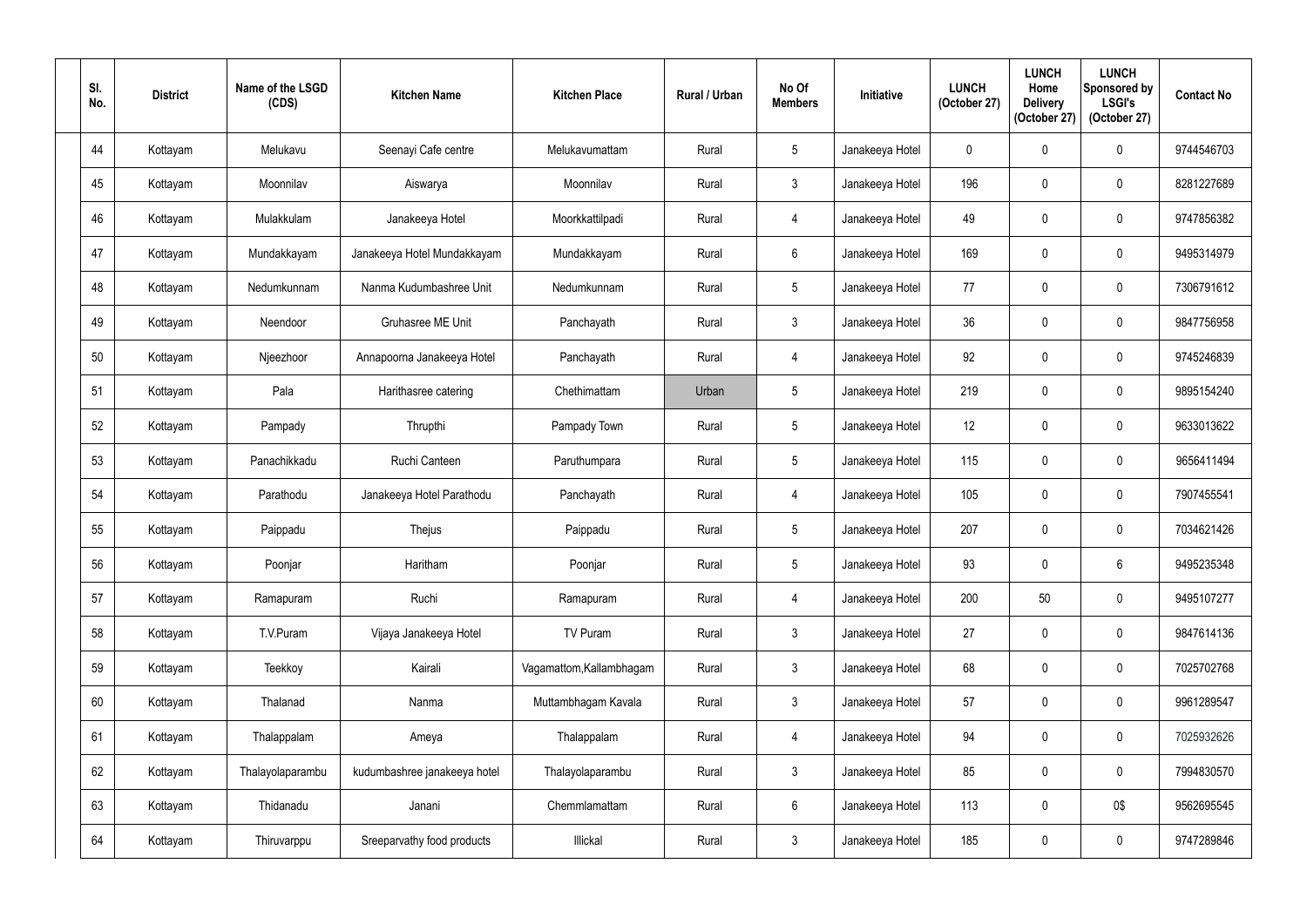|    | SI.<br>No.     | <b>District</b> | Name of the LSGD<br>(CDS) | <b>Kitchen Name</b>                                      | <b>Kitchen Place</b>                        | Rural / Urban | No Of<br><b>Members</b> | Initiative      | <b>LUNCH</b><br>(October 27) | <b>LUNCH</b><br>Home<br><b>Delivery</b><br>(October 27) | <b>LUNCH</b><br>Sponsored by<br><b>LSGI's</b><br>(October 27) | <b>Contact No</b> |
|----|----------------|-----------------|---------------------------|----------------------------------------------------------|---------------------------------------------|---------------|-------------------------|-----------------|------------------------------|---------------------------------------------------------|---------------------------------------------------------------|-------------------|
|    | 65             | Kottayam        | Thrikkodithanam           | Swanthanam                                               | Thrikkodithanam                             | Rural         | 5 <sup>5</sup>          | Janakeeya Hotel | 75                           | 0                                                       | $\mathbf 0$                                                   | 7902729237        |
|    | 66             | Kottayam        | Udayanapuram              | Uppum Mulakum                                            | Nerekadavu                                  | Rural         | $\mathfrak{Z}$          | Janakeeya Hotel | 45                           | $\Omega$                                                | $\mathbf 0$                                                   | 8111850728        |
|    | 67             | Kottayam        | Udayanapuram              | Aiswarya Activity Group                                  | Vaikom Block Panchayath                     | Rural         | 5                       | Janakeeya Hotel | 44                           |                                                         | $\mathbf 0$                                                   | 9847437286        |
|    | 68             | Kottayam        | Uzhavoor                  | Uzhavoor Janakeeya Hotel                                 | Uzhavoor Town                               | Rural         | 8                       | Janakeeya Hotel | 231                          | 135                                                     | 15                                                            | 9746074266        |
|    | 69             | Kottayam        | Vaikom                    | <b>Chanees Eats</b>                                      | Chalapparambu                               | Urban         | $\overline{4}$          | Janakeeya Hotel | 79                           |                                                         | $\mathbf 0$                                                   | 9446467389        |
|    | 70             | Kottayam        | Vakathanam                | Padheyam                                                 | Nialiakuzhi                                 | Rural         | 6                       | Janakeeya Hotel | 178                          | $\Omega$                                                | $\mathbf 0$                                                   | 9495010073        |
|    | 71             | Kottayam        | Vazhappally               | Udayam                                                   | Vazhappally                                 | Rural         | $\overline{4}$          | Janakeeya Hotel | 109                          | 0                                                       | $\mathbf 0$                                                   | 9562267564        |
|    | 72             | Kottayam        | Vazhoor                   | Kudumbashree Canteen Unit At<br>Vazhoor Grama Panchayath | Vazhoor Grama Panchayath<br><b>Building</b> | Rural         | 5                       | Janakeeya Hotel | 42                           |                                                         | $\mathbf 0$                                                   | 9544717796        |
|    | 73             | Kottayam        | Vazhoor                   | New India                                                | Nedumavu                                    | Rural         | $\mathfrak{Z}$          | Janakeeya Hotel | 26                           |                                                         | $\mathbf 0$                                                   | 9744581242        |
|    | 74             | Kottayam        | Vechoor                   | Treeland Annapoorna                                      | <b>Bund Road</b>                            | Rural         | $\mathfrak{Z}$          | Janakeeya Hotel | 119                          | $\Omega$                                                | $\mathbf 0$                                                   | 8606814487        |
|    | 75             | Kottayam        | Veliyannoor               | Thanima foods                                            | Veliyannoor                                 | Rural         | $\mathfrak{Z}$          | Janakeeya Hotel | 186                          |                                                         | $\mathbf 0$                                                   | 9744392147        |
|    | 76             | Kottayam        | Vellavoor                 | Uppum Mulakum Janakeeya Hotel                            | Panchayath premise                          | Rural         | $5\overline{)}$         | Janakeeya Hotel | 98                           | $\mathbf 0$                                             | $\mathbf 0$                                                   | 9188317288        |
|    | 77             | Kottayam        | Velloor                   | Puzhayoram catering                                      | Near Velloor cds office                     | Rural         | $\overline{4}$          | Janakeeya Hotel | 138                          | $\mathbf 0$                                             | $\mathbf 0$                                                   | 9895522286        |
|    | 78             | Kottayam        | Vijayapuram               | Niravu                                                   | Iranjal                                     | Rural         | $\mathfrak{Z}$          | Janakeeya Hotel | 209                          | 0                                                       | $\pmb{0}$                                                     | 9495245895        |
|    | 79             | Kottayam        | Vijayapuram               | Renown Janakeeya Hotel                                   | Vadavathoor                                 | Rural         | $5\phantom{.0}$         | Janakeeya Hotel | 144                          | $\mathbf 0$                                             | $\mathbf 0$                                                   | 8606536302        |
| 79 |                |                 |                           |                                                          |                                             |               | 336                     |                 | 8649                         | 240                                                     | 23                                                            |                   |
|    | -1             | Kozhikode       | Balussery                 | Unarvu Janakeeya Hotel                                   | Balussery                                   | Rural         | $5\overline{)}$         | Janakeeya Hotel | 147                          | $\mathbf 0$                                             | $\pmb{0}$                                                     | 95440 03929       |
|    | $\overline{2}$ | Kozhikode       | Panangad                  | Kairali Janakeeya Hotel                                  | Balussery mukku at KK<br>hospital           | Rural         | $\mathfrak{Z}$          | Janakeeya Hotel | 374                          | 0                                                       | $\pmb{0}$                                                     | 97450 85782       |
|    | $\mathbf{3}$   | Kozhikode       | Koorachundu               | Koorachundu Janakeeya hotel                              | Koorachundu                                 | Rural         | $\overline{4}$          | Janakeeya Hotel | 257                          | $\mathbf 0$                                             | $\pmb{0}$                                                     | 94967 07886       |
|    | 4              | Kozhikode       | Koorachundu               | Koottayma Janakeeya Hotel                                | Kallanode                                   | Rural         | $5\overline{)}$         | Janakeeya Hotel | 362                          | $\mathbf 0$                                             | $\pmb{0}$                                                     | 94967 26850       |
|    | 5              | Kozhikode       | Kottur                    | Sneha Janakeeya Hotel                                    | Kottur                                      | Rural         | $5\overline{)}$         | Janakeeya Hotel | 110                          | $\mathbf 0$                                             | $\pmb{0}$                                                     | 97456 72101       |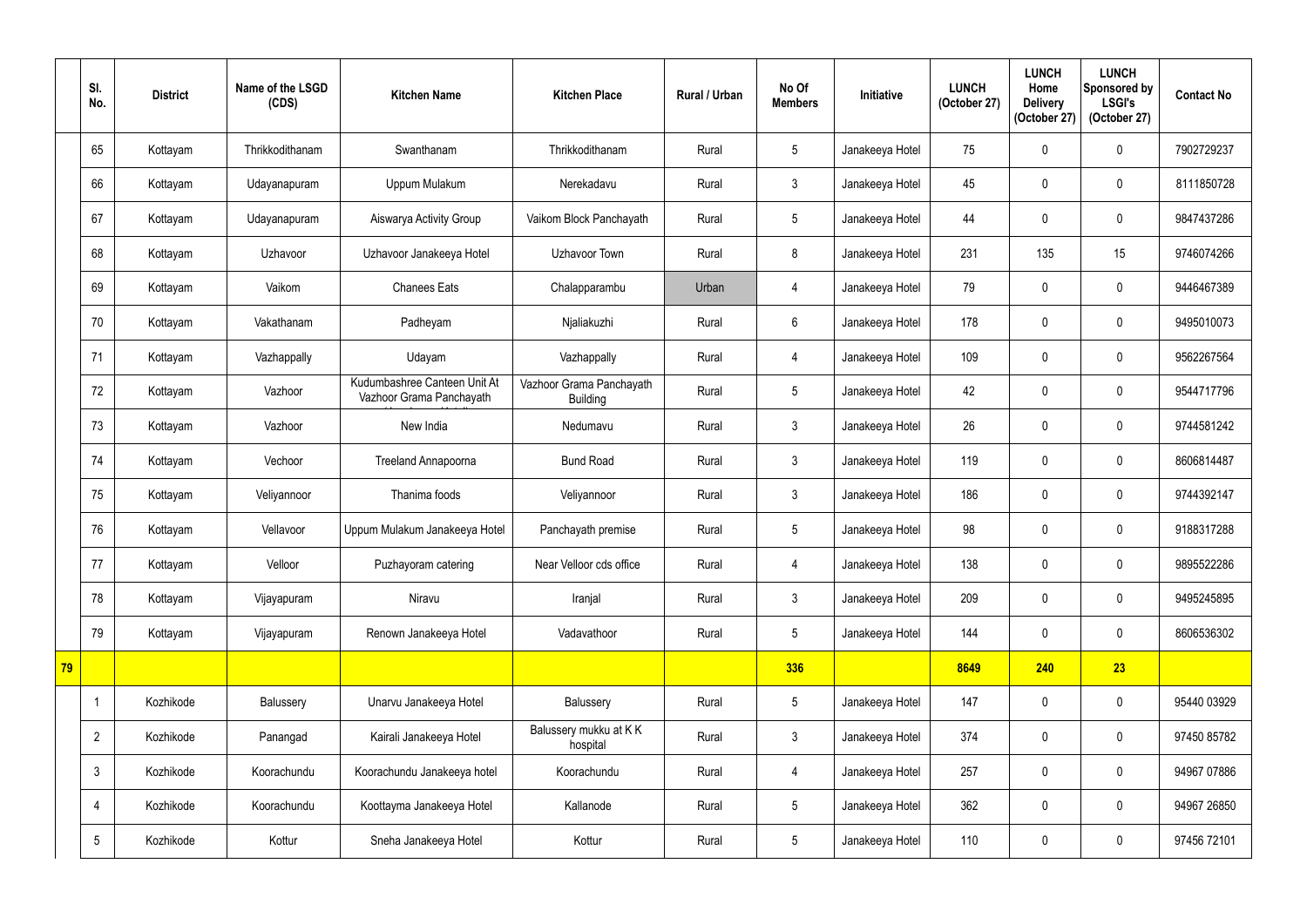| SI.<br>No.      | <b>District</b> | Name of the LSGD<br>(CDS) | <b>Kitchen Name</b>            | <b>Kitchen Place</b>                  | <b>Rural / Urban</b> | No Of<br><b>Members</b> | <b>Initiative</b> | <b>LUNCH</b><br>(October 27) | <b>LUNCH</b><br>Home<br><b>Delivery</b><br>(October 27) | <b>LUNCH</b><br>Sponsored by<br><b>LSGI's</b><br>(October 27) | <b>Contact No</b> |
|-----------------|-----------------|---------------------------|--------------------------------|---------------------------------------|----------------------|-------------------------|-------------------|------------------------------|---------------------------------------------------------|---------------------------------------------------------------|-------------------|
| 6               | Kozhikode       | Naduvannur                | Naduvannur Janakeeya Hotel     | Naduvannur                            | Rural                | $\overline{7}$          | Janakeeya Hotel   | 316                          | 0                                                       | $\mathbf 0$                                                   | 8592-031802       |
| -7              | Kozhikode       | Naduvannur                | Kudumbashree Janakeeya Hotel   | Anjolimukku                           | Rural                | $\mathfrak{Z}$          | Janakeeya Hotel   | 356                          | $\Omega$                                                | $\mathbf 0$                                                   | 9995947043        |
| 8               | Kozhikode       | Ulliyeri                  | Ulliyeri Janakeeya Hotel       | Ulliyeri                              | Rural                | $\overline{4}$          | Janakeeya Hotel   | 304                          |                                                         | $\mathbf 0$                                                   | 89434 06681       |
| 9               | Kozhikode       | Unnikulam                 | Swad Janakeeya Hotel           | Ekarool Kaappil Road                  | Rural                | $\mathfrak{Z}$          | Janakeeya Hotel   | 645                          | $\Omega$                                                | $\pmb{0}$                                                     | 85475 75474       |
| 10 <sup>1</sup> | Kozhikode       | <b>Unnikulam</b>          | Chaithanya Janakeeya Hotel     | Opposite unnikulam<br>gramapanchayath | Rural                | $\mathbf{3}$            | Janakeeya Hotel   | 586                          |                                                         | $\mathbf 0$                                                   | 87141 31460       |
| 11              | Kozhikode       | Nanminda                  | Akshaya vanitha hotel          | Nanminda panchayath building          | Rural                | $\mathfrak{Z}$          | Janakeeya Hotel   | 110                          | $\Omega$                                                | $\pmb{0}$                                                     | 9961184212        |
| 12              | Kozhikode       | Thalakkulathur            | Thalakkulathur Janakeeya Hotel | Parambath                             | Rural                | 4                       | Janakeeya Hotel   | 286                          | 0                                                       | $\boldsymbol{0}$                                              | 7593067511        |
| 13              | Kozhikode       | Kakkodi                   | Kakkodi Janakeeya Hotel        | Kakkodi Bazar                         | Rural                | $\overline{7}$          | Janakeeya Hotel   | 233                          |                                                         | $\mathbf 0$                                                   | 8943123615        |
| 14              | Kozhikode       | Chelannur                 | Oottupura Janakeeya Hotel      | Ambalathukulangara                    | Rural                | $\overline{7}$          | Janakeeya Hotel   | 98                           |                                                         | $\mathbf 0$                                                   | 9846010528        |
| 15              | Kozhikode       | Narikkuni                 | Amma Janakeeya Hotel           | Narikkuni                             | Rural                | $\mathbf{3}$            | Janakeeya Hotel   | 184                          | 0                                                       | $\pmb{0}$                                                     | 9645606562        |
| 16              | Kozhikode       | Kakkoor                   | Janakeeya Hotel Kakkoor        | Kakkoor                               | Rural                | $5\phantom{.0}$         | Janakeeya Hotel   | 105                          | 0                                                       | $\overline{7}$                                                | 8592050112        |
| 17              | Kozhikode       | Koduvally                 | Sadhya Janakeeya Hotel         | G M L P School, Koduvally             | Urban                | $\overline{5}$          | Janakeeya Hotel   | 470                          | 0                                                       | $\mathbf 0$                                                   | 8593898831        |
| 18              | Kozhikode       | Koduvally                 | KKN Janakeeya Hotel Koduvally  | Nellamkandi                           | Urban                | $\mathfrak{Z}$          | Janakeeya Hotel   | 191                          | 0                                                       | $\pmb{0}$                                                     | 9847650894        |
| 19              | Kozhikode       | Koduvally                 | Swad Janakeeya Hotel           | Manipuram                             | Urban                | $\sqrt{5}$              | Janakeeya Hotel   | 256                          | 0                                                       | $\pmb{0}$                                                     | 9946991995        |
| 20              | Kozhikode       | Madavoor                  | Madavoor Janakeeya Hotel       | Near madavoor panchayath              | Rural                | $5\phantom{.0}$         | Janakeeya Hotel   | 227                          | 0                                                       | $\pmb{0}$                                                     | 8547590842        |
| 21              | Kozhikode       | Omasseri                  | Annapoornna Janakeeya Hotel    | Omasseri                              | Rural                | $\overline{4}$          | Janakeeya Hotel   | 258                          | 0                                                       | $\pmb{0}$                                                     | 9605102599        |
| 22              | Kozhikode       | Puthuppadi                | Ruchi Janakeeya Hotel          | Puthupadi                             | Rural                | $5\phantom{.0}$         | Janakeeya Hotel   | 222                          | 0                                                       | $\pmb{0}$                                                     | 7909113114        |
| 23              | Kozhikode       | Kizhakkoth                | Swad Janakeeya Hotel           | Mariveettilthazham                    | Rural                | $\overline{4}$          | Janakeeya Hotel   | 115                          | $\mathbf 0$                                             | $\pmb{0}$                                                     | 9847086665        |
| 24              | Kozhikode       | Thamarassery              | Pavithram Janakeeya hotel      | Thamarassery old stand                | Rural                | $6\phantom{.}$          | Janakeeya Hotel   | 361                          | 0                                                       | $\pmb{0}$                                                     | 9048389661        |
| 25              | Kozhikode       | Kodenchery                | Kairali Janakeeya Hotel        | Kodenchery                            | Rural                | $\overline{4}$          | Janakeeya Hotel   | 110                          | 0                                                       | $\pmb{0}$                                                     | 9446037829        |
| 26              | Kozhikode       | Koodaranji                | Ruchikkoot Janakeeya Hotel     | Koodaranji                            | Rural                | $6\phantom{.}6$         | Janakeeya Hotel   | 324                          | 0                                                       | $\pmb{0}$                                                     | 9496439278        |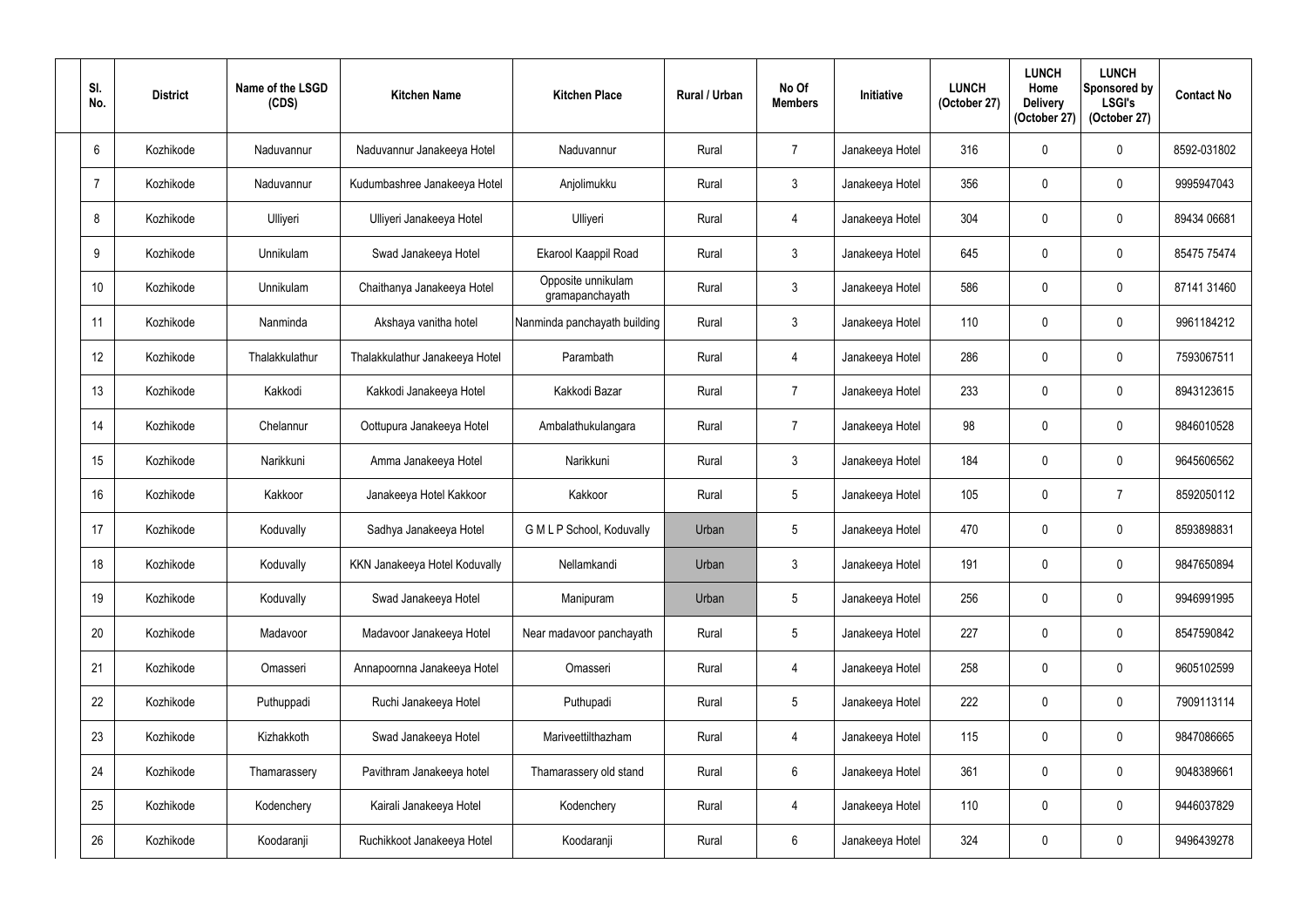| SI.<br>No. | <b>District</b> | Name of the LSGD<br>(CDS) | <b>Kitchen Name</b>                      | <b>Kitchen Place</b>                        | Rural / Urban | No Of<br><b>Members</b> | <b>Initiative</b> | <b>LUNCH</b><br>(October 27) | <b>LUNCH</b><br>Home<br><b>Delivery</b><br>(October 27) | <b>LUNCH</b><br>Sponsored by<br><b>LSGI's</b><br>(October 27) | <b>Contact No</b> |
|------------|-----------------|---------------------------|------------------------------------------|---------------------------------------------|---------------|-------------------------|-------------------|------------------------------|---------------------------------------------------------|---------------------------------------------------------------|-------------------|
| 27         | Kozhikode       | Thiruvambadi              | Pulari Janakeeya Hotel                   | Thondimmal                                  | Rural         | $5\phantom{.0}$         | Janakeeya Hotel   | 79                           | $\Omega$                                                | $\mathbf 0$                                                   | 7034264232        |
| 28         | Kozhikode       | Kattippara                | Ruchi Janakeeya Hotel                    | Chamal                                      | Rural         | 6                       | Janakeeya Hotel   | 214                          | $\mathbf{0}$                                            | $\pmb{0}$                                                     | 7591974045        |
| 29         | Kozhikode       | Koyilandy North           | Naveena canteen                          | Near new bus stand                          | Urban         | $\overline{7}$          | Janakeeya Hotel   | 609                          | $\mathbf 0$                                             | $\mathfrak{Z}$                                                | 9544185262        |
| 30         | Kozhikode       | Koyilandy North           | Koyilandi Nagarasabha Janakeeya<br>Hotel | Near Kollamchira                            | Urban         | 10 <sup>°</sup>         | Janakeeya Hotel   | 418                          | $\mathbf 0$                                             | $\pmb{0}$                                                     | 8943191728        |
| 31         | Kozhikode       | Koyilandi South           | Snehadeepam Janakeeya Hotel              | Muthambi                                    | Urban         | 6                       | Janakeeya Hotel   | 142                          | $\Omega$                                                | $\mathbf 0$                                                   | 9188198658        |
| 32         | Kozhikode       | Chengottukavu             | Amma Janakeeya Hotel                     | Edakkulam                                   | Rural         | $5\phantom{.0}$         | Janakeeya Hotel   | 135                          | $\Omega$                                                | $\mathbf 0$                                                   | 9048235785        |
| 33         | Kozhikode       | Atholi                    | Atholi Janakeeya Hotel                   | Kodassery                                   | Rural         | $\overline{4}$          | Janakeeya Hotel   | 154                          | $\mathbf 0$                                             | $\mathbf 0$                                                   | 9072499251        |
| 34         | Kozhikode       | Moodadi                   | Ruchi Janakeeya Hotel                    | Moodadi                                     | Rural         | $5\phantom{.0}$         | Janakeeya Hotel   | 280                          | $\Omega$                                                | $\mathbf 0$                                                   | 8281226403        |
| 35         | Kozhikode       | Chemancheri               | Annapoornna Janakeeya Hotel              | Pookkad                                     | Rural         | $5\overline{)}$         | Janakeeya Hotel   | 256                          | $\Omega$                                                | $\mathbf{1}$                                                  | 9048235785        |
| 36         | Kozhikode       | Arikkulam                 | Thanima Janakeeya Hotel                  | Kurudimukku                                 | Rural         | $\overline{4}$          | Janakeeya Hotel   | 141                          | $\mathbf 0$                                             | $\mathbf 1$                                                   | 9645137125        |
| 37         | Kozhikode       | Arikkulam                 | Ruchiyidam Janakeeya Hotel               | Arikkulam                                   | Rural         | 4                       | Janakeeya Hotel   | 60                           | 0                                                       | $\mathbf 0$                                                   | 9048410803        |
| 38         | Kozhikode       | Kozhikode Central.        | Ruchikkoott                              | <b>District Veterinary Hospital</b>         | Urban         | $\mathbf{3}$            | Janakeeya Hotel   | 768                          | 268                                                     | $\pmb{0}$                                                     | 7025774213        |
| 39         | Kozhikode       | Kozhikode Central         | Sneha Ruchikkoott                        | Mankavu                                     | Urban         | 4                       | Janakeeya Hotel   | 440                          | 47                                                      | $\pmb{0}$                                                     | 8921995031        |
| 40         | Kozhikode       | Kozhikode Central         | Tripthi Janakeeya Hotel                  | Near AMLP School,<br>Moozhikkal             | Urban         | $\mathfrak{Z}$          | Janakeeya Hotel   | 618                          | 121                                                     | $\pmb{0}$                                                     | 8129200288        |
| 41         | Kozhikode       | Kozhikode Central         | New Ganesh                               | Kovoor, near library                        | Urban         | $5\phantom{.0}$         | Janakeeya Hotel   | 870                          | 105                                                     | $\boldsymbol{0}$                                              | 9349123701        |
| 42         | Kozhikode       | Kozhikode Central         | Ruchippura Janakeeya Hotel               | Near Focus mall, New bus<br>stand Kozhikode | Urban         | $\mathfrak{Z}$          | Janakeeya Hotel   | 1087                         | $\mathbf 0$                                             | $\pmb{0}$                                                     | 9605602806        |
| 43         | Kozhikode       | Kozhikode Central         | Souparnika Janakeeya Hotel               | Medical college near chest<br>hospital      | Urban         | 6                       | Janakeeya Hotel   | 437                          | 0                                                       | $\pmb{0}$                                                     | 8281709784        |
| 44         | Kozhikode       | Kozhikode North           | Udayam kudumbasree canteen               | Thadambattuthazham                          | Urban         | $5\phantom{.0}$         | Janakeeya Hotel   | 700                          | 65                                                      | $\pmb{0}$                                                     | 7736850096        |
| 45         | Kozhikode       | Kozhikode North           | Ruchi                                    | Elathoor, Chettikulam                       | Urban         | 4                       | Janakeeya Hotel   | 307                          | $\mathbf 0$                                             | $\pmb{0}$                                                     | 9947743713        |
| 46         | Kozhikode       | Kozhikode North           | Tasty Janakeeya Hotel                    | Butt road                                   | Urban         | $\sqrt{5}$              | Janakeeya Hotel   | 664                          | 190                                                     | $\pmb{0}$                                                     | 9074462795        |
| 47         | Kozhikode       | Kozhikode North           | Oruma                                    | Eranjikkal                                  | Urban         | $\overline{4}$          | Janakeeya Hotel   | 210                          | 16                                                      | $\pmb{0}$                                                     |                   |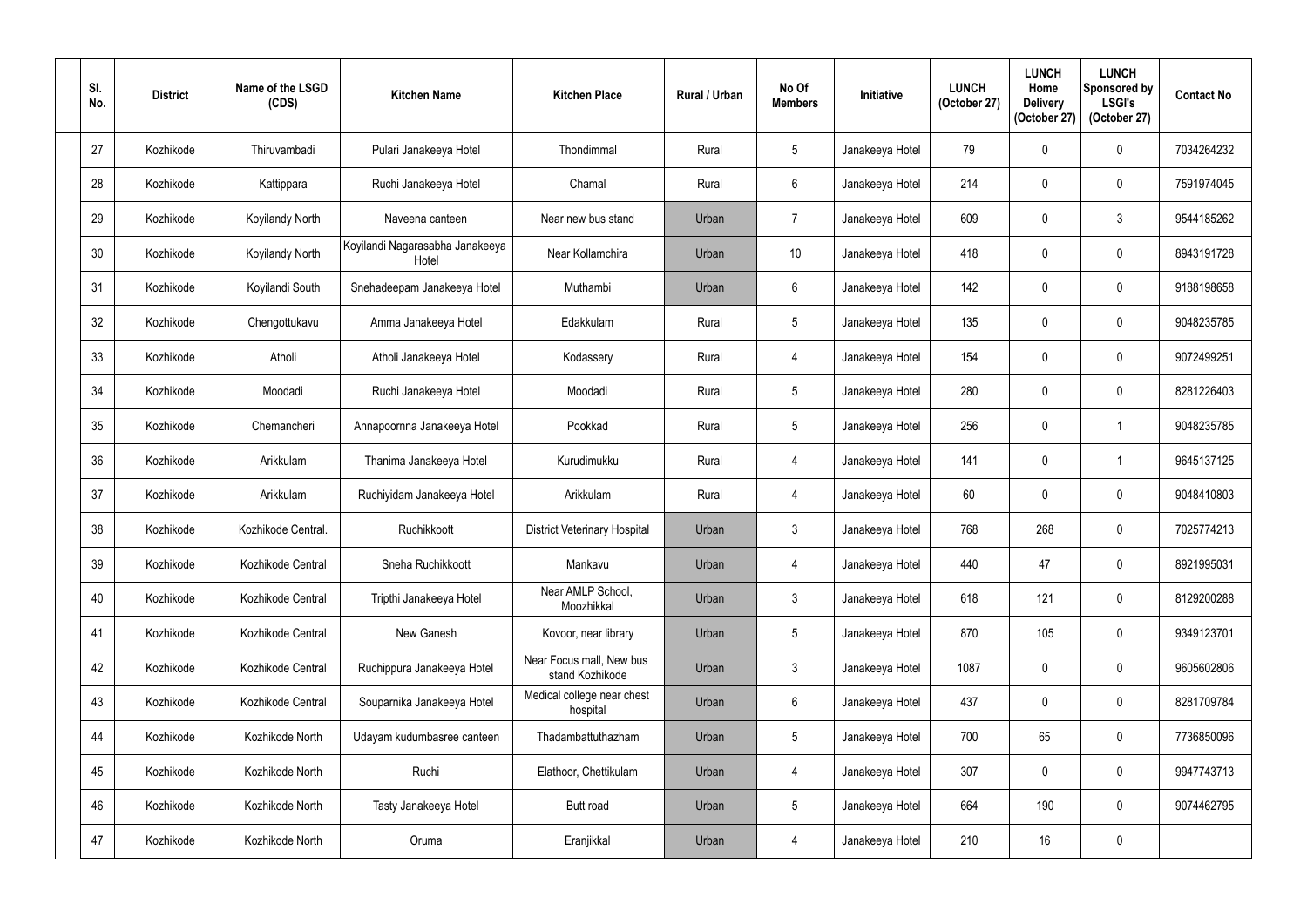|     | SI.<br>No. | <b>District</b> | Name of the LSGD<br>(CDS) | <b>Kitchen Name</b>            | <b>Kitchen Place</b>               | Rural / Urban | No Of<br><b>Members</b> | Initiative      | <b>LUNCH</b><br>(October 27) | <b>LUNCH</b><br>Home<br><b>Delivery</b><br>(October 27) | <b>LUNCH</b><br>Sponsored by<br><b>LSGI's</b><br>(October 27) | <b>Contact No</b> |
|-----|------------|-----------------|---------------------------|--------------------------------|------------------------------------|---------------|-------------------------|-----------------|------------------------------|---------------------------------------------------------|---------------------------------------------------------------|-------------------|
|     | 48         | Kozhikode       | Feroke                    | Ruchi vanitha mess             | <b>Feroke Muncipality</b>          | Urban         | $\overline{7}$          | Janakeeya Hotel | 219                          |                                                         | $\mathbf 0$                                                   | 9544468026        |
|     | 49         | Kozhikode       | Feroke                    | Mithra Janakeeya Hotel         | Ambalangadi                        | Urban         | $5\phantom{.0}$         | Janakeeya Hotel | 212                          | $\mathbf 0$                                             | $\boldsymbol{0}$                                              | 9847657229        |
|     | 50         | Kozhikode       | Ramanattukara             | Tasty catering unit            | Ramanattukara                      | Urban         | $6\phantom{.}$          | Janakeeya Hotel | 376                          |                                                         | $\mathbf 0$                                                   | 9961004004        |
|     | 51         | Kozhikode       | KozhikodeSouth            | Ushass cattering               | Meenchantha school                 | Urban         | $5\phantom{.0}$         | Janakeeya Hotel | 784                          | $\mathbf 0$                                             | $\pmb{0}$                                                     | 9645629224        |
| 104 | 52         | Kozhikode       | Kozhikode South           | Oruma                          | Naduvattam                         | Urban         | 4                       | Janakeeya Hotel | 373                          |                                                         | $\mathbf 0$                                                   | 9747405960        |
|     | 53         | Kozhikode       | Kozhikode South           | Ruchi Janakeeya Hotel          | Kundayithode                       | Urban         | $5\phantom{.0}$         | Janakeeya Hotel | 554                          | $\Omega$                                                | $\boldsymbol{0}$                                              | 9526521036        |
|     | 54         | Kozhikode       | Kozhikode South           | Five star                      | Palayam                            | Urban         | $\overline{4}$          | Janakeeya Hotel | $\mathbf 0$                  | 0                                                       | $\boldsymbol{0}$                                              | 9744307041        |
|     | 55         | Kozhikode       | Olavanna                  | Kailamadam Janakeeya Hotel     | Pantheerankavu bypass              | Rural         | $6^{\circ}$             | Janakeeya Hotel | 368                          | 224                                                     | $\boldsymbol{0}$                                              | 9526123535        |
|     | 56         | Kozhikode       | Olavanna                  | Snehitha Janakeeya Hotel       | Kunnathupalam                      | Rural         | $6\overline{6}$         | Janakeeya Hotel | 168                          | 247                                                     | $\mathbf 0$                                                   | 9072771905        |
|     | 57         | Kozhikode       | Kadalundi                 | Kadambhari Janakeeya Hotel     | Mannoor valavil                    | Rural         | $6\phantom{.}$          | Janakeeya Hotel | 760                          | 0                                                       | $\mathbf 0$                                                   | 9349923675        |
|     | 58         | Kozhikode       | Mukkam                    | Mukkam Friends Janakeeya hotel | Mukkam                             | Urban         | $\overline{4}$          | Janakeeya Hotel | 423                          |                                                         | $\mathbf 0$                                                   | 9497215604        |
|     | 59         | Kozhikode       | Mukkam                    | Oottupura Janakeeya Hotel      | Manassery                          | Urban         | $\overline{4}$          | Janakeeya Hotel | 452                          | 0                                                       | $\pmb{0}$                                                     | 9645563417        |
|     | 60         | Kozhikode       | Chathamangalam            | Prakruthi                      | Chathamangalam vipanana<br>kendram | Rural         | $5\phantom{.0}$         | Janakeeya Hotel | 95                           | $\boldsymbol{0}$                                        | $\pmb{0}$                                                     | 9745828787        |
|     | 61         | Kozhikode       | Perumanna                 | Thushara Janakeeya Hotel       | Vallikkunnu                        | Rural         | $5\phantom{.0}$         | Janakeeya Hotel | 135                          | 0                                                       | $\pmb{0}$                                                     | 8113873612        |
|     | 62         | Kozhikode       | Kodiyathur                | Kanivu                         | Eranjimavu                         | Rural         | $\overline{4}$          | Janakeeya Hotel | 174                          | 0                                                       | $\mathbf 0$                                                   | 9048094053        |
|     | 63         | Kozhikode       | Karassery                 | Karassery CDS Janakeeya Hotel  | Near karassery panchayath          | Rural         | $\overline{4}$          | Janakeeya Hotel | 140                          | 0                                                       | $\pmb{0}$                                                     | 9645120636        |
|     | 64         | Kozhikode       | Kuruvattoor               | Nanma Janakeeya Hotel          | Payambra                           | Rural         | $\overline{4}$          | Janakeeya Hotel | 360                          | 0                                                       | $\boldsymbol{0}$                                              | 8547413299        |
|     | 65         | Kozhikode       | Mavoor                    | Koottayma Janakeeya Hotel      | Mavoor                             | Rural         | $\overline{4}$          | Janakeeya Hotel | 122                          | $\mathbf 0$                                             | $\pmb{0}$                                                     | 9961856227        |
|     | 66         | Kozhikode       | Peruvayal                 | Tripthi Janakeeya Hotel        | Velliparambu                       | Rural         | $5\phantom{.0}$         | Janakeeya Hotel | 115                          | $\mathbf 0$                                             | $\pmb{0}$                                                     | 6238723687        |
|     | 67         | Kozhikode       | Kunnamangalam             | Snehapuram Janakeeya Hotel     | Karanthoor                         | Rural         | $\mathfrak{Z}$          | Janakeeya Hotel | $\mathbf 0$                  | 0                                                       | $\pmb{0}$                                                     | 9048545152        |
|     | 68         | Kozhikode       | Kuttiadi                  | Janakeeya Hotel                | Kuttiadi Town                      | Rural         | 9                       | Janakeeya Hotel | 194                          | $\mathbf 0$                                             | $\pmb{0}$                                                     | 8606099575        |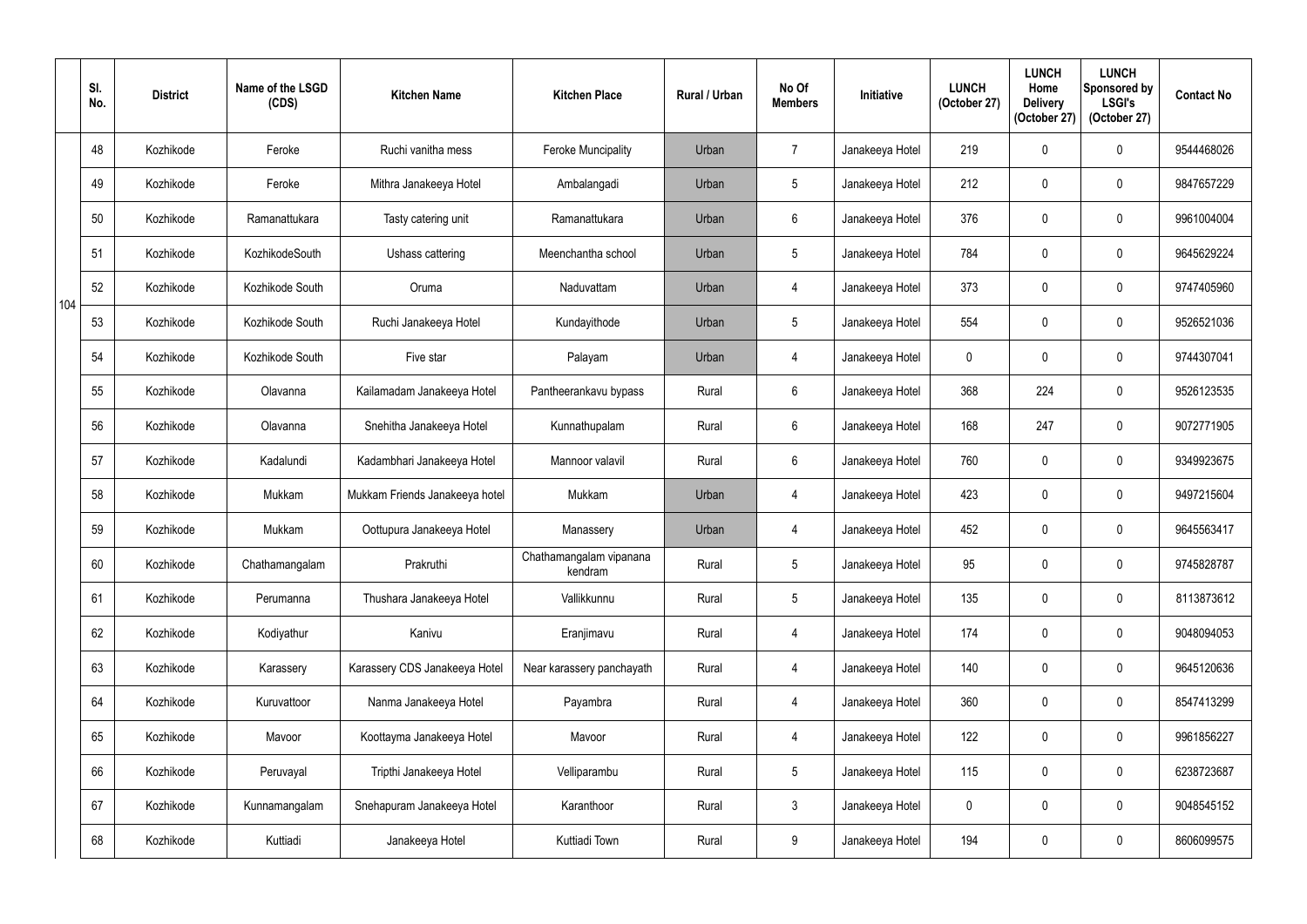| SI.<br>No. | <b>District</b> | Name of the LSGD<br>(CDS) | <b>Kitchen Name</b>                                  | <b>Kitchen Place</b>                               | Rural / Urban | No Of<br><b>Members</b> | <b>Initiative</b> | <b>LUNCH</b><br>(October 27) | <b>LUNCH</b><br>Home<br><b>Delivery</b><br>(October 27) | <b>LUNCH</b><br>Sponsored by<br><b>LSGI's</b><br>(October 27) | <b>Contact No</b> |
|------------|-----------------|---------------------------|------------------------------------------------------|----------------------------------------------------|---------------|-------------------------|-------------------|------------------------------|---------------------------------------------------------|---------------------------------------------------------------|-------------------|
| 69         | Kozhikode       | Kavilumpara               | Kavilumpara panchayath<br>Janakeeya Hotel            | Thottilpalam                                       | Rural         | $\overline{4}$          | Janakeeya Hotel   | 304                          | $\mathbf{0}$                                            | $\mathbf 0$                                                   | 8157900256        |
| 70         | Kozhikode       | Maruthonkara              | Thanima Janakeeya Hotel                              | Adukkath                                           | Rural         | $5\phantom{.0}$         | Janakeeya Hotel   | 386                          | $\mathbf{0}$                                            | $\mathbf 0$                                                   | 9846974198        |
| 71         | Kozhikode       | Velom                     | Samridhi                                             | Kallumpuram - Theekkuni                            | Rural         | $5\phantom{.0}$         | Janakeeya Hotel   | 228                          | 0                                                       | $\mathbf 0$                                                   | 9846813401        |
| 72         | Kozhikode       | Kunnummal                 | Ruchi Janakeeya Hotel                                | Kakkattil                                          | Rural         | $5\overline{)}$         | Janakeeya Hotel   | 297                          | $\mathbf{0}$                                            | $\pmb{0}$                                                     | 9605800608        |
| 73         | Kozhikode       | Naripatta                 | Sthree sakthi Janakeeya Hotel                        | Kaiveli                                            | Rural         | $5\phantom{.0}$         | Janakeeya Hotel   | 142                          | $\Omega$                                                | $\mathbf 0$                                                   | 9645339232        |
| 74         | Kozhikode       | Kayakkodi                 | Samridhi Janakeeya Hotel                             | Kayakkodi                                          | Rural         | $5\phantom{.0}$         | Janakeeya Hotel   | 209                          | $\Omega$                                                | $\mathbf 0$                                                   | 9495587551        |
| 75         | Kozhikode       | Thurayur                  | Cds coffee house                                     | Thurayur                                           | Rural         | $5\phantom{.0}$         | Janakeeya Hotel   | 208                          | $\mathbf 0$                                             | $\pmb{0}$                                                     | 9048028293        |
| 76         | Kozhikode       | Payyoli                   | Mithra                                               | Payyoli Municipality                               | Urban         | $5\phantom{.0}$         | Janakeeya Hotel   | 260                          | $\Omega$                                                | $\mathbf 0$                                                   | 8606505900        |
| 77         | Kozhikode       | Meppayur                  | Ruchi canteen                                        | Meppayur                                           | Rural         | $5\overline{)}$         | Janakeeya Hotel   | 247                          | $\Omega$                                                | $\mathbf 0$                                                   | 9447469729        |
| 78         | Kozhikode       | Thikkodi                  | Kaippunnyam Janakeeya Hotel                          | Thikkodi                                           | Rural         | $5\phantom{.0}$         | Janakeeya Hotel   | 223                          | $\mathbf 0$                                             | $\pmb{0}$                                                     | 9526071250        |
| 79         | Kozhikode       | Keezhariyur               | Tripthi Janakeeya Hotel                              | Arayanattu para                                    | Rural         | 8                       | Janakeeya Hotel   | 258                          | 0                                                       | $\mathbf 0$                                                   | 8592834034        |
| 80         | Kozhikode       | Chakkittappara            | Chakkittapara cds Hotel                              | Chakkittapara CDS                                  | Rural         | $\mathfrak{Z}$          | Janakeeya Hotel   | 221                          | $\mathbf 0$                                             | $\mathbf 0$                                                   | 9526881089        |
| 81         | Kozhikode       | Cheruvannur               | Vanitha canteen                                      | near cheruvannur panchayath<br>office, Cheruvannur | Rural         | $5\overline{)}$         | Janakeeya Hotel   | 180                          | 0                                                       | $\pmb{0}$                                                     | 9400676505        |
| 82         | Kozhikode       | Koothali                  | Salkara stationary cum Coffee<br>house and photostat | Near Koothali panchayath<br>office                 | Rural         | $6\phantom{.}6$         | Janakeeya Hotel   | 152                          | $\mathbf 0$                                             | $\pmb{0}$                                                     | 9847642496        |
| 83         | Kozhikode       | Changaroth                | Changorath Janakeeya Hotel                           | Near Vadakkumbad HSS                               | Rural         | $5\phantom{.0}$         | Janakeeya Hotel   | 80                           | $\mathbf 0$                                             | $\pmb{0}$                                                     | 9747353283        |
| 84         | Kozhikode       | Perambra                  | Perambra Janakeeya Hotel                             | Perambra                                           | Rural         | $\overline{4}$          | Janakeeya Hotel   | 207                          | $\mathbf 0$                                             | $\pmb{0}$                                                     | 6238677483        |
| 85         | Kozhikode       | Kayanna                   | Kudumbashree Janakeeya Hotel<br>Kayanna              | Kayanna Bazar                                      | Rural         | $\mathbf{3}$            | Janakeeya Hotel   | 75                           | $\mathbf 0$                                             | $\pmb{0}$                                                     | 9496130121        |
| 86         | Kozhikode       | Nochad                    | Kudumbashree Janakeeya Hotel                         | Muliyangal                                         | Rural         | $\sqrt{5}$              | Janakeeya Hotel   | 186                          | $\mathbf 0$                                             | $\pmb{0}$                                                     | 7034944936        |
| 87         | Kozhikode       | Ayenchery                 | Janakeeya Hotel Ayanchery                            | Ayanchery                                          | Rural         | 4                       | Janakeeya Hotel   | $\mathbf 0$                  | $\mathbf 0$                                             | $\pmb{0}$                                                     | 8078369520        |
| 88         | Kozhikode       | Maniyur                   | Ruchikoott Vanitha Hotel                             | Near maniyur panchayath<br>office, Navodaya stop   | Rural         | $\overline{4}$          | Janakeeya Hotel   | 110                          | 0                                                       | $\pmb{0}$                                                     | 9400097895        |
| 89         | Kozhikode       | Villiappally              | Janakeeya Hotel Villiappally                         | Keezhal Mukku                                      | Rural         | $\overline{4}$          | Janakeeya Hotel   | 145                          | 0                                                       | $\pmb{0}$                                                     | 8086472039        |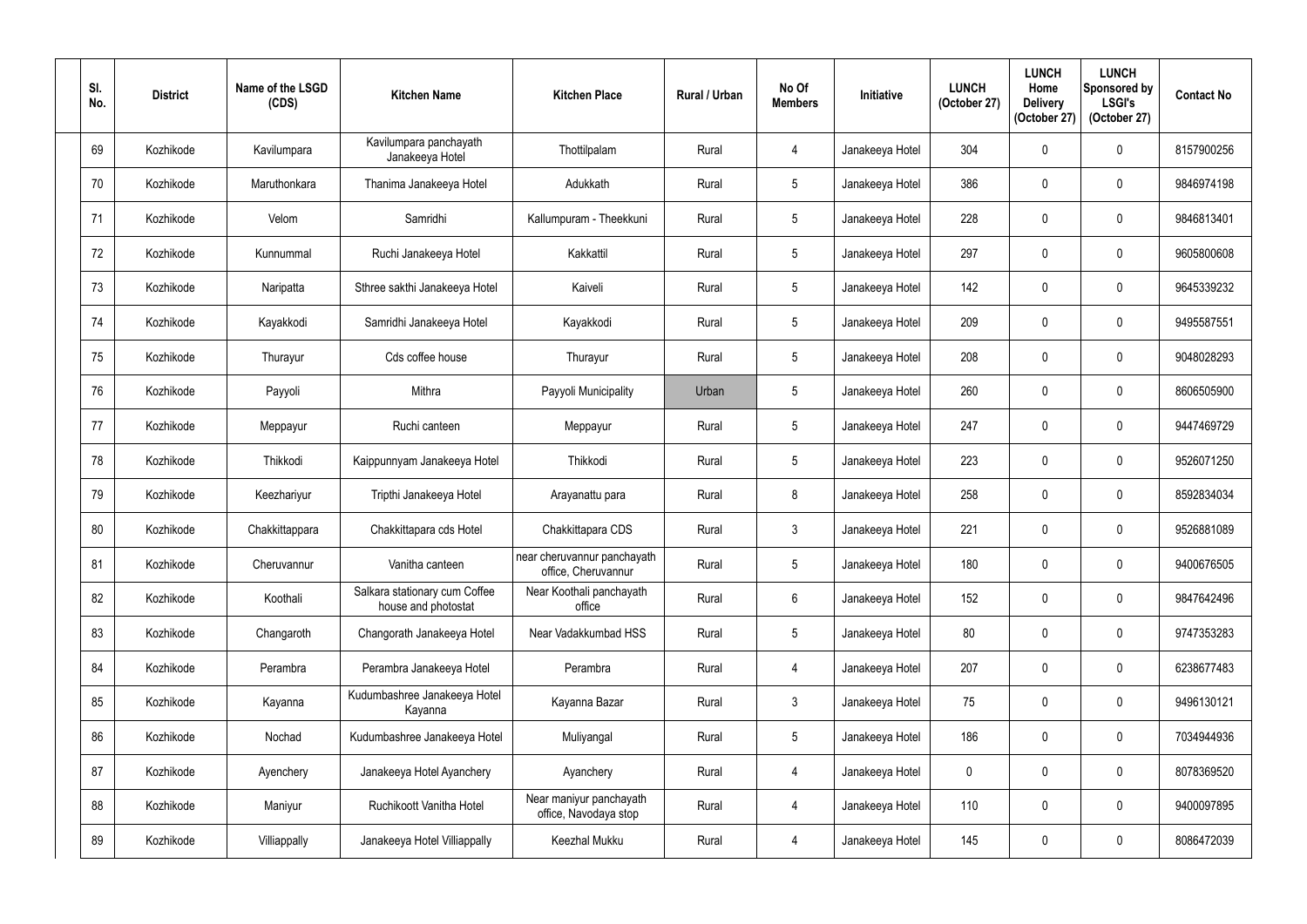|     | SI.<br>No.      | <b>District</b> | Name of the LSGD<br>(CDS) | <b>Kitchen Name</b>                      | <b>Kitchen Place</b>       | Rural / Urban | No Of<br><b>Members</b> | Initiative      | <b>LUNCH</b><br>(October 27) | <b>LUNCH</b><br>Home<br><b>Delivery</b><br>(October 27) | <b>LUNCH</b><br>Sponsored by<br><b>LSGI's</b><br>(October 27) | <b>Contact No</b> |
|-----|-----------------|-----------------|---------------------------|------------------------------------------|----------------------------|---------------|-------------------------|-----------------|------------------------------|---------------------------------------------------------|---------------------------------------------------------------|-------------------|
|     | 90              | Kozhikode       | Thiruvallur               | Ruchi Janakeeya Hotel                    | Thiruvallur                | Rural         | $5\overline{)}$         | Janakeeya Hotel | 196                          | 0                                                       | $\mathbf 0$                                                   | 9400723619        |
|     | 91              | Kozhikode       | Edachery                  | Kudumbasree cafe and helpdesk            | Edachery                   | Rural         | 4                       | Janakeeya Hotel | 302                          | $\mathbf 0$                                             | $\mathbf 0$                                                   | 7736287974        |
|     | 92              | Kozhikode       | Nadapuram                 | Uttupura canteen and catering            | Kallachi                   | Rural         | 6                       | Janakeeya Hotel | 417                          | 0                                                       | $\mathbf 0$                                                   | 9946448011        |
|     | 93              | Kozhikode       | Chekkyad                  | Ruchi vanitha hotel                      | Puliyav                    | Rural         | 4                       | Janakeeya Hotel | 179                          | $\mathbf{0}$                                            | $\boldsymbol{0}$                                              | 9048541152        |
|     | 94              | Kozhikode       | Valayam                   | Nanma Janakeeya Hotel                    | Valayam                    | Rural         | $5\overline{)}$         | Janakeeya Hotel | 192                          | 0                                                       | $\mathbf 0$                                                   | 9207821783        |
|     | 95              | Kozhikode       | Purameri                  | Nanma Janakeeya Hotel                    | Purameri                   | Rural         | $6\phantom{.0}$         | Janakeeya Hotel | 282                          | $\mathbf{0}$                                            | $\mathbf 0$                                                   | 9745393164        |
|     | 96              | Kozhikode       | Vanimel                   | Vanimel Janakeeya Hotel                  | Bhoomivathukkal            | Rural         | $5\overline{)}$         | Janakeeya Hotel | 248                          | $\mathbf 0$                                             | $\mathbf 0$                                                   | 9048163049        |
|     | 97              | Kozhikode       | Tuneri                    | Menma Oottupura Janakeeya Hotel          | Tuneri                     | Rural         | $\mathbf{3}$            | Janakeeya Hotel | 203                          | 0                                                       | $\mathbf 0$                                                   | 9745251928        |
|     | 98              | Kozhikode       | Onchiyam                  | Adukkala                                 | Kannookkara                | Rural         | $\mathbf{3}$            | Janakeeya Hotel | 205                          | 0                                                       | $\mathbf 0$                                                   | 8606115054        |
|     | 99              | Kozhikode       | Chorode                   | Janani Hotel and Catering Unit           | Chorode                    | Rural         | 4                       | Janakeeya Hotel | 234                          | $\mathbf 0$                                             | $\mathbf 0$                                                   | 9645426343        |
|     | 100             | Kozhikode       | Eramala                   | Janakeeya Hotel - Eramala                | Orkkatteri                 | Rural         | 8                       | Janakeeya Hotel | 280                          | 0                                                       | $\mathbf 0$                                                   | 9645239675        |
|     | 101             | Kozhikode       | Vadakara West             | Janakeeya Hotel - Vadakara west          | Vadakara                   | Urban         | $\mathbf{3}$            | Janakeeya Hotel | 450                          | $\mathbf 0$                                             | $\mathbf 0$                                                   | 8943703596        |
|     | 102             | Kozhikode       | Vadakara West             | Chithra Janakeeya Hotel                  | Vadakara New bus stand     | Urban         | $\mathfrak{Z}$          | Janakeeya Hotel | 335                          | $\mathbf 0$                                             | $\boldsymbol{0}$                                              | 9387762939        |
|     | 103             | Kozhikode       | Vadakara East             | Janakeeya Hotel Vadakara<br>Municipality | Edodi                      | Urban         | $6\phantom{.0}$         | Janakeeya Hotel | 464                          | $\mathbf 0$                                             | $\pmb{0}$                                                     | 9207604876        |
|     | 104             | Kozhikode       | Azhiyoor                  | Janakeeya Hotel Azhiyoor                 | Chombala near Block Office | Rural         | $\mathbf{3}$            | Janakeeya Hotel | 192                          | 0                                                       | $\boldsymbol{0}$                                              | 8086159250        |
| 104 |                 |                 |                           |                                          |                            |               | 494                     |                 | 29917                        | 1283                                                    | 12                                                            |                   |
|     | -1              | Malappuram      | Triprangode               | Vishista Vanitha Canteen                 | Ottumpuram                 | Rural         | $5\phantom{.0}$         | Janakeeya Hotel | 87                           | 29                                                      | $\pmb{0}$                                                     | 9526951352        |
|     | $\overline{2}$  | Malappuram      | Kondotty-2                | Amrutham Janakeeya Hotel                 | Kondotty busstand          | Urban         | 4                       | Janakeeya Hotel | 493                          | $\mathbf 0$                                             | 4                                                             | 7356582539        |
|     | $\mathfrak{Z}$  | Malappuram      | Ponmundam                 | Janakeeya hotel                          | Athanikkal                 | Rural         | $\overline{4}$          | Janakeeya Hotel | 210                          | $\mathbf 0$                                             | $\pmb{0}$                                                     | 9746986753        |
|     | 4               | Malappuram      | Ponnani-1                 | Samridhi                                 | Ponnani                    | Urban         | $\overline{5}$          | Janakeeya Hotel | 90 <sup>°</sup>              | $\mathbf 0$                                             | $\pmb{0}$                                                     | 9526810552        |
|     | $5\phantom{.0}$ | Malappuram      | Parappanangadi            | Thathoos janakeeya hotel                 | Parappanangadi             | Urban         | $\mathfrak{Z}$          | Janakeeya Hotel | $\boldsymbol{0}$             | 298                                                     | $\pmb{0}$                                                     | 9048515158        |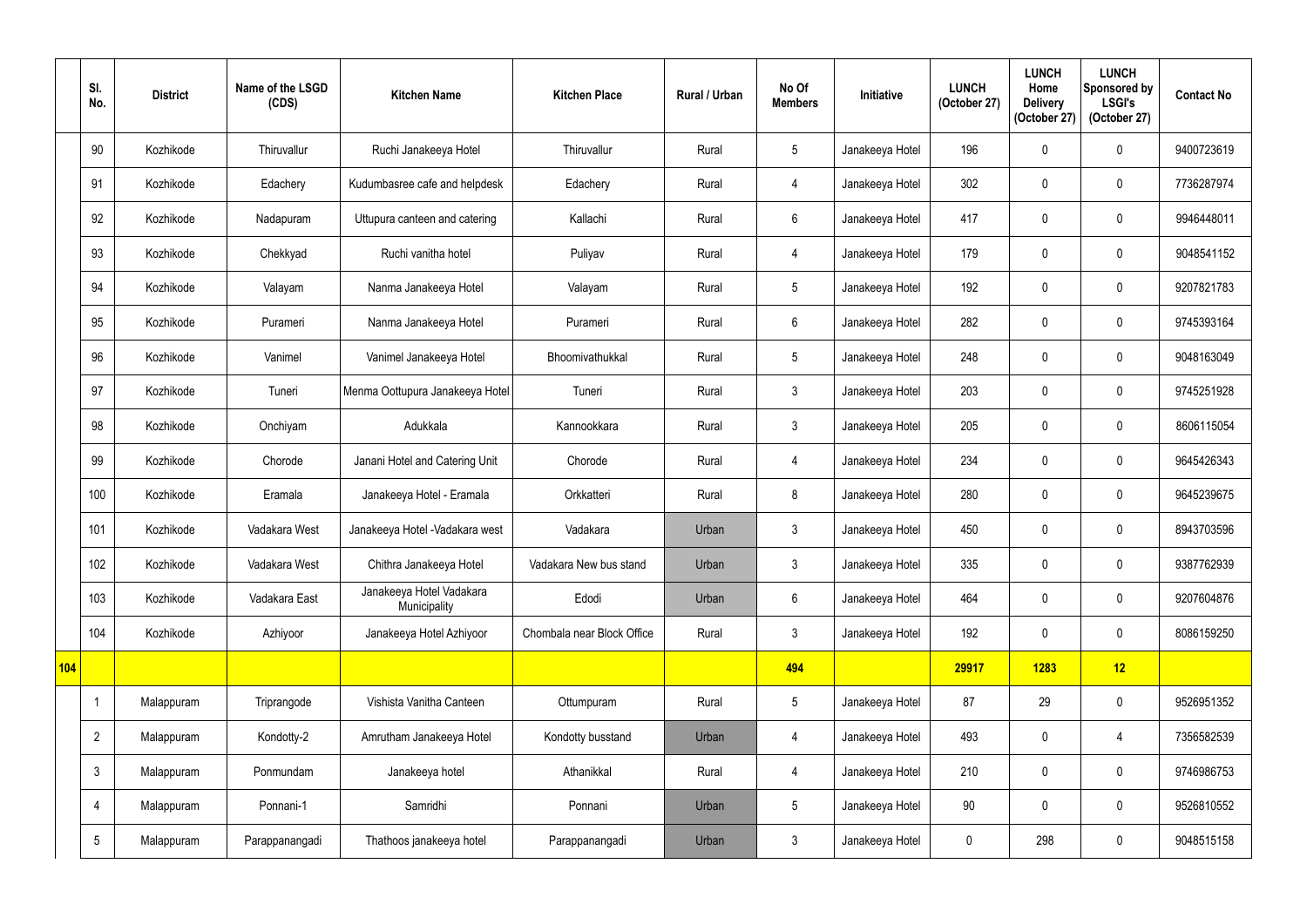| SI.<br>No.       | <b>District</b> | Name of the LSGD<br>(CDS) | <b>Kitchen Name</b>         | <b>Kitchen Place</b>                     | Rural / Urban | No Of<br><b>Members</b> | Initiative      | <b>LUNCH</b><br>(October 27) | <b>LUNCH</b><br>Home<br><b>Delivery</b><br>(October 27) | <b>LUNCH</b><br>Sponsored by<br><b>LSGI's</b><br>(October 27) | <b>Contact No</b> |
|------------------|-----------------|---------------------------|-----------------------------|------------------------------------------|---------------|-------------------------|-----------------|------------------------------|---------------------------------------------------------|---------------------------------------------------------------|-------------------|
| 6                | Malappuram      | Edayur                    | mathuraka vanita hotel      | vattaparamb                              | Rural         | $\mathbf{3}$            | Janakeeya Hotel | 160                          | $\mathbf{0}$                                            | $\mathbf 0$                                                   | 9995857550        |
| $\overline{7}$   | Malappuram      | Kaladi                    | Thripthi Janakeeya Hotel    | Naripparamb                              | Rural         | $\overline{4}$          | Janakeeya Hotel | 89                           | $\mathbf{0}$                                            | $\pmb{0}$                                                     | 9048111134        |
| 8                | Malappuram      | Tavanur                   | Snehitha                    | Ayankalam                                | Rural         | $5\phantom{.0}$         | Janakeeya Hotel | 75                           | 0                                                       | $\mathbf 0$                                                   | 9995887155        |
| 9                | Malappuram      | Karulai                   | Janakeeya Hotel             | Karulayi Town                            | Rural         | $\overline{4}$          | Janakeeya Hotel | 37                           | 32                                                      | $\pmb{0}$                                                     | 9388070564        |
| 10 <sup>°</sup>  | Malappuram      | Melattur                  | Melattur Janakeeya Hotel    | Melattur                                 | Rural         | $5\phantom{.0}$         | Janakeeya Hotel | 223                          | 0                                                       | $\mathbf 0$                                                   | 9497644650        |
| 11               | Malappuram      | Vallikkunnu               | Ruchikootu                  | Anangadi                                 | Rural         | $\overline{4}$          | Janakeeya Hotel | $\mathbf 0$                  | 247                                                     | $\pmb{0}$                                                     | 9846828029        |
| 12               | Malappuram      | Parappanangadi            | Sobhika Janakeeya hotel     | Parappanangadi                           | Urban         | $5\phantom{.0}$         | Janakeeya Hotel | $\mathbf 0$                  | 495                                                     | $\mathbf 0$                                                   | 9048220552        |
| 13               | Malappuram      | Vazhakkad                 | Ruchi hotel vazhakkad       | Gup school vazhakkad                     | Rural         | $5\phantom{.0}$         | Janakeeya Hotel | 317                          | 180                                                     | $\mathbf 0$                                                   | 9656316072        |
| 14               | Malappuram      | Amarambalam               | Janakeeya Hotel             | Opposite Federal Bank<br>Pookkottumpadam | Rural         | $\overline{4}$          | Janakeeya Hotel | 81                           | 6                                                       | $\mathbf 0$                                                   | 8157060589        |
| 15 <sub>15</sub> | Malappuram      | Marakkara                 | Famous Hotel                | marakkara                                | Rural         | $\mathfrak{Z}$          | Janakeeya Hotel | 103                          | $\mathbf 0$                                             | $\mathbf 0$                                                   | 6238909658        |
| 16               | Malappuram      | Ozhur                     | Archana Vanitha Canteen     | Pulparambu                               | Rural         | $\overline{2}$          | Janakeeya Hotel | 130                          | $\overline{0}$                                          | $\boldsymbol{0}$                                              | 9645906084        |
| 17               | Malappuram      | Keezhuparambu             | Sisiram hotel keezhuparambu | New bazar kuniyil                        | Rural         | $5\phantom{.0}$         | Janakeeya Hotel | 59                           | 55                                                      | $\mathbf 0$                                                   | 8086830582        |
| 18               | Malappuram      | Irimbiliyam               | nandanam vanita hotel       | kotappuram                               | Rural         | $5\phantom{.0}$         | janakeeya Hotel | 221                          | $\mathbf 0$                                             | $\pmb{0}$                                                     | 7306302029        |
| 19               | Malappuram      | Porur                     | Kudumbasree vanitha canteen | Cherukod                                 | Rural         | $\overline{4}$          | Janakeeya Hotel | 118                          | $\mathbf 0$                                             | $\boldsymbol{0}$                                              | 9745425647        |
| 20               | Malappuram      | Tirunavaya                | Vibhava Cafesree            | Karathoor                                | Rural         | $\overline{4}$          | Janakeeya Hotel | 90                           | 22                                                      | $\pmb{0}$                                                     | 9645414837        |
| 21               | Malappuram      | Moothedam                 | Moothedam janakeeya hotel   | Karappuram                               | Rural         | $\mathfrak{Z}$          | Janakeeya Hotel | $\mathbf 0$                  | $\mathbf 0$                                             | $\pmb{0}$                                                     | 9447630154        |
| 22               | Malappuram      | Vazhayur                  | Three Star Janakeeya Hotel  | Karad                                    | Rural         | 4                       | Janakeeya Hotel | 318                          | 112                                                     | $\pmb{0}$                                                     | 9744305921        |
| 23               | Malappuram      | urngattiri                | Oottupura                   | Therattummal                             | Rural         | $\sqrt{5}$              | Janakeeya Hotel | 123                          | 103                                                     | $\pmb{0}$                                                     | 9562851125        |
| 24               | Malappuram      | Maranchery                | Janakeeya Hotel maranchey   | Panambad                                 | Rural         | $5\phantom{.0}$         | Janakeeya Hotel | 32                           | 106                                                     | $\pmb{0}$                                                     | 9048081621        |
| 25               | Malappuram      | Athavanad                 | Janakeeya Bhakshanasala     | Vettichira                               | Rural         | $5\phantom{.0}$         | Janakeeya Hotel | 167                          | $\mathbf 0$                                             | $\pmb{0}$                                                     | 9495291580        |
| 26               | Malappuram      | Pothukal                  | Vanitha Canteen             | Nettikulam                               | Rural         | $6\phantom{.0}$         | Janakeeya Hotel | $\pmb{0}$                    | 170                                                     | $\pmb{0}$                                                     | 9048501397        |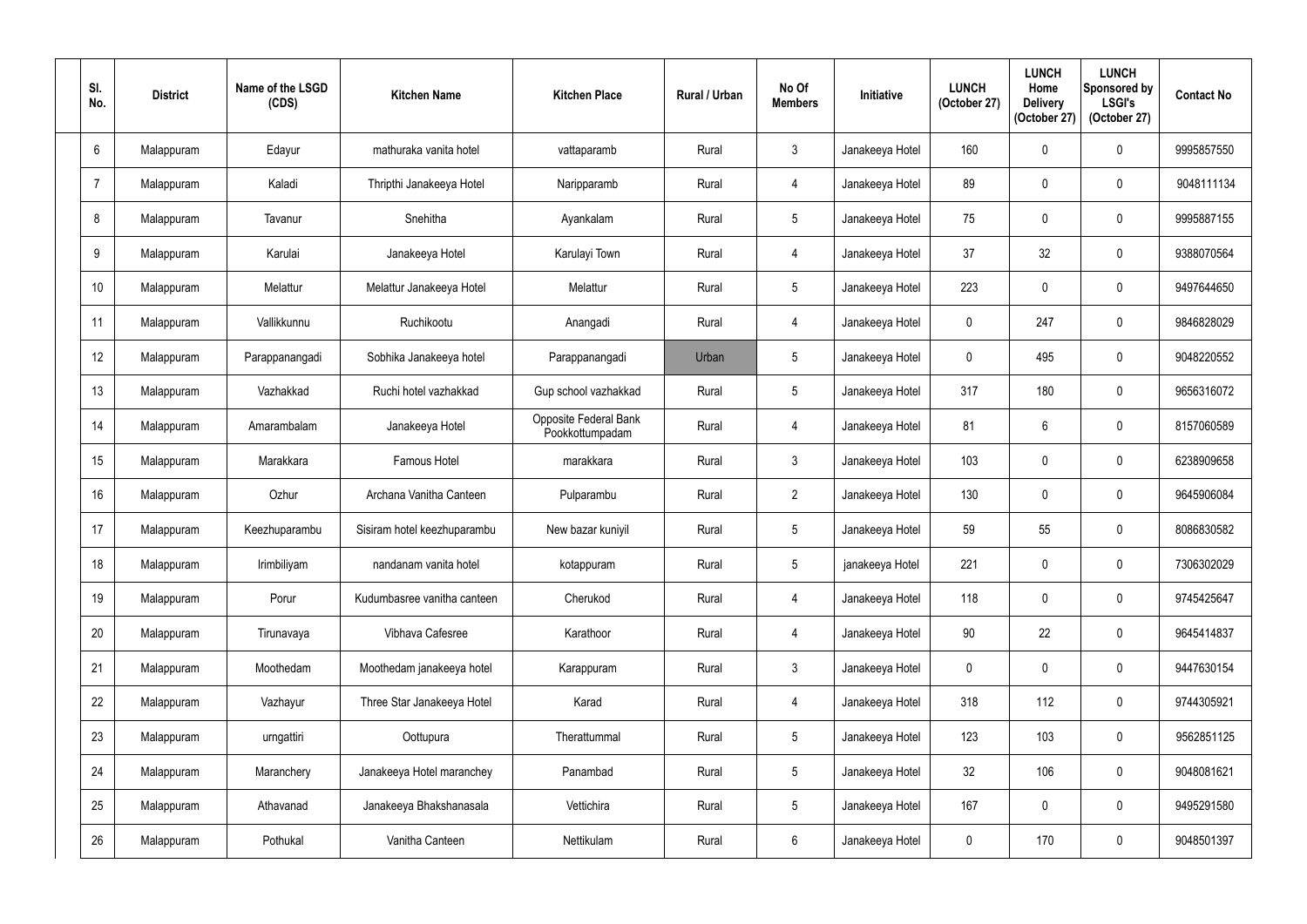| SI.<br>No. | <b>District</b> | Name of the LSGD<br>(CDS) | <b>Kitchen Name</b>                               | <b>Kitchen Place</b> | Rural / Urban | No Of<br><b>Members</b> | Initiative      | <b>LUNCH</b><br>(October 27) | <b>LUNCH</b><br>Home<br><b>Delivery</b><br>(October 27) | <b>LUNCH</b><br>Sponsored by<br><b>LSGI's</b><br>(October 27) | <b>Contact No</b> |
|------------|-----------------|---------------------------|---------------------------------------------------|----------------------|---------------|-------------------------|-----------------|------------------------------|---------------------------------------------------------|---------------------------------------------------------------|-------------------|
| 27         | Malappuram      | Mampad                    | <b>Bismi Cafe</b>                                 | Mampad               | Rural         | $\mathbf{3}$            | Janakeeya Hotel | 61                           | 65                                                      | $\boldsymbol{0}$                                              | 9961170251        |
| 28         | Malappuram      | Marakkara                 | Ruchikoottu                                       | <b>AC Nirappu</b>    | Rural         | $5\phantom{.0}$         | Janakeeya Hotel | 45                           | $\mathbf 0$                                             | $\pmb{0}$                                                     | 9745625415        |
| 29         | Malappuram      | Alipparambu               | Oottupura                                         | Alipparambu          | Rural         | $5\phantom{.0}$         | Janakeeya Hotel | 149                          | $\mathbf 0$                                             | $\mathbf 0$                                                   | 9847690941        |
| 30         | Malappuram      | Valanchery                | Janakkeeya Hotel                                  | Valanchery           | Urban         | $5\phantom{.0}$         | Janakeeya Hotel | 134                          | $\mathbf 0$                                             | $\pmb{0}$                                                     | 8593812408        |
| 31         | Malappuram      | Chaliyar                  | Chaliyar Janakeeya Hotel                          | Akambaadam           | Rural         | $\mathbf{3}$            | Janakeeya Hotel | 97                           | 42                                                      | $\mathbf 0$                                                   | 9605274841        |
| 32         | Malappuram      | Kalikavu                  | Friends Janakeeya Hotel                           | Kalikavu             | Rural         | $\overline{4}$          | Janakeeya Hotel | 92                           | 10                                                      | $\pmb{0}$                                                     | 9745751684        |
| 33         | Malappuram      | Angadipuram               | Janakeeya Hotel                                   | Angadipuram          | Rural         | 4                       | Janakeeya Hotel | 192                          | $\mathbf 0$                                             | $\pmb{0}$                                                     | 7902314724        |
| 34         | Malappuram      | Puzhakkattri              | Jasmin                                            | Puzhakkattiri        | Rural         | $5\phantom{.0}$         | Janakeeya Hotel | 168                          | 108                                                     | $\boldsymbol{0}$                                              | 9495497872        |
| 35         | Malappuram      | Nannamukku                | Tanima                                            | Nannamukku           | Rural         | $5\phantom{.0}$         | Janakeeya Hotel | 171                          | 139                                                     | $\boldsymbol{0}$                                              | 8943417885        |
| 36         | Malappuram      | Moorkkanad                | Oruma Janakeeya Hotel                             | Moorkkanad           | Rural         | $5\phantom{.0}$         | Janakeeya Hotel | 70                           | 97                                                      | $\pmb{0}$                                                     | 9605728248        |
| 37         | Malappuram      | Edavanna                  | Souhrtham Janakeeya Hotel                         | Edavanna             | Rural         | $5\phantom{.0}$         | Janakeeya Hotel | 331                          | 192                                                     | $\mathbf 0$                                                   | 9746986110        |
| 38         | Malappuram      | Tirur                     | Ruchi Janakeeya Hotel                             | Tirur                | Urban         | $\overline{4}$          | Janakeeya Hotel | 345                          | 56                                                      | $\pmb{0}$                                                     | 9895409528        |
| 39         | Malappuram      | Tirur                     | Amrutham Janakeeya Hotel                          | Tirur                | Urban         | $\overline{4}$          | Janakeeya Hotel | 270                          | $\mathbf 0$                                             | $\pmb{0}$                                                     | 9745074259        |
| 40         | Malappuram      | Edappal                   | Daya Cafesree                                     | Edappal              | Rural         | $5\phantom{.0}$         | Janakeeya Hotel | 170                          | $\mathbf 0$                                             | $\pmb{0}$                                                     | 9895439056        |
| 41         | Malappuram      | Koottilangadi             | Janakeeya Hotel                                   | Koottilangadi        | Rural         |                         | Janakeeya Hotel | 50                           | 25                                                      | $\pmb{0}$                                                     | 9539471939        |
| 42         | Malappuram      | Vattamkulam               | Vibhava Janakeeya Hotel                           | Edappal              | Rural         | $\overline{4}$          | Janakeeya Hotel | 158                          | $\mathbf 0$                                             | $\pmb{0}$                                                     | 9744844512        |
| 43         | Malappuram      | Nilambur                  | Annapporna Janakeeya Hotel                        | Nilambur             | Urban         | $8\phantom{1}$          | Janakeeya Hotel | 332                          | 97                                                      | $\pmb{0}$                                                     | 8547795364        |
| 44         | Malappuram      | Puzhakkattri              | PT Group                                          | Ramapuram            | Rural         | $\overline{4}$          | Janakeeya Hotel | 128                          | 46                                                      | $\pmb{0}$                                                     | 9745108676        |
| 45         | Malappuram      | Vazhikkadavu              | Vanitha Janakeeya Hotel                           | Manimooli            | Rural         | $\overline{4}$          | Janakeeya Hotel | 95                           | 15                                                      | $\pmb{0}$                                                     | 8943046755        |
| 46         | Malappuram      | Chungathara               | Chungathara Annapoorna Vanitha<br>Janakeeya Hotel | Chalikkulam          | Rural         | $\mathfrak{Z}$          | Janakeeya Hotel | $\mathbf 0$                  | 38                                                      | $\pmb{0}$                                                     | 9745674102        |
| 47         | Malappuram      | Vallikunnu                | Punathil Janakeeya Hotel                          | Vallikunnu           | Rural         | $\overline{4}$          | Janakeeya Hotel | $\pmb{0}$                    | 263                                                     | $\pmb{0}$                                                     | 9946051042        |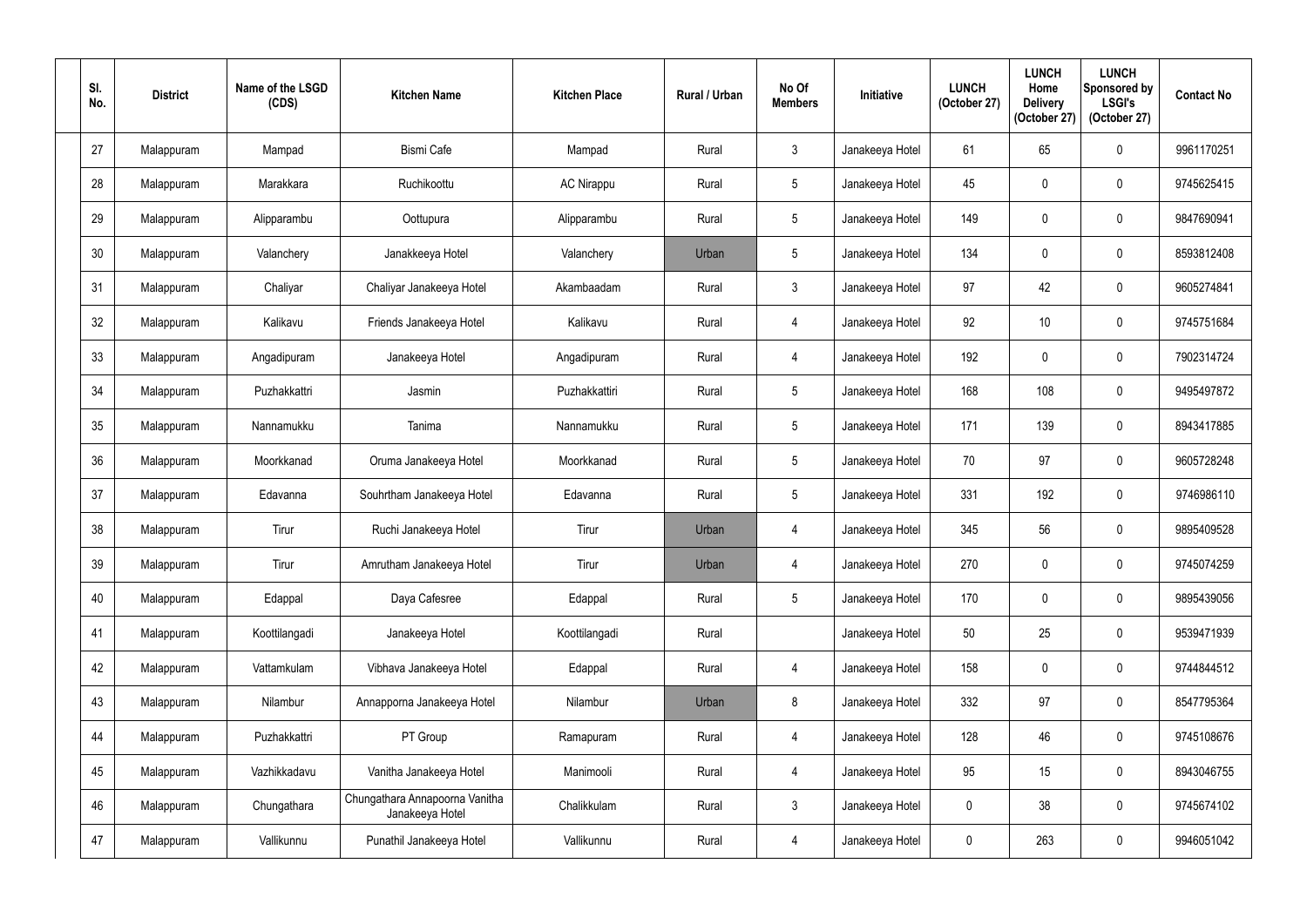|     | SI.<br>No. | <b>District</b> | Name of the LSGD<br>(CDS) | <b>Kitchen Name</b>             | <b>Kitchen Place</b>   | Rural / Urban | No Of<br><b>Members</b> | Initiative      | <b>LUNCH</b><br>(October 27) | <b>LUNCH</b><br>Home<br><b>Delivery</b><br>(October 27) | <b>LUNCH</b><br>Sponsored by<br><b>LSGI's</b><br>(October 27) | <b>Contact No</b> |
|-----|------------|-----------------|---------------------------|---------------------------------|------------------------|---------------|-------------------------|-----------------|------------------------------|---------------------------------------------------------|---------------------------------------------------------------|-------------------|
|     | 48         | Malappuram      | Tirurangadi               | Nirmalyam Janakeeya Hotel       | Chanthappadi           | Urban         | $5\phantom{.0}$         | Janakeeya Hotel | $\mathbf 0$                  | 344                                                     | $\mathbf 0$                                                   | 9895168511        |
|     | 49         | Malappuram      | Purathur                  | Purathur Janakeeya Hotel        | Kavilakkad             | Rural         | $\mathbf{3}$            | Janakeeya Hotel | 110                          | 70                                                      | $\mathbf 0$                                                   | 9645170119        |
|     | 50         | Malappuram      | Kuruva                    | Swad                            | Ambalaparamb           | Rural         | 4                       | Janakeeya Hotel | 72                           | 40                                                      | $\mathbf 0$                                                   | 9495993543        |
|     | 51         | Malappuram      | Perumanna Klari           | Perumanna Klari Janakeeya Hotel | Near Panjayathu office | Rural         | $\mathbf{3}$            | Janakeeya Hotel | 107                          | $\mathbf 0$                                             | $\boldsymbol{0}$                                              | 7306197556        |
|     | 52         | Malappuram      | Kuttippuram               | Janakeeya Hotel Kuttippurram    | Kuttipuram             | Rural         | $5\phantom{.0}$         | Janakeeya Hotel | 112                          |                                                         | $\mathbf 0$                                                   | 8921459017        |
|     | 53         | Malappuram      | Niramaruthur              | Annapporna Janakeeya Hotel      | Mangad                 | Rural         | $\mathbf{3}$            | Janakeeya Hotel | 90                           | $\Omega$                                                | $\mathbf 0$                                                   | 9746334349        |
|     | 54         | Malappuram      | Veliyancode               | Cafe Kudumbashree               | Eramangalam            | Rural         | $\mathbf{3}$            | Janakeeya Hotel | 58                           | 87                                                      | $\mathbf 0$                                                   | 9567575145        |
|     | 55         | Malappuram      | Pulilkal                  | Ruchi Koottu Janakeeya Hotel    | Pulikkal               | Rural         | $\overline{4}$          | Janakeeya Hotel | 193                          | 51                                                      | $\mathbf 0$                                                   | 9947039208        |
| 111 | 56         | Malappuram      | Karuvarakund              | Janakeeya Hotel                 | Karuvarakund           | Rural         | $\overline{4}$          | Janakeeya Hotel | 148                          | 32                                                      | $\mathbf 0$                                                   | 9562233316        |
|     | 57         | Malappuram      | Thuvvur                   | Janakeeya Hotel                 | Thuvvur                | Rural         | $5\phantom{.0}$         | Janakeeya Hotel | 115                          | 52                                                      | $\boldsymbol{0}$                                              | 8075365565        |
|     | 58         | Malappuram      | Kottakkal                 | Kottakkal Janakeeya Hotel       | Kottakkal              | Urban         | $\mathbf{3}$            | Janakeeya Hotel | 402                          | 0                                                       | $\mathbf 0$                                                   | 9946216609        |
|     | 59         | Malappuram      | Kuzhimanna                | Mythri Janakkeeya Hotel         | Cheruparamb            | Rural         | $\overline{4}$          | Janakeeya Hotel | 199                          | 135                                                     | $\boldsymbol{0}$                                              | 9961738543        |
|     | 60         | Malappuram      | Talakkad                  | Talakkad Janakeeya Hotel        | <b>BP</b> Angadi       | Rural         | $\overline{4}$          | Janakeeya Hotel | 75                           | 30                                                      | $\boldsymbol{0}$                                              | 9447824517        |
|     | 61         | Malappuram      | Areecode                  | Haritha sree Janakeeya Hotel    | Pookottuchola          | Rural         | $\overline{4}$          | Janakeeya Hotel | 145                          | 32                                                      | $\pmb{0}$                                                     | 7025072558        |
|     | 62         | Malappuram      | Cherukkavu                | Kitchen Hut Janakeeya Hotel     | Chevayoor              | Rural         | 4                       | Janakeeya Hoel  | 151                          | 137                                                     | $\boldsymbol{0}$                                              | 9895195887        |
|     | 63         | Malappuram      | Thiruvali                 | Janakeeya hotel                 | Thiruvali              | Rural         | 5                       | Janakeeya Hotal | 116                          | $\mathbf 0$                                             | $\pmb{0}$                                                     | 9746385945        |
|     | 64         | Malappuram      | Alamcode                  | Janakeeya hotel                 | Alamcode               | Rural         | 5                       | Janakeeya Hotal | 183                          | 121                                                     | $\boldsymbol{0}$                                              | 8129368109        |
|     | 65         | Malappuram      | Manjeri 1                 | Cafe Janakeeya hotel            | Manjeri                | Urban         | 6                       | Janakeeya Hotal | 245                          | 53                                                      | $\pmb{0}$                                                     | 7336671011        |
|     | 66         | Malappuram      | kalpakanchery             | Janakeeya HOTEL                 | Kalpakanchery          | Rural         | 4                       | Janakeeya Hotel | 135                          | 0                                                       | $\mathbf 0$                                                   | 9048929947        |
|     | 67         | Malappuram      | Kodur                     | Janakeeya hotel                 | vadakkemanna           | Rural         | $3\overline{3}$         | Janakeeya hotel | 136                          | 23                                                      | $\mathbf 0$                                                   | 9605430938        |
|     | 68         | Malappuram      | Anakayam                  | janakeeya hotel                 | Anakayam               | Rural         | $\sqrt{5}$              | Janakeeya hotel | 243                          | $\mathbf 0$                                             | $\pmb{0}$                                                     | 7025840671        |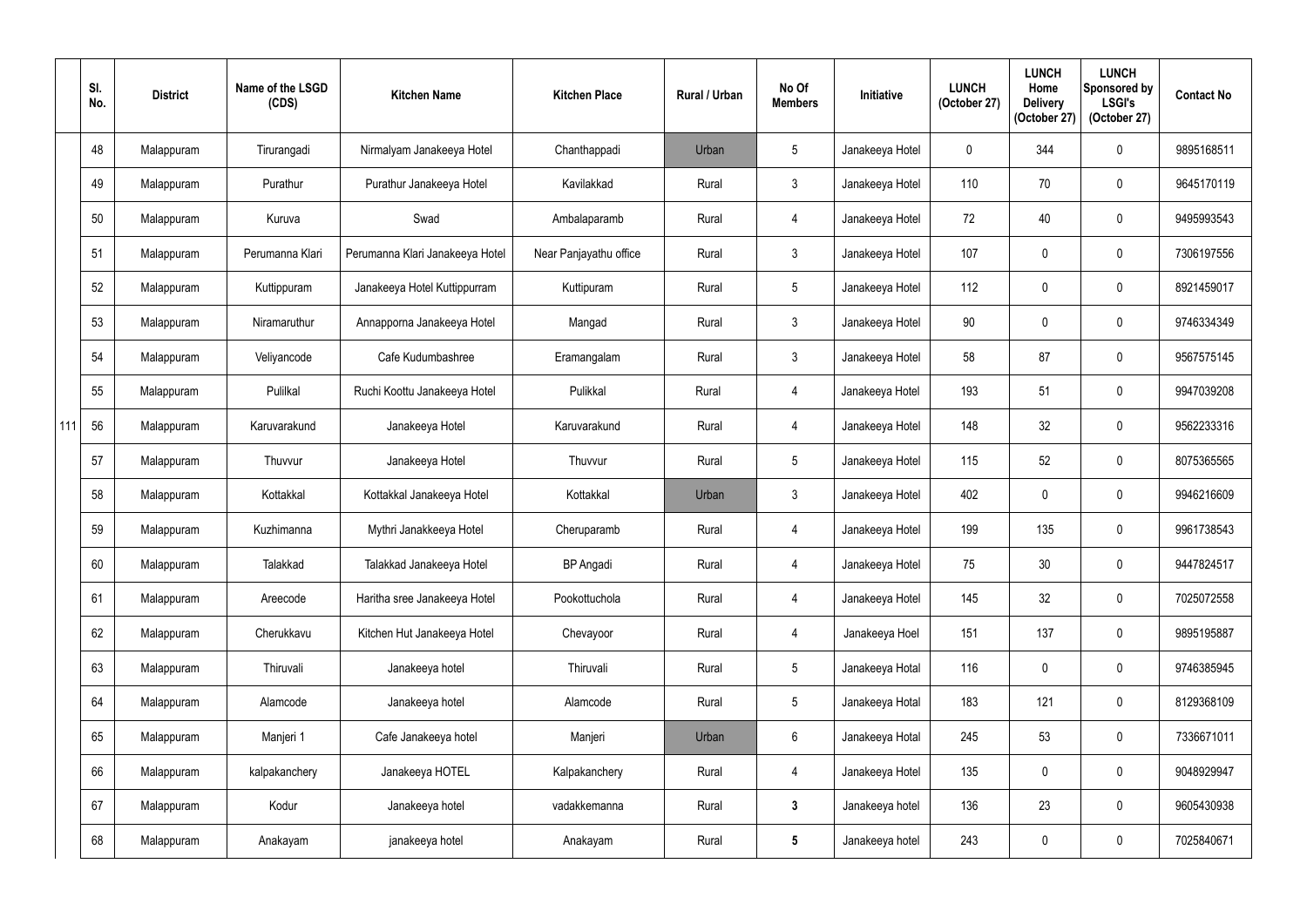| SI.<br>No. | <b>District</b>   | Name of the LSGD<br>(CDS) | <b>Kitchen Name</b>        | <b>Kitchen Place</b> | Rural / Urban | No Of<br><b>Members</b> | Initiative      | <b>LUNCH</b><br>(October 27) | <b>LUNCH</b><br>Home<br><b>Delivery</b><br>(October 27) | <b>LUNCH</b><br>Sponsored by<br><b>LSGI's</b><br>(October 27) | <b>Contact No</b> |
|------------|-------------------|---------------------------|----------------------------|----------------------|---------------|-------------------------|-----------------|------------------------------|---------------------------------------------------------|---------------------------------------------------------------|-------------------|
| 69         | Malappuram        | Malappuram                | Janakeeya Hotel            | Malappuram           | Urban         | $\boldsymbol{3}$        | Janakeeya Hotal | 116                          | 23                                                      | $\mathbf 0$                                                   | 8281125864        |
| 70         | Malappuram        | Tanur                     | Azhimukham Janakeeya hotel | tanur                | Urban         | $\mathbf{3}$            | Janakeeya Hotel | 237                          | $\mathbf 0$                                             | $\mathbf 0$                                                   | 7594914843        |
| 71         | Malappuram        | Elamkulam                 | Janapriya                  | Kunnakav             | Rural         | $\overline{\mathbf{4}}$ | Janakeeya Hotel | 170                          | $\mathbf 0$                                             | $\pmb{0}$                                                     | 9496725446        |
| 72         | <b>MALAPPURAM</b> | Wandoor                   | Janakeeya Hotel            | wandoor              | Rural         | $\overline{\mathbf{4}}$ | Janakeeya Hotel | 96                           | 52                                                      | $\pmb{0}$                                                     | 8086064498        |
| 73         | Malappuram        | Perinthalmanna            | samrthi janakeeya hotei    | Perinthalmanna       | Urban         | $5\phantom{.0}$         | Janakeeya hotel | 136                          | $\Omega$                                                | $\mathbf 0$                                                   | 7994259773        |
| 74         | Malappuram        | Munniyur                  | Oottupura                  | Munniyur             | Rural         | $5\phantom{.0}$         | Janakeeya Hotel | $\mathbf 0$                  | $\mathbf{0}$                                            | $\pmb{0}$                                                     |                   |
| 75         | Malappuram        | AR Nagar                  | Aiswarya                   | AR Nagar             | Rural         | $\mathbf{3}$            | Janakeeya Hotel | 151                          | $\mathbf 0$                                             | $\pmb{0}$                                                     |                   |
| 76         | Malappuram        | Thenjippalam              | Nanma                      | Thenjippalam         | Rural         |                         | Janakeeya Hotel | 335                          | 202                                                     | $\pmb{0}$                                                     |                   |
| 77         | Malappuram        | Peruvallur                | Anugraha                   | Super bazar          | Rural         | $5\phantom{.0}$         | Jankeeya Hotel  | $\mathbf 0$                  | 496                                                     | $\overline{2}$                                                | 9747037665        |
| 78         | Malappuram        | Muthuvallur               | Nanma janakeeya hotel      | Muthuparambu         | Rural         | $\mathbf{3}$            | Janakeeya hotel | 389                          | $\mathbf 0$                                             | $\pmb{0}$                                                     | 9744406501        |
| 79         | Malappuram        | mankada                   | janakeeya hatel            | Aryiranazhipadi      | Rural         | $\mathbf{3}$            | janakeeya hotel | 193                          | 111                                                     | $\mathbf 0$                                                   | 9539855520        |
| 80         | Malappuram        | Vengara                   | Ponnoos hotel              | Vengara              | Rural         | $\overline{\mathbf{4}}$ | Janakeeya hotel | 255                          | 0                                                       | $\pmb{0}$                                                     | 9947424618        |
| 81         | Malappuram        | Pulpatta                  | Santhwanam Janakeeya hotel | Padikkal parambil    | Rural         | $5\overline{)}$         | Janakeeya hotel | 318                          | 122                                                     | $\pmb{0}$                                                     | 9526367569        |
| 82         | Malappuram        | Keezhattur                | Keezhattur Janakeeya hotel | Keezhattur           | Rural         | $\boldsymbol{4}$        | Janakeeya hotel | 70                           | $\mathbf 0$                                             | $\pmb{0}$                                                     | 9539209640        |
| 83         | Malappuram        | Cherumundam               | Nanma janakeeya hotel      | Manchingapara        | Rural         | $\overline{\mathbf{4}}$ | Janakeeya hotel | 110                          | $\mathbf 0$                                             | $\pmb{0}$                                                     | 9496048689        |
| 84         | Malappuram        | Chelambre                 | Soorya Janakeeya hotel     | Pulluparamb          | Rural         | $\mathbf{3}$            | Janakeeya hotel | $\mathbf 0$                  | 198                                                     | $\pmb{0}$                                                     | 7994179285        |
| 85         | Malappuram        | Ponmala                   | Janakeeya hotel            | Chappangadi          | Rural         | 4                       | Janakeeya hotel | 178                          | 0                                                       | $\pmb{0}$                                                     | 9605811748        |
| 86         | Malappuram        | Thennala                  | <b>Bismi Hotel</b>         | Pookkiparamb         | Rural         | $\overline{\mathbf{4}}$ | Jankeeya Hotel  | 230                          | $\mathbf 0$                                             | $\pmb{0}$                                                     | 9995757092        |
| 87         | Malappuram        | Tanalur                   | Janakeeya Hotel            | Tanalur              | Rural         |                         | Jankeeya Hotel  | 140                          | $\mathbf 0$                                             | $\pmb{0}$                                                     |                   |
| 88         | Malappuram        | Parappur                  | Janakeeya Hotel            | chullipparambu       | Rural         | $5\phantom{.0}$         | Janakeeya Hotel | 87                           | $\mathbf 0$                                             | $\pmb{0}$                                                     | 9961091317        |
| 89         | Malappuram        | Edarikkode                | Janakeeya Hotel            | Edarikkod            | Rural         | $\mathbf{3}$            | Janakeeya Hotel | $\pmb{0}$                    | 0                                                       | $\pmb{0}$                                                     | 8089003770        |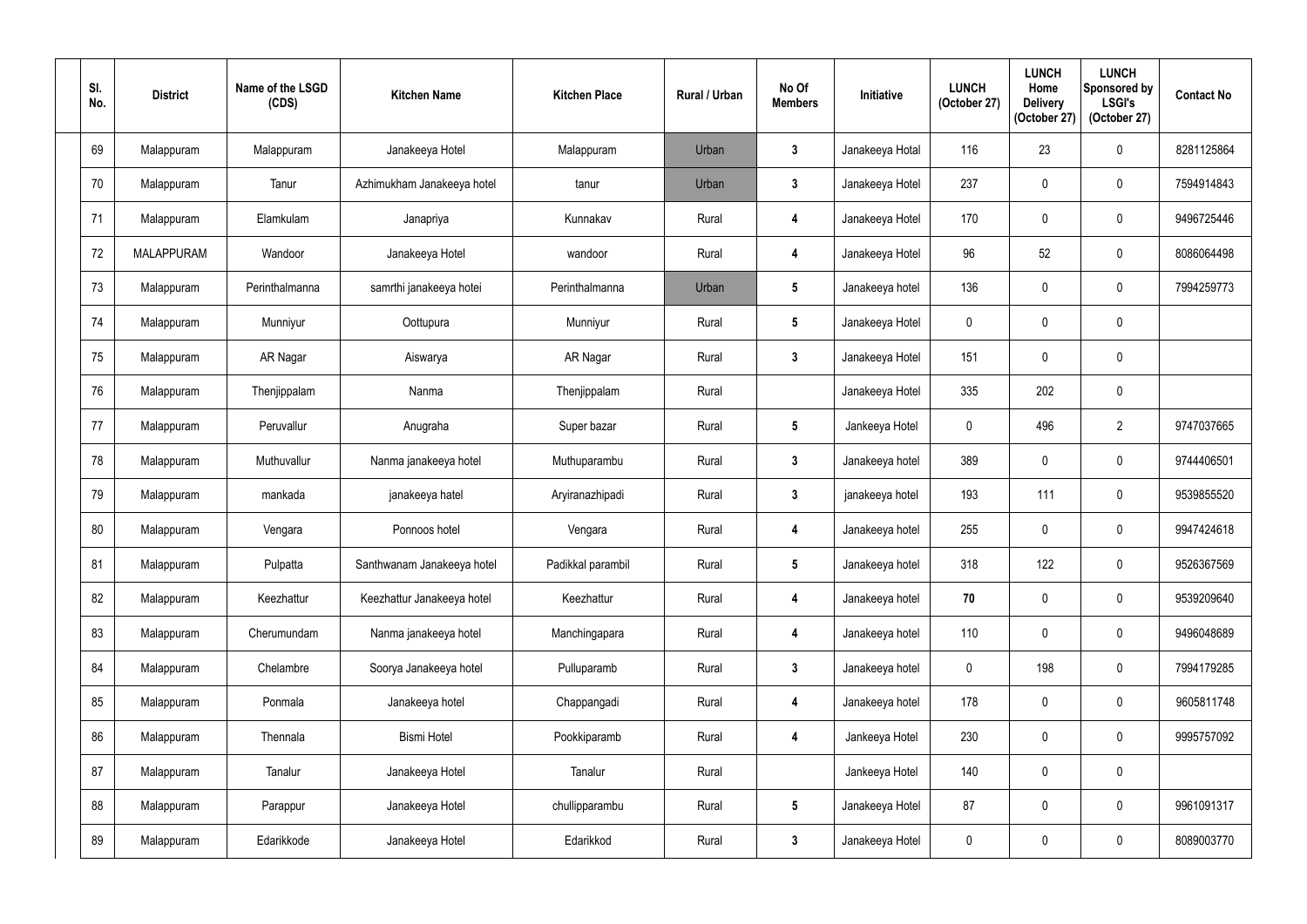| SI.<br>No. | <b>District</b> | Name of the LSGD<br>(CDS) | <b>Kitchen Name</b>      | <b>Kitchen Place</b> | Rural / Urban | No Of<br><b>Members</b> | Initiative      | <b>LUNCH</b><br>(October 27) | <b>LUNCH</b><br>Home<br><b>Delivery</b><br>(October 27) | <b>LUNCH</b><br>Sponsored by<br><b>LSGI's</b><br>(October 27) | <b>Contact No</b> |
|------------|-----------------|---------------------------|--------------------------|----------------------|---------------|-------------------------|-----------------|------------------------------|---------------------------------------------------------|---------------------------------------------------------------|-------------------|
| 90         | Malappuram      | Oorakam                   | Ammoos                   | Panchayath padi      | Rural         | $\mathbf{3}$            | Janakeeya Hotel | 246                          | $\mathbf 0$                                             | $\boldsymbol{0}$                                              | 9526449294        |
| 91         | Malappuram      | Nannambra                 | Veeturuchi               | Kundoor Athani       | Rural         | 4                       | Janakeeya Hotel | 24                           | 188                                                     | $\boldsymbol{0}$                                              | 9400618659        |
| 92         | Malappuram      | Pandikkad                 | Janakeeya Hotel          | Pandikkad            | Rural         | $\boldsymbol{4}$        | Janakeeya Hotel | 170                          | $\mathbf 0$                                             | $\pmb{0}$                                                     |                   |
| 93         | Malappuram      | Chokkad                   | Natturuchi               | Chokkad              | Rural         |                         | Janakeeya Hotel | 94                           | $\mathbf 0$                                             | $\pmb{0}$                                                     |                   |
| 94         | Malappuram      | Cheekode                  | Cheekode Janakeeya Hotel | Cheekode             | Rural         |                         | Janakeeya Hotel | 70                           | 20                                                      | $\pmb{0}$                                                     |                   |
| 95         | Malappuram      | Makkarapparamb            | Subiksha                 | Makkarapparamb       | Rural         | $\mathbf{3}$            | Janakeeya Hotel | 30                           | 19                                                      | $\boldsymbol{0}$                                              | 8089003770        |
| 96         | Malappuram      | Ponnani-1                 | Devi Janakeeya Hotel     | Ponnani              | Urban         | $5\phantom{.0}$         | Janakeeya Hotel | $\mathbf 0$                  | $\mathbf 0$                                             | $\boldsymbol{0}$                                              | 9961919097        |
| 97         | malappuram      | mangalam                  | Soubagya                 | mangalam             | Rural         | $5\phantom{.0}$         | janakeeya hotel | 100                          | 38                                                      | $\pmb{0}$                                                     |                   |
| 98         | Malappuram      | Trikkalangode             | janakeeya hotel          | karakkunnu           | Rural         | $6\phantom{.}$          | Janakeeya Hotel | 176                          | $\mathbf 0$                                             | $\pmb{0}$                                                     |                   |
| 99         | Malppuram       | Morayoor                  | Janakeeya hotel          | Valanchery           | Rural         | $\mathbf{3}$            | Janakeeya hotel | 120                          | $\mathbf 0$                                             | $\pmb{0}$                                                     |                   |
| 100        | Malappuram      | Perumbadapp               | Janakeeya hotel          | Perumbadapp          | Rural         | $\overline{\mathbf{4}}$ | Janakeeya hotel | 89                           | 29                                                      | $\pmb{0}$                                                     |                   |
| 101        | Malappuram      | Tirur                     | Samruthi Janakeeya Hotel | Vettom               | <b>RURAL</b>  |                         | Janakeeya hotel | 144                          | 236                                                     | $\pmb{0}$                                                     |                   |
| 102        | Malappuram      | Kondotty                  | Janakeeya hotel          | vazhakad             | <b>RURAL</b>  |                         | janakeeya hotel | 312                          | 179                                                     | $\pmb{0}$                                                     |                   |
| 103        | Malappuram      | Perinthalmanna            | Janakeeya hotel          | pulamanthole         | <b>RURAL</b>  | $\overline{\mathbf{4}}$ | Janakeeya hotel | 168                          | $\mathbf 0$                                             | $\pmb{0}$                                                     |                   |
| 104        | Malappuram      | Tanur                     | Jankeeya hotel           | Valavannur           | <b>RURAL</b>  |                         | Janakeeya hotel | 205                          | $\mathbf 0$                                             | $\pmb{0}$                                                     |                   |
| 105        | Malappuram      | kottakkal                 | Janakeeya hotel          | kotakkal             | <b>URBAN</b>  |                         | Janakeeya hotel | 295                          | $\mathbf 0$                                             | $\pmb{0}$                                                     |                   |
| 106        | Malappuram      | Vettom                    | Thripthi Janakeeya Hotel | vettom               | <b>RURAL</b>  |                         | Janakeeya hotel | 98                           | 34                                                      | $\pmb{0}$                                                     |                   |
| 107        | Malappuram      | Nilambur                  | Janakeeya hotel          | nilambur             | <b>URBAN</b>  |                         | Janakeeya hotel | 224                          | 27                                                      | $\pmb{0}$                                                     |                   |
| 108        | Malappuram      | Nilambur                  | Janakeeya hotel          | nilambur             | <b>URBAN</b>  |                         | Janakeeya hotel | 213                          | $\mathbf 0$                                             | $\pmb{0}$                                                     |                   |
| 109        | Malappuram      | Vallikkunn                | Rasakkut                 |                      | Rural         |                         | janakeeyahotel  | $\pmb{0}$                    | 206                                                     | $\pmb{0}$                                                     |                   |
| 110        | Malappuram      | kuruva                    | Ruchi                    |                      | Rural         | $\sqrt{5}$              | Janakeeyahotel  | 148                          | 22                                                      | $\pmb{0}$                                                     | 9745414800        |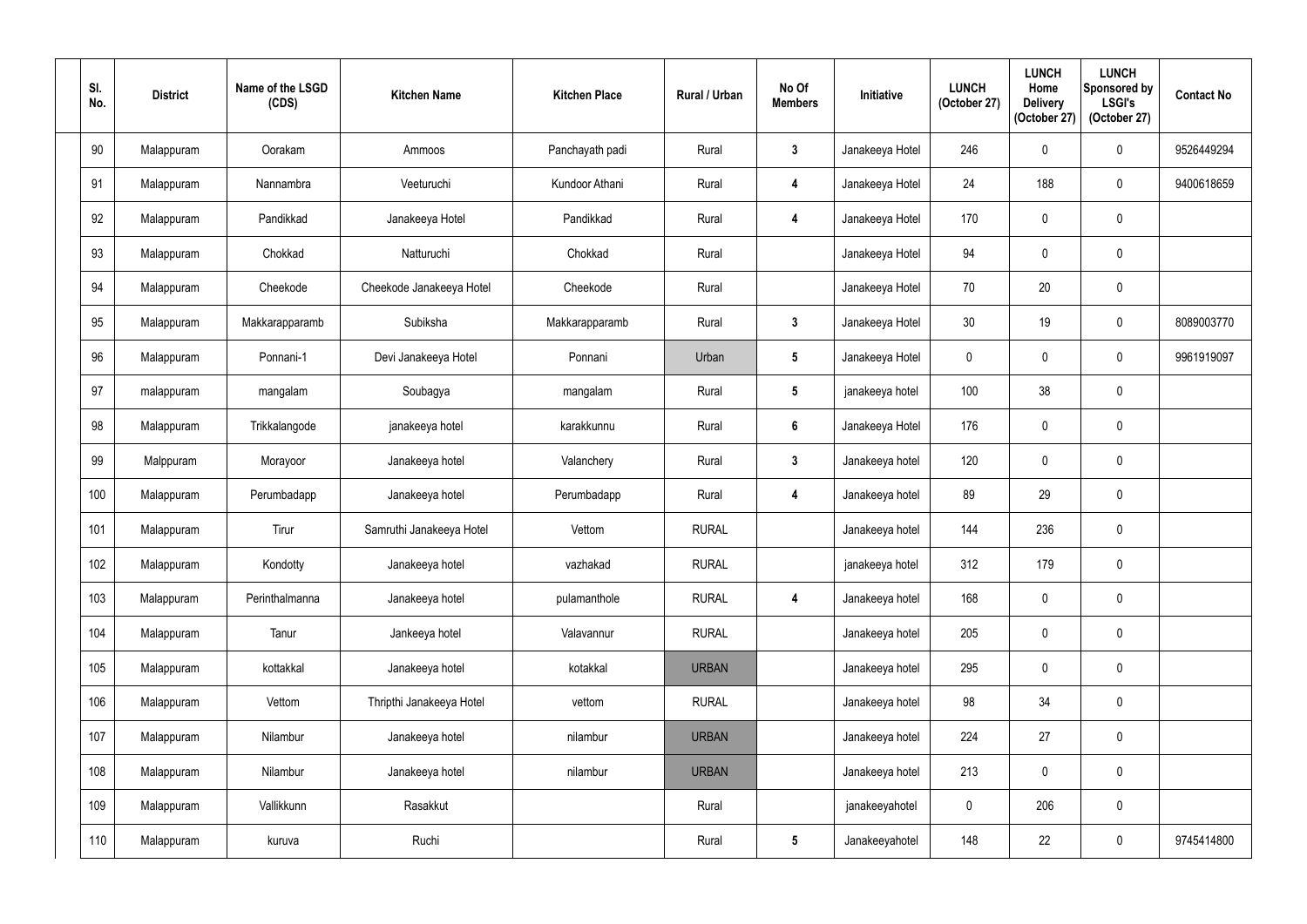|            | SI.<br>No.     | <b>District</b> | Name of the LSGD<br>(CDS) | <b>Kitchen Name</b>             | <b>Kitchen Place</b>                      | <b>Rural / Urban</b> | No Of<br><b>Members</b> | <b>Initiative</b> | <b>LUNCH</b><br>(October 27) | <b>LUNCH</b><br>Home<br><b>Delivery</b><br>(October 27) | <b>LUNCH</b><br>Sponsored by<br><b>LSGI's</b><br>(October 27) | <b>Contact No</b> |
|------------|----------------|-----------------|---------------------------|---------------------------------|-------------------------------------------|----------------------|-------------------------|-------------------|------------------------------|---------------------------------------------------------|---------------------------------------------------------------|-------------------|
|            | 111            | Malappuram      | Kannamangalam             |                                 |                                           |                      |                         |                   | 354                          | $\mathbf{0}$                                            | $\boldsymbol{0}$                                              |                   |
| <b>111</b> |                |                 |                           |                                 |                                           |                      |                         |                   | 15807                        | 6457                                                    | $6\overline{6}$                                               |                   |
|            |                | Palakkad        | Elapully                  | Nakshathra Vanitha canteen      | Canteen                                   | Rural                | $\overline{4}$          | Janakeeya Hotel   | 240                          | 0                                                       | $\boldsymbol{0}$                                              | 8547384972        |
|            | $\overline{2}$ | Palakkad        | Nalleppilly               | Vanitha Canteen                 | Canteen                                   | Rural                | $\overline{4}$          | Janakeeya Hotel   | 135                          | $\Omega$                                                | $\pmb{0}$                                                     | 9656232569        |
|            | 3              | Palakkad        | Chittur                   | Thanal vanitha Canteen          | Thathamangalam, Mettuvalavu               | Urban                | $\mathbf{3}$            | Janakeeya Hotel   | 355                          | 0                                                       | $\boldsymbol{0}$                                              | 9447105400        |
|            | 4              | Palakkad        | polpully                  | subiksha janakeeya hotel        | kallootiyal                               | Rural                | $5\phantom{.0}$         | Janakeeya hotel   | 175                          |                                                         | $\boldsymbol{0}$                                              | 9495197498        |
|            | 5              | Palakkad        | Eruthenpathy              | Nila janakeeya hotel            | Mooniilmada muniyappan<br>kshethram near  | Rural                | $5\phantom{.0}$         | Janakeeya hotel   | 116                          | 0                                                       | $\pmb{0}$                                                     | 9037290925        |
|            | 6              | Palakkad        | Perumatty                 | Nanam Janakeeya hotel           | kannimari                                 | Rural                | $\mathbf{3}$            | Janakeeya hotel   | 115                          |                                                         | $\boldsymbol{0}$                                              | 9605529657        |
|            | 7              | Palakkad        | Vadakarapathy             | soubhagya janakeeya hotel       | vadakarapathy panchayath                  | Rural                | $5\overline{)}$         | Janakeeya hotel   | 124                          |                                                         | $\boldsymbol{0}$                                              | 9633578756        |
|            | 8              | Palakkad        | Kozhinjampara             | Sreesakthi Janakeeya hotel      | Kozhinjampara<br>gramapanchayth, near bus | Rural                | $5\phantom{.0}$         | Janakeeya hotel   | 125                          | $\mathbf{0}$                                            | $\boldsymbol{0}$                                              | 9847121105        |
|            | 9              | Palakkad        | Vadakkenchery             | Oottupura Vanitha Canteen       | Panchayath building,<br>Vadakkenchery     | Rural                | 4                       | Janakeeya Hotel   | 380                          | 0                                                       | 0                                                             | 9656360141        |
|            | 10             | Palakkad        | PKD North                 | Cafesree                        | opp. ksrtc bus stand,<br>Manjakulam road  | Urban                | $5\phantom{.0}$         | Janakeeya Hotel   | 320                          | 0                                                       | $\mathbf 0$                                                   | 9037332005        |
|            | 11             | Palakkad        | Ongallur                  | Amma canteen                    | Ongallur vipanana kendram                 | Rural                | 4                       | Janakeeya Hotel   | 92                           | $\mathbf 0$                                             | $\pmb{0}$                                                     | 7560924507        |
|            | 12             | Palakkad        | Muthuthala                | Sreelakshmi vanitha canteen     | Muthuthala panchayath                     | Rural                | 4                       | Janakeeya Hotel   | 116                          | 0                                                       | $\boldsymbol{0}$                                              | 7558865485        |
|            | 13             | Palakkad        | Koppam                    | Natturuchi kudumbashree cafe    | Near koppam village                       | Rural                | $5\phantom{.0}$         | Janakeeya Hotel   | 182                          | 0                                                       | $\pmb{0}$                                                     | 8075779172        |
|            | 14             | Palakkad        | Paruthur                  | Mamatty vanitha canteen         | Near panchayath                           | Rural                | $5\phantom{.0}$         | Janakeeya Hotel   | 92                           | $\mathbf 0$                                             | $\pmb{0}$                                                     | 9544847874        |
|            | 15             | Palakkad        | Vilayur                   | Souhritha caffesree (Ruchipura) | Near Vilayur Panchayath                   | Rural                | $6\phantom{.0}$         | Janakeeya Hotel   | 168                          | 0                                                       | $\pmb{0}$                                                     | 9747342046        |
|            | 16             | palakkad        | Kulukkallur               | Snehitha Janakeeya hotel        | Kulukkallur panchayath                    | Rural                | $5\phantom{.0}$         | Janakeeya hotel   | 92                           | 0                                                       | $\boldsymbol{0}$                                              | 9746701454        |
|            | 17             | Palakkad        | Pattambi                  | Janakeeya hotel                 | near Govt samskritha college,<br>Pattambi | Urban                | $\overline{\mathbf{4}}$ | Janakeeya hotel   | $\mathbf 0$                  | $\mathbf 0$                                             | $\pmb{0}$                                                     | 9562043428        |
|            | 18             | Palakkad        | Erimayur                  | Thanima Vanitha Canteen         | Panchayath building, Erimayur             | Rural                | $5\phantom{.0}$         | Janakeeya Hotel   | 45                           | 0                                                       | $5\phantom{.0}$                                               | 9746440633        |
|            | 19             | Palakkad        | Kizhekkencheri            | Vanitha Canteen                 | Panchayath Building,<br>Kizhakkenchery    | Rural                | $\overline{4}$          | Janakeeya Hotel   | 74                           | 0                                                       | $\mathbf{1}$                                                  | 9747923418        |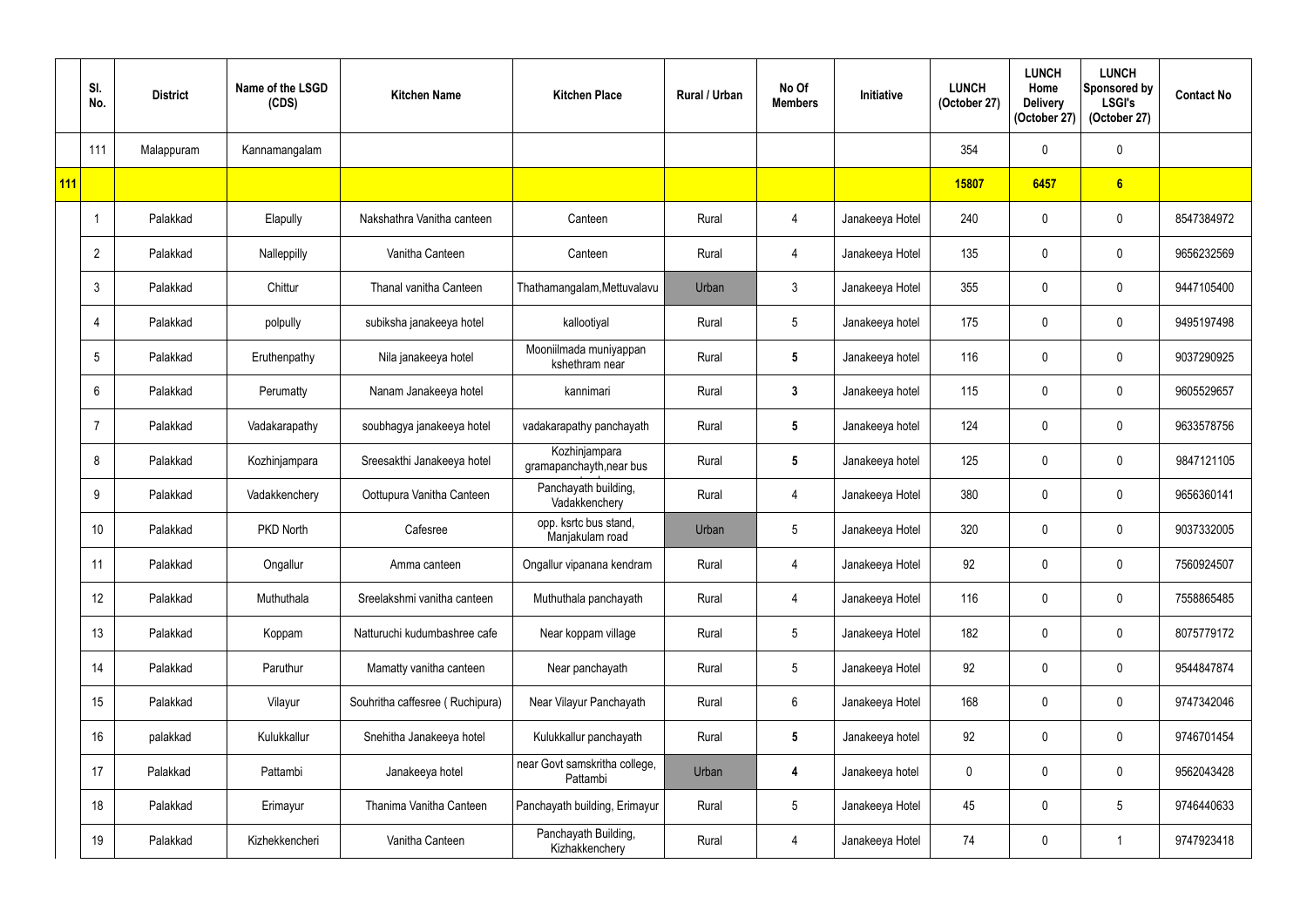| SI.<br>No.      | <b>District</b> | Name of the LSGD<br>(CDS) | <b>Kitchen Name</b>                      | <b>Kitchen Place</b>                   | Rural / Urban | No Of<br><b>Members</b> | <b>Initiative</b> | <b>LUNCH</b><br>(October 27) | <b>LUNCH</b><br>Home<br><b>Delivery</b><br>(October 27) | <b>LUNCH</b><br>Sponsored by<br><b>LSGI's</b><br>(October 27) | <b>Contact No</b> |
|-----------------|-----------------|---------------------------|------------------------------------------|----------------------------------------|---------------|-------------------------|-------------------|------------------------------|---------------------------------------------------------|---------------------------------------------------------------|-------------------|
| 20              | Palakkad        | Peringottukkurrissi       | Aiswarya Vanitha canteen                 | Panchayth building                     | Rural         | $\mathbf{3}$            | Janakeeya Hotel   | 73                           | $\mathbf{0}$                                            | $\mathbf 0$                                                   | 9048665884        |
| 21              | Palakkad        | Mundoor                   | Bharath vanitha canteen                  | Panchayath building                    | Rural         | $\mathbf{3}$            | Janakeeya Hotel   | 142                          | $\mathbf 0$                                             | $\pmb{0}$                                                     | 8592830607        |
| 22              | Palakkad        | Kodumbu                   | kripa                                    | kodumb panchayath                      | Rural         | $\overline{4}$          | Janakeeya HoteL   | 35                           | 0                                                       | $\mathbf 0$                                                   | 9048682860        |
| 23              | Palakkad        | Thirumittakode            | Thirumuttam Janakeeya Hotel              | Karukaputhur                           | Rural         | $6\overline{6}$         | Janakeeya Hotel   | 110                          | $\mathbf 0$                                             | $\pmb{0}$                                                     | 9072841599        |
| 24              | Palakkad        | Akathethara               | Nanma canteen                            | kalyanamandapam                        | Rural         | 3                       | Janakeeya Hotel   | 40                           | $\Omega$                                                | $\mathbf 0$                                                   | 7025563510        |
| 25              | Palakkad        | Marutharoad               | flavours cantteen                        | panchayath                             | Rural         | $5\phantom{.0}$         | Janakeeya Hotela  | 110                          | $\Omega$                                                | $\pmb{0}$                                                     | 9746227966        |
| 26              | Palakkad        | Trithala                  | Kairali Vanitha Hotel                    | Thirthala                              | Rural         | $5\overline{)}$         | Janakeeya Hotel   | 104                          | $\mathbf 0$                                             | 3                                                             | 9048710155        |
| 27              | Palakkad        | Kongad                    | Annapoorna vanitha canteen               | Near Kongad village office             | Rural         | $5\phantom{.0}$         | Janakeeya Hotel   | 130                          | $\Omega$                                                | $\mathbf 0$                                                   | 9645425774        |
| 28              | Palakkad        | Sreekrishnapuram          | Subiksha canteen                         | Near panchayath office                 | Rural         | $\mathbf{3}$            | Janakeeya Hotel   | 64                           | $\Omega$                                                | $\mathbf 0$                                                   | 8086697226        |
| 29              | Palakkad        | Pallassana                | dhanalakshmi vanitha canteen             | pallassana panchayath<br>building      | Rural         | $5\phantom{.0}$         | Janakeeya Hotel   | 247                          | $\mathbf 0$                                             | $\pmb{0}$                                                     | 8943225892        |
| 30 <sup>°</sup> | Palakkad        | Nenmmara                  | Nemmara Janakeeya hotel                  | Nemmara junction                       | Rural         | 4                       | Janakeeya hotel   | 231                          | 0                                                       | $\mathbf 0$                                                   | 8157850935        |
| 31              | Palakkad        | Ayilur                    | Janakeeya hotel                          | Thalavettanpara, Ayilur                | Rural         | $\mathfrak{Z}$          | Janakeeya hotel   | 160                          | $\mathbf 0$                                             | $\mathbf 0$                                                   | 9539517856        |
| 32              | Palakkad        | Melarkode                 | Janakeeya Hotel                          | near Melarkode panchayath              | Rural         | $\overline{4}$          | Janakeeya hotel   | 141                          | 0                                                       | $\pmb{0}$                                                     | 8606193918        |
| 33              | Palakkad        | Vandazhi                  | janakeeya hotel                          | Kaniyamangalam                         | Rural         | $\mathfrak{Z}$          | Janakeeya hotel   | 51                           | $\mathbf 0$                                             | $\pmb{0}$                                                     | 9645919937        |
| 34              | Palakkad        | Nelliayampathy            | Janakeeya hotel                          | near Panchayat, kaikaty                | Rural         | 4                       | Janakeeya hotel   | 89                           | $\mathbf 0$                                             | $\pmb{0}$                                                     | 9497123529        |
| 35 <sub>5</sub> | Palakkad        | Elavanchery               | Snehatheeram                             | Near GUPS, Vattekkad                   | Rural         | $5\phantom{.0}$         | Janakeeya Hotel   | 125                          | $\mathbf 0$                                             | $\pmb{0}$                                                     | 9744195274        |
| 36              | Palakkad        | Kollemkode                | Priya Vanitha Canteen                    | Block Panchayath Office,<br>Kollengode | Rural         | 4                       | Janakeeya Hotel   | 267                          | 0                                                       | $\pmb{0}$                                                     | 9745456764        |
| 37              | Palakkad        | Koduvayur                 | Samridhi Kudumbashree Vanitha<br>Canteen | Panchayath Building                    | Rural         | $5\phantom{.0}$         | Janakeeya Hotel   | 109                          | $\mathbf 0$                                             | $\pmb{0}$                                                     | 8086263595        |
| 38              | Palakkad        | Pattanchery               | Sreelakshmi vanitha canteen              | Panchayath Building                    | Rural         | 4                       | Janakeeya Hotel   | 48                           | 0                                                       | $\pmb{0}$                                                     | 8086916932        |
| 39              | Palakkad        | Pudunagaram               | Janakeeya Hotel                          | Near KSEB, Pudunagaram                 | Rural         | 4                       | Janakeeya hotel   | 178                          | 0                                                       | $\pmb{0}$                                                     | 9497241598        |
| 40              | Palakkad        | Vadavanoor                | Sree Muruka Janakeeya Hotel              | Vydhyasala, Vadavanoor                 | Rural         | $5\phantom{.0}$         | Janakeeya hotel   | 178                          | 0                                                       | $\pmb{0}$                                                     | 9567011729        |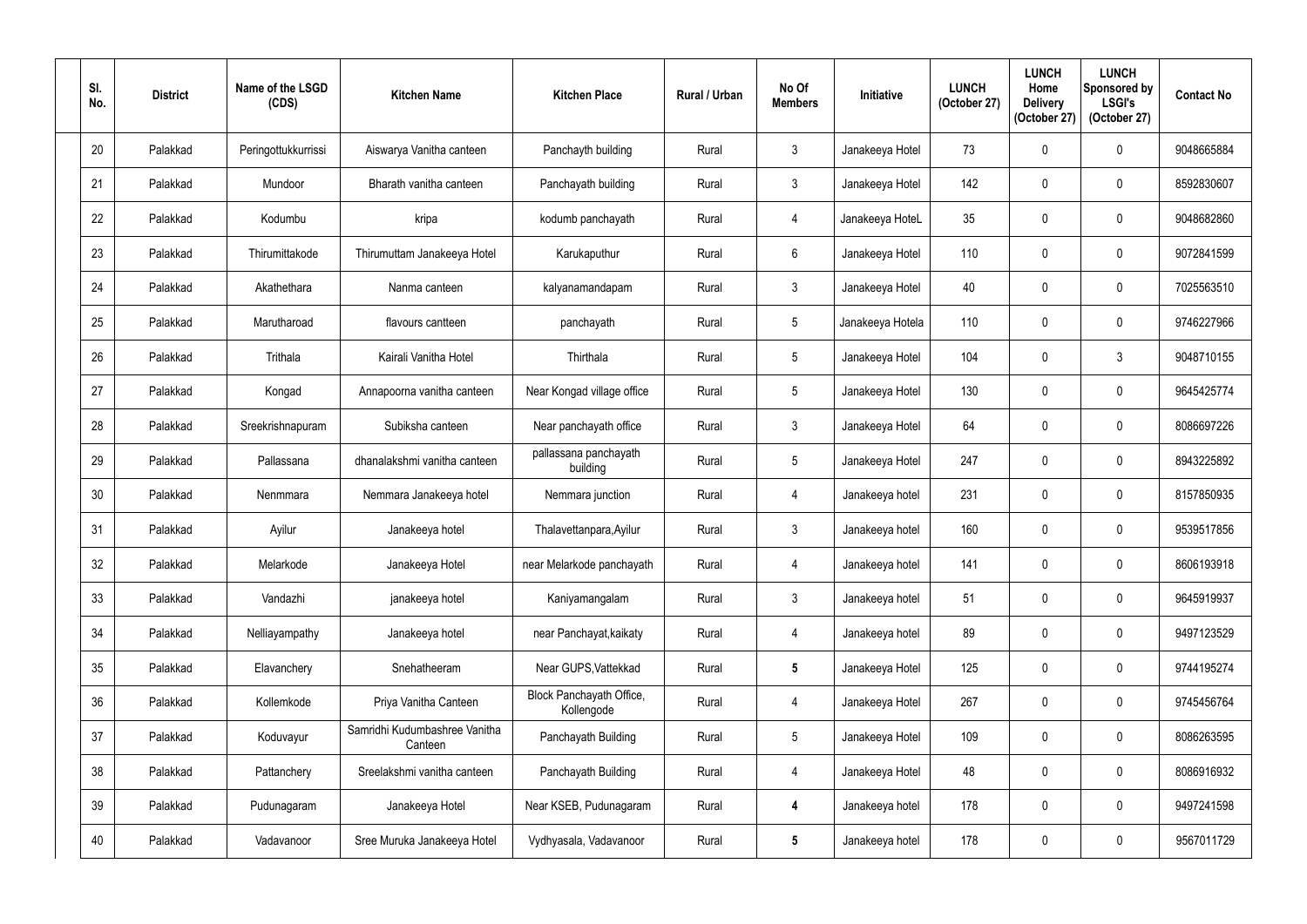|    | SI.<br>No. | <b>District</b> | Name of the LSGD<br>(CDS) | <b>Kitchen Name</b>                     | <b>Kitchen Place</b>                            | <b>Rural / Urban</b> | No Of<br><b>Members</b> | <b>Initiative</b> | <b>LUNCH</b><br>(October 27) | <b>LUNCH</b><br>Home<br><b>Delivery</b><br>(October 27) | <b>LUNCH</b><br>Sponsored by<br><b>LSGI's</b><br>(October 27) | <b>Contact No</b> |
|----|------------|-----------------|---------------------------|-----------------------------------------|-------------------------------------------------|----------------------|-------------------------|-------------------|------------------------------|---------------------------------------------------------|---------------------------------------------------------------|-------------------|
|    | 41         | Palakkad        | Peruvemba                 | Samridi Janakeeya Hotel                 | Peruvemba Junction                              | Rural                | 4                       | Jankeeya hotel    | 27                           |                                                         | $\mathbf 0$                                                   | 918089611261      |
|    | 42         | Palakkad        | Muthalamada               | Janakeeya Hotel                         | Chulliyarmedu                                   | Rural                | 4                       | Jankeeya hotel    | 246                          | 0                                                       | $\boldsymbol{0}$                                              | 9633730067        |
|    | 43         | Palakkad        | Cherppalasseri            | Swad Janakiyahotel, CPY                 | Scheduled caste coperative<br>society hall, cpy | Urban                | $5\overline{)}$         | Janakeeya Hotel   | 99                           |                                                         | $\mathbf 0$                                                   | 9447746082        |
|    | 44         | Palakkad        | Vellinezhi                | Aiswarya kudumbashree                   | Adakkaputhur                                    | Rural                | $\mathbf{3}$            | Janakeeya Hotel   | 91                           | 0                                                       | $\mathbf 0$                                                   | 9747730588        |
|    | 45         | Palakkad        | Keralasseri               | Bhagyasree janakeeya hotel              | Near village office                             | Rural                | $\mathbf{3}$            | Janakeeya Hotel   | 60                           |                                                         | $\mathbf 0$                                                   | 8606125128        |
|    | 46         | Palakkad        | Kottayi                   | Kudumbashree Vanitha canteen            | Near Kottayi Panchayath                         | Rural                | 4                       | Jankeeya hotel    | 90                           |                                                         | $\boldsymbol{0}$                                              | 9605699847        |
|    | 47         | Palakkad        | anakkara                  | udayasurya vanitha canteen              | kumbidi                                         | rural                | $5\phantom{.0}$         | Janakeeya Hotel   | 180                          |                                                         | $\mathbf 0$                                                   | 9895947614        |
|    | 48         | Palakkad        | kappur                    | jeevanam hotel                          | kumaranellur                                    | rural                | 6                       | Janakeeya Hotel   | 198                          |                                                         | $\mathbf 0$                                                   | 9605308385        |
|    | 49         | Palakkad        | Malampauzha               | Nandhanam canteen                       | near fantasy park                               | Rural                | $5\overline{)}$         | Janakeeya HotelT  | 112                          |                                                         | $\mathbf 0$                                                   | 807587062         |
| 96 | 50         | Palakkad        | Puduppariyaram            | Anaswara Canteen                        | Panchayath                                      | Rural                | $\overline{4}$          | Janakeeya Hotel   | 88                           | 0                                                       | $\mathbf 0$                                                   | 9526677781        |
|    | 51         | Palakkad        | kadambazhipuram           | Reshmi janakeeya hotel                  | 16 mail                                         | Rural                | $5\phantom{.0}$         | Janakeeya Hotel   | 57                           |                                                         | $\mathbf 0$                                                   | 9048375891        |
|    | 52         | Palakkad        | Kadambazhipuram           | Ardhram Janakeeya hotel                 | Pulapatta                                       | Rural                | $\mathbf{3}$            | Janakeeya Hotel   | 53                           |                                                         | $\pmb{0}$                                                     | 9495775246        |
|    | 53         | Palakkad        | Kannambra                 | Sree kurumba canteen                    | kannambra                                       | Rural                | 4                       | Janakeeya Hotel   | 181                          | 0                                                       | $\mathbf 0$                                                   | 8157815819        |
|    | 54         | Palakkad        | karakkurissi              | Janakiya hotel                          | Near ammus auditorium,<br>Ayappankavu           | Rural                | $3\phantom{.0}$         | Janakeeya Hotel   | 119                          | $\mathbf{0}$                                            | $\mathbf 0$                                                   | 6238788932        |
|    | 55         | Palakkad        | Thenkara                  | Subiksham janakeeya hotel               | Ayurveda hospital compound<br>Then kara         | Rural                | $5\phantom{.0}$         | Janakeeya Hotel   | 75                           | 0                                                       | $\mathbf 0$                                                   | 9747557333        |
|    | 56         | Palakkad        | Alanallur                 | Keerthi vanitha canteen and<br>catering | Near panchayath Alanallur                       | Rural                | $5\phantom{.0}$         | Janakeeya hotel   | 144                          | 0                                                       | $\mathbf 0$                                                   | 9495447569        |
|    | 57         | Palakkad        | Pudur                     | Asil canteen                            | Pudur panchayath                                | Rural                | 4                       | Janakeeya hotel   | 54                           | 0                                                       | $\mathbf 0$                                                   | 8086968050        |
|    | 58         | Palakkad        | Parali                    | Annasree Janakeeya hotel                | Near parali panchayath                          | Rural                | $\overline{4}$          | Janakeeya hotel   | 130                          | 0                                                       | $\pmb{0}$                                                     | 8281829238        |
|    | 59         | Palakkad        | Mannur                    | Kudumbasree janakeeya hotel             | Mannur panchayath                               | Rural                | $5\phantom{.0}$         | Janakeeya hotel   | 74                           | 0                                                       | $\mathbf 0$                                                   | 9495771095        |
|    | 60         | Palakkad        | Kuzhalmannam              | Janasree jankeeya hotel                 | Kuzhalmannam block<br>panchayth                 | Rural                | $\mathfrak{Z}$          | Jankeeya hotel    | 100                          | 5                                                       | $\mathbf 0$                                                   | 9847364980        |
|    | 61         | Palakkad        | Kavassery                 | samridhi Janakeeya Hotel                | Alathur road, kavasheery                        | Rural                | $6\phantom{.0}$         | Janakeeya hotel   | 97                           | 0                                                       | $\pmb{0}$                                                     | 9747570761        |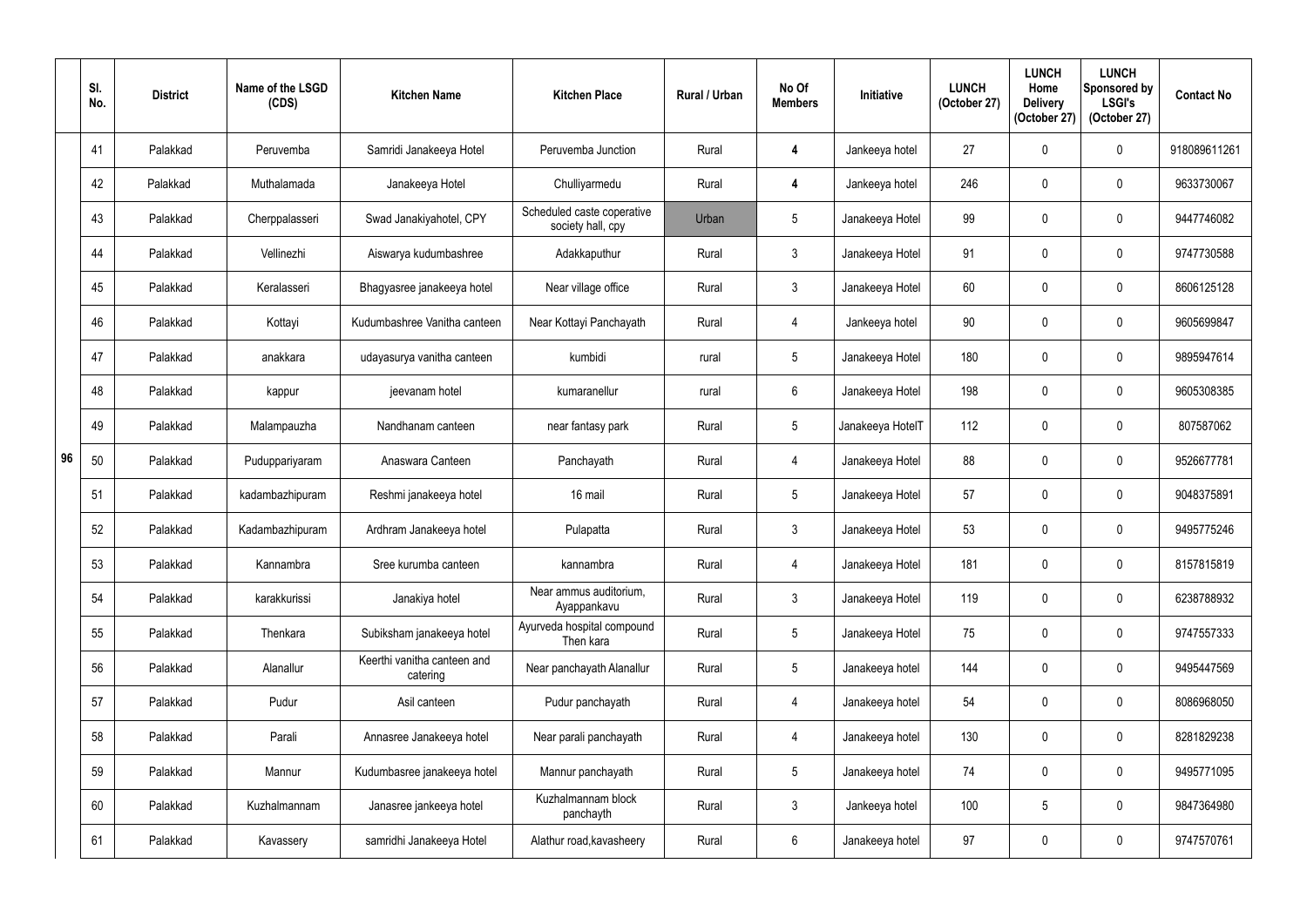| SI.<br>No. | <b>District</b> | Name of the LSGD<br>(CDS) | <b>Kitchen Name</b>                         | <b>Kitchen Place</b>                       | <b>Rural / Urban</b> | No Of<br><b>Members</b> | Initiative       | <b>LUNCH</b><br>(October 27) | <b>LUNCH</b><br>Home<br><b>Delivery</b><br>(October 27) | <b>LUNCH</b><br>Sponsored by<br><b>LSGI's</b><br>(October 27) | <b>Contact No</b> |
|------------|-----------------|---------------------------|---------------------------------------------|--------------------------------------------|----------------------|-------------------------|------------------|------------------------------|---------------------------------------------------------|---------------------------------------------------------------|-------------------|
| 62         | palakkad        | chalissery                | Thanal janakeeya hotel                      | chalissery panchayath building             | Rural                | $\mathbf{3}$            | Janakeeya hotel  | 100                          | 0                                                       | $\pmb{0}$                                                     | 9562702284        |
| 63         | palakkad        | Kottopadam                | Iva canteen and catering janakeeya<br>hotel | Block building, Near<br>aryambavu junction | Rural                | 4                       | Janakeeya hotel  | 76                           | $\mathbf{0}$                                            | $\mathbf 0$                                                   | 9074818126        |
| 64         | palakkad        | kumaramputhur             | Ruchi cafe janakeeya hotel                  | Panchayath kumaramputhur                   | Rural                | $\mathbf{3}$            | Janakeeya hotel  | 285                          | $\mathbf{0}$                                            | $\pmb{0}$                                                     | 8589968705        |
| 65         | palakkad        | Malampuzha                | Amma janakeeya hotel                        | kadukkamkunnu, Malampuzha                  | Rural                | $\mathbf{3}$            | Janakeeya hotel. | 315                          | $\mathbf 0$                                             | $\pmb{0}$                                                     | 9446521664        |
| 66         | palakkad        | Alathur                   | Rich Janakeeya hotel                        | Near bus stand, Alathur                    | Rural                | $\boldsymbol{4}$        | Janakeeya hotel  | 195                          | $\mathbf{0}$                                            | 11                                                            | 9947030779        |
| 67         | palakkad        | Karimpuzha                | Janakeeya hotel                             | Karimpuzha panchayath                      | Rural                | $\mathbf{3}$            | Janakeeya hotel  | 82                           | $\mathbf 0$                                             | $\mathbf 0$                                                   | 9961502739        |
| 68         | Palakkad        | Thenkurissi               | Eyeshee janakeeya hotel                     | Panchayth building,<br>Thenkurissi         | Rural                | 4                       | Jankeeya hotel   | 112                          | 0                                                       | $\pmb{0}$                                                     | 9995662723        |
| 69         | Palakkad        | Agali                     | Janakeeya Hotel                             | Block Panchayath building,<br>Agali        | Rural                | $5\phantom{.0}$         | Jankeeya hotel   | 136                          | $\Omega$                                                | $\pmb{0}$                                                     | 9037878897        |
| 70         | Palakkad        | Sholayur                  | Powrnami janakeeya hotel                    | anakkatty bus stand                        | Rural                | 4                       | Jankeeya hotel   | $\mathbf 0$                  | $\mathbf 0$                                             | $\pmb{0}$                                                     | 9159556404        |
| 71         | Palakkad        | Puthushery                | Janakeeya hotel                             | Puthushery panchayath                      | Rural                | $5\overline{)}$         | Janakeeya hotel  | 94                           | $\overline{0}$                                          | $\mathbf 0$                                                   | 9562772723        |
| 72         | Palakkad        | Karimba                   | Janakeeya hotel                             | Panchayath premise                         | Rural                | $\mathbf{3}$            | Janakeeya Hotel  | 97                           | $\mathbf{0}$                                            | $\pmb{0}$                                                     | 9562163979        |
| 73         | Palakkad        | Nagalasseri               | Janakeeya hotel                             | near koottanad bus stand                   | Rural                | $5\phantom{.0}$         | Janakeeya hotel  | 195                          | $\mathbf{0}$                                            | $\mathbf 0$                                                   | 8921928291        |
| 74         | Palakkad        | Mathur                    | Nila janakeeya Hotel                        | Near Panchayth, Mathur                     | Rural                | 4                       | Jankeeya hotel   | 159                          | $\mathbf 0$                                             | $\pmb{0}$                                                     | 9562356483        |
| 75         | Palakkad        | Chalavara                 | Janakeeya hotel                             | Chalavara panchayath                       | Rural                | $5\phantom{.0}$         | Janakeeya hotel  | 97                           | $\mathbf 0$                                             | $\boldsymbol{0}$                                              | 9544659942        |
| 76         | Palakkad        | Ananganadi                | vanitha cateen                              | near Ananganadi panchayath                 | Rural                | $\mathbf{3}$            | Janakeeya Hotel  | 64                           | $\mathbf 0$                                             | $\pmb{0}$                                                     | 8921410495        |
| 77         | Palakkad        | Lakkidiperur              | Janakeeya hotel                             | Lekkidi perur panchayath                   | Rural                | $5\overline{)}$         | Jankeeya hotel   | 100                          | $\mathbf 0$                                             | $\boldsymbol{0}$                                              | 6238921903        |
| 78         | Palakkad        | Nellaya                   | Janakeeya hotel                             | Nellaya panchayath                         | Rural                | $\overline{\mathbf{4}}$ | Janakeeya hotel  | 52                           | $\mathbf 0$                                             | $\pmb{0}$                                                     | 9562432883        |
| 79         | Palakkad        | Shornur                   | Oottupura Janakeeya hotel                   | near bus stand, Shoranur                   | Urban                | $5\phantom{.0}$         | Janakeeya hotel  | 224                          | $\mathbf 0$                                             | $\pmb{0}$                                                     | 9747102377        |
| 80         | Palakkad        | Shornur                   | Snehadeepam Janakeeya hotel                 | Shoranur municipality                      | Urban                | 4                       | Janakeeya hotel  | 143                          | $\mathbf 0$                                             | $\pmb{0}$                                                     | 6238755729        |
| 81         | Palakkad        | Thrikkadiri               | Janakeeya hotel                             | Samskarika nilayam                         | Rural                | $\overline{\mathbf{4}}$ | Janakeeya hotel  | 47                           | $\pmb{0}$                                               | $\pmb{0}$                                                     | 9544806032        |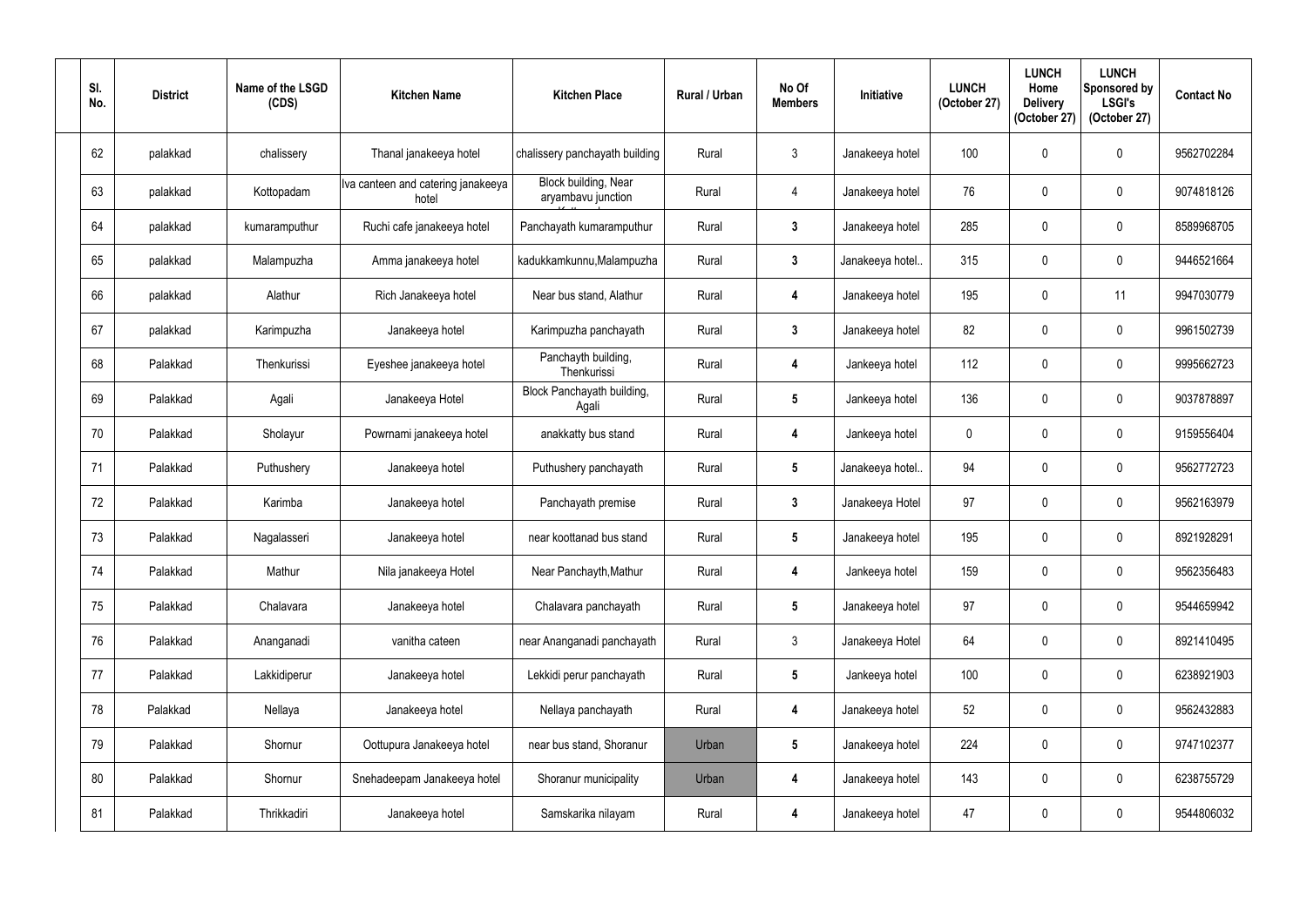|    | SI.<br>No. | <b>District</b> | Name of the LSGD<br>(CDS) | <b>Kitchen Name</b>             | <b>Kitchen Place</b>                       | Rural / Urban | No Of<br><b>Members</b> | Initiative      | <b>LUNCH</b><br>(October 27) | <b>LUNCH</b><br>Home<br><b>Delivery</b><br>(October 27) | <b>LUNCH</b><br>Sponsored by<br><b>LSGI's</b><br>(October 27) | <b>Contact No</b> |
|----|------------|-----------------|---------------------------|---------------------------------|--------------------------------------------|---------------|-------------------------|-----------------|------------------------------|---------------------------------------------------------|---------------------------------------------------------------|-------------------|
|    | 82         | palakkad        | Vaniyamkulam              | Janakeeya hotel                 | near PK DAS hospital                       | Rural         | $3\phantom{a}$          | Janakeeya hotel | 210                          | $\mathbf{0}$                                            | 3                                                             | 9947408415        |
|    | 83         | Palakkad        | Ambalappara               | Janakiya hotel                  | ambalappara<br>kalyanamandapam             | Rural         | $5\phantom{.0}$         | Janakeeya Hotel | 51                           | $\mathbf{0}$                                            | $\mathbf 0$                                                   | 8129562289        |
|    | 84         | Palakkad        | Vallappuzha               | Janakeeya hotel                 | Hayath Complex, Vallappuzha                | Rural         | $5\overline{)}$         | Janakeeya Hotel | 237                          |                                                         | $\mathbf 0$                                                   | 8086406897        |
|    | 85         | Palakkad        | Shoranur                  | Ela janakeeya hotel             | Vpc market, kulappully                     | Urban         | $\mathbf{3}$            | Janakeeya hotel | 145                          | 0                                                       | $\boldsymbol{0}$                                              | 8129769113        |
|    | 86         | Palakkad        | Mankara                   | Subiksha Janakeeya hotel        | Near Mankara Panchayath                    | Rural         | $5\overline{)}$         | Janakeeya hotel | 89                           | 0                                                       | $\mathbf 0$                                                   | 8549045637        |
|    | 87         | Palakkad        | Kanjirapuzha              | Surya Janakeeya hotel           | Kanjirapuzha, panchayath                   | Rural         | $5\phantom{.0}$         | Janakeeya hotel | 120                          |                                                         | $\mathbf 0$                                                   | 9048698194        |
|    | 88         | Palakkad        | Thachanattukara           | Haritham janakeeya hotel        | 53 mile, Thachanattukara                   | Rural         | $\mathbf{3}$            | Janakeeya hotel | 83                           | 0                                                       | $\overline{0}$                                                | 9605097810        |
|    | 89         | Palakkad        | Puthukode                 | Puthuma jankeeya hotel          | Thachanadi junction                        | Rural         | $6\phantom{1}$          | Janakeeya hotel | 142                          | 0                                                       | $\mathbf 0$                                                   | 9744459080        |
|    | 90         | Palakkad        | Tarur                     | Jankeeya Hotel                  | Infront of vilage office, Tarurk           | Rural         | 4                       | Janakeeya hotel | 81                           | 0                                                       | $\overline{0}$                                                | 8606780959        |
|    | 91         | Palakkad        | Pirayiri                  | Janakeeya hotel                 | Near Panchayath office                     | Rural         | $5\overline{)}$         | Janakeeya hotel | 80                           | 0                                                       | $\mathbf 0$                                                   | 9037495586        |
|    | 92         | Palakkad        | Palakkad ulb              | Ruchi                           | Near Balaji hospital, Fort<br>Maidan       | Urban         | 4                       | Janakeeya hotel | 246                          | 0                                                       | $\mathbf 0$                                                   | 7994185687        |
|    | 93         | Palakkad        | Pookkottukavu             | Punya                           | Pookkottukavu Centre                       | Rural         | 4                       | Janakeeya Hotel | 82                           | $\mathbf 0$                                             | $\mathbf 0$                                                   | 9745511432        |
|    | 94         | Palakkad        | Kuthanoor                 | Suryodayam jankeeya hotel       | Kalapara, kuthanoor                        | Rural         | $5\phantom{.0}$         | Jankeeya hotel  | 27                           | 0                                                       | $\boldsymbol{0}$                                              | 9995159738        |
|    | 95         | Palakkad        | Thiruvegappura            | Janakeeya Hotel                 | Kaippuram                                  | Rural         | $5\phantom{.0}$         | Jankeeya hotel  | 130                          | 0                                                       | $\boldsymbol{0}$                                              | 8921882903        |
|    | 96         | Palakkad        | Thachampara               | Vanitha canteen Janakeeya Hotel | Thachampara town                           | Rural         | 4                       | Jankeeya hotel  | 88                           | 0                                                       | $\pmb{0}$                                                     | 9497826216        |
|    | 97         | Palakkad        | Kannadi                   | Sweet jankeeya hotel            | Yakkara junction                           | Rural         | $\mathbf{3}$            | Jankeeya hotel  | 75                           | 0                                                       | $\pmb{0}$                                                     | 9846918028        |
|    | 98         | Palakkad        | Pattithara                | Bavana janakeeya hotel          | kottappadam                                | Rural         | $5\phantom{.0}$         | Janakeeya hotel | $\mathbf 0$                  | 0                                                       | $\pmb{0}$                                                     | 9074163402        |
|    | 99         | Palakkad        | Mannarkkad                | Janakeeya Hotel                 | muncipal building, busstand,<br>mannarkkad | Urban         | $\overline{\mathbf{4}}$ | Janakeeya hotel | 100                          | $\mathbf 0$                                             | 45                                                            |                   |
| 99 |            |                 |                           |                                 |                                            |               | 420                     |                 | 12412                        | 5 <sup>1</sup>                                          | 68                                                            |                   |
|    |            | Pathanamthitta  | Anicadu                   | Janatha janakeeya hotel         | Nooromave                                  | Rural         | $\mathfrak{Z}$          | Janakeeya Hotel | $\mathbf 0$                  | 148                                                     | $\pmb{0}$                                                     | 6282875679        |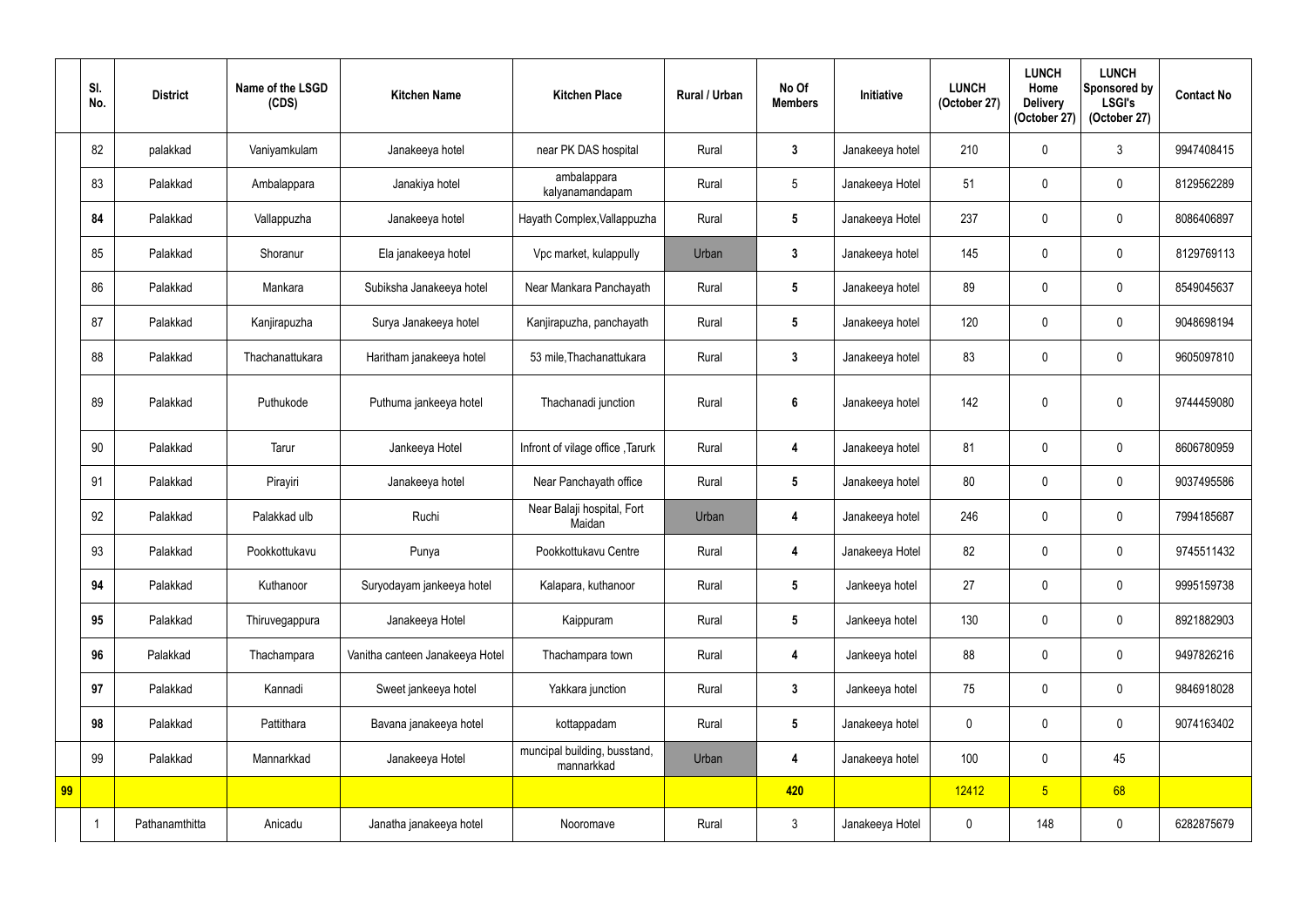| SI.<br>No.       | <b>District</b> | Name of the LSGD<br>(CDS) | <b>Kitchen Name</b>             | <b>Kitchen Place</b>        | Rural / Urban | No Of<br><b>Members</b> | Initiative      | <b>LUNCH</b><br>(October 27) | <b>LUNCH</b><br>Home<br><b>Delivery</b><br>(October 27) | <b>LUNCH</b><br>Sponsored by<br><b>LSGI's</b><br>(October 27) | <b>Contact No</b> |
|------------------|-----------------|---------------------------|---------------------------------|-----------------------------|---------------|-------------------------|-----------------|------------------------------|---------------------------------------------------------|---------------------------------------------------------------|-------------------|
| $\overline{2}$   | Pathanamthitta  | Kaviyoor                  | Janakeeya Hotel                 | Manakkachira                | Rural         | $\overline{4}$          | Janakeeya Hotel | $\mathbf 0$                  | 186                                                     | $\boldsymbol{0}$                                              | 9747886172        |
| 3                | Pathanamthitta  | Kottanadu                 | Janakeeya Hotel                 | Kottanadu                   | Rural         | $\overline{4}$          | Janakeeya Hotel | $\mathbf 0$                  | 160                                                     | $\pmb{0}$                                                     | 6282382608        |
| 4                | Pathanamthitta  | Kalloopara                | Janakeeya Hotel                 | Kalloopara                  | Rural         | $5\phantom{.0}$         | Janakeeya Hotel | $\mathbf 0$                  | 63                                                      | $\mathbf 0$                                                   | 9947471024        |
| 5                | Pathanamthitta  | Kunnamthanam              | Thripthi Hotel                  | Kunnamthanam                | Rural         | $\mathfrak{Z}$          | Janakeeya Hotel | $\pmb{0}$                    | 34                                                      | $\boldsymbol{0}$                                              | 6235908328        |
| 6                | pathanamthitta  | mallappally               | janakeeya hotel                 | mallappally                 | Rural         | $\mathbf{3}$            | janakeeya hotel | $\mathbf 0$                  | 120                                                     | $\mathbf 0$                                                   | 9744194830        |
| $\overline{7}$   | Pathanamthitta  | kottangal                 | janakeeya hotel                 | kottangal                   | Rural         | $\mathfrak{Z}$          | Janakeeya Hotel | $\mathbf 0$                  | 162                                                     | $\pmb{0}$                                                     | 9526690541        |
| 8                | Pathanamthitta  | Nedumpuram                | Nedumpram Janakeeya Hotel       | Podiyadi                    | Rural         | $5\phantom{.0}$         | Janakeeya Hotel | $\mathbf 0$                  | 68                                                      | $\boldsymbol{0}$                                              | 919188291409      |
| 9                | Pathanamthitta  | Niranam                   | Sakhi cafe                      | Niranam                     | Rural         | $\mathfrak{Z}$          | Janakeeya Hotel | $\mathbf 0$                  | 57                                                      | $\boldsymbol{0}$                                              | 919526423710      |
| 10 <sup>°</sup>  | Pathanamthitta  | Peringara                 | Haritha samrudhi Catering       | <b>PMVHS Pringara</b>       | Rural         | $\overline{4}$          | Janakeeya Hotel | $\mathbf 0$                  | 112                                                     | $\boldsymbol{0}$                                              | 919961219550      |
| 11               | Pathanamthitta  | Peringara                 | Pulari janakeeya Hotel          | swamipalam                  | Rural         | $\overline{4}$          | Janakeeya hotel | $\mathbf 0$                  | 58                                                      | $\pmb{0}$                                                     | 919656132036      |
| 12               | Pathanamthitta  | Kuttor                    | Nanma Catering                  | <b>GHS Kuttoor</b>          | Rural         | $\mathbf{3}$            | Janakeeya Hotel | $\mathbf 0$                  | 160                                                     | $\mathbf 0$                                                   | 919526323212      |
| 13               | Pathanamthitta  | Kadapra                   | Niradeepam janakeeya hotel      | Kadapra                     | Rural         | $\overline{4}$          | Janakeeya Hotel | $\mathbf 0$                  | $\mathbf 0$                                             | $\pmb{0}$                                                     | 9656512066        |
| 14               | Pathanamthitta  | Eraviperoor               | Avi cafe                        | Avi cafe                    | Rural         | $\mathfrak{Z}$          | Janakeeya Hotel | $\pmb{0}$                    | 92                                                      | $\pmb{0}$                                                     | 6238013293        |
| 15 <sub>15</sub> | Pathanamthitta  | Koipuram                  | Ammas kudumbashree cafe         | Muttamon                    | Rural         | $\overline{5}$          | Janakeeya Hotel | $\pmb{0}$                    | 178                                                     | $\pmb{0}$                                                     | 9961485931        |
| 16 <sup>°</sup>  | Pathanamthitta  | Thottappuzhassery         | Thottapuzhassery Jankeeya Hotel | Thottapuzhassery            | Rural         | $\overline{4}$          | Janakeeya Hotel | $\mathbf 0$                  | $\mathbf 0$                                             | $\boldsymbol{0}$                                              | 9656403054        |
| 17               | Pathanamthitta  | Puramattom                | Top N Taste                     | Puramattom                  | Rural         | $\mathbf{3}$            | Janakeeya Hotel | $\mathbf 0$                  | 24                                                      | $\pmb{0}$                                                     | 9526728230        |
| 18               | Pathanamthitta  | Ayroor                    | Janakeeya Hotel                 | Ayroor                      | Rural         | 6                       | Janakeeya Hotel | $\pmb{0}$                    | 50                                                      | $\pmb{0}$                                                     | 8086653951        |
| 19               | Pathanamthitta  | Ezhumattor                | Swad Hotel                      | Thadiyoor                   | Rural         | $\mathfrak{Z}$          | Janakeeya Hotel | $\mathbf 0$                  | 98                                                      | $\pmb{0}$                                                     | 9526857335        |
| 20               | Pathanamthitta  | Kozhencherry              | Ruchi Janakeeya hotel           | Community hall, kozhenchery | Rural         | 4                       | Janakeeya Hotel | $\mathbf 0$                  | 104                                                     | $\pmb{0}$                                                     | 9947387912        |
| 21               | Pathanamthitta  | Mallappuzhassery          | Snehadeepam                     | Paramootil                  | Rural         | $6\,$                   | Janakeeya Hotel | $\pmb{0}$                    | 72                                                      | $\pmb{0}$                                                     | 9847170052        |
| 22               | Pathanamthitta  | Chennerkara               | Thanal Kudumbasree Cafe         | Nallanikunnu                | Rural         | $\overline{5}$          | Janakeeya Hotel | $\mathbf 0$                  | 65                                                      | $\pmb{0}$                                                     | 9747469562        |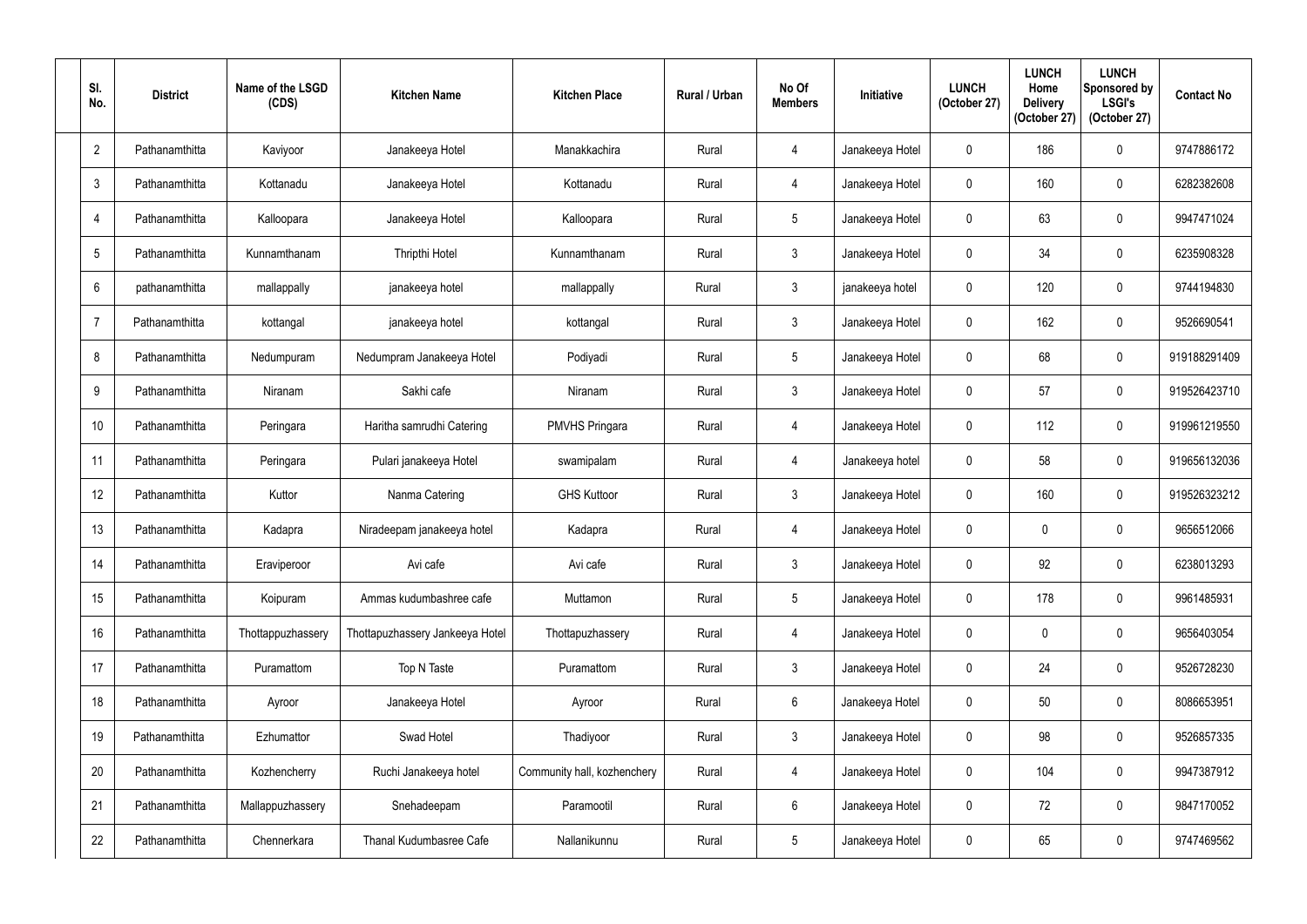|    | SI.<br>No. | <b>District</b> | Name of the LSGD<br>(CDS) | <b>Kitchen Name</b>       | <b>Kitchen Place</b>   | <b>Rural / Urban</b> | No Of<br><b>Members</b> | Initiative      | <b>LUNCH</b><br>(October 27) | <b>LUNCH</b><br>Home<br><b>Delivery</b><br>(October 27) | <b>LUNCH</b><br>Sponsored by<br><b>LSGI's</b><br>(October 27) | <b>Contact No</b> |
|----|------------|-----------------|---------------------------|---------------------------|------------------------|----------------------|-------------------------|-----------------|------------------------------|---------------------------------------------------------|---------------------------------------------------------------|-------------------|
|    | 23         | Pathanamthitta  | Cherukole                 | Janakeeya Hotel           | Cherukole              | Rural                | $\mathfrak{Z}$          | Janakeeya Hotel | $\mathbf{0}$                 | 60                                                      | $\mathbf 0$                                                   | 7907811728        |
|    | 24         | Pathanamthitta  | Elanthoor                 | Janakeeya Hotel           | Vary                   | Rural                | 4                       | Janakeeya Hotel | $\mathbf 0$                  | 60                                                      | $\pmb{0}$                                                     | 9946047385        |
|    | 25         | Pathanamthitta  | naranganam                | janakeeya hotel           | kadammanitta           | Rural                | $\mathfrak{Z}$          | janakeeya hotel | $\mathbf 0$                  | 45                                                      | $\mathbf 0$                                                   | 9744478962        |
|    | 26         | Pathanamthitta  | Omalloor                  | Janakeeya Hotel           | Omalloor               | Rural                |                         | Janakeeya Hotel | $\mathbf 0$                  | 104                                                     | $\pmb{0}$                                                     |                   |
|    | 27         | Pathanamthitta  | Chittar                   | Chittar janakiya hotel    | Koothattukulam         | Rural                | $\mathfrak{Z}$          | Janakeeya Hotel | $\mathbf{0}$                 | 212                                                     | $\mathbf 0$                                                   | 9072374618        |
|    | 28         | Pathanamthitta  | Naranammoozhi             | Thanima                   | Arakkamon              | Rural                | $\mathfrak{Z}$          | Janakeeya Hotel | $\mathbf 0$                  | $\Omega$                                                | $\boldsymbol{0}$                                              | 9605021278        |
| 58 | 29         | Pathanamthitta  | Perunadu                  | Perunadu Janakeeya Hotel  | Perunadu               | Rural                | $5\phantom{.0}$         | Janakeeya Hotel | $\mathbf 0$                  | 125                                                     | $\pmb{0}$                                                     |                   |
|    | 30         | Pathanamthitta  | Ranni-Angadi              | Angadi Janakeeya Hotel    | Thoodathil church hall | Rural                | $5\phantom{.0}$         | Janakeeya Hotel | $\mathbf 0$                  | 102                                                     | $\pmb{0}$                                                     | 9961190622        |
|    | 31         | Pathanamthitta  | Ranni-Pazhavangadi        | Navami Hotel              | Makkappuzha            | Rural                | 4                       | Janakeeya Hotel | $\mathbf{0}$                 | 173                                                     | $\mathbf 0$                                                   | 9562135824        |
|    | 32         | Pathanamthitta  | Seethathodu               | Thanima catering unit     | Seethathodu            | Rural                | $5\phantom{.0}$         | Janakeeya Hotel | 125                          | 70                                                      | $\pmb{0}$                                                     | 9747622310        |
|    | 33         | Pathanamthitta  | Ranni                     | Janakeeya Hotel           | Ranni                  | Rural                | $\overline{4}$          | Janakeeya Hotel | $\mathbf 0$                  | 58                                                      | $\mathbf 0$                                                   | 99462338752       |
|    | 34         | Pathanamthitta  | Vechhoochira              | Annapoorneswary hotel     | Venkurinji             | Rural                | 4                       | Janakeeya Hotel | $\mathbf 0$                  | 210                                                     | $\pmb{0}$                                                     | 8547264134        |
|    | 35         | Pathanamthitta  | Vadasserikara             | Thannal Janakeeya Hotel   | Vadasserikara          | Rural                | $5\phantom{.0}$         | Janakeeya Hotel | $\mathbf 0$                  | 85                                                      | $\pmb{0}$                                                     | 8590107684        |
|    | 36         | Pathanamthitta  | Vallickodu                | Janakeeya Hotel           | Vallicodu              | Rural                | $5\phantom{.0}$         | Janakeeya Hotel | $\mathbf 0$                  | 147                                                     | $\pmb{0}$                                                     | 8547121591        |
|    | 37         | Pathanamthitta  | Pramadom                  | Aishwarya Janakeeya Hotel | Pramadom               | Rural                | $\mathbf{3}$            | Janakeeya Hotel | $\mathbf 0$                  | 80                                                      | $\pmb{0}$                                                     | 9495312020        |
|    | 38         | Pathanamthitta  | Aruvappulam               | Janakeeya Hotel           | Kallely                | Rural                | $\mathbf{3}$            | Janakeeya Hotel | $\mathbf 0$                  | 69                                                      | $\pmb{0}$                                                     | 9656700499        |
|    | 39         | Pathanamthitta  | mylapra                   | Manna janakeeya hotel     | mylapra                | Rural                | $\mathbf{3}$            | janakeeya hotel | $\mathbf 0$                  | 22                                                      | $\pmb{0}$                                                     | 9961750470        |
|    | 40         | Pathanamthitta  | Thannithodu               | Flowers janakeeya hotel   | Thannithodu            | Rural                | $\mathbf{3}$            | Janakeeya hotel | $\mathbf 0$                  | 147                                                     | $\pmb{0}$                                                     | 9061295035        |
|    | 40         | Pathanamthitta  | Malayappuzha              | Janakeeya Hotel           | Malayappuzha           | Rural                | $\mathbf{3}$            | Janakeeya Hotel | $\pmb{0}$                    | 192                                                     | $\pmb{0}$                                                     |                   |
|    | 41         | Pathanamthitta  | Konni                     | Janakeeya Hotel           | Konni                  | Rural                | $\mathbf{3}$            | Janakeeya Hotel | $\mathbf 0$                  | 170                                                     | $\pmb{0}$                                                     |                   |
|    | 43         | Pathanamthitta  | Kalanjoor                 | Kalanjoor janakeeya Hotel | Kalanjoor              | Rural                | $\overline{4}$          | Janakeeya Hotel | 0                            | 152                                                     | $\pmb{0}$                                                     | 6238045066        |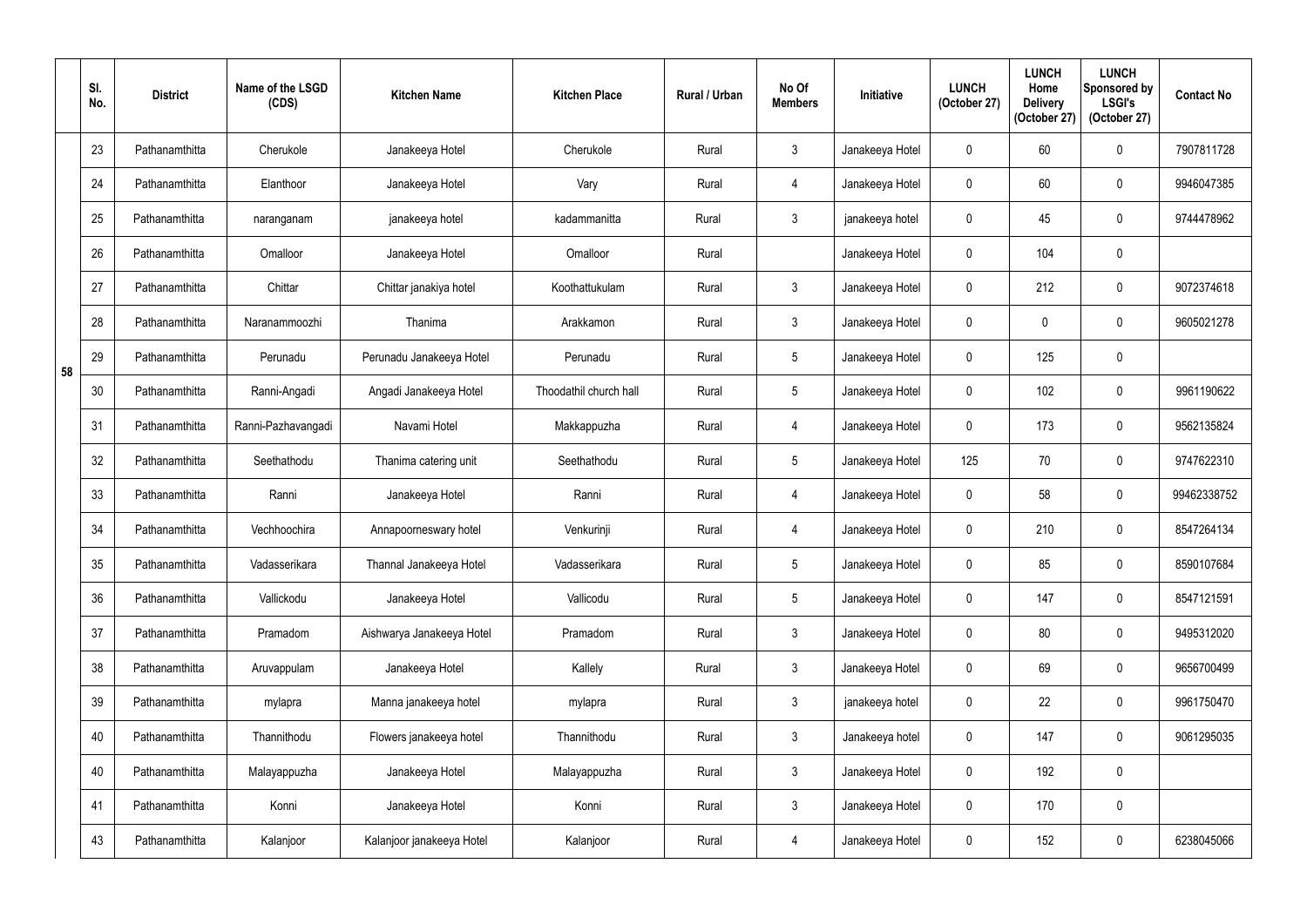|    | SI.<br>No.     | <b>District</b>    | Name of the LSGD<br>(CDS) | <b>Kitchen Name</b>           | <b>Kitchen Place</b>                 | <b>Rural / Urban</b> | No Of<br><b>Members</b> | Initiative      | <b>LUNCH</b><br>(October 27) | <b>LUNCH</b><br>Home<br><b>Delivery</b><br>(October 27) | <b>LUNCH</b><br>Sponsored by<br><b>LSGI's</b><br>(October 27) | <b>Contact No</b> |
|----|----------------|--------------------|---------------------------|-------------------------------|--------------------------------------|----------------------|-------------------------|-----------------|------------------------------|---------------------------------------------------------|---------------------------------------------------------------|-------------------|
|    | 44             | Pathanamthitta     | Ezhamkulam                | Swad Catering Unit            | Enathu                               | Rural                | $5\phantom{.0}$         | Janakeeya Hotel | $\mathbf 0$                  | 176                                                     | $\mathbf 0$                                                   | 9747243317        |
|    | 45             | Pathanamthitta     | Kodumon                   | Ruchiyidam Janakeeya Hotel    | Kodumon                              | Rural                | $\overline{7}$          | Janakeeya Hotel | $\mathbf 0$                  | 53                                                      | $\mathbf 0$                                                   | 75611017112       |
|    | 46             | Pathanamthitta     | Erathu                    | Janakeeya Hotel               | Erathu                               | Rural                | $\overline{4}$          | Janakeeya Hotel | $\mathbf 0$                  | 108                                                     | $\mathbf 0$                                                   | 9645102262        |
|    | 47             | Pathanamthitta     | Enadimangalam             | Janakeeya Hotel               | Elamannoor                           | Rural                | $\overline{4}$          | Janakeeya Hotel | $\mathbf 0$                  | 126                                                     | $\mathbf 0$                                                   |                   |
|    | 48             | Pathanamthitta     | Kadampanadu               | Janakeeya Hotel               | Mannady                              | Rural                | $\mathfrak{Z}$          | Janakeeya Hotel | $\mathbf 0$                  | 77                                                      | $\mathbf 0$                                                   |                   |
|    | 49             | Pathanamthitta     | Thumpamon                 | Ruchi Cafe                    | Mampilali                            | Rural                | $5\phantom{.0}$         | Janakeeya Hotel | $\mathbf 0$                  | 250                                                     | $\mathbf 0$                                                   | 9188300026        |
|    | 50             | Pathanamthitta     | Kulanada                  | Bhagyalekshmi cafe unit       | Kaipuzha                             | Rural                | $\mathfrak{Z}$          | Janakeeya Hotel | $\mathbf 0$                  | 100                                                     | $\mathbf 0$                                                   |                   |
|    | 51             | Pathanamthitta     | Pandalam Thekkekara       | Pandalam Thekkekara           | Thatta                               | Rural                | $\mathfrak{Z}$          | Janakeeya Hotel | $\mathbf 0$                  | 82                                                      | $\mathbf 0$                                                   | 9526224922        |
|    | 52             | Pathanamthitta     | Aranmula                  | Janakeeya Hotel               | Aranmula                             | Rural                | $5\phantom{.0}$         | Janakeeya Hotel | $\mathbf 0$                  | 95                                                      | $\mathbf 0$                                                   | 9656296503        |
|    | 53             | Pathanamthitta     | Mezhuveli                 | Thripthi Janakeeya Hotel      | Mezhuveli                            | Rural                | $\mathfrak{Z}$          | Janakeeya Hotel | $\mathbf 0$                  | 45                                                      | $\mathbf 0$                                                   | 9495265971        |
|    | 54             | Pathanamthitta     | Adoor                     | Amma Catering Unit            | Adoor                                | Urban                | 5                       | Janakeeya Hotel | $\mathbf 0$                  | 0                                                       | $\mathbf 0$                                                   | 8606887490        |
|    | 55             | Pathanamthitta     | Pandalam                  | Ruchi catering                | Sivarenjini Auditorium               | Urban                | $5\phantom{.0}$         | Janakeeya Hotel | $\mathbf 0$                  | $\mathbf{0}$                                            | $\mathbf 0$                                                   | 9846212739        |
|    | 56             | Pathanamthitta     | <b>Thiruvalla East</b>    | janakeeya hotel               | near private bus stand<br>thiruvalla | Urban                | $5\phantom{.0}$         | Janakeeya Hotel | $\mathbf 0$                  | 345                                                     | $\pmb{0}$                                                     | 919847729416      |
|    | 57             | Pathanamthitta     | Thiruvalla West           | janakeeya hotel               | kizhakkan muthoor                    | Urban                | $5\phantom{.0}$         | Janakeeya Hotel | $\mathbf 0$                  | 103                                                     | $\mathbf 0$                                                   | 919656132036      |
|    | 58             | Pathanamthitta     | Pathanamthitta            | Janakeeya Hotel               | Near Municipality Office             | Urban                | $5\overline{)}$         | Janakeeya Hotel | $\boldsymbol{0}$             | 50                                                      | $\pmb{0}$                                                     |                   |
| 58 |                |                    |                           |                               |                                      |                      | 229                     |                 | 125                          | 5904                                                    | $\bullet$                                                     |                   |
|    | 1              | Thiruvananthapuram | Parassala                 | Bhagyalekshmi janakeeya hotel | Mundaplavila                         | Rural                | $5\phantom{.0}$         | Janakeeya Hotel | 318                          | $\mathbf 0$                                             | $\pmb{0}$                                                     | 9895463718        |
|    | $\overline{2}$ | Thiruvananthapuram | Karode                    | Karode janakeeya hotel        | Paavaara,<br>pazhaya uchakkada       | Rural                | $5\phantom{.0}$         | Janakeeya Hotel | 320                          | $\mathbf 0$                                             | $\pmb{0}$                                                     | 9605122139        |
|    | $\mathfrak{Z}$ | Thiruvananthapuram | Thirupuram                | Thirupuram janakeeya hotel    | Pazhayakada                          | Rural                | $5\overline{)}$         | Janakeeya Hotel | 410                          | 0                                                       | $\mathbf 0$                                                   | 7034723987        |
|    | $\overline{4}$ | Thiruvananthapuram | Chenkal                   | Karuna janakeeya hotel        | Udiyankulangara                      | Rural                | $5\phantom{.0}$         | Janakeeya Hotel | 350                          | $\mathbf 0$                                             | $\pmb{0}$                                                     | 9746726109        |
|    | $\sqrt{5}$     | Thiruvananthapuram | Kulathoor                 | Nakshatra janakeeya hotel     | Attapuram                            | Rural                | $5\phantom{.0}$         | Janakeeya Hotel | 432                          | 0                                                       | $\boldsymbol{0}$                                              | 8301924221        |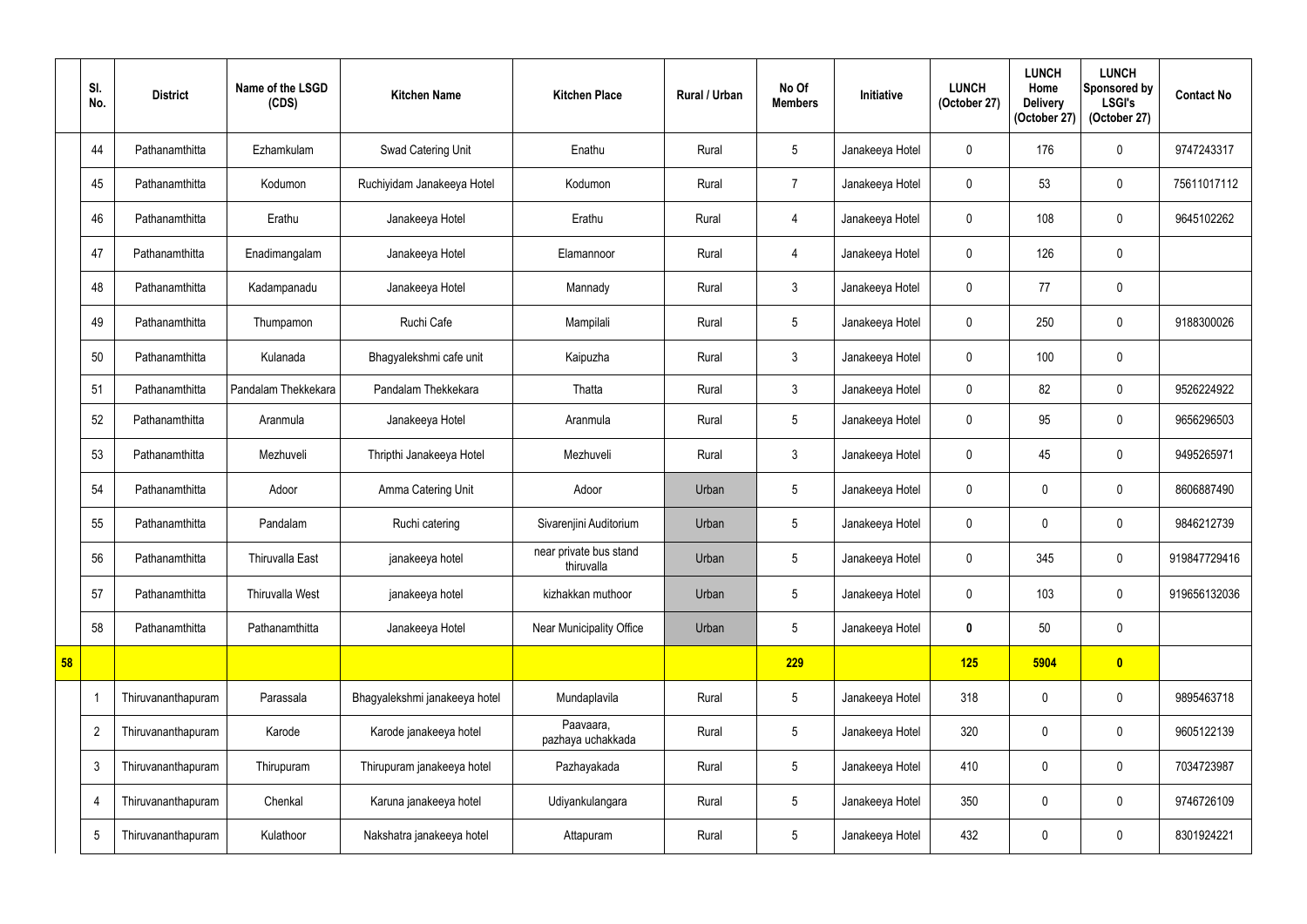| SI.<br>No.      | <b>District</b>    | Name of the LSGD<br>(CDS) | <b>Kitchen Name</b>                       | <b>Kitchen Place</b>                       | Rural / Urban | No Of<br><b>Members</b> | Initiative      | <b>LUNCH</b><br>(October 27) | <b>LUNCH</b><br>Home<br><b>Delivery</b><br>(October 27) | <b>LUNCH</b><br>Sponsored by<br><b>LSGI's</b><br>(October 27) | <b>Contact No</b> |
|-----------------|--------------------|---------------------------|-------------------------------------------|--------------------------------------------|---------------|-------------------------|-----------------|------------------------------|---------------------------------------------------------|---------------------------------------------------------------|-------------------|
| 6               | Thiruvananthapuram | Neyyattinkara 1           | Oottupura                                 | Neyyattinkara                              | Urban         | $5\phantom{.0}$         | Janakeeya Hotel | 420                          | $\Omega$                                                | $\mathbf 0$                                                   | 8129192485        |
| $\overline{7}$  | Thiruvananthapuram | Neyyattinkara 1           | Cafesree Janakeeya Hotel                  | Vazhimukku                                 | Urban         | 5                       | Janakeeya Hotel | 485                          |                                                         | $\mathbf 0$                                                   | 9995604997        |
| 8               | Thiruvananthapuram | Neyyattinkara 1           | Thripthi janakeeya Hotel                  | perumpazhuthoor                            | urban         | 4                       | janakeeya Hotel | 206                          |                                                         | $\mathbf 0$                                                   | 6282944199        |
| 9               | Thiruvananthapuram | Neyyattinkara 2           | Harsha catering unit                      | Neyyattinkara                              | Urban         | 5                       | Janakeeya Hotel | 340                          |                                                         | $\mathbf 0$                                                   | 9048822770        |
| 10 <sup>°</sup> | Thiruvananthapuram | Neyyattinkara 2           | Devarose Janakeeya Hotel                  | Amaravila                                  | Urban         | 5                       | Janakeeya Hotel | $\theta$                     |                                                         | $\mathbf 0$                                                   | 9995028659        |
| 11              | Thiruvananthapuram | Kollayil                  | Kaveri janakeeya hotel                    | Kavuvila, kottamam,<br>Dhanuvachapuram     | Rural         | 5                       | Janakeeya Hotel | $\theta$                     |                                                         | $\mathbf 0$                                                   | 9656815322        |
| 12              | Thiruvananthapuram | Kunnathukal               | Aiswarya Janakeeya Hotel -<br>Kunnathukal | Kuruwad, paliyodu                          | Rural         | $\mathfrak{Z}$          | Janakeeya Hotel | 104                          |                                                         | $\mathbf 0$                                                   | 9539549507        |
| 13              | Thiruvananthapuram | Vellarada                 | Eden Janakeeya Hotel                      | Panachamoodu, Vellarada                    | Rural         | 5                       | Janakeeya Hotel | 640                          |                                                         | $\mathbf 0$                                                   | 8547973305        |
| 14              | Thiruvananthapuram | Vellarada                 | Chandrika Janakeeya Hotel -<br>Vellarada  | Vellarada                                  | Rural         | 6                       | Janakeeya Hotel | 105                          | 112                                                     | $\mathbf 0$                                                   | 9539366295        |
| 15              | Thiruvananthapuram | Aryankode                 | Aryan Janakeeya Hotel -<br>Aryankode      | Aryankode                                  | Rural         | $5\phantom{.0}$         | Janakeeya Hotel | 159                          |                                                         | $\boldsymbol{0}$                                              | 9746905408        |
| 16              | Thiruvananthapuram | Ottashekharamangala<br>m  | Minnaram Janakeeya Hotel                  | Kuravara, Near<br>Ottashekharamangalam UPS | Rural         | 4                       | Janakeeya Hotel | 85                           | 0                                                       | $\mathbf 0$                                                   | 9567553161        |
| 17              | Thiruvananthapuram | Kollayil                  | Janakeeya Hotel                           | Mylakkara                                  | Rural         | $5\phantom{.0}$         | Janakeeya Hotel | 69                           |                                                         | $\mathbf 0$                                                   | 9605076268        |
| 18              | Thiruvananthapuram | perunkadavila             | shankholi janakeeya hotel                 | perunkadavila                              | rural         | $\mathfrak{Z}$          | Janakeeya Hotel | 78                           | $\boldsymbol{0}$                                        | $\boldsymbol{0}$                                              |                   |
| 19              | Thiruvananthapuram | Amboori                   | Janakeeya Hotel                           | Amboori                                    | Rural         | $5\phantom{.0}$         | Janakeeya Hotel | 56                           | 0                                                       | $\mathbf 0$                                                   | 9747169098        |
| 20              | Thiruvananthapuram | Athiyanoor                | Kudumbashree janakeeya hotel              | Venpakal                                   | Rural         | 4                       | Janakeeya Hotel | 315                          | 0                                                       | $\mathbf 0$                                                   | 919562752580      |
| 21              | Thiruvananthapuram | Kottukal                  | Vismaya janakeeya hotel                   | Uchakkada                                  | Rural         | $\sqrt{5}$              | Janakeeya Hotel | 440                          | 0                                                       | $\pmb{0}$                                                     | 6282447041        |
| 22              | Thiruvananthapuram | Kanjiramkulam             | Padaswaram unit                           | Kanjiramkulam                              | Rural         | $\overline{4}$          | Janakeeya Hotel | $\mathbf 0$                  | 0                                                       | $\pmb{0}$                                                     | 919072899432      |
| 23              | Thiruvananthapuram | Karumkulam                | Alil Janakeeya Hotel                      | Pallam                                     | Rural         | $\sqrt{5}$              | Janakeeya Hotel | 163                          | 0                                                       | $\mathbf 0$                                                   | 917736513673      |
| 24              | Thiruvananthapuram | Venganoor                 | Venganoor Ruchi janakeeya hotel           | Peringamala                                | Rural         | 10 <sup>°</sup>         | Janakeeya Hotel | 103                          | $\mathbf 0$                                             | $\boldsymbol{0}$                                              | 9656309710        |
| 25              | Thiruvananthapuram | Vilavoorkkal              | Priyam Janakeeya Hotel                    | Chanthamukku, Peyadu Jn                    | Rural         | $5\phantom{.0}$         | Janakeeya Hotel | 293                          | 0                                                       | $\pmb{0}$                                                     | 7902504494        |
| 26              | Thiruvananthapuram | Vilavoorkal               | Vilavoorkal janakeeya hotel               | Pottayil                                   | Rural         | $\overline{5}$          | Janakeeya Hotel | 305                          | 0                                                       | $\boldsymbol{0}$                                              | 9497883130        |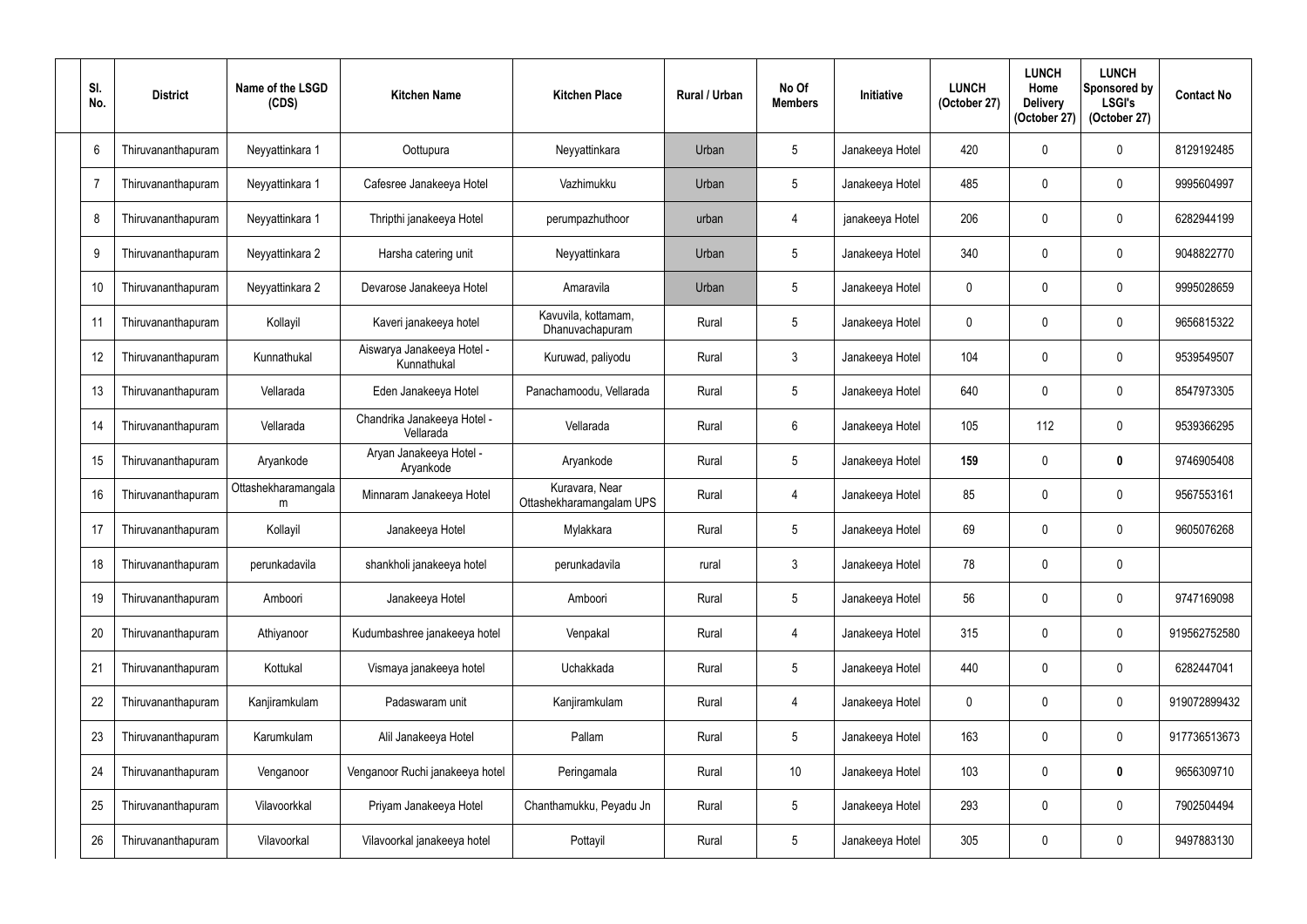| SI.<br>No. | <b>District</b>    | Name of the LSGD<br>(CDS)  | <b>Kitchen Name</b>                           | <b>Kitchen Place</b>                              | Rural / Urban | No Of<br><b>Members</b> | <b>Initiative</b> | <b>LUNCH</b><br>(October 27) | <b>LUNCH</b><br>Home<br><b>Delivery</b><br>(October 27) | <b>LUNCH</b><br>Sponsored by<br><b>LSGI's</b><br>(October 27) | <b>Contact No</b> |
|------------|--------------------|----------------------------|-----------------------------------------------|---------------------------------------------------|---------------|-------------------------|-------------------|------------------------------|---------------------------------------------------------|---------------------------------------------------------------|-------------------|
| 27         | Thiruvananthapuram | Kalliyoor                  | Stree Shakthi Janakeeya Hotel                 | Kalliyoor                                         | Rural         | $5\phantom{.0}$         | Janakeeya Hotel   | $\Omega$                     | $\Omega$                                                | $\boldsymbol{0}$                                              | 9074998782        |
| 28         | Thiruvananthapuram | Maranalloor                | Mayooram Janakeeya Hotel                      | Mannadikkonam                                     | Rural         | 4                       | Janakeeya Hotel   | 145                          | $\Omega$                                                | $\boldsymbol{0}$                                              | 9847371025        |
| 29         | Thiruvananthapuram | Pallichal                  | Vandhanam Janakeeya hotel                     | Naruvamoodu                                       | Rural         | 4                       | Janakeeya Hotel   | 245                          | 0                                                       | $\mathbf 0$                                                   | 9562636222        |
| 30         | Thiruvananthapuram | Vilappil                   | Sreebhadra janakeey a hotel                   | peyad                                             | Rural         | $\overline{5}$          | Janakeeya Hotel   | 281                          | $\Omega$                                                | $\pmb{0}$                                                     | 919496194745      |
| 31         | Thiruvananthapuram | Malayinkeezhu              | Thapasya janakeeya hotel                      | Aruvacode                                         | Rural         | $5\phantom{.0}$         | Janakeeya Hotel   | 145                          | 0                                                       | $\mathbf{0}$                                                  | 9074329707        |
| 32         | Thiruvananthapuram | Andoorkonam                | Thiruvathira janakeeya hotel                  | Kaniyapuram                                       | Rural         | $\mathfrak{Z}$          | Janakeeya Hotel   | 180                          | $\cap$                                                  | $\boldsymbol{0}$                                              | 8921698989        |
| 3,3        | Thiruvananthapuram | Kadinamkulam               | Sabarmathi janakeeya hotel                    | Chitattumukku                                     | Rural         | $\overline{4}$          | Janakeeya Hotel   | 130                          | $\mathbf 0$                                             | $\mathbf 0$                                                   |                   |
| 34         | Thiruvananthapuram | Azhoor                     | Kudumbadsree janakeeya hotel                  | Azhoor                                            | Rural         | 4                       | Janakeeya Hotel   | 90                           | $\Omega$                                                | $\boldsymbol{0}$                                              | 8129060294        |
| 35         | Thiruvanathapuram  | Pothencode                 | Pothencode Kudumbashree<br>Janakeeya hotel    | Pothencode ayiroorppara<br>Farmers centre         | Rural         | $5\phantom{.0}$         | Janakeeya Hotel   | 150                          | $\Omega$                                                | $\mathbf 0$                                                   | 9037832338        |
| 36         | Thiruvananthapuram | Mangalapuram               | Mangalapuram Kudumbashree<br>Janakeeya Hotel  | Managalapuram Junction,<br>Near Panchayath Office | Rural         | 5                       | Janakeeya Hotel   | 220                          | $\Omega$                                                | 0                                                             | 9995459534        |
| 37         | Thiruvananthapuram | Mangalapuram               | Swad Kudumbashree Janakeeya<br>hotel          | Murukkumpuzha                                     | Rural         | 3                       | Janakeeya Hotel   | 250                          | $\theta$                                                | $\mathbf 0$                                                   | 8281624670        |
| 38         | Thiruvananthapuram | Mangalapuram               | Ruchisagaram Kudumbashree<br>Janakeeya Hotel  | Chembakamangalam                                  | Rural         | $5\phantom{.0}$         | Janakeeya Hotel   | 250                          | 0                                                       | $\mathbf 0$                                                   | 8139079929        |
| 39         | Thiruvanathapuram  | <b>TVM Corporation CDS</b> | Krishnakripa Janakeeya hotel                  | Anayara                                           | Urban         | $5\phantom{.0}$         | Janakeeya Hotel   | 450                          | 0                                                       | $\pmb{0}$                                                     | 9745823832        |
| 40         | Thiruvanathapuram  | <b>TVM Corporation CDS</b> | Vanitha Janakeeya Hotel                       | Manvila                                           | Urban         | 4                       | Janakeeya Hotel   | 470                          | $\mathbf 0$                                             | $\pmb{0}$                                                     | 8129412369        |
| 41         | Thiruvanathapuram  | <b>TVM Corporation CDS</b> | Bhagyalekshmi Kudumbashree<br>Janakeeya Hotel | EK Nayanar Trust, Medical<br>College              | Urban         | $6\phantom{.}6$         | Janakeeya Hotel   | 180                          | $\mathbf 0$                                             | $\pmb{0}$                                                     |                   |
| 42         | Thiruvanathapuram  | <b>TVM Corporation CDS</b> | Tripthi Janakeeya Hotel                       | Pallithura                                        | Urban         | $\mathfrak{Z}$          | Janakeeya Hotel   | 350                          | $\mathbf 0$                                             | $\pmb{0}$                                                     | 9387738568        |
| 43         | Thiruvanathapuram  | <b>TVM Corporation CDS</b> | soubhagya janakeeya Hotel                     | kazhakoottam                                      | Urban         | $\mathfrak{Z}$          | janakeeya Hotel   | 320                          | 0                                                       | $\pmb{0}$                                                     | 8921555192        |
| 44         | Thiruvanathapuram  | <b>TVM Corporation CDS</b> | Uthradam Janakeeya Hotel                      | Pattom                                            | Urban         | $\mathbf{3}$            | janakeeya Hotel   | 800                          | $\mathbf 0$                                             | $\pmb{0}$                                                     | 8281062575        |
| 45         | Thiruvananthapuram | <b>TVM Corporation CDS</b> | Janakeeya hotel                               | Mannarakonam                                      | Urban         | $\mathbf{3}$            | Janakeeya Hotel   | 550                          | 0                                                       | $\pmb{0}$                                                     | 8281088923        |
| 46         | Thiruvananthapuram | <b>TVM Corporation CDS</b> | Kismath Janakeeya Hotel                       | Pottakuzhi                                        | Urban         | $\mathfrak{Z}$          | Janakeeya Hotel   | $\mathbf 0$                  | 0                                                       | $\pmb{0}$                                                     | 8129179622        |
| 47         | Thiruvananthapuram | <b>TVM Corporation CDS</b> | Salt and Pepper                               | Poomalliyoorkkonam                                | Urban         | $\mathbf{3}$            | Janakeeya Hotel   | 407                          | 0                                                       | $\pmb{0}$                                                     | 8593986935        |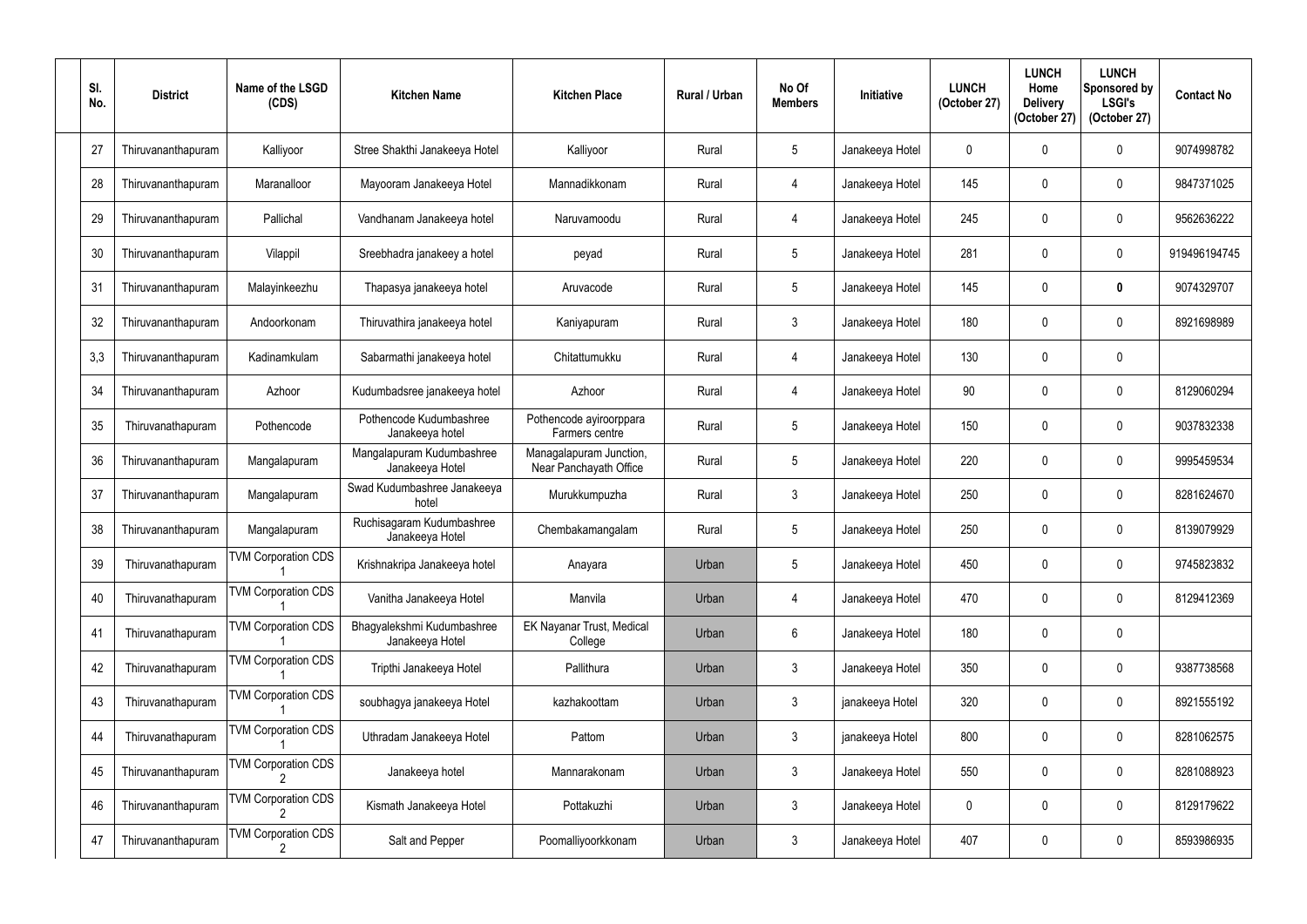|     | SI.<br>No. | <b>District</b>    | Name of the LSGD<br>(CDS)  | <b>Kitchen Name</b>                     | <b>Kitchen Place</b>                              | Rural / Urban | No Of<br><b>Members</b> | Initiative      | <b>LUNCH</b><br>(October 27) | <b>LUNCH</b><br>Home<br><b>Delivery</b><br>(October 27) | <b>LUNCH</b><br>Sponsored by<br><b>LSGI's</b><br>(October 27) | <b>Contact No</b> |
|-----|------------|--------------------|----------------------------|-----------------------------------------|---------------------------------------------------|---------------|-------------------------|-----------------|------------------------------|---------------------------------------------------------|---------------------------------------------------------------|-------------------|
|     | 48         | Thiruvananthapuram | <b>TVM Corporation CDS</b> | Sreebhadra Janakeeya Hotel              | Pettah                                            | Urban         | $\overline{4}$          | Janakeeya Hotel | 372                          | $\mathbf{0}$                                            | $\mathbf 0$                                                   | 9847227647        |
|     | 49         | Thiruvananthapuram | <b>TVM Corporation CDS</b> | kalavara Janakeeya Hotel                | vattiyoorkavu                                     | Urban         | 3                       | Janakeeya Hotel | 535                          | $\Omega$                                                | $\mathbf 0$                                                   | 9847655426        |
|     | 50         | Thiruvananthapuram | <b>TVM Corporation CDS</b> | punartham kudumbashree                  | kudappanakunnu                                    | Urban         | $\mathfrak{Z}$          | Janakeeya Hotel | $\mathbf 0$                  |                                                         | $\mathbf 0$                                                   | 9747115789        |
|     | 51         | Thiruvananthapuram | <b>TVM Corporation CDS</b> | peroor JH                               | Palayam                                           | Urban         | $\mathfrak{Z}$          | Janakeeya Hotel | 406                          | $\mathbf{0}$                                            | $\mathbf 0$                                                   | 8086119633        |
|     | 52         | Thiruvananthapuram | Aryanadu                   | Aryanad Janakeeya Hotel                 | Aryanad                                           | Rural         | 6                       | Janakeeya Hotel | 249                          |                                                         | $\mathbf 0$                                                   | 9207447839        |
|     | 53         | Thiruvananthapuram | Kuttichal                  | Kutichal Janakeeya Hotel                | Kuttichal                                         | Rural         | $5\phantom{.0}$         | Janakeeya Hotel | 271                          | $\Omega$                                                | $\mathbf 0$                                                   | 9446331479        |
| 113 | 54         | Thiruvananthapuram | Poovachal                  | Poovachal Janakeeya Hotel               | Poovachal Panchayath                              | Rural         | $5\overline{)}$         | Janakeeya Hotel | 96                           | 0                                                       | $\mathbf 0$                                                   | 9495225046        |
|     | 55         | Thiruvananthapuram | Vithura                    | Navodaya Janakeeya hotel                | Koppam, Vithura                                   | Rural         | 4                       | Janakeeya Hotel | 103                          |                                                         | $\mathbf 0$                                                   | 9946837014        |
|     | 56         | Thiruvananthapuram | Tholicode                  | Tholicode Janakeeya Hotel               | Pulimoodu, Near Bharath<br>Petrol Pump, Tholicode | Rural         | $\overline{4}$          | Janakeeya Hotel | $\mathbf 0$                  |                                                         | $\mathbf 0$                                                   | 9539995862        |
|     | 57         | Thiruvananthapuram | Vellanad                   | vellanad JH                             | kulacode vellanad                                 | Rural         | 3                       | Janakeeya Hotel | $\mathbf 0$                  | $\mathbf{0}$                                            | $\overline{0}$                                                | 9048295005        |
|     | 58         | Thiruvananthapuram | uzhamalackal               | mazhavil jh                             | Puthukulangara                                    | Rural         | $5\phantom{.0}$         | Janakeeya Hotel | 228                          |                                                         | $\mathbf 0$                                                   | 96457 54988       |
|     | 59         | Thiruvananthapuram | <b>TVPM Corpn CDS 4</b>    | Maithri Janakeeya Hotel                 | Poozhyakkunnu, Nemom, TVM                         | Urban         | $5\phantom{.0}$         | Janakeeya Hotel | 432                          | 0                                                       | $\overline{0}$                                                | 9846905594        |
|     | 60         | Thiruvananthapuram | TVPM. Corpn. CDS III       | Janatha hotel                           | Over bridge                                       | Urban         | 9                       | Janakeeya Hotel | 1300                         | 0                                                       | 12                                                            | 919746149160      |
|     | 61         | Thiruvananthapuram | TVPM. Corpn. CDS III       | Asraya Janakeeya Hotel                  | <b>DPI</b>                                        | Urban         | 4                       | Janakeeya Hotel | 358                          | 0                                                       | $\mathbf 0$                                                   | 918113008306      |
|     | 62         | Thiruvananthapuram | TVPM. Corpn. CDS III       | Ruchikkoott                             | Mudavanmukal                                      | Urban         | 4                       | Janakeeya Hotel | 60                           | 0                                                       | $\mathbf 0$                                                   | 917907579424      |
|     | 63         | Thiruvananthapuram | TVPM. Corpn. CDS IV        | Janakeeya hotel tvm corporation<br>cds4 | Vallakkadavu                                      | Urban         | $5\phantom{.0}$         | Janakeeya Hotel | 288                          | 0                                                       | $\mathbf 0$                                                   | 8129795072        |
|     | 64         | Thiruvananthapuram | TVPM. Corpn. CDS IV        | Karuna Janakeeya Hotel                  | Avaduthura                                        | Urban         | $5\phantom{.0}$         | Janakeeya Hotel | 276                          | 0                                                       | $\mathbf 0$                                                   | 9567523799        |
|     | 65         | Thiruvananthapuram | Anadu                      | Nanma anad                              | Govt LPS Anad                                     | Rural         | $\overline{4}$          | Janakeeya Hotel | $\mathbf 0$                  | 0                                                       | $\mathbf 0$                                                   | 9645709754        |
|     | 66         | Thiruvananthapuram | Vembayam                   | Liya canteen                            | Perumboor near panchayath<br>office               | Rural         | $5\phantom{.0}$         | Janakeeya Hotel | 279                          | 0                                                       | $\boldsymbol{0}$                                              | 9544337362        |
|     | 67         | Thiruvananthapuram | Vembayam                   | Four's Janakeeya Hotel                  | Naduveli Konchira                                 | Rural         | $\overline{4}$          | Janakeeya Hotel | 79                           | 0                                                       | $\mathbf 0$                                                   | 9526253578        |
|     | 68         | Thiruvananthapuram | Nedumangad 1               | Subhiksham                              | Irinjayam                                         | Urban         | 4                       | Janakeeya Hotel | 242                          | 0                                                       | $\boldsymbol{0}$                                              | 9745606588        |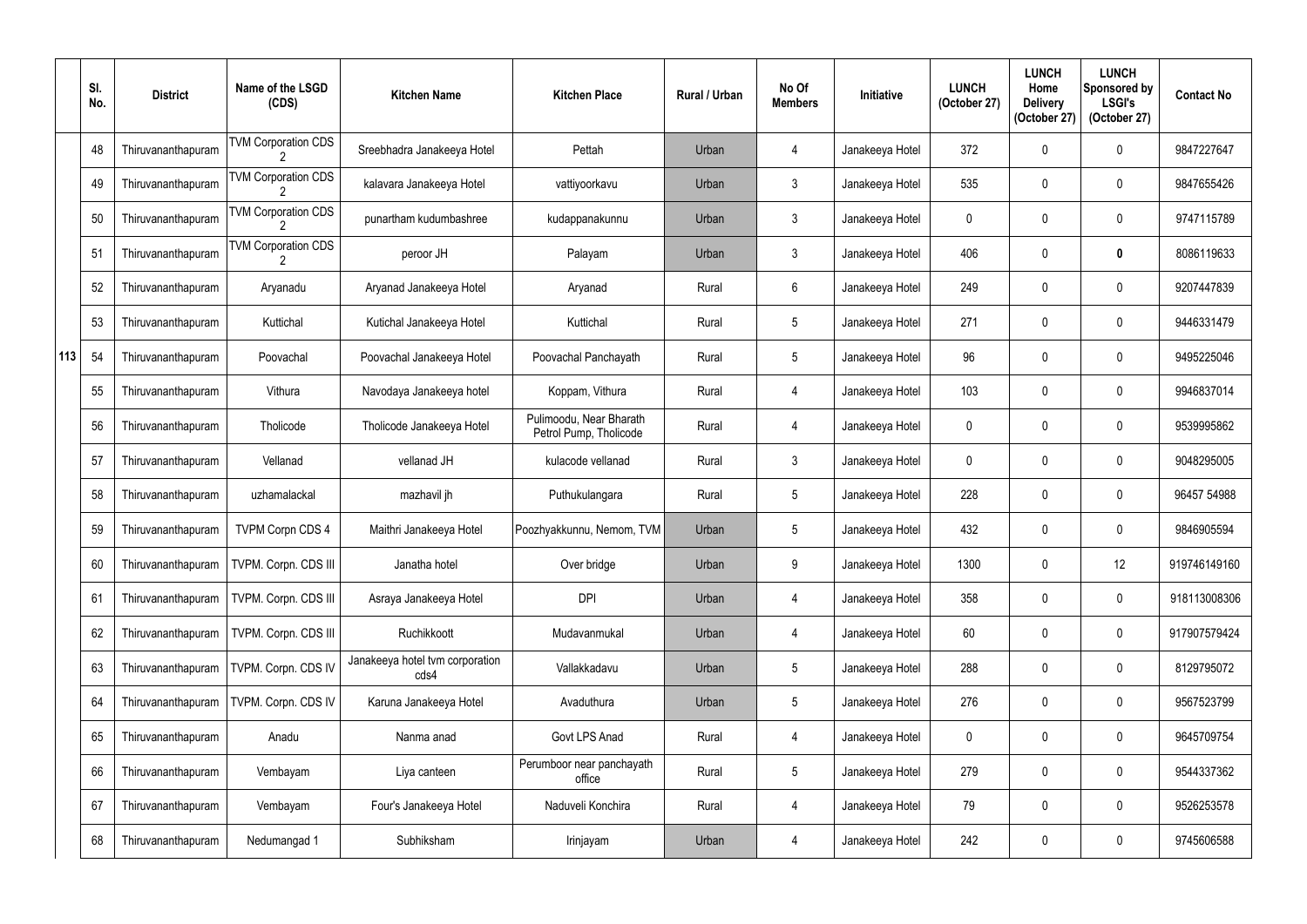| SI.<br>No. | <b>District</b>    | Name of the LSGD<br>(CDS) | <b>Kitchen Name</b>                    | <b>Kitchen Place</b>                      | <b>Rural / Urban</b> | No Of<br><b>Members</b> | Initiative      | <b>LUNCH</b><br>(October 27) | <b>LUNCH</b><br>Home<br><b>Delivery</b><br>(October 27) | <b>LUNCH</b><br>Sponsored by<br><b>LSGI's</b><br>(October 27) | <b>Contact No</b> |
|------------|--------------------|---------------------------|----------------------------------------|-------------------------------------------|----------------------|-------------------------|-----------------|------------------------------|---------------------------------------------------------|---------------------------------------------------------------|-------------------|
| 69         | Thiruvananthapuram | Nedumangad 1              | Ootupura                               | Pazhakutty                                | Urban                | 6                       | Janakeeya Hotel | 416                          | $\mathbf 0$                                             | 0                                                             | 7510910614        |
| 70         | Thiruvananthapuram | Nedumangad 2              | Niravu                                 | Near ksrtc bus stand                      | Urban                | $\overline{4}$          | Janakeeya Hotel | 412                          | $\mathbf 0$                                             | 0                                                             | 9645958207        |
| 71         | Thiruvananthapuram | Nedumangad 2              | Ruchiyidam                             | Near Municipality                         | Urban                | $\mathbf 0$             | Janakeeya Hotel | 424                          | $\mathbf 0$                                             | $\mathbf 0$                                                   | 9846371353        |
| 72         | Thiruvananthapuram | Karakulam                 | Karakulam Vanitha hotel                | Karakulam Junction                        | Rural                | $\overline{4}$          | Janakeeya Hotel | 238                          | $\mathbf 0$                                             | $\pmb{0}$                                                     | 9747176668        |
| 73         | Thiruvananthapuram | Panavoor                  | Kudumbashree vanitha hotel             | HI auditorium near panavoor<br>panchayath | Rural                | $6\phantom{.}6$         | Janakeeya Hotel | 234                          | 0                                                       | 6                                                             | 9526740817        |
| 74         | Thiruvananthapuram | Aruvikara                 | Nanma                                  | Aruvikara junction                        | Rural                | $\mathfrak{Z}$          | Janakeeya hotel | 45                           | $\Omega$                                                | 0                                                             | 8606524464        |
| 75         | Thiruvananthapuram | Pullampara                | Janakeeya Hotel                        | Kalumkinmukham                            | Rural                | $\overline{5}$          | Janakeeya Hotel | $\mathbf 0$                  | $\mathbf 0$                                             | $\pmb{0}$                                                     |                   |
| 76         | Thiruvananthapuram | Pangode                   | Bhagyalekshmi janakeeya hotel          | Pangodu Panchayath Hall                   | Rural                | $\overline{5}$          | Janakeeya Hotel | 278                          | 0                                                       | $\pmb{0}$                                                     |                   |
| 77         | Thiruvananthapuram | Manickal                  | Janakeeya hotel                        | Pirappancode                              | Rural                | $6\phantom{.}6$         | Janakeeya Hotel | 174                          | 0                                                       | $\mathbf 0$                                                   | 9745874522        |
| 78         | Thiruvananthapuram | Vamanapuram               | Pournami Kalamachal                    | Kalamachal                                | Rural                | $\overline{5}$          | Janakeeya Hotel | 167                          | $\mathbf 0$                                             | 0                                                             | 9846825964        |
| 79         | Thiruvananthapuram | kallara                   | Amma janakeeya hotel                   | kallara                                   | rural                | $\overline{4}$          | Janakeeya Hotel | 355                          | $\mathbf 0$                                             | $\mathbf 0$                                                   | 8111891405        |
| 80         | Thiruvananthapuram | nellanad                  | Nellanad janakeeya hotel               | keezhayikkonam                            | rural                | $6\,$                   | Janakeeya Hotel | 236                          | $\mathbf 0$                                             | $\mathbf 0$                                                   | 9946994811        |
| 81         | Thiruvananthapuram | Pazhayakunnummel          | Chaitanya janakeeya hotel              | Pazhayakunnumel                           | Rural                | $\overline{5}$          | Janakeeya Hotel | 176                          | $\mathbf 0$                                             | 0                                                             | 9496997201        |
| 82         | Thiruvananthapuram | Karavaram                 | Takkolam, Karavaram janakeeya<br>hotel | Pullurmukk, kallambalam                   | Rural                | $\overline{5}$          | Janakeeya Hotel | 158                          | $\mathbf 0$                                             | $\pmb{0}$                                                     | 9539723288        |
| 83         | Thiruvananthapuram | Kilimanoor                | Tanima vanitha canteen                 | Kilimanoor                                | Rural                | $\overline{4}$          | Janakeeya Hotel | 192                          | $\mathbf 0$                                             | $\pmb{0}$                                                     | 9846657166        |
| 84         | Thiruvananthapuram | Pulimath                  | Iswarya catering unit                  | Pulimath, Karet                           | Rural                | $\overline{4}$          | Janakeeya Hotel | 158                          | $\mathbf 0$                                             | $\pmb{0}$                                                     | 9645514593        |
| 85         | Thiruvananthapuram | Navaikkulam               | Kudumbashree janakeeya hotel           | Kadambaattukonam                          | Rural                | $\overline{5}$          | Janakeeya Hotel | 102                          | $\mathbf 0$                                             | $\pmb{0}$                                                     | 9400619476        |
| 86         | Thiruvananthapuram | Nagaroor                  | Janakeeya Hotel                        | Altharamoodu                              | Rural                | $\overline{5}$          | Janakeeya Hotel | 127                          | $\mathbf 0$                                             | $\pmb{0}$                                                     | 7034964806        |
| 87         | Thiruvananthapuram | Pallikal                  | pallikkal janakeeya hotel              | pakalkkuri                                | rural                | 4                       | Janakeeya Hotel | 87                           | $\mathbf 0$                                             | $\pmb{0}$                                                     | 9447886364        |
| 88         | Thiruvananthapuram | Madavoor                  | Madavoor janakeeya hotel               | madavoor                                  | rural                | $\sqrt{5}$              | Janakeeya Hotel | 151                          | $\mathbf 0$                                             | $\pmb{0}$                                                     | 9526206002        |
| 89         | Thiruvananthapuram | Chirayinkeezh             | Sevenstar Janakeeya Hotel              | Sarkkara                                  | Rural                | $\overline{5}$          | Janakeeya Hotel | 167                          | $\mathbf 0$                                             | $\pmb{0}$                                                     | 8921556636        |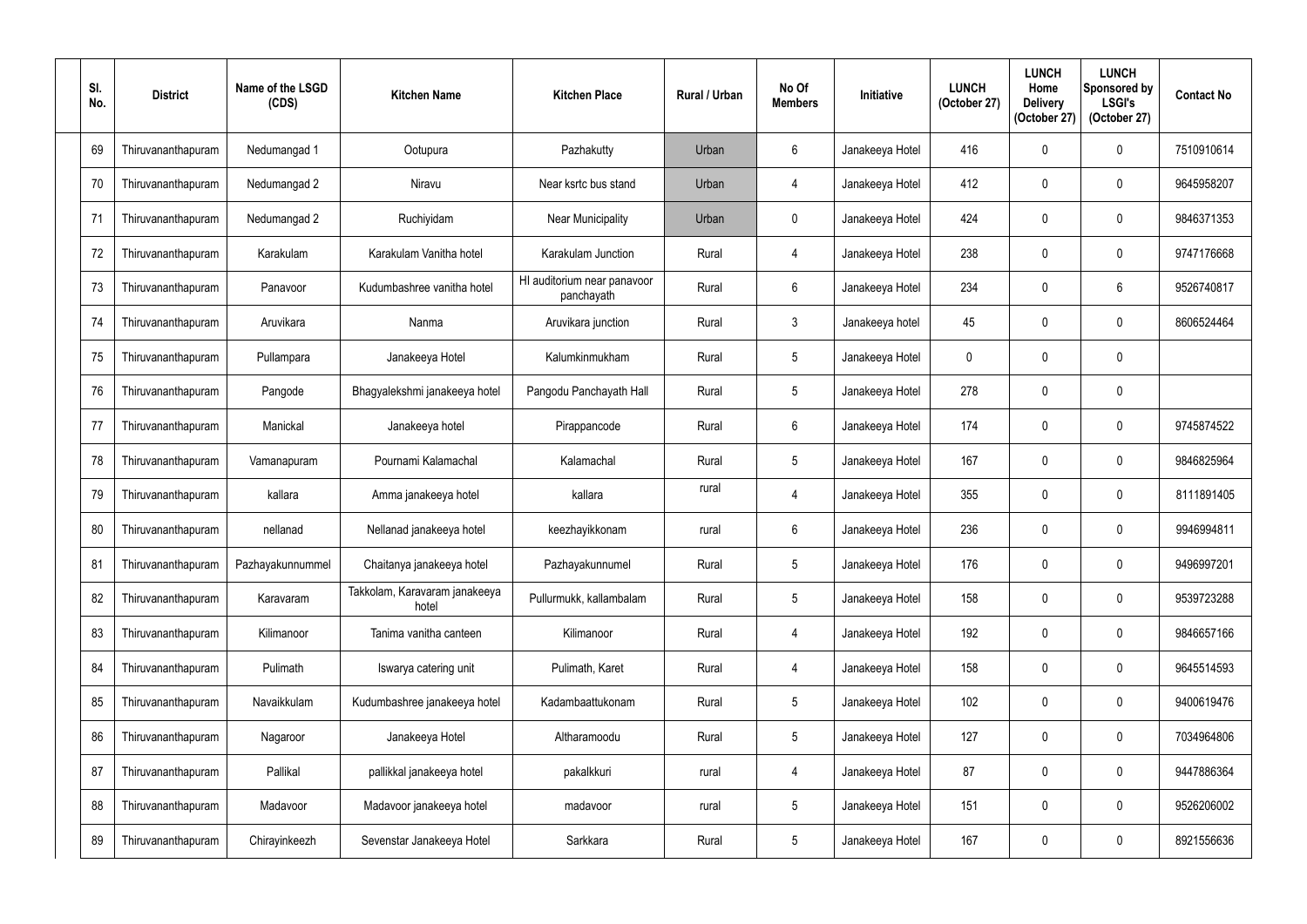|            | SI.<br>No.     | <b>District</b>    | Name of the LSGD<br>(CDS) | <b>Kitchen Name</b>                   | <b>Kitchen Place</b>     | Rural / Urban | No Of<br><b>Members</b> | Initiative      | <b>LUNCH</b><br>(October 27) | <b>LUNCH</b><br>Home<br><b>Delivery</b><br>(October 27) | <b>LUNCH</b><br>Sponsored by<br><b>LSGI's</b><br>(October 27) | <b>Contact No</b> |
|------------|----------------|--------------------|---------------------------|---------------------------------------|--------------------------|---------------|-------------------------|-----------------|------------------------------|---------------------------------------------------------|---------------------------------------------------------------|-------------------|
|            | 90             | Thiruvananthapuram | Kadaykkavoor              | Karmalamatha Janakeeya Hotel          | Kadakkavoor              | Rural         | 5                       | Janakeeya Hotel | 72                           | $\mathbf{0}$                                            | $\mathbf 0$                                                   | 9645405591        |
|            | 91             | Thiruvananthapuram | Mudakkal                  | Sarovaram Janakeeya Hotel             | Valakkadu                | Rural         | 3                       | Janakeeya Hotel | 65                           |                                                         |                                                               | 8086240900        |
|            | 92             | Thiruvananthapuram | Vakkom                    | Jananai Janakeeya Hotel               | SN Junction, Jeeva Dhara | Rural         | 5                       | Janakeeya Hotel | 317                          |                                                         | $\mathbf 0$                                                   | 8137014724        |
|            | 93             | Thiruvananthapuram | Vakkom                    | Diya Janakeeya Hotel                  | Panayile Kadavu          | Rural         | 5                       | Janakeeya Hotel | 140                          | 0                                                       | $\mathbf 0$                                                   | 8590439391        |
|            | 94             | Thiruvananthapuram | Kizhuvilam                | Kudumbashree vanitha canteen          | Kizhuvillam              | Rural         | $\overline{4}$          | Janakeeya Hotel | 119                          |                                                         | $\mathbf 0$                                                   | 9747361312        |
|            | 95             | Thiruvananthapuram | Anchuthengu               | Swad Janakeeya Hotel                  | Anchuthengu              | Rural         | 5                       | Janakeeya Hotel | 155                          |                                                         | $\mathbf 0$                                                   |                   |
|            | 96             | Thiruvananthapuram | Attingal                  | Bhagyashree janakeeya hotel           | Attingal                 | Urban         | 5                       | Janakeeya Hotel | 142                          |                                                         | $\mathbf 0$                                                   | 9539968503        |
|            | 97             | Thiruvananthapuram | Cherunniyoor              | Lekshmi janakeeya hotel               | Dhalavapuram             | Rural         | $\mathfrak{Z}$          | Janakeeya Hotel | 96                           |                                                         | $\overline{2}$                                                | 9995391999        |
|            | 98             | Thiruvananthapuram | Chemmaruthi               | Dreams janakeeya hotel                | Mavinmoodu, muthana      | Rural         | 5                       | Janakeeya Hotel | 284                          |                                                         | $\mathbf 0$                                                   | 8129240185        |
|            | 99             | Thiruvananthapuram | Chemmaruthi               | Natturuchi janakeeya hotel            | Panayara&sivapuram       | Rural         | 5                       | Janakeeya Hotel | 256                          |                                                         | $\mathbf 0$                                                   | 8129240185        |
|            | 100            | Thiruvananthapuram | Chemmaruthi               | Bhanusree                             | Chavadimukku             | Rural         | $\overline{4}$          | Janakeeya Hotel | 165                          |                                                         | $\mathbf 0$                                                   | 8129240185        |
|            | 101            | Thiruvananthapuram | Manamboor                 | Manamboor janakeeya hotel             | Kavalayoor               | Rural         | $\overline{4}$          | Janakeeya Hotel | 97                           | 24                                                      | 2\$                                                           | 9074388684        |
|            | 102            | Thiruvananthapuram | Edava                     | Sreenandha janakeeyahotel             | Kaappil                  | Rural         | $5\overline{)}$         | Janakeeya Hotel | 25                           | $\mathbf 0$                                             | $\mathbf 0$                                                   | 9895337334        |
|            | 103            | Thiruvananthapuram | Elakamon                  | Sreenarayana janakeeya hotel          | Elakamon                 | Rural         | $\overline{7}$          | Janakeeya Hotel | 24                           | 0                                                       | $\pmb{0}$                                                     | 8086637798        |
|            | 104            | Thiruvananthapuram | Elakamon                  | kudumbashree janakeeya hotel          | Elakamon                 | Rural         | $5\phantom{.0}$         | janakeeya hotel | 114                          | 0                                                       | $\mathbf 0$                                                   | 8590725126        |
|            | 105            | Thiruvananthapuram | Vettoor                   | Kashi janakeeya hotel                 | Vettoor                  | Rural         | $\overline{4}$          | Janakeeya Hotel | 40                           | 0                                                       | $\pmb{0}$                                                     | 9061547396        |
|            | 106            | Thiruvananthapuram | Ottoor                    | Kudumbashree Janakeeya hotel          | ottoor                   | rural         | $\mathfrak{Z}$          | Janakeeya Hotel | 56                           | 0                                                       | $\pmb{0}$                                                     | 8590570561        |
|            | 107            | Thiruvanathapuram  | Varkala                   | Janakeeya hotel                       | Varkala municipality     | Urban         | $5\overline{)}$         | Janakeeya Hotel | 78                           | $\mathbf 0$                                             | $\overline{2}$                                                | 8943261611        |
| <b>107</b> |                |                    |                           |                                       |                          |               | 485                     |                 | 23925                        | 136                                                     | 24                                                            |                   |
|            |                | Thrissur           | Kadangodu                 | Janakeeya Hotel Kadangod              | Kadangod                 | Rural         | $\overline{4}$          | Janakeeya Hotel | $\mathbf 0$                  | 114                                                     | $\overline{7}$                                                |                   |
|            | $\overline{2}$ | Thrissur           | Chalakudy                 | Thripthy Janakeeya Hotel<br>Chalakudy | North Busstand Chalakudy | Urban         | 4                       | Janakeeya Hotel | 210                          | 120                                                     | $\pmb{0}$                                                     | 9544048190        |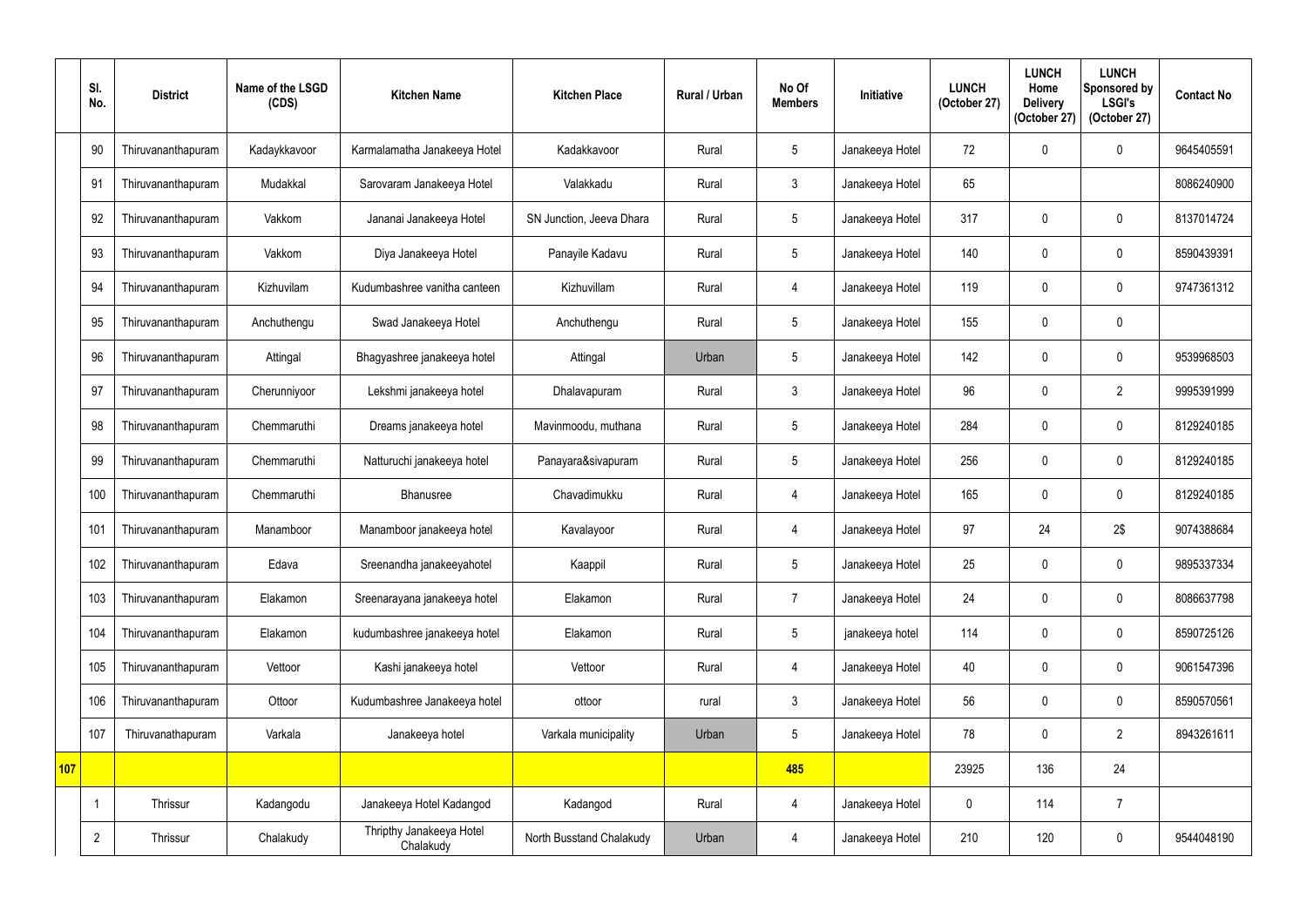| SI.<br>No.      | <b>District</b> | Name of the LSGD<br>(CDS) | <b>Kitchen Name</b>                             | <b>Kitchen Place</b>                             | <b>Rural / Urban</b> | No Of<br><b>Members</b> | Initiative      | <b>LUNCH</b><br>(October 27) | <b>LUNCH</b><br>Home<br><b>Delivery</b><br>(October 27) | <b>LUNCH</b><br>Sponsored by<br><b>LSGI's</b><br>(October 27) | <b>Contact No</b> |
|-----------------|-----------------|---------------------------|-------------------------------------------------|--------------------------------------------------|----------------------|-------------------------|-----------------|------------------------------|---------------------------------------------------------|---------------------------------------------------------------|-------------------|
| $\mathbf{3}$    | Thrissur        | Pananchery                | Pananchery Janakeeya Hotel                      | Pattikkad                                        | Rural                | $5\phantom{.0}$         | Janakeeya Hotel | 49                           | 61                                                      | $\mathbf 0$                                                   | 9746354118        |
| -4              | Thrissur        | Kadavallur                | Janakeeya Hotel Kadavalloor                     | Panjayath Compound                               | Rural                | 4                       | Janakeeya Hotel | 29                           | 137                                                     | $\mathbf 0$                                                   |                   |
| $5\overline{)}$ | Thrissur        | Kattoor                   | Janakeeya Hotel Kattoor                         | Kudumbashree Vipanana<br>Kendram, Katoor Bazzar, | Rural                | $5\phantom{.0}$         | Janakeeya Hotel | $\mathbf{0}$                 |                                                         | $\mathbf 0$                                                   | 8606248967        |
| 6               | Thrissur        | Elavally                  | Janakeeya Hotel Elavally                        | <b>Elavally Panchayath</b><br>Compound           | Rural                | $\overline{4}$          | Janakeeya Hotel | 131                          | $\Omega$                                                | $\boldsymbol{0}$                                              | 9744738247        |
| -7              | Thrissur        | Paralam                   | Paralam Janakeeya Hotel                         | Nanma Kudumbashree<br>canteen                    | Rural                | $\mathbf{3}$            | Janakeeya Hotel | 28                           | 18                                                      | $\mathbf 0$                                                   | 9744441594        |
| 8               | Thrissur        | Kadukutty                 | Uppum Mulakum Janakeeya Hotel<br>Kadukutty      | Kottamuri Junction                               | Rural                | $5\phantom{.0}$         | Janakeeya Hotel | $\mathbf 0$                  | 88                                                      | $\mathbf 0$                                                   | 9846634710        |
| 9               | Thrissur        | Thrissur 2                | Kuttanellur Janakeeya Hotel                     | Kuttanellur                                      | Urban                | $5\phantom{.0}$         | Janakeeya Hotel | $\mathbf{0}$                 |                                                         | $\mathbf 0$                                                   | 8330800498        |
| 10              | Thrissur        | Pazhayannur               | Janakeeya Hotel, Pazhayanoor                    | Pazhayannur Panchayath                           | Rural                | 4                       | Janakeeya Hotel | $\mathbf 0$                  | 227                                                     | $\mathbf 0$                                                   | 9400257329        |
| 11              | Thrissur        | Aloor                     | Aloor Janakeeya Hotel                           | Aloor                                            | Rural                | $5\phantom{.0}$         | Janakeeya Hotel | $\mathbf 0$                  | 147                                                     | $\mathbf 0$                                                   | 9946922936        |
| 12              | Thrissur        | Muriyad                   | Jankeeya Hotel, Muriyad                         | Karuna Canteen, Muriyad                          | Rural                | $5\phantom{.0}$         | Janakeeya Hotel | $\mathbf 0$                  | 55                                                      | $\mathbf 0$                                                   | 9961920358        |
| 13              | Thrissur        | Valapad                   | Janakeeya Hotel Valapad                         | Valapad Chanthapadi                              | Rural                | 6                       | Janakeeya Hotel | 131                          |                                                         | $\mathbf 0$                                                   |                   |
| 14              | Thrissur        | Kaipamangalam             | Kaipamngalam Janakeeya Hotel                    | Kaipamangalam Panchayath                         | Rural                | $\mathbf{3}$            | Janakeeya Hotel | $\mathbf 0$                  | $\mathbf 0$                                             | $\mathbf 0$                                                   |                   |
| 15              | Thrissur        | Annamanada                | Snehitha Catering                               | Annamanada                                       | Rural                | $5\phantom{.0}$         | Janakeeya Hotel | $\mathbf 0$                  | 0                                                       | $\boldsymbol{0}$                                              | 9747712615        |
| 16              | Thrissur        | Vellangallur              | Janakeeya Hotel Vellangallur                    | Panchayath Community Hall                        | Rural                | $6\phantom{.0}$         | Janakeeya Hotel | 23                           | 52                                                      | $\boldsymbol{0}$                                              | 9947462258        |
| 17              | Thrissur        | Pavaratty                 | Janakeeya Hotel Pavaratty                       | Akashaya Vanitha Canteen                         | Rural                | $\mathbf{3}$            | Janakeeya Hotel | 157                          | 0                                                       | $\mathbf 0$                                                   |                   |
| 18              | Thrissur        | Edathiruthy               | Janakeeya Hotel Edathuruthi<br>(Nalinam Stores) | Opposite of GLPS,<br>Chenthrappinni Centre       | Rural                | $\overline{4}$          | Janakeeya Hotel | 148                          | 0                                                       | $\overline{4}$                                                |                   |
| 19              | Thrissur        | Adatt                     | Janakeeya Hotel Adat                            | Muthuvara                                        | Rural                | $\overline{7}$          | Janakeeya Hotel | 116                          | 79                                                      | $\pmb{0}$                                                     | 6235203703        |
| 20              | Thrissur        | Irinjalakuda 1            | Janakeeya Hotel Irinjalakuda Cds1               | Irinjalakuda Muncipality                         | Urban                | 4                       | Janakeeya Hotel | 101                          | $\mathbf{0}$                                            | $\boldsymbol{0}$                                              | 9526912506        |
| 21              | Thrissur        | Parapookkara              | Janakeeya Hotel , Parapookkara                  | Panchayath Canteen                               | Rural                | $5\phantom{.0}$         | Janakeeya Hotel | $\mathbf 0$                  | 55                                                      | $\pmb{0}$                                                     | 9605428611        |
| 22              | Thrissur        | Puthanchira               | Annapoorna Janakeeya Hotel<br>Puthenchira       | Panchayath Community Hall                        | Rural                | $\sqrt{5}$              | Janakeeya Hotel | 31                           | 29                                                      | $\pmb{0}$                                                     | 9383421350        |
| 23              | Thrissur        | SreeNarayanapuram         | Sree Narayana Puram Janakeeya<br>Hotel          | Sreenarayanapuram<br>Panchayath                  | Rural                | $5\phantom{.0}$         | Janakeeya Hotel | 140                          | 0                                                       | 0\$                                                           |                   |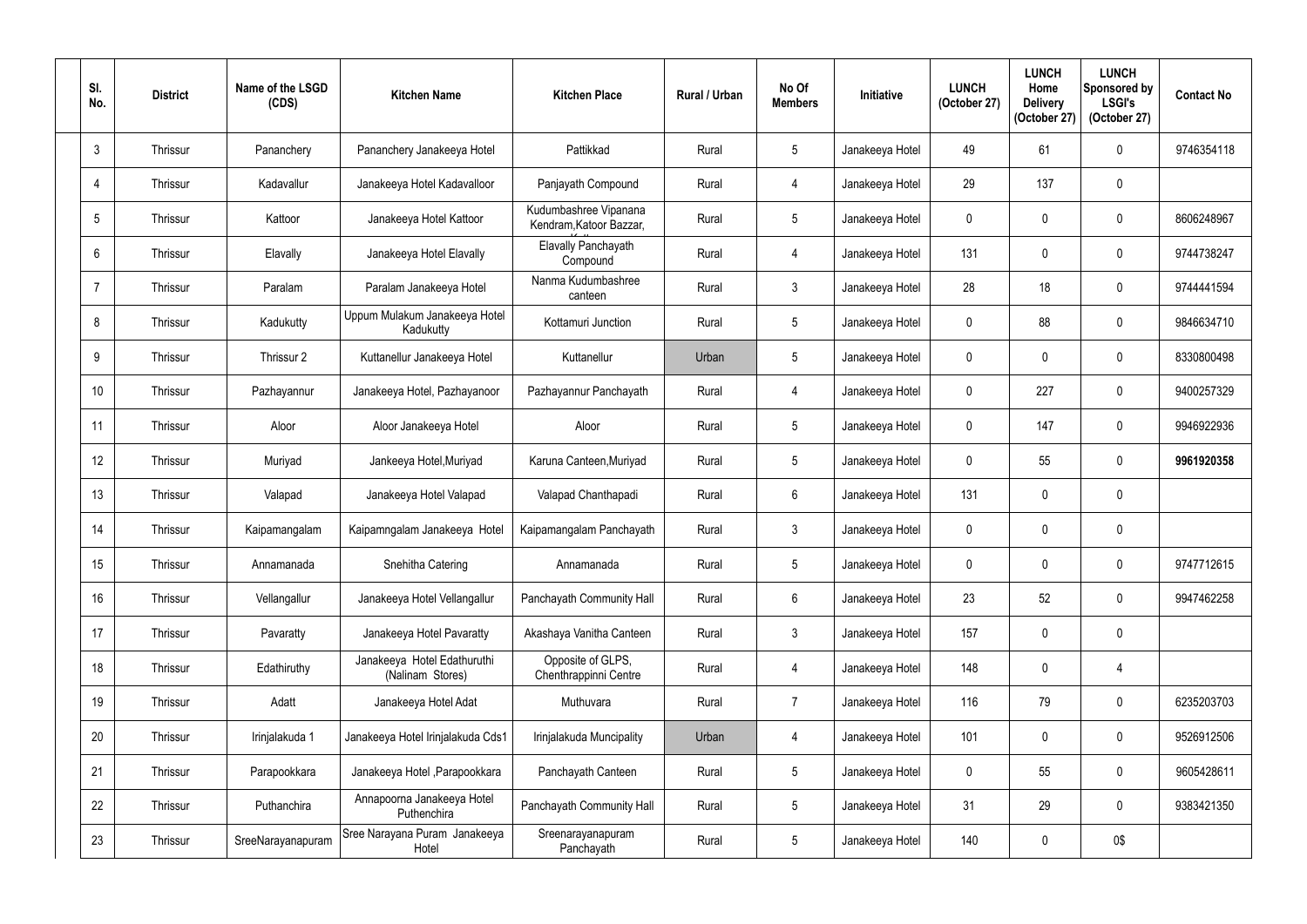| SI.<br>No. | <b>District</b> | Name of the LSGD<br>(CDS) | <b>Kitchen Name</b>                        | <b>Kitchen Place</b>                         | <b>Rural / Urban</b> | No Of<br><b>Members</b> | Initiative      | <b>LUNCH</b><br>(October 27) | <b>LUNCH</b><br>Home<br><b>Delivery</b><br>(October 27) | <b>LUNCH</b><br>Sponsored by<br><b>LSGI's</b><br>(October 27) | <b>Contact No</b> |
|------------|-----------------|---------------------------|--------------------------------------------|----------------------------------------------|----------------------|-------------------------|-----------------|------------------------------|---------------------------------------------------------|---------------------------------------------------------------|-------------------|
| 24         | Thrissur        | Nadathara                 | Nadathara Janakeeya Hotel                  | Moorkanikkara                                | Rural                | $5\phantom{.0}$         | Janakeeya Hotel | 56                           | 64                                                      | 4                                                             | 9744611176        |
| 25         | Thrissur        | Vallachira                | Vallachira Janakeeya Hotel                 | Vallachira Gramapanchayath                   | Rural                | $\overline{4}$          | Janakeeya Hotel | $\Omega$                     | 48                                                      | $\mathbf 0$                                                   | 9744804256        |
| 26         | Thrissur        | Poyya                     | Janakeeya Hotel , Poyya                    | Poyya Junction                               | Rural                | $5\phantom{.0}$         | Janakeeya Hotel | $\mathbf 0$                  |                                                         | $\mathbf 0$                                                   | 7902318250        |
| 27         | Thrissur        | Wadakanchery 1            | Vrindavan Janakeeya Hotel                  | Ottupara                                     | Urban                | $5\phantom{.0}$         | Janakeeya Hotel | 210                          | $\Omega$                                                | $\pmb{0}$                                                     |                   |
| 28         | Thrissur        | Varandarappilly           | Janakeeya Hotel                            | Varandarappilly Panchayath                   | Rural                | $5\phantom{.0}$         | Janakeeya Hotel | 40                           | 22                                                      | $\mathbf 0$                                                   | 9048283463        |
| 29         | Thrissur        | Nenmanikkara              | Vanitha Janakeeya Hotel                    | Paliyekkara, Nenmanikkara<br>Gramapanchayath | Rural                | $5\phantom{.0}$         | Janakeeya Hotel | 89                           | 33                                                      | 4                                                             | 9747494386        |
| 30         | Thrissur        | Kodakara                  | Nanma Janakeeya Hotel                      | Kodakara Bus Stand                           | Rural                | $5\phantom{.0}$         | Janakeeya Hotel | 196                          | 219                                                     | $5\overline{)}$                                               | 9946283762        |
| 31         | Thrissur        | Thekkumkkara              | Janakeeya Hotel Thekkumkara                | Vanitha Canteen, Thekkumkara                 | Rural                | $\overline{4}$          | Janakeeya Hotel | 60                           |                                                         | $\mathbf 0$                                                   |                   |
| 32         | Thrissur        | Alagappa Ngar             | Janakeeya Hotel                            | Amballur                                     | Rural                | $5\phantom{.0}$         | Janakeeya Hotel | 111                          | 84                                                      | $5\phantom{.0}$                                               | 8606553521        |
| 33         | Thrissur        | Kolazhy                   | Janakeeya Hotel Kolazhy                    | <b>ZMLP School</b>                           | Rural                | $\overline{4}$          | Janakeeya Hotel | $\mathbf{0}$                 | 90                                                      | $\pmb{0}$                                                     | 9645535725        |
| 34         | Thrissur        | Manalur                   | Janakeeya Hotel Manalur                    | Govt High School, Manaloor                   | Rural                | $6\overline{6}$         | Janakeeya Hotel | $\mathbf 0$                  | 75                                                      | 4                                                             | 9446619441        |
| 35         | Thrissur        | Arimpur                   | Janakeeya Hotel Arimbur                    | Kudumbashree Vanitha<br>Canteen , Arimbur    | Rural                | $5\phantom{.0}$         | Janakeeya Hotel | $\mathbf 0$                  | 200                                                     | $\mathbf 0$                                                   | 9946789338        |
| 36         | Thrissur        | Thanniyam                 | Thannyam Janakeeya Hotel                   | Peringottukara                               | Rural                | $\overline{4}$          | Janakeeya Hotel | 38                           | 39                                                      | $\pmb{0}$                                                     | 9048570194        |
| 37         | Thrissur        | Madakkathara              | Madakkathara Annapoorna<br>Janakeeva Hotel | Madakkathara                                 | Rural                | $6\phantom{.}6$         | Janakeeya Hotel | $\mathbf 0$                  | 73                                                      | $\overline{2}$                                                | 9388431507        |
| 38         | Thrissur        | Athirappilly              | Panchayath Kudumbashree<br>Canteen         | Athirappilly                                 | Rural                | $\mathbf{3}$            | Janakeeya Hotel | $\mathbf 0$                  | 56                                                      | $\boldsymbol{0}$                                              | 9496151187        |
| 39         | Thrissur        | Kodassery                 | Five Star Janakeeya Hotel                  | Kodassery                                    | Rural                | $\overline{4}$          | Janakeeya Hotel | $\mathbf 0$                  | 176                                                     | $\pmb{0}$                                                     | 9846464927        |
| 40         | Thrissur        | Mattathur                 | Karunya<br>kudumbShree                     | Vellikkulangara                              | Rural                | $\overline{4}$          | Janakeeya Hotel | $\mathbf 0$                  | 0                                                       | $\pmb{0}$                                                     | 8086449102        |
| 41         | Thrissur        | Koratty                   | Ruchi Janakeeya Hotel                      | Koratty                                      | Rural                | $\overline{4}$          | Janakeeya Hotel | 135                          | 145                                                     | 0.00\$                                                        | 9496527583        |
| 42         | Thrissur        | Thrikkoor                 | Susthira Janakeeya Hotel                   | Alengaad                                     | Rural                | $\mathbf{3}$            | Janakeeya Hotel | 120                          | 44                                                      | $\overline{2}$                                                | 8111847055        |
| 43         | Thrissur        | Venkitangu                | Ottupura<br>Janakeeya Hotel Vengidangu     | Vengidangu Panchayath                        | Rural                | $\mathbf{3}$            | Janakeeya Hotel | 115                          | 67                                                      | $\pmb{0}$                                                     | 8156981840        |
| 44         | Thrissur        | Padiyoor                  | Padiyoor<br>Janakeya Hotel                 | HDC School, Kakkathuruthy                    | Rural                | $\mathbf{3}$            | Janakeeya Hotel | $\pmb{0}$                    | 0                                                       | $\pmb{0}$                                                     | 9048817359        |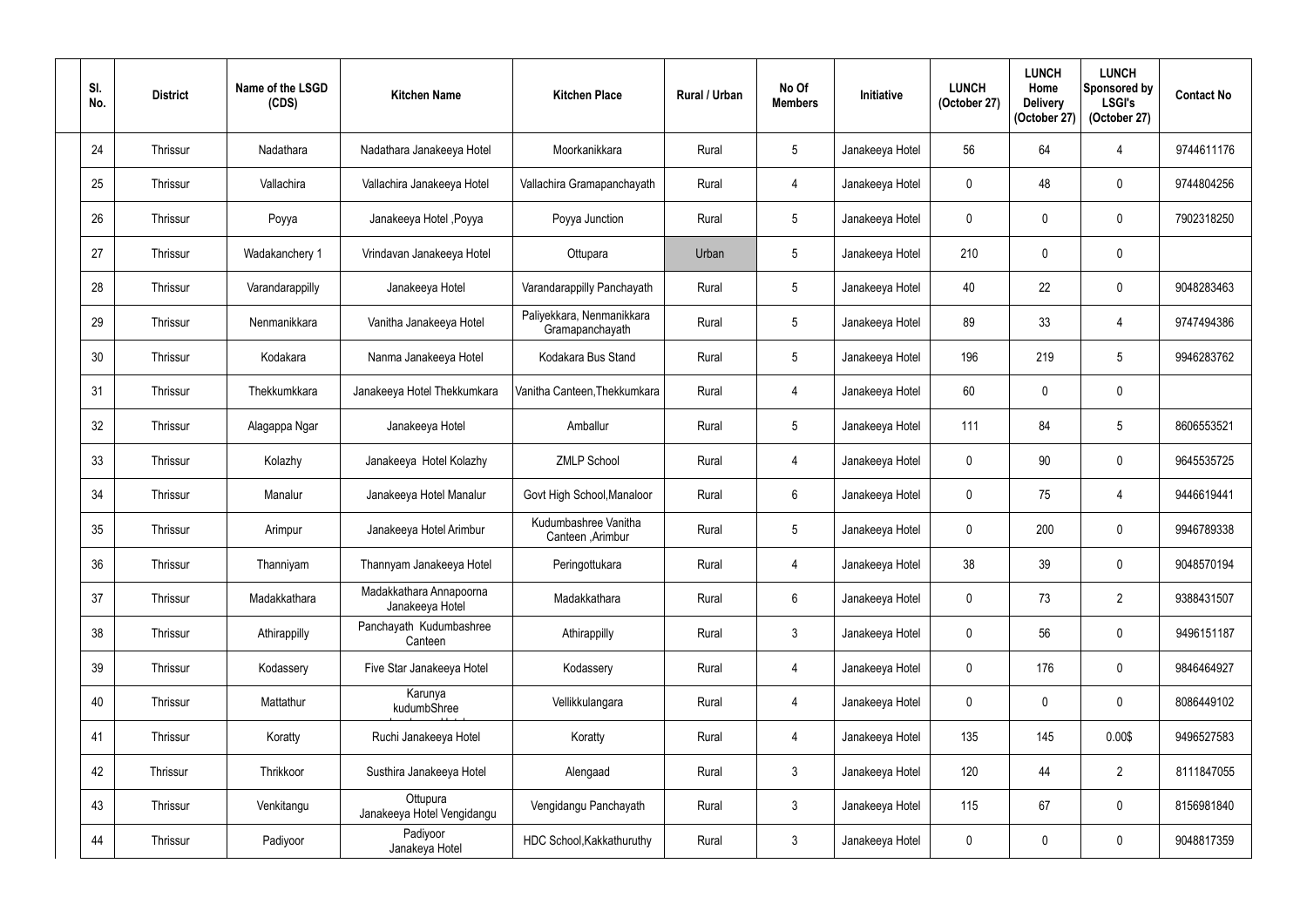|    | SI.<br>No. | <b>District</b> | Name of the LSGD<br>(CDS) | <b>Kitchen Name</b>                   | <b>Kitchen Place</b>               | Rural / Urban | No Of<br><b>Members</b> | Initiative      | <b>LUNCH</b><br>(October 27) | <b>LUNCH</b><br>Home<br><b>Delivery</b><br>(October 27) | <b>LUNCH</b><br>Sponsored by<br><b>LSGI's</b><br>(October 27) | <b>Contact No</b> |
|----|------------|-----------------|---------------------------|---------------------------------------|------------------------------------|---------------|-------------------------|-----------------|------------------------------|---------------------------------------------------------|---------------------------------------------------------------|-------------------|
|    | 45         | Thrissur        | Pariyaram                 | Samridhi Janakeeya Hotel              | Pariyaram                          | Rural         | $5\phantom{.0}$         | Janakeeya Hotel | 97                           | $\Omega$                                                | $\mathbf 0$                                                   | 7025950795        |
|    | 46         | Thrissur        | Wadakanchery cds2         | Janakeeya Hotel, Wadakanchery<br>cds2 | Minaloor                           | Urban         | 3 <sup>1</sup>          | Janakeeya Hotel | $\mathbf 0$                  | 91                                                      | $\mathbf 0$                                                   |                   |
|    | 47         | Thrissur        | Kodungaloor cds2          | Jathikka Janakeeya Hotel              | Arakkulam                          | Urban         | 4                       | Janakeeya Hotel | $\mathbf 0$                  |                                                         | $\mathbf 0$                                                   | 9745397171        |
| 95 | 48         | Thrissur        | Punnayur                  | Kaipunnyam Janakeeya Hotel            | Edakazhiyur                        | Rural         | 5                       | Janakeeya Hotel | $\mathbf 0$                  | 110                                                     | $\boldsymbol{0}$                                              | 9744680885        |
|    | 49         | Thrissur        | Velookkara                | Velookkara Janakeeya Hotel            | Panchayath shopping complex        | Rural         | $\mathfrak{Z}$          | Janakeeya Hotel | 77                           |                                                         | $\mathbf 0$                                                   | 9048756685        |
|    | 50         | Thrissur        | Meloor                    | Thanima Janakeeya Hotel Meloor        | Meloor centre                      | Rural         | $\overline{4}$          | Janakeeya Hotel | $\mathbf 0$                  | 128                                                     | $\mathbf 0$                                                   | 7902354039        |
|    | 51         | Thrissur        | Vallathol Nagar           | Janakeeya Hotel, Vallathol Nagar      | near youth welfare center          | rural         | 5                       | Janakeeya Hotel | $\mathbf 0$                  | 285                                                     | $\mathbf 0$                                                   | 9961296574        |
|    | 52         | Thrissur        | Eriyad                    | janakeeya Hotel, eriyad               | community hall                     | Rural         | $\overline{4}$          | Janakeeya Hotel | 39                           | 0                                                       | $\mathbf 0$                                                   |                   |
|    | 53         | Thrissur        | Edavilangu                | Janakeeya Hotel, Edavilangu           | Edavilangu Center                  | Rural         | $\overline{4}$          | Janakeeya Hotel | 155                          | 0                                                       | $\mathbf 0$                                                   |                   |
|    | 54         | Thrissur        | Avanoor                   | Janakeeya Hotel, Avanoor              | near panchayath office,<br>Avanoor | Rural         | 5                       | Janakeeya Hotel | 55                           | 72                                                      | $\pmb{0}$                                                     | 9447343516        |
|    | 55         | Thrissur        | Mala                      | Janakeeya hotel Mala                  | Near panchayath office, Mala       | Rural         | $\overline{4}$          | Janakeeya Hotel | $\mathbf 0$                  | 161                                                     | $\mathbf 0$                                                   | 9946442260        |
|    | 56         | Thrissur        | Guruvayur1                | Guruvayur Janakeeya Hotel             | Guruvayur                          | Urban         | $\mathfrak{Z}$          | Janakeeya Hotel | 453                          | 238                                                     | $\mathbf 0$                                                   | 9961227858        |
|    | 57         | Thrissur        | Vadakkekad                | Kudumbasree janakeeya hotel           | Nalam kallu                        | Rural         | $\overline{4}$          | Janakeeya Hotel | $\mathbf 0$                  | 110                                                     | $\boldsymbol{0}$                                              | 9645190166        |
|    | 58         | Thrissur        | Kadappuram                | Kadappuram janakeeya hotel            | Kadappuram panchayath<br>building  | Rural         | 4                       | Janakeeya Hotel | $\mathbf 0$                  | 75                                                      | $\pmb{0}$                                                     | 8156984319        |
|    | 59         | Thrissur        | Chavakkad                 | Chavakkad Janakeeya hotel             | Chavakkad, near bus stand          | Urban         | 5                       | Janakeeya Hotel | 136                          | 59                                                      | $\boldsymbol{0}$                                              | 7560874804        |
|    | 60         | Thrissur        | Engadiyoor                | pavithra janikeeya hotel              | Pokulangara                        | Rural         | $5\overline{)}$         | Janakeeya Hotel | 155                          | $\mathbf 0$                                             | $\pmb{0}$                                                     | 9562239618        |
|    | 61         | Thrissur        | Varavoor                  | Friends janakeeya hotel, Varavoor     | Thichur                            | Rural         | $\mathfrak{Z}$          | Janakeeya Hotel | 73                           | 0                                                       | $\pmb{0}$                                                     |                   |
|    | 62         | Thrisssur       | Punnayurkulam             | Punnayurkkulam janakeeya hotel        | Althara centre                     | Rural         | 5                       | Janakeeya Hotel | $\mathbf 0$                  | 120                                                     | $\pmb{0}$                                                     | 8086093454        |
|    | 63         | Thrissur        | Thiruwilamala             | Villuadry Janakeeya hotel             | Thiruwilamala                      | Rural         | 5                       | Janakeeya Hotel | $\boldsymbol{0}$             | 125                                                     | $\boldsymbol{0}$                                              | 9846174729        |
|    | 64         | Thrissur        | Kattakampal               | Janakeeya Hotel Kattakampal           | Chirakkal                          | Rural         | $\overline{4}$          | Janakeeya Hotel | $\mathbf 0$                  | 35                                                      | $\overline{4}$                                                |                   |
|    | 65         | Thrissur        | Kandanassery              | kandanassery janakeeya hotel          | kandanassery                       | Rural         | $5\phantom{.0}$         | Janakeeya Hotel | $50\,$                       | 36                                                      | $\pmb{0}$                                                     |                   |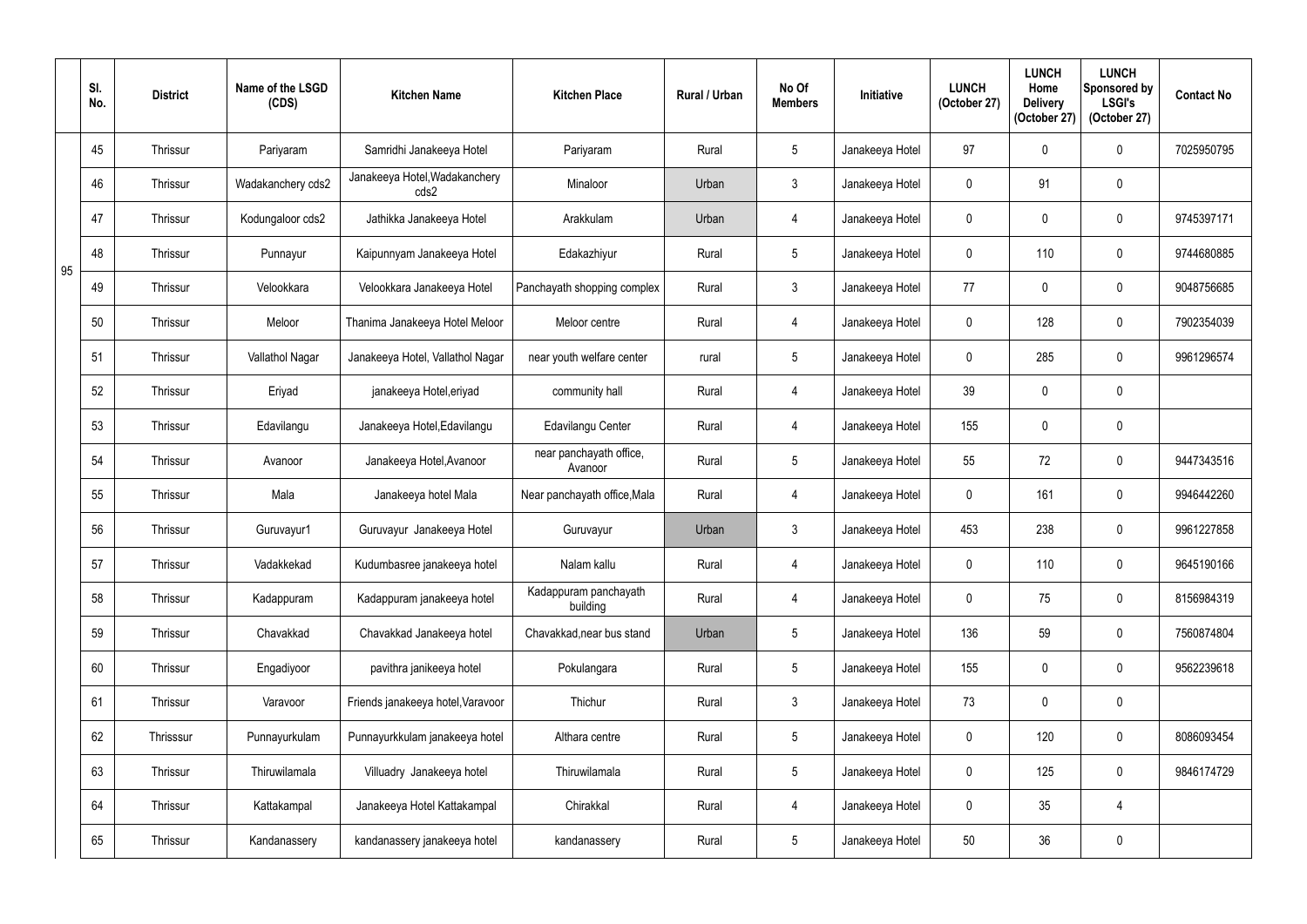| SI.<br>No. | <b>District</b> | Name of the LSGD<br>(CDS) | <b>Kitchen Name</b>           | <b>Kitchen Place</b>                   | Rural / Urban | No Of<br><b>Members</b> | Initiative      | <b>LUNCH</b><br>(October 27) | <b>LUNCH</b><br>Home<br><b>Delivery</b><br>(October 27) | <b>LUNCH</b><br>Sponsored by<br><b>LSGI's</b><br>(October 27) | <b>Contact No</b> |
|------------|-----------------|---------------------------|-------------------------------|----------------------------------------|---------------|-------------------------|-----------------|------------------------------|---------------------------------------------------------|---------------------------------------------------------------|-------------------|
| 66         | Thrissur        | Kaiparambu                | Janakeeya Hotel Kaiparambu    | Near mundoor health center             | Rural         | $5\overline{)}$         | janakeeya hotel | 75                           | 15                                                      | $\mathbf 0$                                                   | 9645828069        |
| 67         | Thrissur        | Thrissur 2(new)           | kitchen girls janakeeya hotel | Olari                                  | urban         | 4                       | janakeeya hotel | 102                          | 105                                                     | $\mathbf 0$                                                   | 9388828112        |
| 68         | Thrissur        | Kuzhur                    |                               | kuzhur                                 | Rural         | 4                       | janakeeya hotel | $\mathbf 0$                  |                                                         | $\mathbf 0$                                                   | 9526566073        |
| 69         | Thrissur        | Chazhur                   | Chazur Janakeeya Hotel        | Pazhuvil Center                        | Rural         | $\overline{4}$          | janakeeya hotel | $\mathbf 0$                  | 104                                                     | $\pmb{0}$                                                     | 9061946216        |
| 70         | Thrissur        | Nattika                   | uttupura                      | Thriprayar                             | Rural         | $5\overline{)}$         | janakeeya hotel | 245                          |                                                         | $\mathbf 0$                                                   | 9544055637        |
| 71         | Thrissur        | Thalikulam                | Nidhi janakeeya hotel         | Puthenthodu                            | Rural         | 5                       |                 | 211                          | $\Omega$                                                | $\mathbf 0$                                                   | 8606213960        |
| 72         | Thrissur        | Vadanapilly               | vadanappilly janakeeya hotel  | vadanapilly                            | Rural         | $5\overline{)}$         | janakeeya hotel | $\mathbf 0$                  | $\mathbf{0}$                                            | $\mathbf 0$                                                   | 9947728948        |
| 73         | Thrissur        | orumanayur                | orumanayur janakeeya hotel    | orumanayur                             | rural         | $5\overline{)}$         | janakeeya hotel | $\mathbf 0$                  |                                                         | $\mathbf 0$                                                   | 9995588758        |
| 74         | Thrissur        | Panjal                    | Five-star Janakeeya hotel     | Panjal                                 | Rural         | $5\phantom{.0}$         | janakeeya hotel | $\mathbf 0$                  | 128                                                     | $\mathbf 0$                                                   | 9746847353        |
| 75         | Thrissur        | veloor                    | Veloor Janakeeya hotel        | veloor                                 | Rural         | $5\phantom{.0}$         | janakeeya hotel | 47                           | 52                                                      | $\mathbf 0$                                                   | 9447724685        |
| 76         | Thrissur        | Chowanoor                 | Chowanoor Janakeeya hotel     | Chowanoor                              | Rural         | $\mathbf{3}$            | janakeeya hotel | 60                           | 48                                                      | $\mathbf 0$                                                   | 9,526,340,307     |
| 77         | Thrissur        | Puthur                    | Puthur janakeeyahotel         | puthur                                 | Rural         | $5\overline{)}$         | janakeeya hotel | 48                           | 45                                                      | $\mathbf 0$                                                   | 6238101595        |
| 78         | Thrissur        | Erumapetty                | subhiksha janakeeya hotel     | Erumapetty                             | Rural         | $5\overline{)}$         | janakeeya hotel | 136                          | 30 <sup>°</sup>                                         | $\pmb{0}$                                                     | 9207201880        |
| 79         | Thrissur        | Kondazhy                  | Santhwanam Janakeeya Hotel    | Kondazhy                               | Rural         | 4                       | janakeeya hotel | $\mathbf 0$                  | 28                                                      | $\pmb{0}$                                                     | 9526401759        |
| 80         | Thrissur        | Mullurkkara               | Kaniv Janakeeya Hotel         | Atoor                                  | Rural         | 4                       | janakeeya hotel | 82                           | 12                                                      | $\pmb{0}$                                                     |                   |
| 81         | Thrissur        | Porkkulam                 | Porkulam janakeeya hotel      | Parempadam                             | Rural         | $5\phantom{.0}$         | Janakeeya hotel | $\mathbf 0$                  | 36                                                      | $\overline{2}$                                                | 8129017841        |
| 82         | Thrissur        | Puthukkad                 | Puthukkad Janakeeya Hotel     | Puthukkad                              | Rural         | $5\phantom{.0}$         | Janakeeya hotel | 56                           | 62                                                      | $\pmb{0}$                                                     |                   |
| 83         | Thrissur        | Choondal                  | Choondal Janakeeya Hotel      | <b>Kechery Centre</b>                  | Rural         | $8\phantom{1}$          | Janakeeya Hotel | 80                           | 21                                                      | $\pmb{0}$                                                     |                   |
| 84         | Thrissur        | Cherpu                    | Cherpu Janakeeya Hotel        | Cherpu                                 | Rural         | $\mathbf{3}$            | Janakeeya Hotel | $\mathbf 0$                  | 95                                                      | $\pmb{0}$                                                     | 9605375648        |
| 85         | Thrissur        | Mathilakam                | Mathilakam Janakeeya hotel    | Mathilakam gramapanchayath<br>compound | Rural         | $\mathbf{3}$            | Janakeeya hotel | 25                           | 0                                                       | $\pmb{0}$                                                     | 9995986808        |
| 86         | Thrissur        | Anthikad                  | Anthikad Janakeeya hotel      | Anthikad                               | Rural         | $\overline{4}$          | Janakeeya hotel | $\pmb{0}$                    | 0                                                       | $\pmb{0}$                                                     |                   |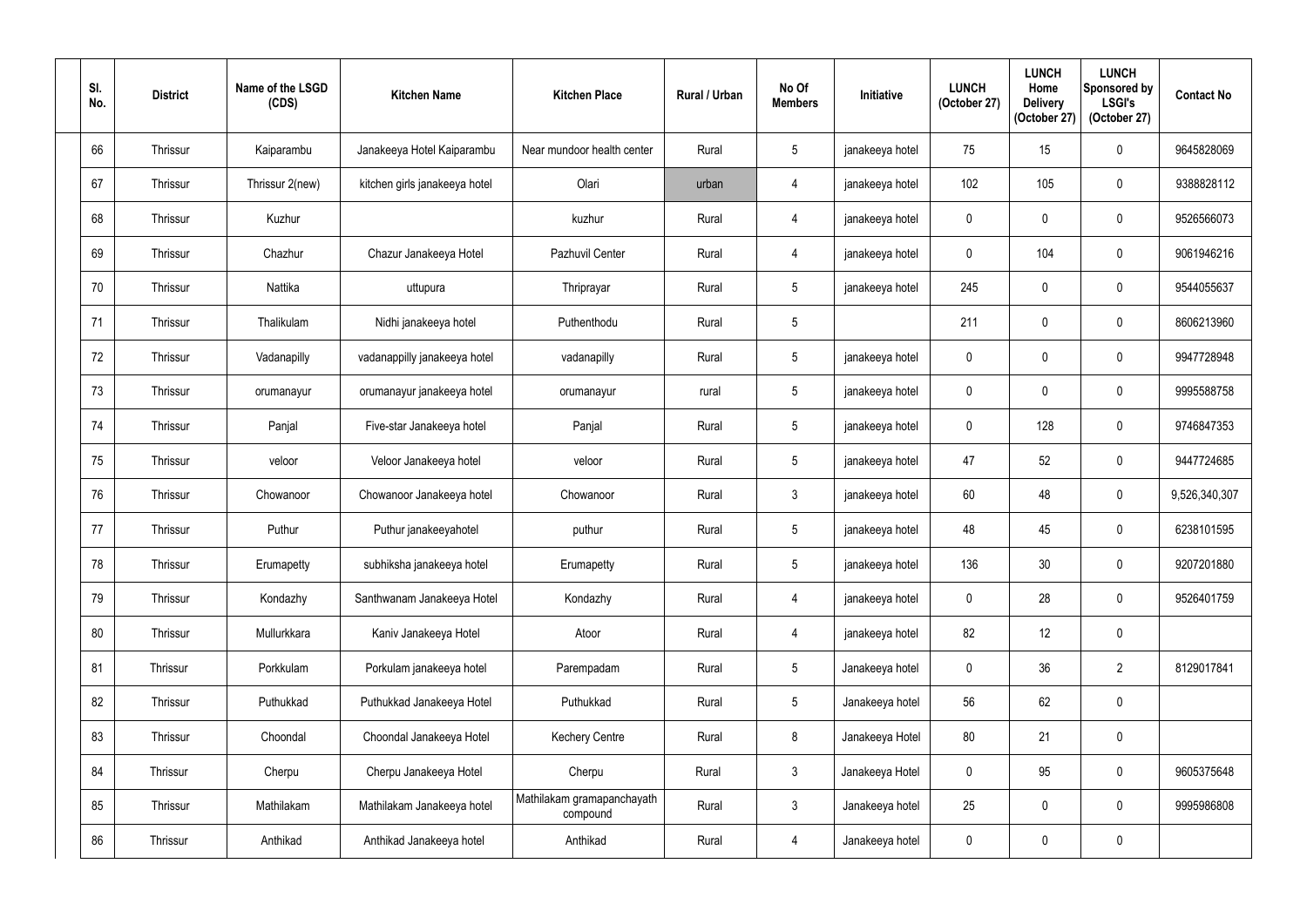| SI.<br>No.      | <b>District</b> | Name of the LSGD<br>(CDS) | <b>Kitchen Name</b>                 | <b>Kitchen Place</b>                   | Rural / Urban | No Of<br><b>Members</b> | Initiative      | <b>LUNCH</b><br>(October 27) | <b>LUNCH</b><br>Home<br><b>Delivery</b><br>(October 27) | <b>LUNCH</b><br>Sponsored by<br><b>LSGI's</b><br>(October 27) | <b>Contact No</b> |
|-----------------|-----------------|---------------------------|-------------------------------------|----------------------------------------|---------------|-------------------------|-----------------|------------------------------|---------------------------------------------------------|---------------------------------------------------------------|-------------------|
| 87              | Thrissur        | Mullassery                | Mullassery Janakeeya Hotel          | Mullassery centre                      | Rural         | $5\overline{)}$         | Janakeeya hotel | 48                           | 50                                                      | $\pmb{0}$                                                     |                   |
| 88              | Thrissur        | Karalam                   | Karalam Janakeeya Hotel             |                                        | Rural         | $\overline{4}$          | Janakeeya hotel | $\mathbf 0$                  | 42                                                      | $\boldsymbol{0}$                                              | 6282924636        |
| 89              | Thrissur        | Poomangalam               | Poomangalam Janakeeya Hotel         | Edakkulam                              | Rural         | $\mathbf{3}$            | Janakeeya hotel | $\mathbf{0}$                 | 82                                                      | $\pmb{0}$                                                     |                   |
| 90              | Thrissur        | <b>MG Kavu</b>            | Annapoorna Janakeeya Hotel          | <b>MG Kavu</b>                         | Rural         | 4                       | Janakeeya hotel | 190                          | 57                                                      | $\pmb{0}$                                                     |                   |
| 91              | Thrissur        | chelakkara                | Nila janakeeya hotel                | chelakkara                             | rural         | $5\overline{)}$         | janakeeya hotel | $\mathbf{0}$                 | 91                                                      | $\mathbf 0$                                                   |                   |
| 92              | Thrissur        | Avinissery                | Avinissery Janakeeya Hotel          | Palakkal                               | Rural         | 4                       | janakeeya hotel | $\mathbf 0$                  | $\Omega$                                                | $\pmb{0}$                                                     |                   |
| 93              | Thrissur        | Nadathara 2               | Grandmaas Janakeeya hotel           | Nadathara                              | Rural         | $5\phantom{.0}$         | Janakeeya Hotel | 98                           | 187                                                     | $\pmb{0}$                                                     |                   |
| 94              | Thrissur        | Chavakkad                 | Janakeeya hotel                     | Chavakkad                              | Urban         | $5\phantom{.0}$         | Janakeeya hotel | $\mathbf 0$                  | 181                                                     | $\pmb{0}$                                                     | 7034752180        |
| 95              | Thrissur        | Mala 2                    | Janakeeya hotel                     |                                        | Rural         | $5\overline{)}$         | janakeeya hotel | $\mathbf 0$                  | 77                                                      | $\pmb{0}$                                                     |                   |
| 95              |                 |                           |                                     |                                        |               | 423                     |                 | 5257                         | 5810                                                    | 43                                                            |                   |
|                 | Wayanad         | Vellamunda                | Thanima mess                        | 8/4 vellamuda                          | Rural         | 4                       | janakeeya Hotel | 148                          | 0                                                       | $\mathbf 0$                                                   | 7025659685        |
| $\overline{2}$  | Wayanad         | Thavinjal                 | Sobhagya Vanitha mess               | Thalappuzha<br>chungam                 | Rural         | $\overline{4}$          | janakeeya Hotel | 142                          | $\mathbf 0$                                             | $\mathbf 0$                                                   | 9497247541        |
| 3               | Wayanad         | Vythiri                   | Dharshana catering                  | Vythiri                                | Rural         | $\overline{4}$          | janakeeya Hotel | 201                          | $\boldsymbol{0}$                                        | $\pmb{0}$                                                     | 9074598184        |
| 4               | Wayanad         | Mullankolly               | Kairali catering group              | Mullankolli                            | Rural         | $\mathfrak{Z}$          | janakeeya Hotel | 147                          | $\mathbf 0$                                             | $\pmb{0}$                                                     | 9526706627        |
| 5               | Wayanad         | Poothadi                  | Mary matha mess                     | Kenichira                              | Rural         | $5\phantom{.0}$         | janakeeya Hotel | 162                          | 0                                                       | $\boldsymbol{0}$                                              | 9526376970        |
| 6               | Wayanad         | Meppadi                   | Cafe Kudumbashree                   | Meppadi                                | Rural         | $\sqrt{5}$              | janakeeya Hotel | 213                          | 0                                                       | $\pmb{0}$                                                     | 9207935764        |
| $\overline{7}$  | Wayanad         | Pozhuthana                | Dhanya mess                         | Pozhuthana                             | Rural         | $\mathbf{3}$            | janakeeya Hotel | 183                          | 0                                                       | $\pmb{0}$                                                     | 8111838165        |
| 8               | Wayanad         | Thondernad                | Thanima canteen                     | Korom                                  | Rural         | $\mathbf{3}$            | janakeeya Hotel | 75                           | $\mathbf 0$                                             | $\pmb{0}$                                                     | 8943476943        |
| 9               | Wayanad         | Meenangady                | Haritham Janakeeya Hotel            | Opposite police station,<br>Meenangadi | Rural         | $6\phantom{.0}$         | janakeeya Hotel | 175                          | $\mathbf 0$                                             | $\pmb{0}$                                                     | 9526895975        |
| 10 <sup>°</sup> | Wayanad         | Nenmeni                   | Minnaram Mess and Chappathi<br>Unit | Cheeral                                | Rural         | $5\phantom{.0}$         | janakeeya Hotel | 125                          | 0                                                       | $\pmb{0}$                                                     | 8086835886        |
| 11              | Wayanad         | Thirunelli                | Adigamanai Mess and Catering        | Kartikulam                             | Rural         | $\overline{5}$          | janakeeya Hotel | 214                          | 0                                                       | $\pmb{0}$                                                     | 9207406211        |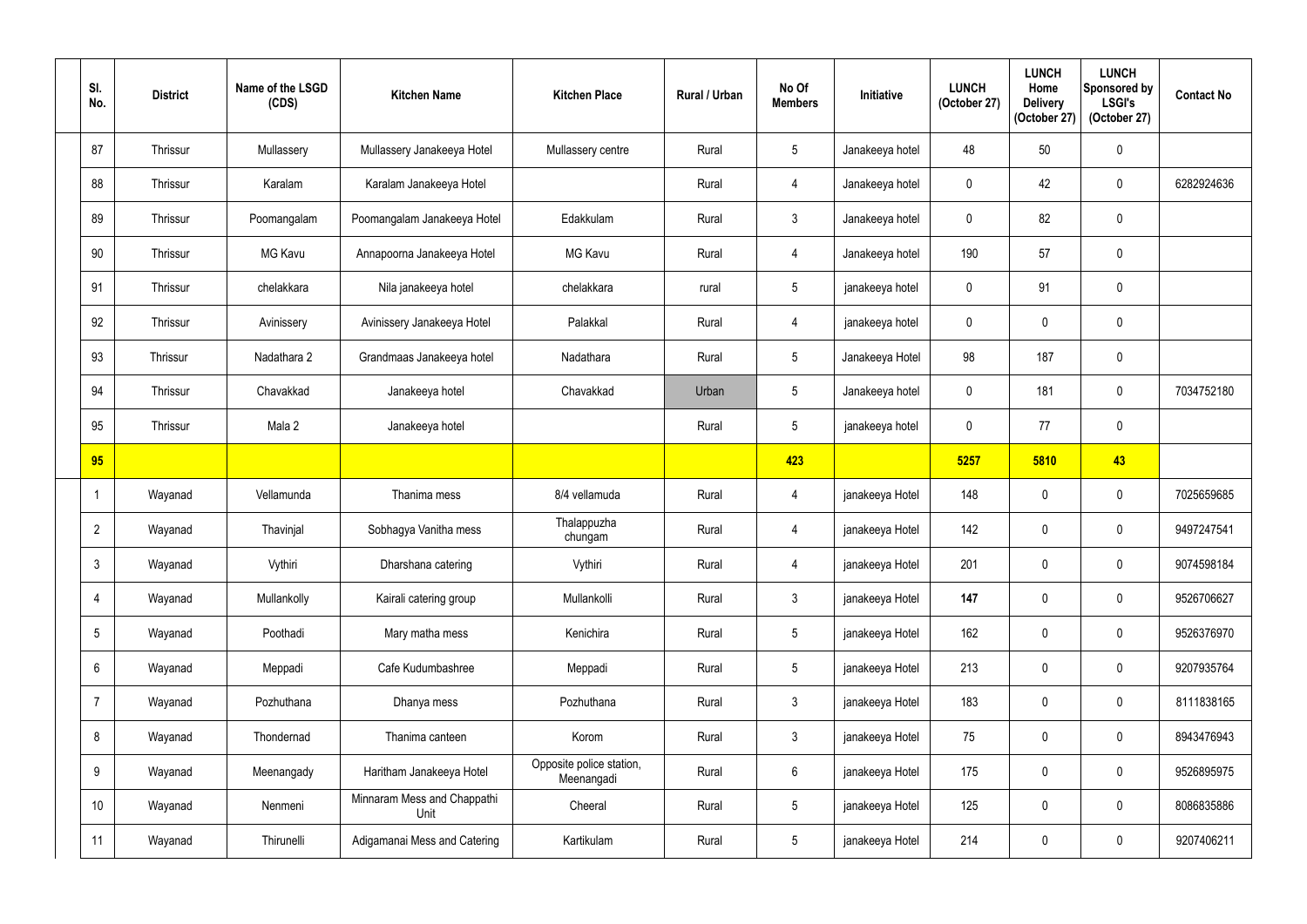|           | SI.<br>No. | <b>District</b> | Name of the LSGD<br>(CDS) | <b>Kitchen Name</b>   | <b>Kitchen Place</b>            | Rural / Urban | No Of<br><b>Members</b> | Initiative      | <b>LUNCH</b><br>(October 27) | <b>LUNCH</b><br>Home<br><b>Delivery</b><br>(October 27) | <b>LUNCH</b><br>Sponsored by<br><b>LSGI's</b><br>(October 27) | <b>Contact No</b> |
|-----------|------------|-----------------|---------------------------|-----------------------|---------------------------------|---------------|-------------------------|-----------------|------------------------------|---------------------------------------------------------|---------------------------------------------------------------|-------------------|
|           | 12         | Wayanad         | Mananthavady              | Dhanasree canteen     | Mananthavadi                    | Urban         | $5\phantom{.0}$         | janakeeya Hotel | 291                          | 0                                                       | $\pmb{0}$                                                     | 9496997382        |
|           | 13         | Wayanad         | Ambalavayal               | <b>Ruchi Catering</b> | kalathuvayal                    | Rural         | 5                       | janakeeya Hotel | 255                          | 0                                                       | $\pmb{0}$                                                     | 9495084437        |
| 28        | 14         | Wayanad         | Kaniyambetta              | sree Vinayaka         | millumukk                       | rural         | $5\phantom{.0}$         | janakeeya Hotel | 167                          | 0                                                       | $\mathbf 0$                                                   | 9061486938        |
|           | 15         | Wayanad         | Pulpally                  | Vinayaka catering     | Pulpally                        | Rural         | $5\phantom{.0}$         | janakeeya Hotel | 269                          | 0                                                       | $\pmb{0}$                                                     | 9947319307        |
|           | 16         | Wayanad         | Noolpuzha                 | Friends catering      | Naikketty                       | Rural         | $5\phantom{.0}$         | janakeeya Hotel | 248                          | 0                                                       | $\pmb{0}$                                                     | 7558019388        |
|           | 17         | Wayanad         | Panamaram                 | Testy mess            | Panamaram                       | Rural         | $\overline{4}$          | janakeeya Hotel | 177                          | $\mathbf 0$                                             | $\overline{0}$                                                | 9605814620        |
|           | 18         | wayanad         | Moopainad                 | vanitha mess          | vaduvanchal                     | Rural         | $5\phantom{.0}$         | janakeeya Hotel | 188                          | 0                                                       | $\mathbf 0$                                                   | 974596708         |
|           | 19         | wayanad         | Edavaka                   | <b>Teasty Mess</b>    | Irumbupalam                     | Rural         | 4                       | janakeeya Hotel | 89                           | 0                                                       | $\mathbf 0$                                                   | 9847842390        |
|           | 20         | wayanad         | kalpetta                  | shiya catering        | pallithazhe, kalpetta town      | urban         | $\mathfrak{Z}$          | janakeeya Hotel | 424                          | $\mathbf 0$                                             | $\pmb{0}$                                                     | 6282822890        |
|           | 21         | wayanad         | sulthan bathery           | preethis              | near telephone exchange         | urban         | 5                       | janakeeya Hotel | 139                          | $\boldsymbol{0}$                                        | $\pmb{0}$                                                     | 9961088393        |
|           | 22         | wayanad         | Muttil                    | swad cattering        | Muttil bus stand                | Rural         | $5\overline{)}$         | janakeeya Hotel | 260                          | $\mathbf 0$                                             | $\pmb{0}$                                                     | 9074461322        |
|           | 23         | wayanad         | padinjarathara            | oruma                 | padinjarathara town             | Rural         | $5\overline{)}$         | janakeeya Hotel | 313                          | $\pmb{0}$                                               | $\pmb{0}$                                                     | 9495814542        |
|           | 24         | wayanad         | kalpetta                  | Anjuse cattering      | kalpetta town                   | Urban         | 5                       | janakeeya Hotel | 354                          | $\mathbf 0$                                             | $\mathbf 0$                                                   | 9745883809        |
|           | 25         | wayanad         | Thariyode                 | Haritham              | kavumadham town                 | Rural         | 3 <sup>7</sup>          | janakeeya Hotel | 108                          | 0                                                       | $\mathbf 0$                                                   | 9074095457        |
|           | 26         | wayanad         | Mananthavady              | chothis mess          | Kozhikode road,<br>Mananthavady | Urban         | $3\overline{3}$         | janakeeya Hotel | 210                          | 0                                                       | $\pmb{0}$                                                     | 9947376596        |
|           | 27         | wayanad         | vengapalli                | Annapoorna            | vengapalli town                 | Rural         | $5\overline{)}$         | janakeeya Hotel | 348                          | $\mathbf 0$                                             | $\overline{0}$                                                | 7592831851        |
|           | 28         | Wayanad         | Kottathara                | Jyothi vanitha mess   | Venniyod                        | Rural         | $\mathfrak{Z}$          | janakeeya Hotel | 270                          | $\mathbf{0}$                                            | $\mathbf 0$                                                   | 9961844026        |
| <b>28</b> |            |                 |                           | <b>1300</b>           |                                 |               | 122                     |                 | 5895                         | $\mathbf{0}$                                            | $\mathbf 0$                                                   |                   |
|           |            |                 |                           |                       |                                 | <b>TOTAL</b>  | 4638                    |                 |                              | 19987                                                   | 251                                                           |                   |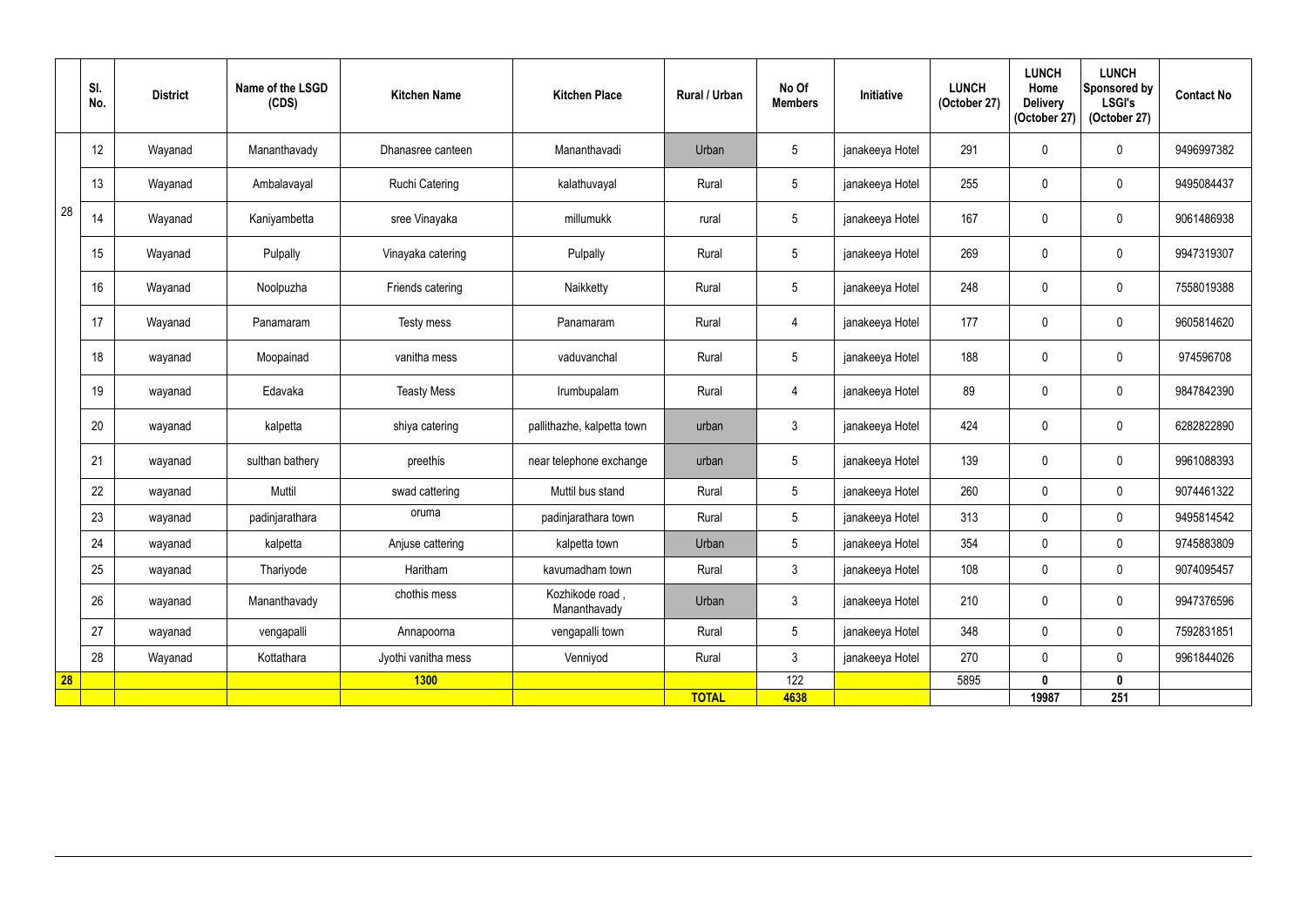| SI.<br>No. | <b>District</b> | Name of the LSGD<br>(CDS)        | <b>Kitchen Name</b>                                                       | <b>Kitchen Place</b>  | <b>Rural / Urban</b>           | No Of<br><b>Members</b> | Initiative                                                              | <b>LUNCH</b><br><b>LUNCH</b><br>Home<br><b>Delivery</b><br>(October 27)<br>(October 27) | <b>LUNCH</b><br>Sponsored by<br><b>LSGI's</b><br>(October 27) | <b>Contact No</b> |
|------------|-----------------|----------------------------------|---------------------------------------------------------------------------|-----------------------|--------------------------------|-------------------------|-------------------------------------------------------------------------|-----------------------------------------------------------------------------------------|---------------------------------------------------------------|-------------------|
|            |                 |                                  | STATUS OF JANAKEEYA HOTELS FUNCTIONING IN DISTRICT                        |                       |                                |                         | STATUS OF FOOD DISTRIBUTED THROUGH JANAKEEYA HOTELS AS ON<br>27.10.2021 |                                                                                         |                                                               |                   |
|            | <b>District</b> | <b>Total</b><br>Janakeeya Hotels | <b>Rural Units</b>                                                        | Urban<br>units        | <b>Parcel</b>                  | Home<br><b>Delviery</b> | <b>Food Sponsored</b><br>by LSGIs                                       | <b>TOTAL Meals</b><br><b>Distributed</b>                                                |                                                               |                   |
|            | <b>TVM</b>      | 107                              | 77                                                                        | 30                    | 23,925                         | 136                     | 24                                                                      | 24,085                                                                                  |                                                               |                   |
|            | <b>KLM</b>      | 81                               | 71                                                                        | 10 <sup>°</sup>       | 10914                          | $\overline{0}$          | $\delta$                                                                | 10,922                                                                                  |                                                               |                   |
|            | <b>PTA</b>      | 58                               | 53                                                                        | $5\phantom{.0}$       | 125                            | 5904                    | $\overline{0}$                                                          | 6,029                                                                                   |                                                               |                   |
|            | <b>ALP</b>      | 87                               | 78                                                                        | 9                     | 6,386                          | 4926                    | 37                                                                      | 11,349                                                                                  |                                                               |                   |
|            | <b>KTM</b>      | 79                               | 71                                                                        | $\delta$              | 8649                           | 240                     | 23                                                                      | 8,912                                                                                   |                                                               |                   |
|            | <b>IDK</b>      | 46                               | 45                                                                        |                       | 5577                           | $\overline{0}$          | 10                                                                      | 5,587                                                                                   |                                                               |                   |
|            | <b>EKM</b>      | 109                              | 79                                                                        | 30 <sub>o</sub>       | 17960                          | 1036                    | 6 <sup>°</sup>                                                          | 19,002                                                                                  |                                                               |                   |
|            | <b>TSR</b>      | 95                               | 85                                                                        | 10                    | 5,257                          | 5,810                   | 43                                                                      | 11,110                                                                                  |                                                               |                   |
|            | PGT             | 99                               | $90\,$                                                                    | $9\,$                 | 12,412                         | 5 <sub>1</sub>          | 68                                                                      | 12,485                                                                                  |                                                               |                   |
|            | <b>MLP</b>      | 111                              | 93                                                                        | 18                    | 15,807                         | 6457                    | 6 <sup>°</sup>                                                          | 22,270                                                                                  |                                                               |                   |
|            | <b>WYD</b>      | 28                               | 23                                                                        | 5 <sub>5</sub>        | 5895                           | $\overline{0}$          | $\overline{0}$                                                          | 5,895                                                                                   |                                                               |                   |
|            | <b>KKD</b>      | 104                              | 75                                                                        | 29                    | 29,917                         | 1283                    | 12 <sup>°</sup>                                                         | 31,212                                                                                  |                                                               |                   |
|            | <b>KNR</b>      | 87                               | 73                                                                        | 14                    | 16,608                         | $\overline{0}$          | 14                                                                      | 16,622                                                                                  |                                                               |                   |
|            | <b>KSG</b>      | 40                               | 34                                                                        | 6 <sup>1</sup>        | 6370                           | $\theta$                | $\overline{0}$                                                          | 6,370                                                                                   |                                                               |                   |
|            | <b>Total</b>    | 1131                             | 947                                                                       | 184                   | 165,802                        | 25,797                  | 251                                                                     | 191,850                                                                                 |                                                               |                   |
|            |                 |                                  | Grand Total of meals Distributed through Janakeeya hotel as on 27.10.2021 |                       |                                | 191,850                 |                                                                         |                                                                                         |                                                               |                   |
|            | <b>Date</b>     |                                  | Urban<br>units                                                            | <b>Total</b><br>units | Rs. 20 /Lunch<br><b>Parcel</b> | Home<br><b>Delivery</b> | <b>LUNCH</b><br>sponsored by<br><b>LSGIs</b>                            | <b>Total Meals</b>                                                                      |                                                               |                   |
|            | 27.10.2021      | 947                              | 184                                                                       | 1131                  | 165,802                        | 25,797                  | 251                                                                     | 191,850                                                                                 |                                                               |                   |